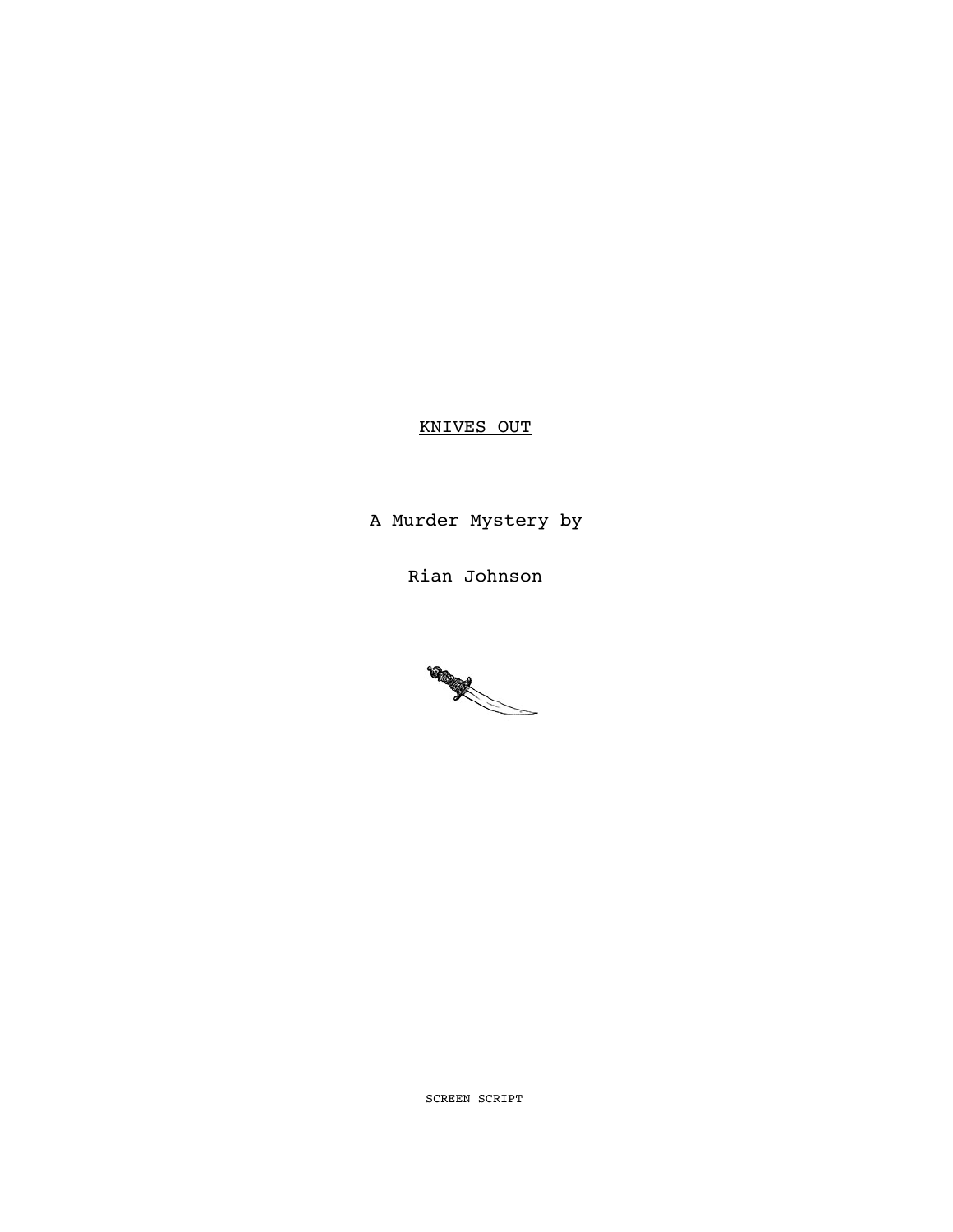EXT. THROMBEY ESTATE MANOR HOUSE - DAWN

The grounds of a New England manor. Pre-dawn misty.

INT. MANOR - PANTRY / LIVING ROOM / FOYER / HALLWAY - DAWN

INSIDE THE MANOR

Unlit and still. Gothic with a theme of antique games, arcane puzzles and decorative weapons.

First floor: A drawing room, living room, kitchen. The detritus of a party. Stray champagne flutes.

INT. THROMBEY ESTATE - 2ND FLOOR - DAWN

Follow one housekeeper named FRAN carrying a tray of coffee up a flight of stairs.

Second floor: a hallway, doors all closed. The house has not woken up, and Fran steps lightly. Up a much narrower creaky flight of steep stairs.

INT. THROMBEY ESTATE - 3RD FLOOR MASTER BEDROOM - DAWN Third floor: the master bedroom suite.

> FRAN Morning Mr Thrombey

But the bed is empty, unslept in. A robe thrown across it.

Fran heads out onto the landing and UP an EVEN NARROWER half flight of stairs, which leads to a single door.

> FRAN (cont'd) Mr Thrombey you up there? Mr Thrombey I'm coming in

INT. HARLAN THROMBEY'S STUDY - DAWN

A cramped attic study, every shelf crammed with curios.

The door swings open and Fran sees:

HARLAN THROMBEY himself. 85 years old. Slung across a white leather day bed.

Throat slit. Drenched in blood. Very much dead.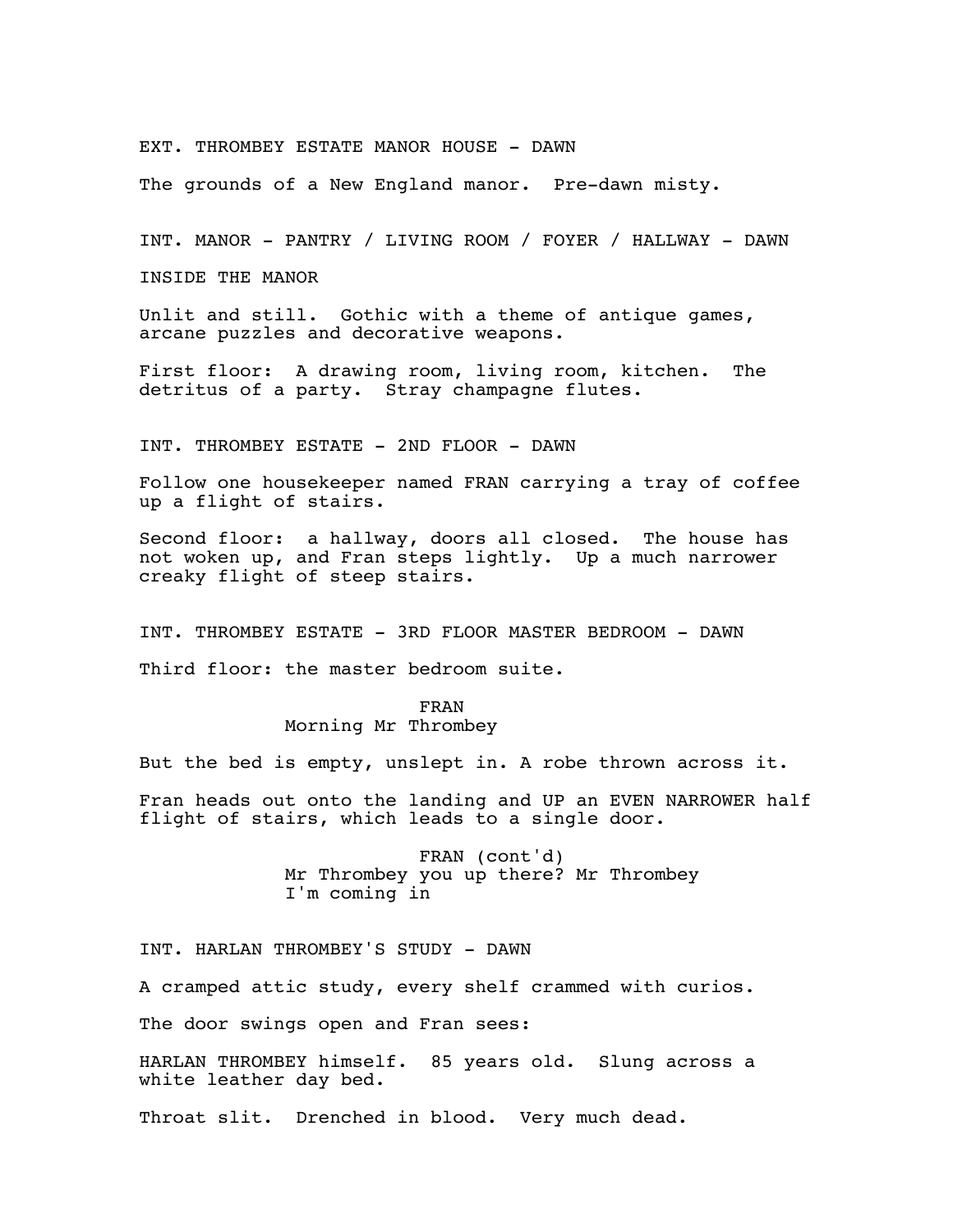Fran's tray slips out of her hands for a second.

FRAN

Shit.

CUT TO: Title card, on black.

THEN TO:

INT. MARTA'S BEDROOM - MORNING

MARTA CABRERA wakes with a cry.

Plain, modern, cramped. Marta, in her late twenties, takes a moment to catch her breath. Opens a window.

EXT. SOUTH BOSTON HOUSING PROJECT - MORNING

A tiny window in a cheap apartment building opens, Marta's face appears breathing deep.

SUPER: "ONE WEEK - after Harlan Thrombey's demise"

INT. CABRERA KITCHEN - MORNING

Marta sits in front of a laptop. Her MOM is at the table with her, her sister ALICE watches CSI on an iPad on the counter top. Murder related dialog from the show.

Marta scroll through a jobs site, tired, eyes dead. Her mom watches, concerned.

> MOM Alice, turn that off now.

ALICE

Why it's almost over, what  $$ they're finding out who did it and the wifi sucks in my room so it doesn't play it's like two minutes left what there isn't even anything bad on it, it's just normal tv and they're just talking ok ok goddddd whatever ok whatever.

MOM Now please just turn it off. Turn it off. Now. Alice. Off. They're talking about murder on it, your sister just had a friend she loves slit his throat open she doesn't need

to be hearing that right now

let's be sensitive!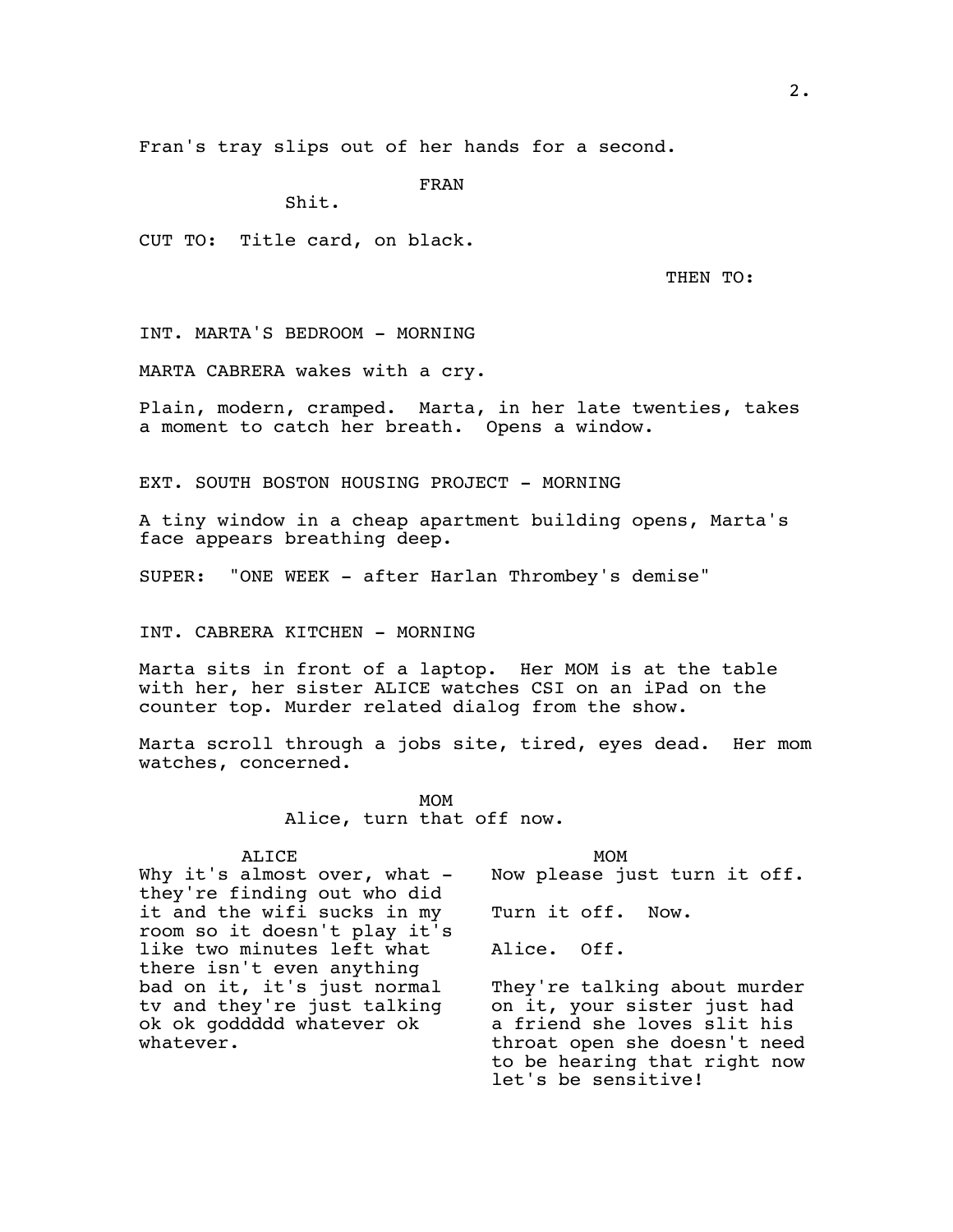Mom standing yelling, Alice slams the iPad cover closed. Marta puts her head in her hand. Looks at her mom, who looks back at her with protective sympathy. Marta starts laughing at the absurdity of it, but the laugh turns into crying.

> MARTA Alice you can keep watching your show it's alright.

> ALICE No, I guessed who did it anyway. I'm sorry Marta.

Alice hugs her sister. Marta's phone rings. WALT THROMBEY.

MARTA It's Harlan's son. (answers) Hi, Walt. (listens) Uh huh.

Her face shifts in confusion.

MARTA (cont'd)

What?

EXT. PRIVATE ROAD - LATE MORNING

A long narrow private road leading to the Thrombey estate.

Marta's shitty SUBCOMPACT car buzzes by, towards the house.

EXT. THROMBEY ESTATE FRONT DRIVE

Several cars, including a police cruiser with a few uniformed officers by it. Marta pulls up. An officer eyes her, approaches.

> COP Hey! Excuse me ma'am. Are you with the help?

MEG, Thrombey's college aged granddaughter, trots out.

MEG Hey! Her name is Marta, she was granddad's nurse, she's with us. "The help?".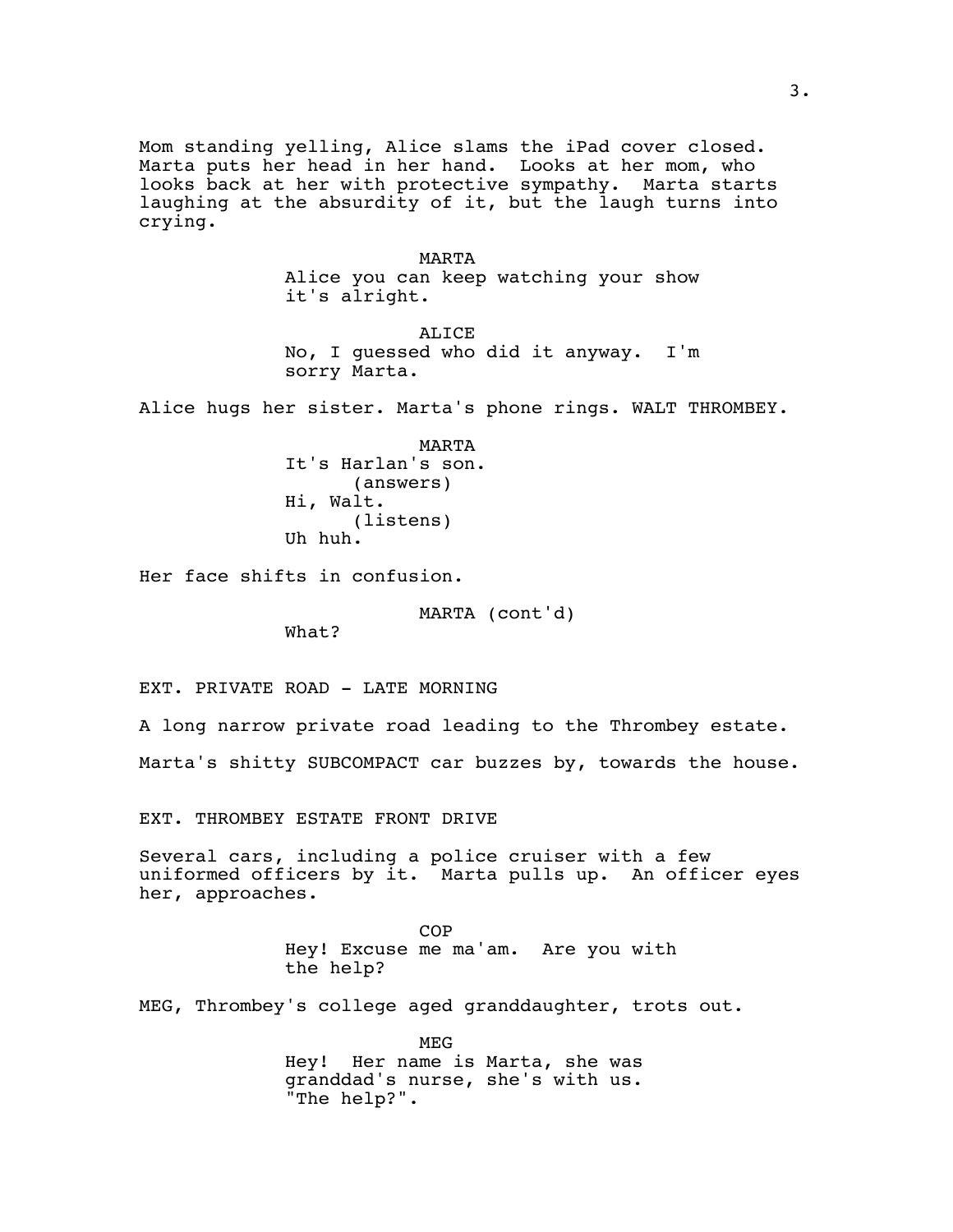MARTA (to the cop) It's ok, sorry.

MEG (mutters) No. It's not ok. What the hell?

They hug, and are both instantly crying. They laugh.

MARTA Not very good. Alone, lots of just, this (the crying) and not knowing what to do next.

MEG Anything you need, you're part of this family Marta.

MARTA

Thank you.

INT. FOYER

Thrombey's eldest daughter Linda opens the door for Marta.

LINDA How you doing kiddo.

Linda is 60ish, well put together, sharp and steely eyed. She dresses and speaks with just a little more sharpness than any situation she's in requires.

MARTA

Hi Linda. How are you?

LINDA Ueuh. The funeral helped. I guess. Just seeing him. I thought you should have been there. I was out voted.

Linda's husband Richard walks in, on the phone. Same age as Linda, gruff and confident, will put his feet up on anything.

> RICHARD (ON PHONE) I'm not the cop so I don't know. Alright fine, don't come, get arrested. Die up your own ass all I care. (hangs up) He's not coming. (MORE)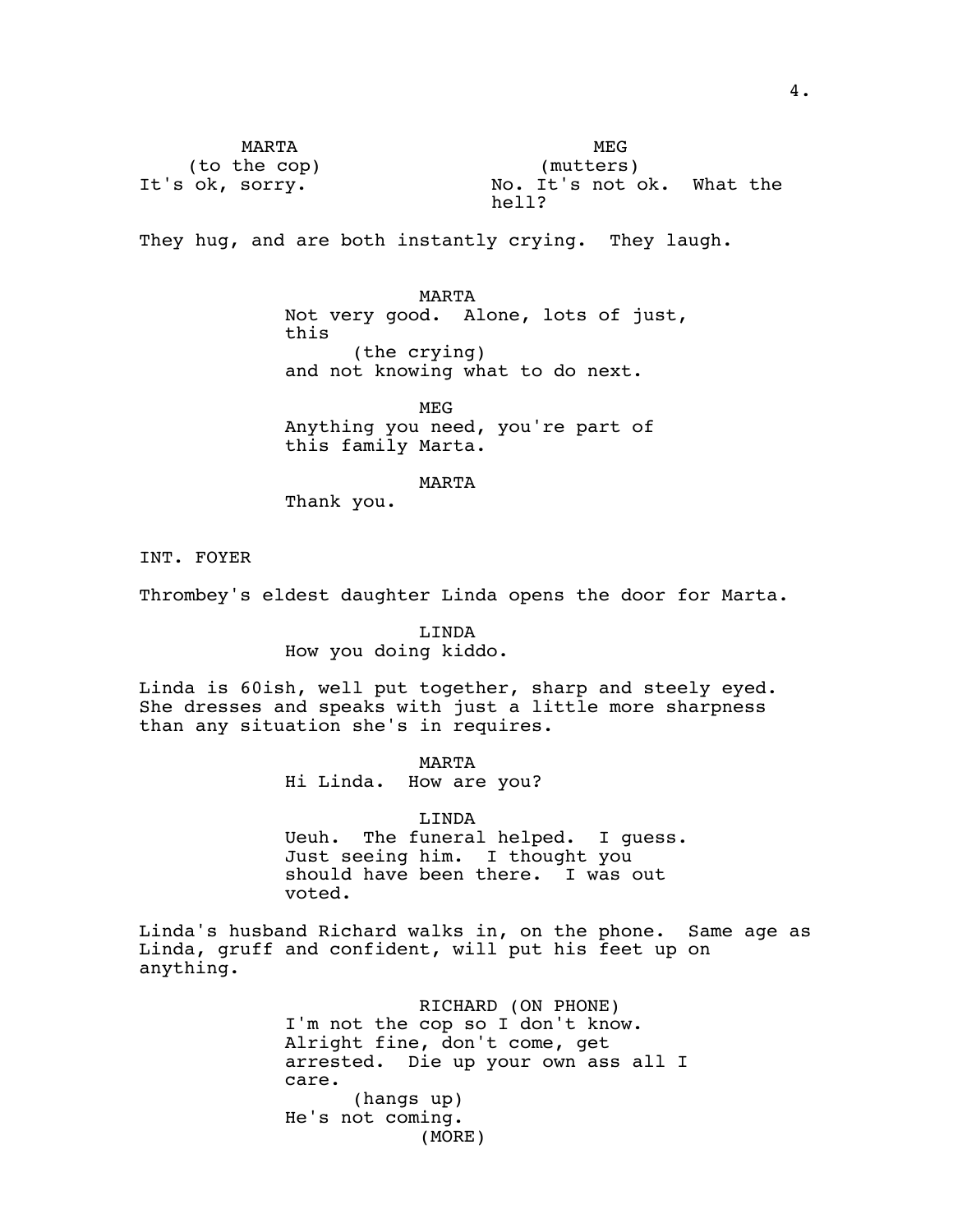(to Marta) RICHARD (ON PHONE) (cont'd) Ransom. Little shit. Missed the funeral.

STATE TROOPER WAGNER, fresh faced in his 30s, pokes his head in through a door.

> TROOPER WAGNER Excuse me, we're ready for you now, we'd like to see you one at a time.

LINDA Alright I'll go first. I'm assuming this will all be wrapped up before the memorial tonight.

TROOPER WAGNER We'll do our best ma'am.

Linda exits with Wagner, leaving Richard and Marta.

RICHARD So. How you doing kiddo.

INT. LIBRARY

Mystery and horror memorabilia scattered on the shelves.

Linda sits opposite three men: LIEUTENANT ELLIOTT, in his 30s, in a working suit. Very good at his job. The young Trooper Wagner stands behind him.

Sitting back behind both of them, almost blending into the background, is a slight man in a linen suit. Legs and arms fold sharply, like a paper crane. Silent, listening.

> LIEUTENANT ELLIOTT We are just going to reintroduce ourselves as a formality, I'm Detective Lieutenant Elliott, and this is Trooper Wagner. Now, I'm going to record, just makes it easier.

(squints at his phone) Alright, we're with Linda Drysdale, nee Thrombey, Harlan Thrombey's eldest daughter, in discussing the events the night of his demise, one week ago, November 8th.

TROOPER WAGNER We're sorry for your loss.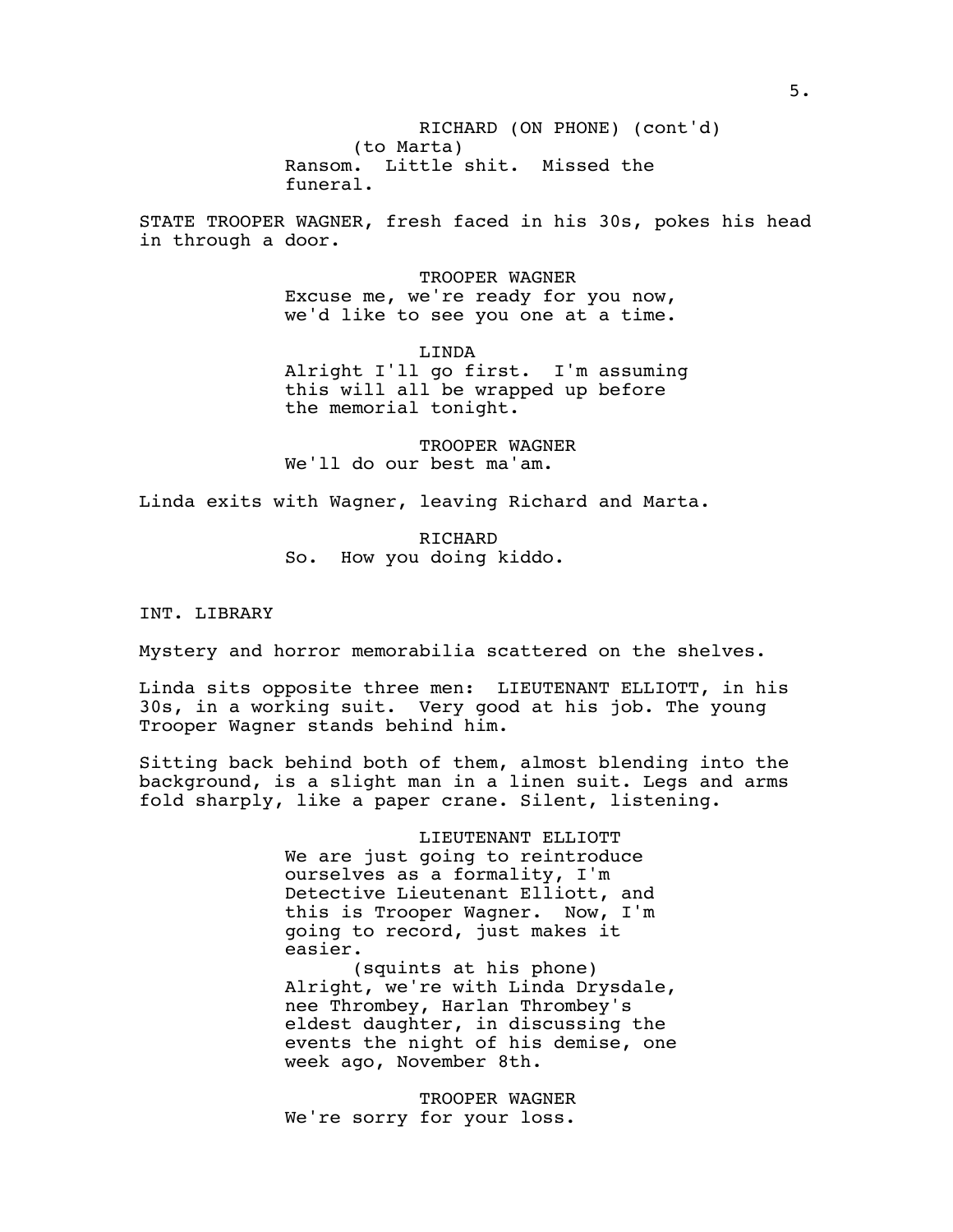LINDA (dry as chalk) Thank you that means a lot.

Elliott checks his notes.

LIEUTENANT ELLIOTT So we understand that night the family had gathered to celebrate your father's eighty fifth birthday.

LINDA

Yes.

LIEUTENANT ELLIOTT How was that?

LINDA The party? Pre my dad's death? It was great.

INT. LIVING ROOM - NIGHT OF THE PARTY - FLASHBACK

Warmly lit, classic rock playing, food laid out. Linda and Richard mingle happily with the rest of the family (who we'll meet shortly.)

> LIEUTENANT ELLIOTT (V.O.) Did anyone besides the family show face?

> LINDA (V.O.) Uh. There was Fran, the housekeeper. Marta, Harlan's caregiver, good girl, hard worker. Family's from Ecuador. And Wanetta - Greatnana, Harlan's mom.

At the snack table wearing a dozen coats, a woman who might be three hundred years old. She pounds down chips and dip like a machine.

> LIEUTENANT ELLIOTT (V.O.) (wow) His mom? How old is she? LINDA (V.O.) We have no idea. LIEUTENANT ELLIOTT (V.O.) Okay, Your son Ransom, was he there as well?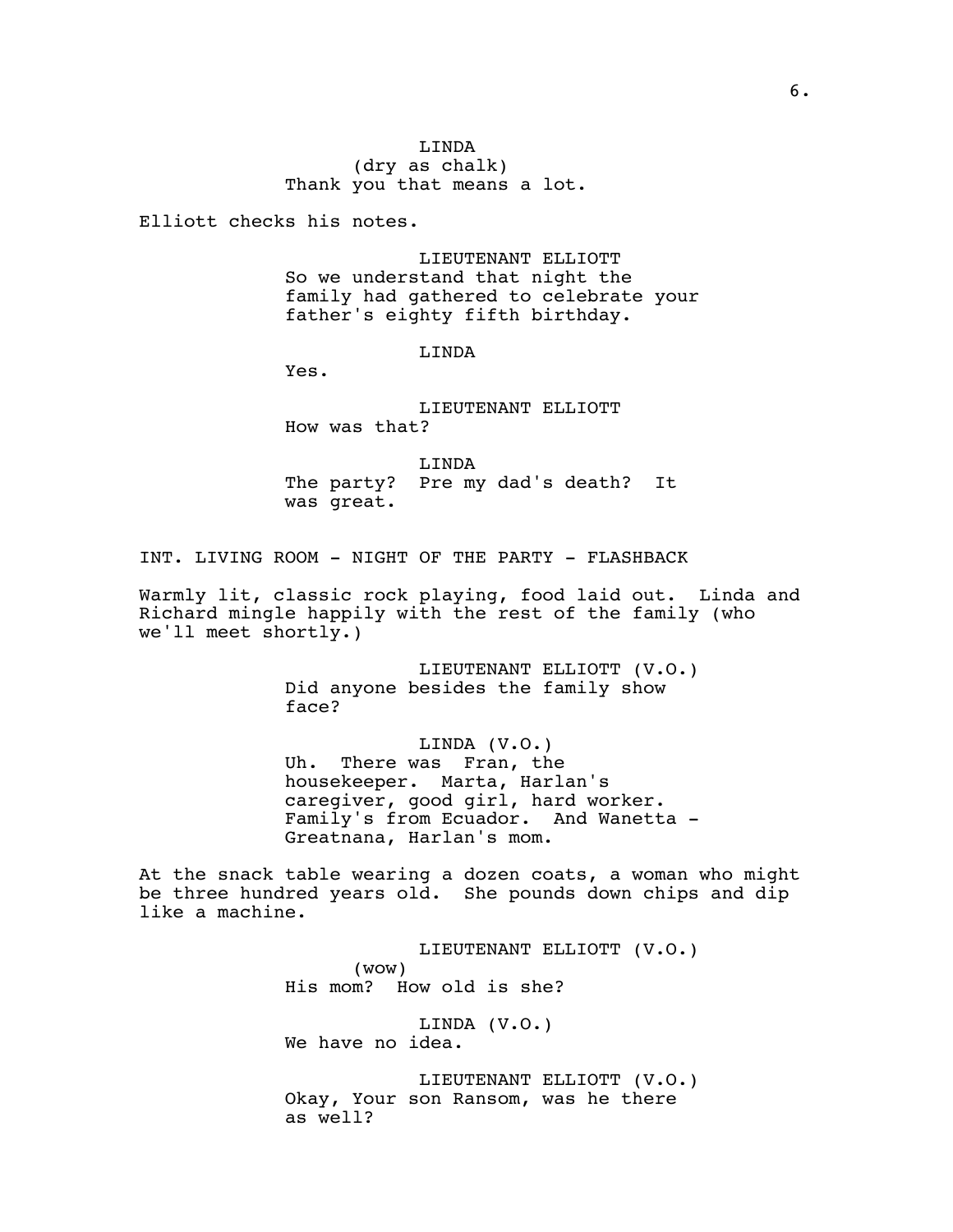# LINDA (V.O.) Yes but he left early.

RANSOM DRYSDALE, roguishly handsome in his early 30s, breezes out the side door, past Greatnana.

> GREATNANA Ransom, are you leaving?

INT. LIBRARY

The strange man in the linen suit taps a piano key, as if reminding to ask him something.

> LIEUTENANT ELLIOTT Right, did all three of you show up at around the same time?

LINDA N...o, Richard came early to help the caterers set up.

She raises a questioning finger to ask about the man but

LIEUTENANT ELLIOTT Okay and you and your husband Richard work for a real estate firm in Boston?

LINDA

(sharp) It's my company.

LIEUTENANT ELLIOTT (checks notes) Sorry. Right.

LINDA

I built my business from the ground up.

LIEUTENANT ELLIOTT Just like your dad. You two were very close?

LINDA

We had our own secret way of communicating. You had to find that with dad. You had to find a game to play with him. And if you did that, and played by his rules...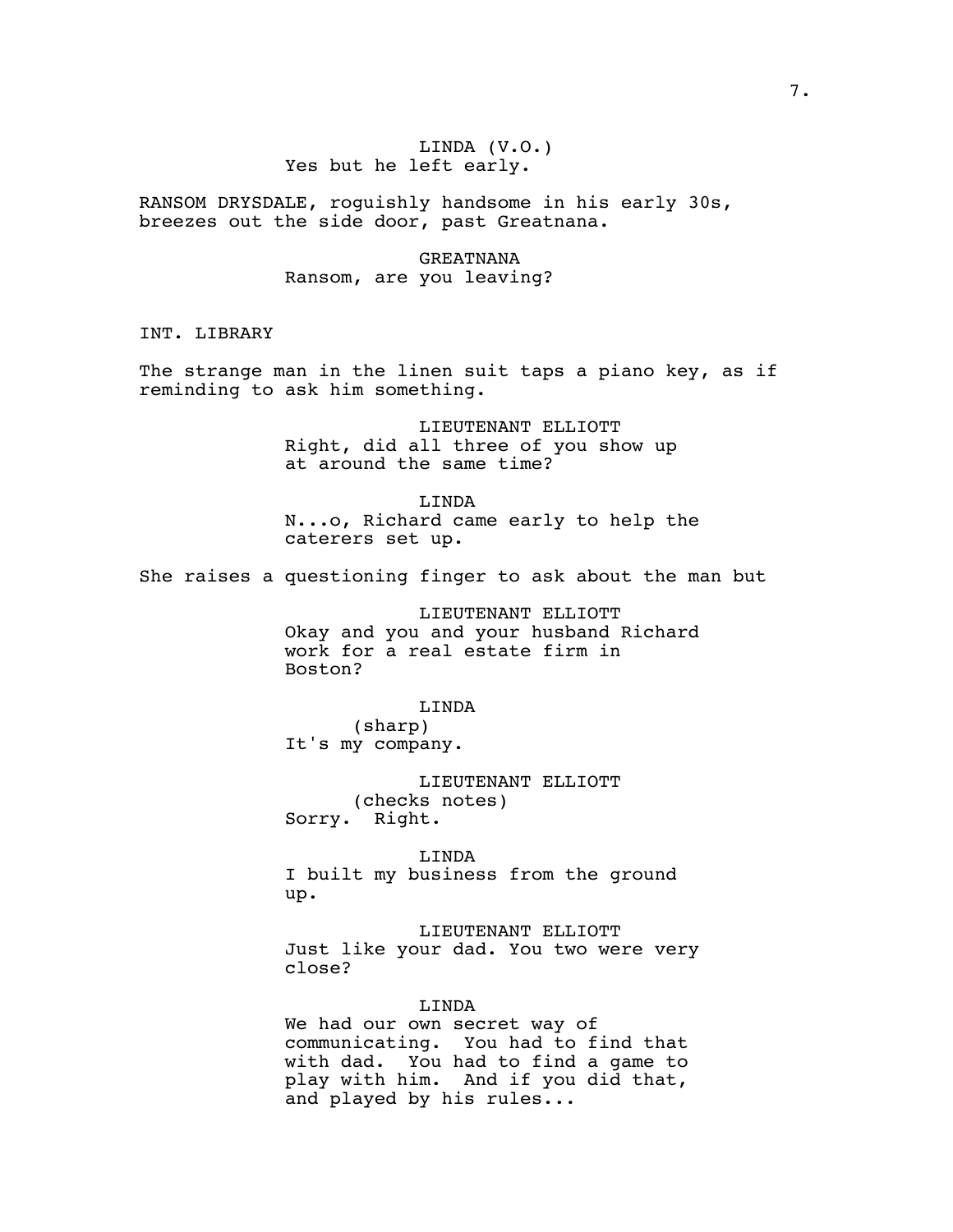CUT TO: Richard in the chair Linda was in, giving his statement.

> RICHARD Everyone idolizes their dad, right?

LIEUTENANT ELLIOTT I don't know, do they?

RICHARD Very much not, don't know why I said that. But Linda does.

INT. LIVING ROOM - NIGHT OF THE PARTY

Harlan Thrombey, surrounded by his family, Richard and Linda flanking him, a birthday cake with candles. All smiles.

> RICHARD (V.O.) Harlan started with a rusty Smith-Corona, built himself into one of the bestselling mystery writers of all time.

INT. LIBRARY

LIEUTENANT ELLIOTT Seems like all his kids are self made overachievers.

Richard makes a "...sure" face.

# RICHARD

Sure.

CUT TO:

WALT THROMBEY now sits in the questioning chair. Late 40s, softly obsequious in a sweater and loafers. His leg is in a cast.

> LIEUTENANT ELLIOTT For the record, I'm speaking to Walt Thrombey, Harlan Thrombey's youngest son.

LIEUTENANT ELLIOTT (cont'd) So you run your father's publishing company?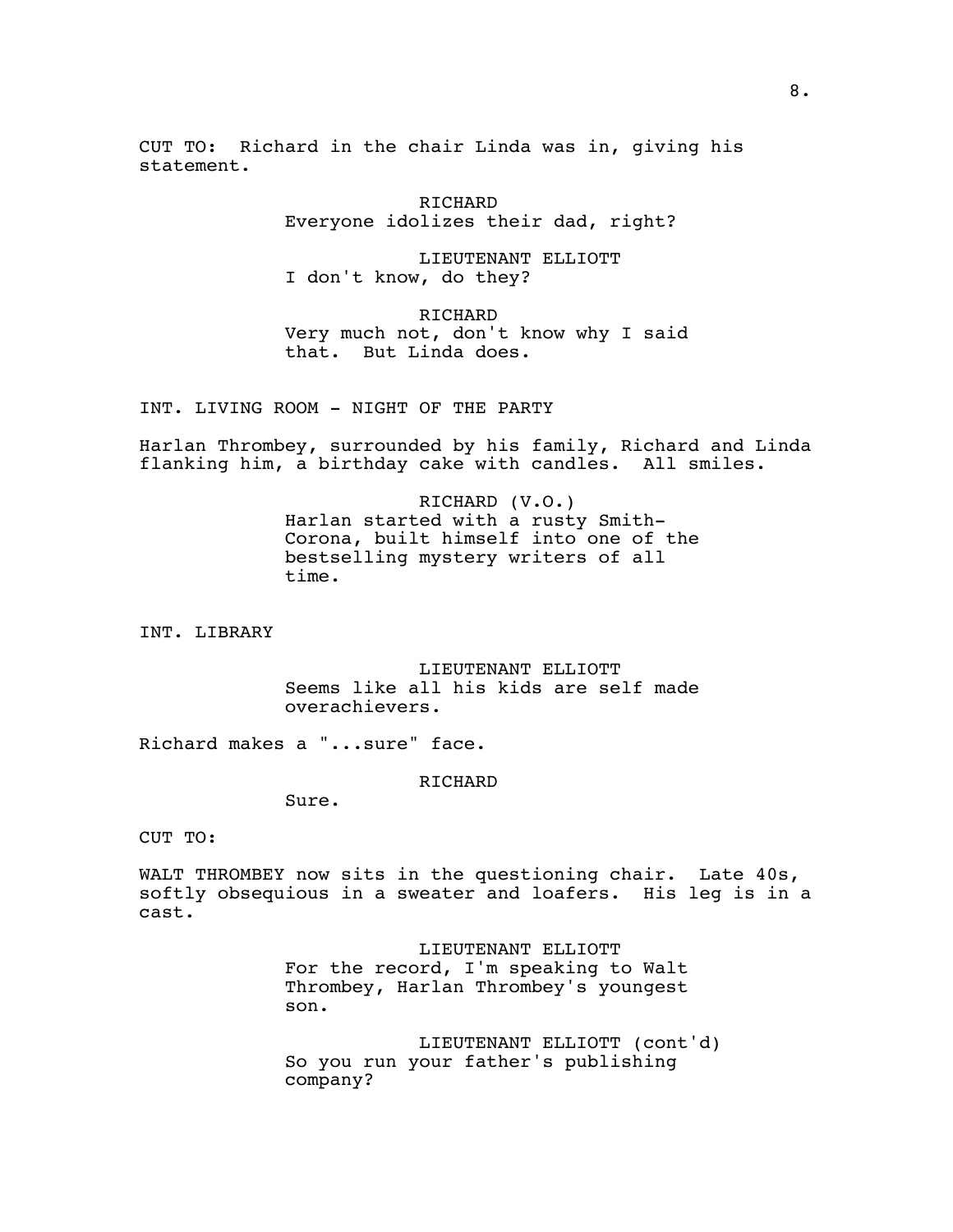WALT

Yeah. It's my - it's our, it's the family's publishing company, dad trusts me to run it. 30 languages, over 80 million copies sold. A real legacy. You guys fans?

LIEUTENANT ELLIOTT I don't do much fiction - TROOPER WAGNER BIG fan. Big.

> TROOPER WAGNER (cont'd) His plots, like something like "A Thousand Knives," with the - I don't want to spoil it but - the cow and the shotgun, like where do you come up with that?

WALT Dad said the plots just popped into his head fully formed, that was the easy part for him -

TAP from the linen suit man's finger.

LIEUTENANT ELLIOTT You live in town, right? You guys probably arrived at around the same time?

Walt looks at Linen suit, thrown.

WALT Uh. We all got here around 8.

INT. LIVING ROOM - NIGHT OF THE PARTY

Walt laughing and mingling with his nervous wife DONNA.

WALT (V.O.) My wife Donna, she's my rock.

Richard backs up into Donna, who YELPS in fear and throws her martini in the air. Richard jumps, but Walt doesn't even register it.

> RICHARD Jeeesus! Donna, you alright?

WALT (V.O.) And my son Jacob, he's sixteen. Very politically active.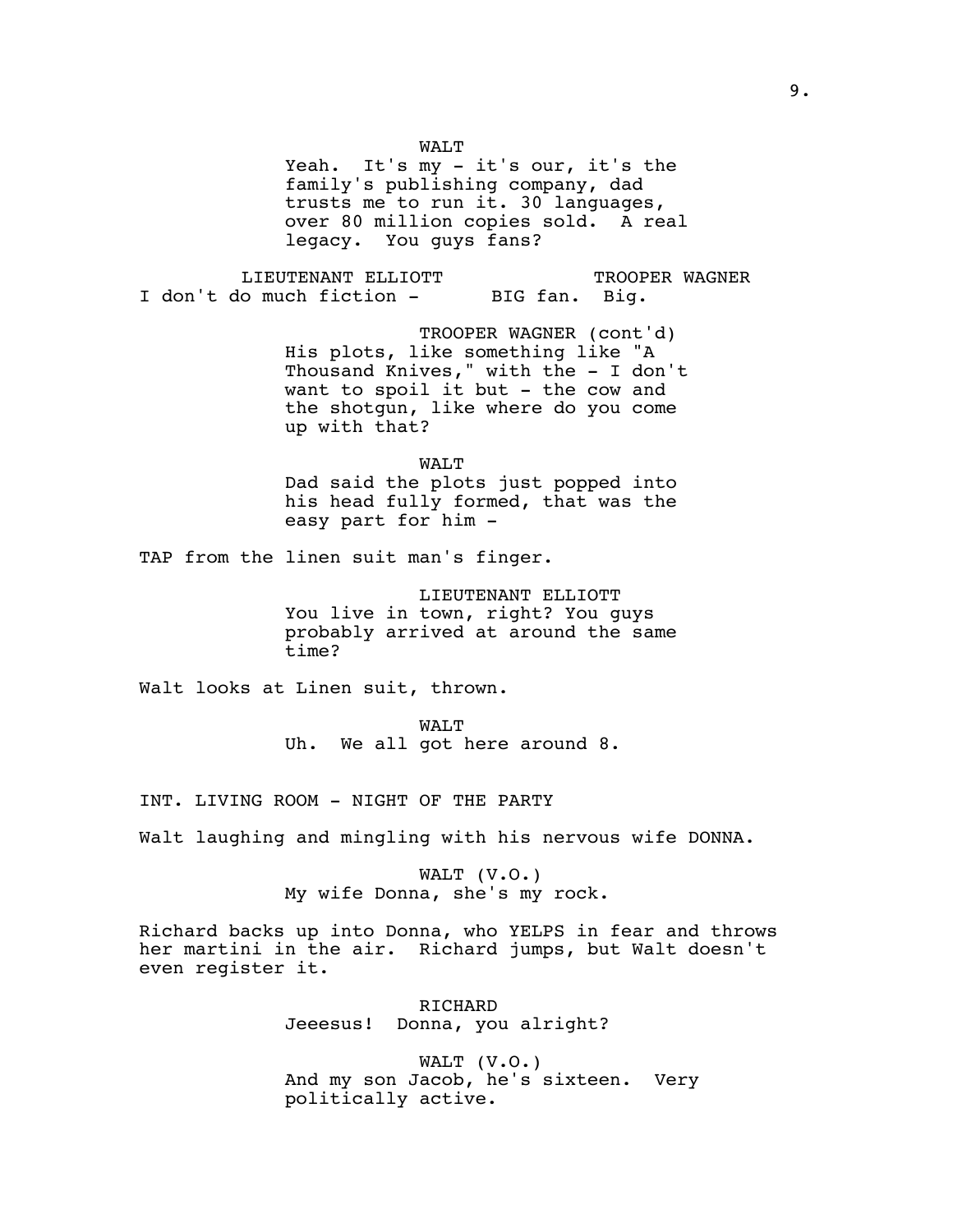His angry looking son JACOB, who is always on his phone.

INT. LIBRARY

Quick cuts, each in the chair:

RICHARD The boy's literally a Nazi

MEG He's an alt-right troll dipshit

WALT Kids today, with the internet, amazing.

LIEUTENANT ELLIOTT So the night went well?

INT. LIVING ROOM - NIGHT OF THE PARTY

The exact same moment we saw with Richard and Linda of Harlan in front of the birthday cake  $-$  but now it's Walt, Donna and Jacob next to Harlan.

# WALT (V.O.)

I mean. We're all gutted but I'm happy we got that night with him. To be by his side, to think about our books and what we've accomplished with them, it's like I can still feel his hand on my shoulder.

INT. LIBRARY

# WALT

Passing the torch.

Cut to: JONI THROMBEY in the chair. A striking woman, tall and boho chic in chunky jewelry and a flowy dress.

> LIEUTENANT ELLIOTT So we are with Joni Thrombey, Harlan Thrombey's... daughter in law?

JONI Mm. I was married to his son Neil, We had one daughter, Meg, and then Neil passed on fifteen years ago.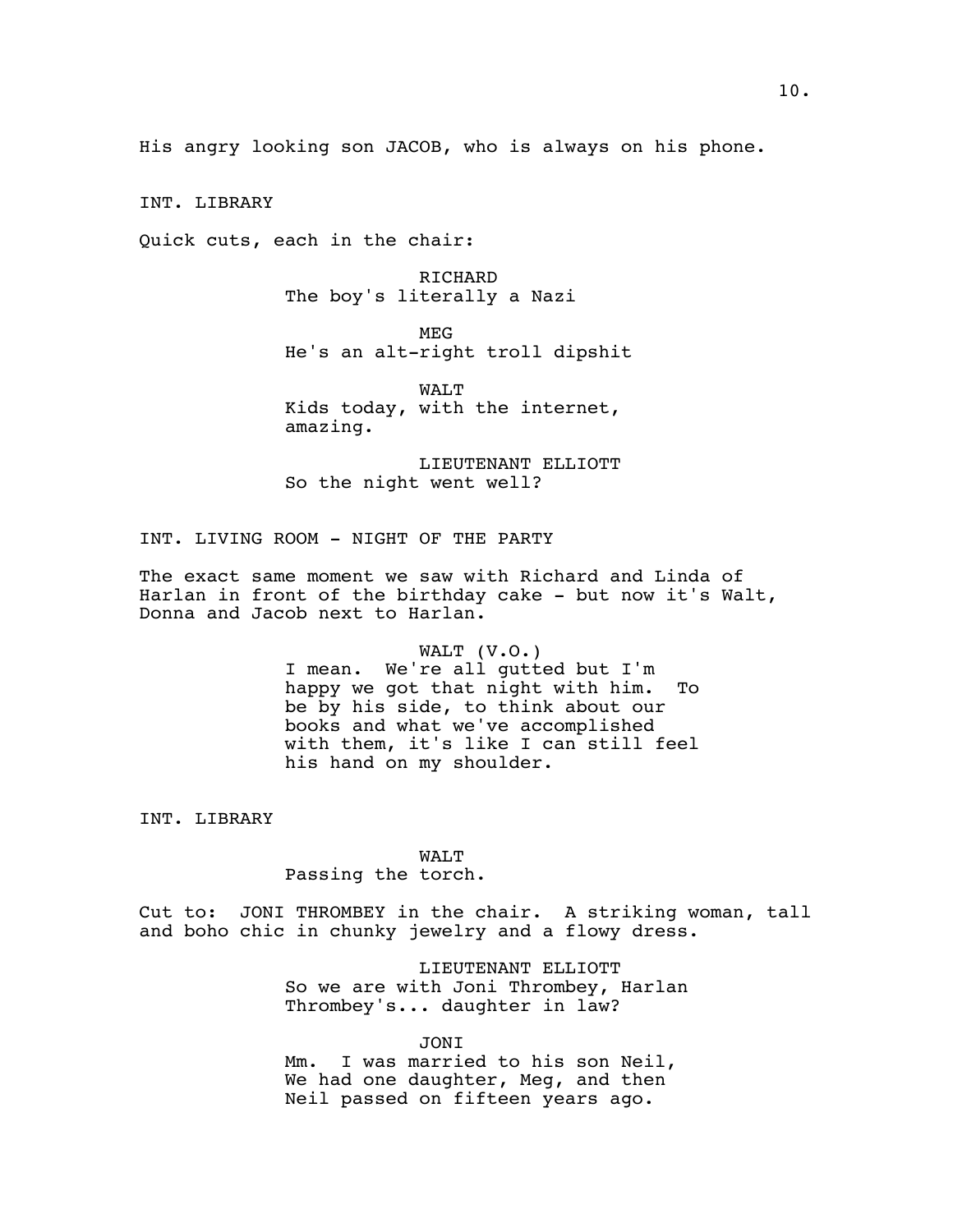LIEUTENANT ELLIOTT And you remained close to the Thrombeys.

INT. LIVING ROOM - NIGHT OF THE PARTY

Joni dances with various family members, free and flowing.

JONI (V.O.) Oh they're my family. I feel simultaneously freed by and supported by them, that balance of opposites is the nugget of Flam.

INT. LIBRARY - PRESENT

LIEUTENANT ELLIOTT Sorry, the Nugget of?

JONI

Flam.

LIEUTENANT ELLIOTT Ah! Yeah Flam, right, your skin care company. Sorry.

JONI

I forgive you, yes, it's skin care but it promotes a total lifestyle. Self sufficiency with an acknowledgment of human need. That's Flam, but it's also Harlan. He got me and Meg through some tough times.

Meg in the chair.

MEG

Granddad gives my mom a yearly allowance, and he's never missed wiring a tuition payment to my schools. He's a genuinely selfless man.

LIEUTENANT ELLIOTT You left his party early?

MEG To see some friends at Smith.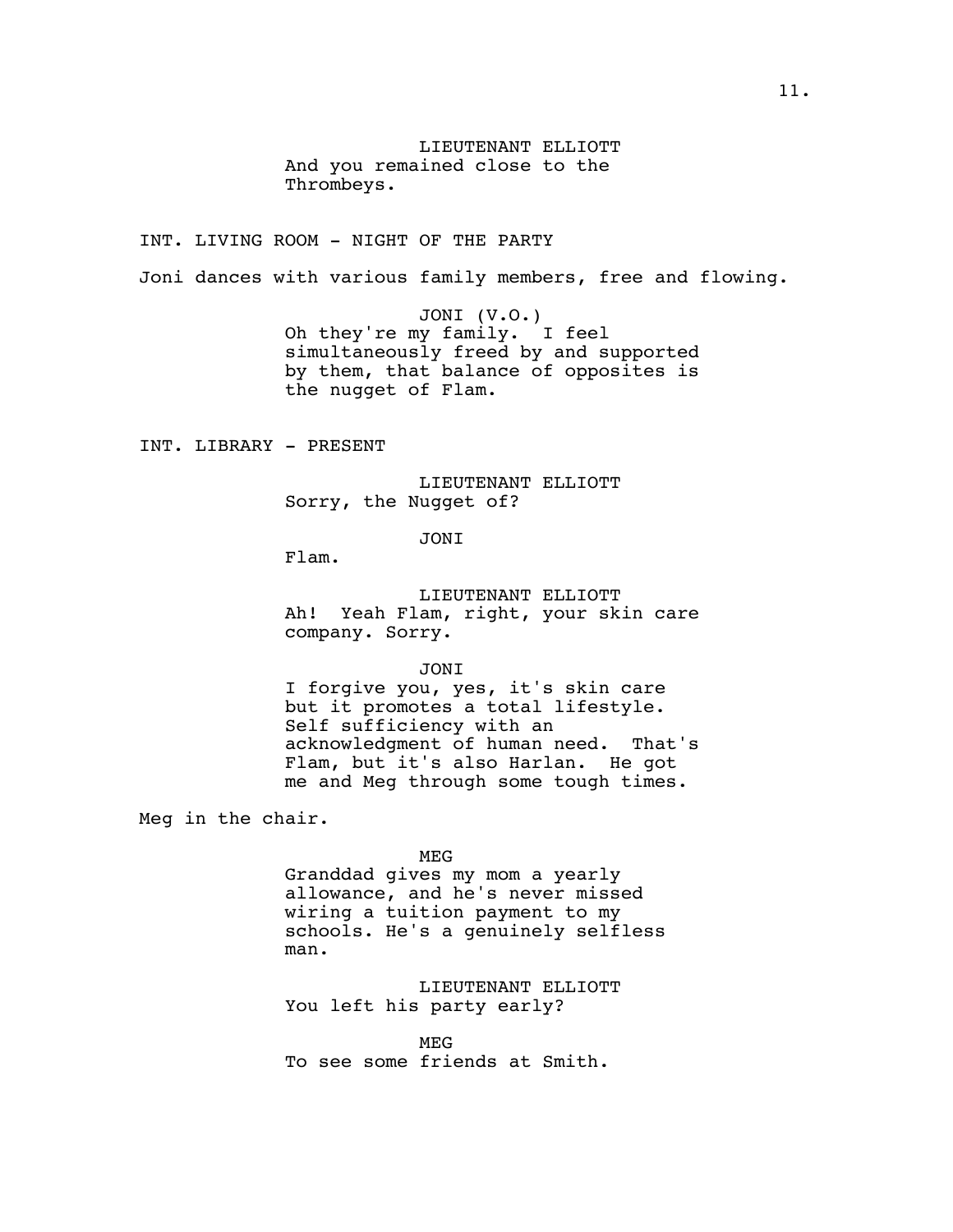INT. LIVING ROOM - NIGHT OF THE PARTY

Meg trots out. Linda, pissed, to Richard so Joni can hear:

LINDA you know, Dad's paying for her crypto-Marxist postdeconstructual feminist poetry theory whatever major, she could have stuck around for the cake.

INT. LIBRARY

JONI I think Linda was upset. But Harlan understood.

Tap.

LIEUTENANT ELLIOTT Right. You two arrived together to the party at the same time?

Joni looks at the linen suit man.

JONI

If I could - pause - because I, who is that guy? And why are we doing all this? Again?

LIEUTENANT ELLIOTT Just some follow up questions, just being thorough, in order to determine the manner of death.

Cut back to Walt in the chair.

WALT (almost laughing)

So by "manner of death" you mean if he was killed. If one of us killed him. One of his family?

LIEUTENANT ELLIOTT None of us think that, this is pro forma, all of it.

CUT TO: Richard in the chair. He doesn't buy it.

RICHARD Ok. So who the fuck is that?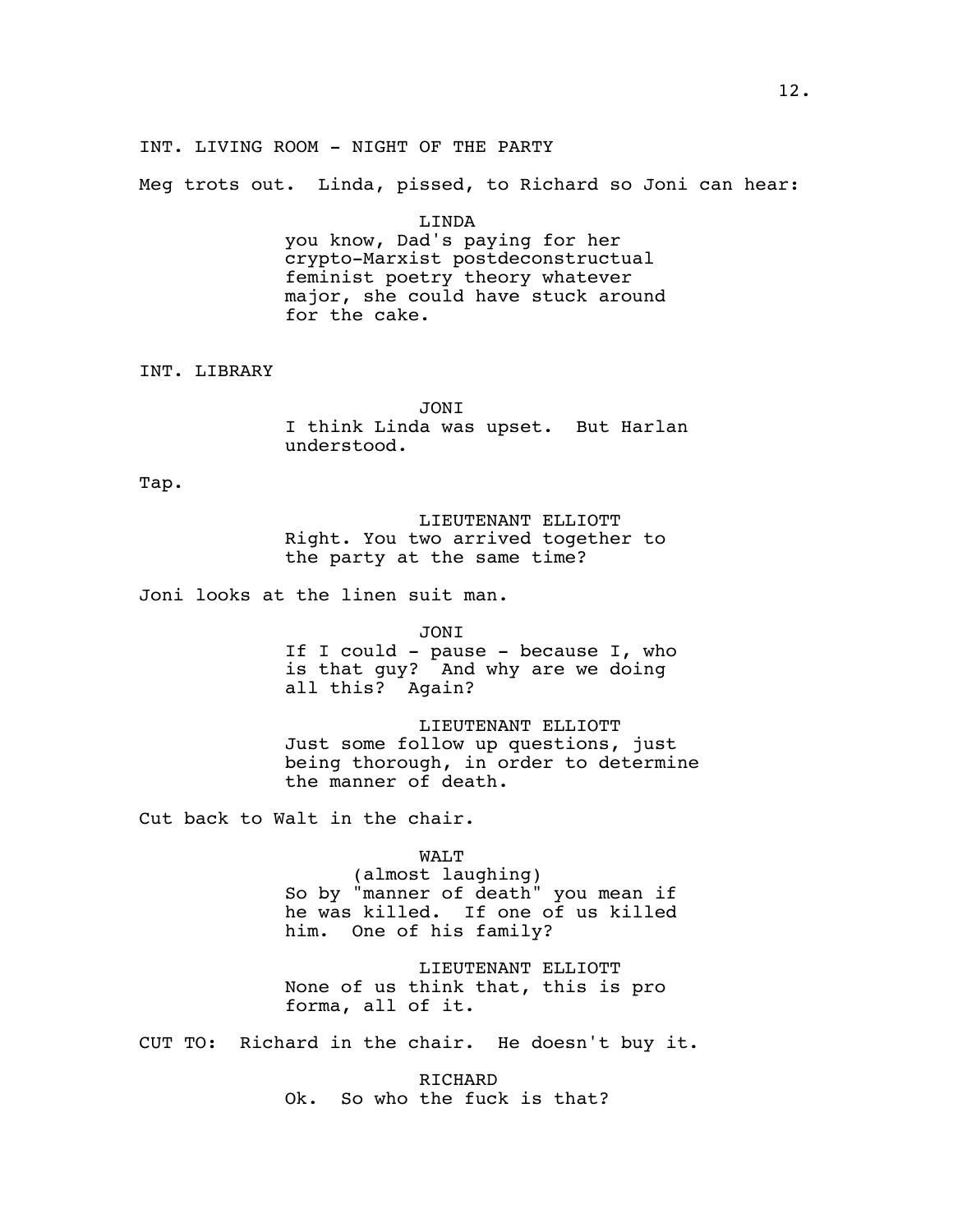He points at linen suit. Elliott takes a breath.

LIEUTENANT ELLIOTT This is Benoit Blanc.

RICHARD (the hell?) Benoit Blanc?

LIEUTENANT ELLIOTT Yes. Mr. Blanc is a private investigator of great renown.

Joni in the chair.

#### JONI

Wait a minute - I read a tweet about a New Yorker article about you. The last of the gentlemen sleuths? You solved that case with the tennis champ - you're famous!

LIEUTENANT ELLIOTT Mr. Blanc is not with the police department, he is not officially involved with the case but he has offered to consult. I happily obliged and I can vouch for him.

Linda in the chair.

# LINDA

Mr. Blanc, I know who you are, I read your New Yorker profile. It was delightful. I just buried my eighty five year old father who committed suicide. Why are you here?

Elliott and Wagner turn back to Blanc, who leans forward slightly and speaks in the gentlest southern lilt you have ever heard in your life.

> BLANC I am here at the behest of a client.

> > LINDA

Who?

BLANC I cannot say, but let me assure you this: my presence will be ornamental. (MORE)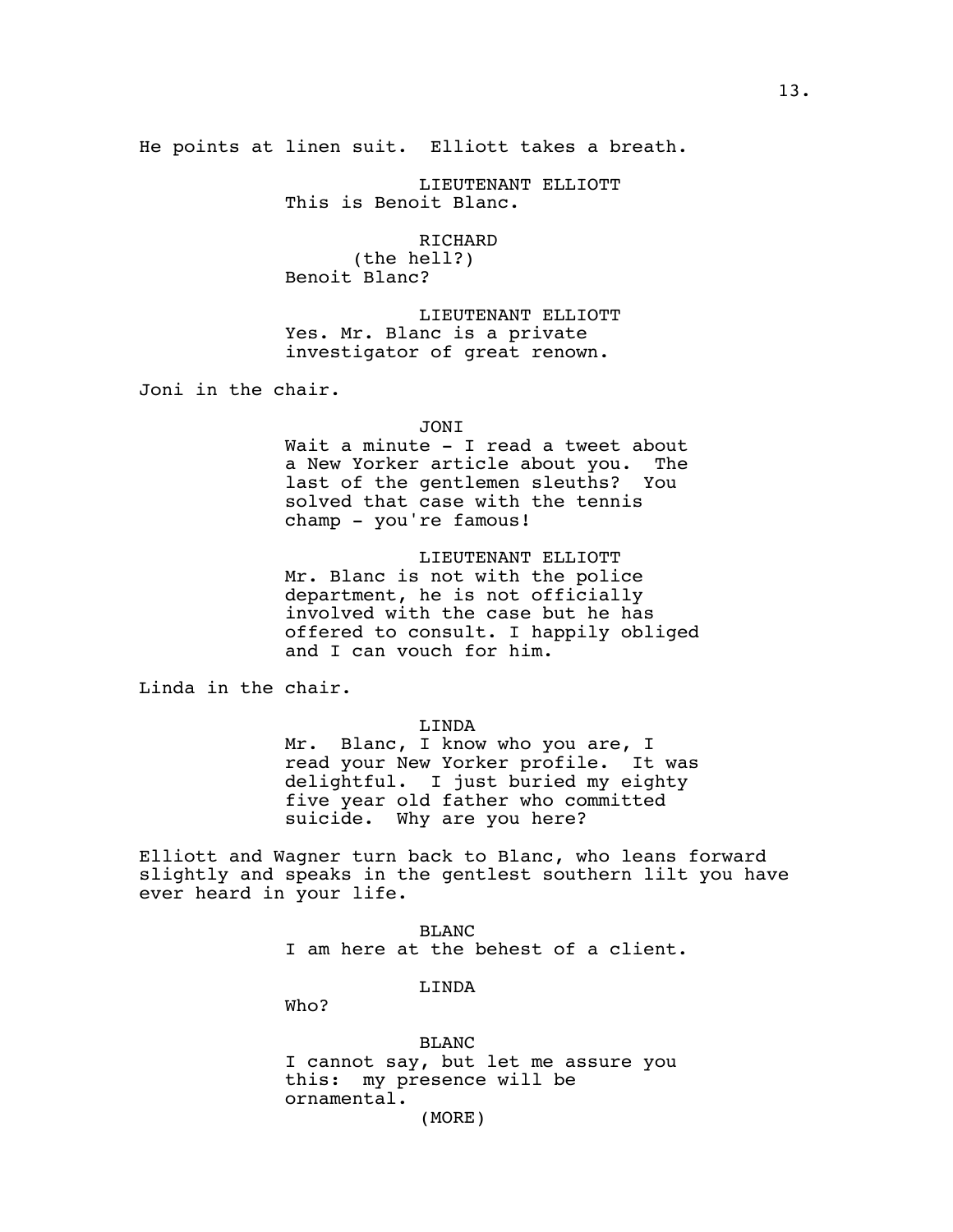You will find me a respectful, quiet, BLANC (cont'd) passive observer. Of the truth.

Elliott and Wagner turn nervously back to Linda. She doesn't look thrilled. Cut to Richard.

> RICHARD Fine. Are we getting there?

BLANC Nearly. Harlan's nurse. She was at the party in a professional capacity?

Blanc begins idly playing with a silver dollar.

## RICHARD

Marta?

INT. LIVING ROOM - NIGHT OF THE PARTY

The family is engaged in an animated discussion, Marta standing on the outskirts.

> RICHARD (V.O.) I guess. Harlan hired her to be around, take care of whatever medical needs pop up, but really she's like part of the family.

Richard beckons with his cake, calls Marta into the discussion, into the circle of the family.

> RICHARD (V.O.) (cont'd) Good kid, been a good friend to Harlan. Her family's from Paraguay. Linda really likes her work ethic.

INT. LIBRARY

RICHARD "Immigrants - we get the job done." From Hamilton.

Wagner gives him a smile to show he got the reference.

TROOPER WAGNER

Oh Hamilton!

RICHARD I saw it at the public.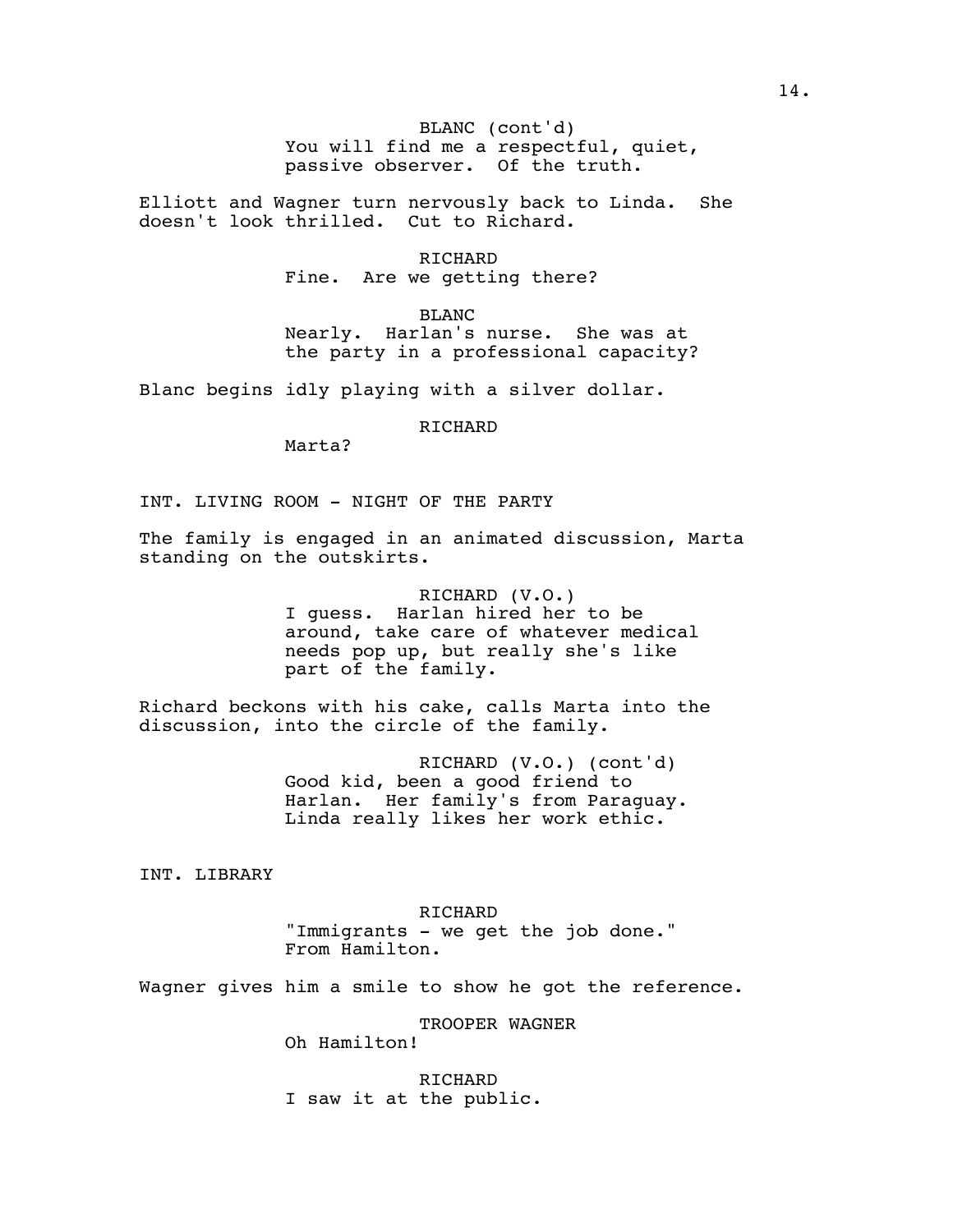BLANC

May I just - and then  $I'11$  recede, but as a self made man myself I have to express my admiration for how you've followed in your father's footsteps.

## LINDA

Thank you.

BLANC Just marvelous. The whole family too. Joni with her things, Walt with his publishing empire.

LINDA

Well.

Blanc pauses. Doesn't push anything. Just waits a moment.

LINDA (cont'd) Yes. I mean. Walt, yeah. He's done well with what dad's given him. Walt - not like it matters but he was sort of adrift, dad gave him the job, but really dad hands him a book twice a year and Walt publishes it, I mean... it's just not the same.

BLANC But surely Walt runs the merchandising, adaptations, film and television rights...

Linda squints, narrowing her eyes on Blanc. Softly:

## LINDA

Are you baiting me, Detective? You know he doesn't, and you think I'm dumb enough to be baited into talking family business, into shit talking my brother in front of a police detective and a state trooper -

Richard in the chair.

## RICHARD

Walt doesn't run shit! There are no film or TV rights, Harlan's never allowed any adaptations of his books. Hates the idea.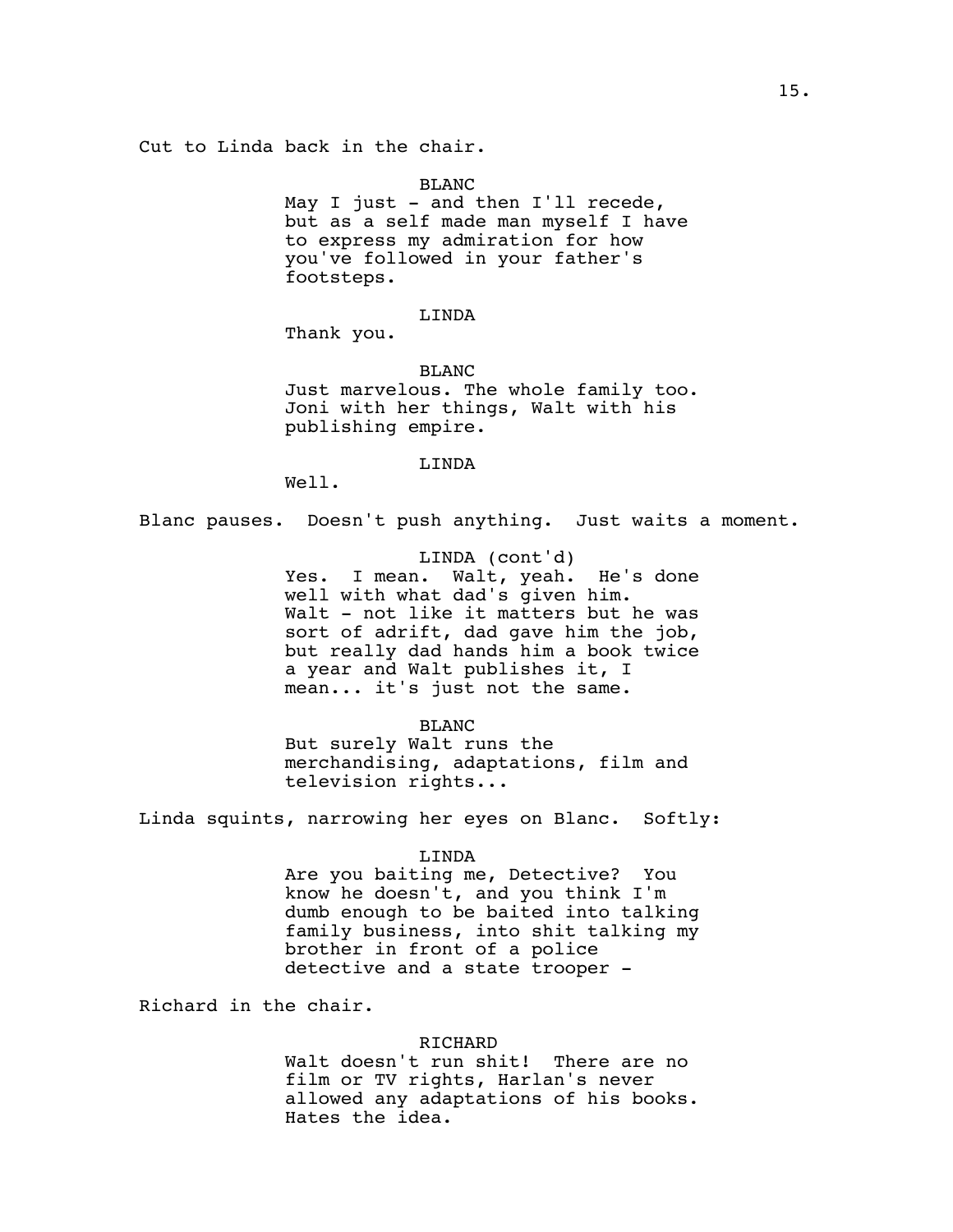# BLANC

No!

# RICHARD

Oh yeah! Drives Walt nuts, cause that's where the real money's at. When he gets a little Irish courage in him he'll get into it with Harlan.

BLANC Did he get "into it" at the party?

RICHARD

Oh my god.

INT. LIVING ROOM - NIGHT OF THE PARTY

Walt with a drink in his hand has cornered Harlan. Richard watches across the room as Walt goes from arguing to pleading.

> RICHARD (V.O.) He wouldn't leave him alone, poor guy. Harlan had to give him the hook.

Harlan has had enough, he takes Walt's arm and leads him into the drawing room for a private talk.

> RICHARD (V.O.) (cont'd) I didn't hear what he said but he must have really handed him his lunch, Walt was like a wounded puppy the rest of the night.

INT. LIBRARY

Walt in the chair, indignant.

WALT What? Richard said what? Jesus. No, we didn't get "into it." BLANC I'm just trying to get an accurate impression - Harlan took you aside at the party, when you returned you were chastened, what did Harlan say to you?

Walt starts to open his mouth, hesitates. Off his frightened face we FLASH BACK: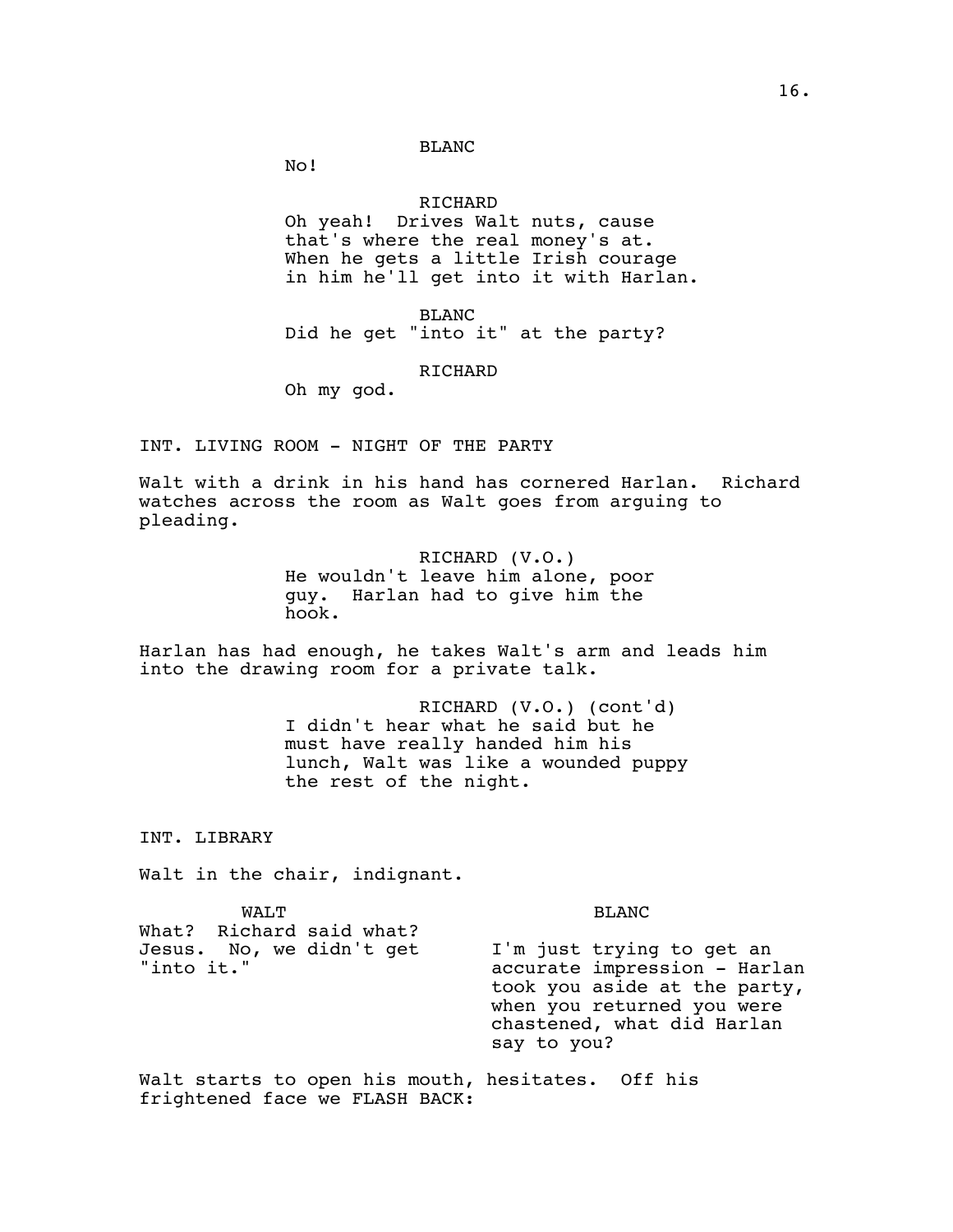# INT. DRAWING ROOM - NIGHT OF THE PARTY

Walt, drunk, Harlan guiding him firmly into the shadows.

HARLAN

WALT The Netflix guys, their business affairs guy sent over something, hard numbers this time, and I think this is a window, it's not going to last and you should just look at these numbers Walt.

Walt.

WALT

Dad you put me in charge of our books let me be in charge, let me do this! Please.

#### HARLAN

They're not our books, son. They're my books. And this is not how I wanted to have this conversation but, you're right, it's unfair of me to keep you tethered to something that isn't yours to control.

#### WALT

What?

# HARLAN

I've done you a grave disservice all these years, I've kept you from building something of your own, that's yours. You're not going to run the publishing house anymore. You are free of it.

WALT Dad. Are you firing me?

HARLAN We'll talk about details tomorrow. But my mind's made up. Good boy.

Harlan pats his face, then leaves him shell shocked.

# INT. LIBRARY

Back to Walt's hesitating face. The briefest of moments has passed. Walt lies: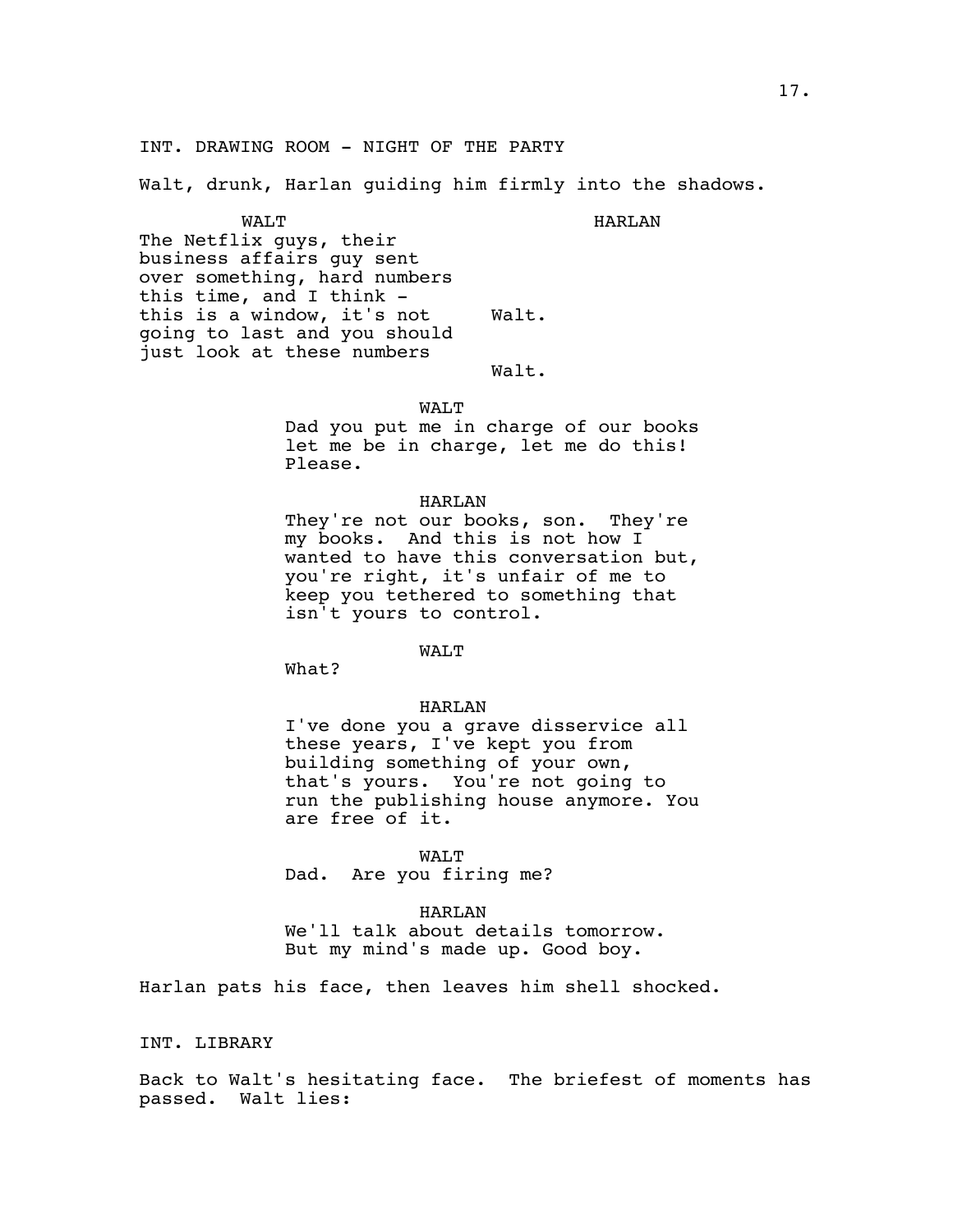We talked, we had a business discussion, about e-books, Jesus, it was nothing. You want to talk about an argument, hell Ransom had an argument with him.

BLANC Ransom, Richard and Linda's son?

WALT Look we love Ransom, he is a good kid, we love him.

BLANC

...but

## WALT

But he's always been the black sheep of the family, and I'm not, I, I keep stuff like this in the family, but with Ransom, he's never had a job. But dad for some unknown reason has always supported him, they've got this love hate bond. They fight. But that night, god. They had a blow out.

# BLANC

About what?

INT. LIVING ROOM - NIGHT OF THE PARTY

The family having a conversation, everyone but Harlan, Jacob and Ransom. It grinds to a halt as through the door to Harlan's study indistinct shouting booms.

> WALT (V.O.) We couldn't make it out, but it was huge. And it was strange they went in another room to do it - they usually love stoking up drama in front of the whole family.

Ransom bursts out of the doors and storms out of the party, past Greatnana.

> GREATNANA Ransom are you leaving?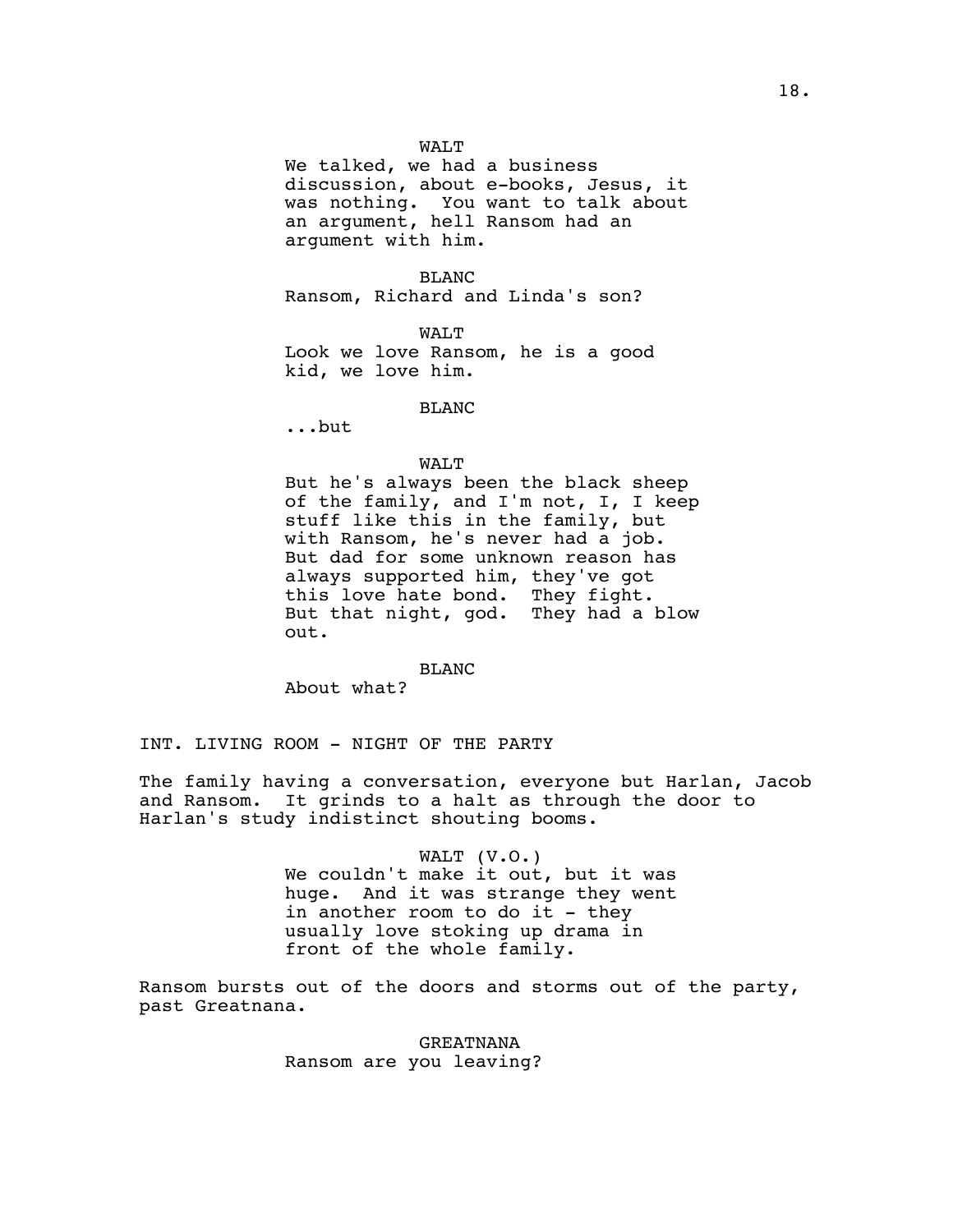Richard in the chair.

#### BLANC

Speaking of getting into it, you were at the house early to help the caterer set up. Did you converse with Harlan at that time?

RICHARD

He was there, we must have spoke.

BLANC

In his study?

RICHARD

I don't think so.

#### BLANC

You see, I spoke with the caterer this morning. She didn't see you helping her staff, but she did hear Harlan in a screaming match with someone that afternoon. In his study.

# RICHARD

I don't, a screaming match? No. Joni was here too, she was early, maybe it was her, ask her.

BLANC These were two male voices.

INT. HALLWAY - DAY OF PARTY

A CATERER walks through with a platter. Pauses, hears shouting through the wall.

> BLANC (V.O.) Harlan shouted the phrase

HARLAN (O.S.) ...you tell her or I will!

INT. LIBRARY

BLANC You tell her. Or I will. Bells ringing?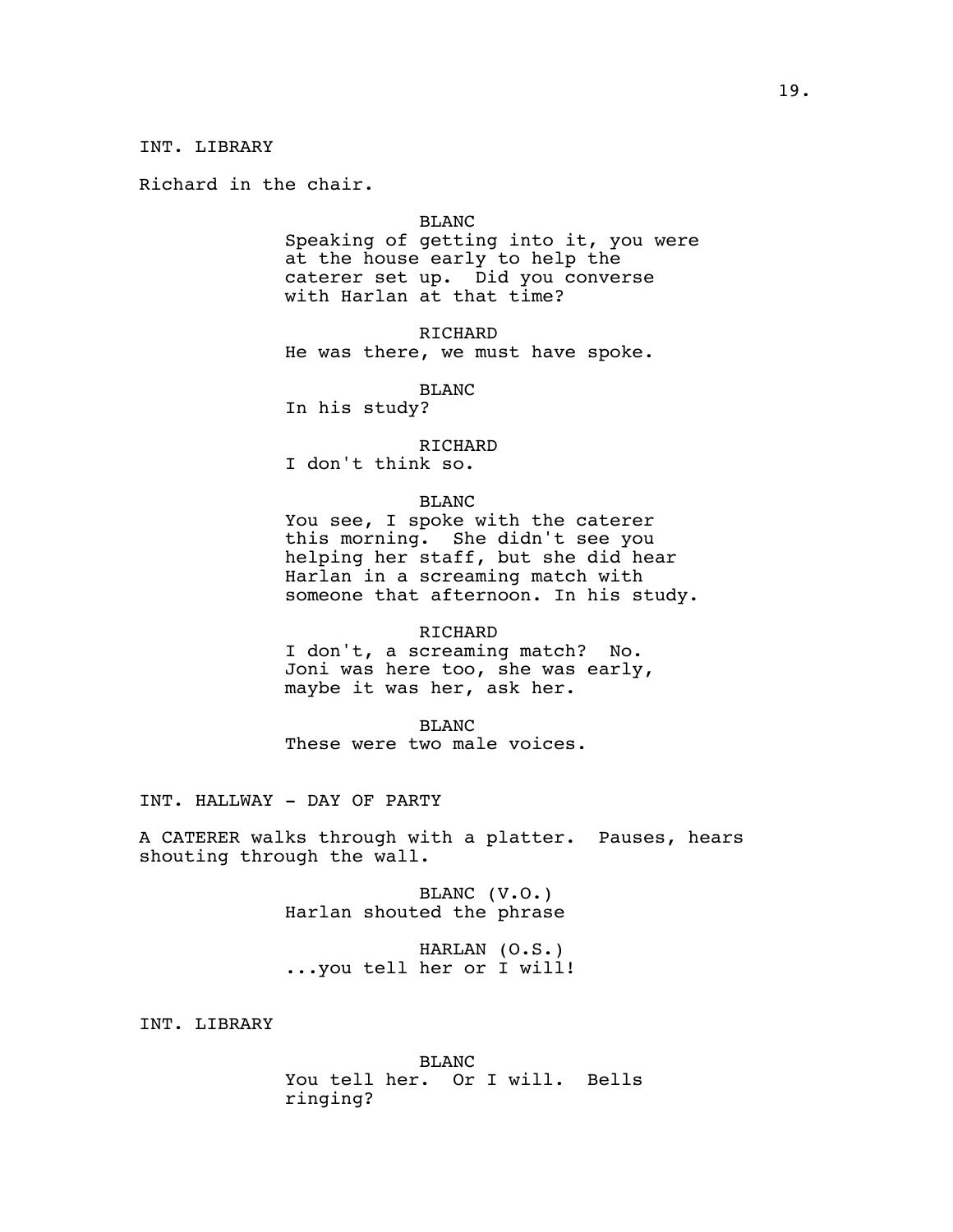For a just a split second, Richard considers what he is going to say. In the second, we FLASH BACK:

INT. SMALL STUDY - DAY OF PARTY

Harlan showing Richard photos on a laptop. Long lens photos, of Richard kissing a woman who is not Linda. Richard glares at it, Harlan turns an old baseball over in his hands.

> RICHARD That's none of your business, Harlan. Stay out of my marriage.

Harlan holds up a sealed small envelope with flowery embroidery, "L" written on the front.

> HARLAN I know my daughter. She'd want to know. I've put it all in this letter to her, tomorrow she gets it.

RICHARD I'm warning you once, don't She deserves to know, you're do this like hell - HARLAN going to tell her!

Harlan slams the baseball down on the desk.

HARLAN (cont'd) You tell her or I will!

INT. LIBRARY

Back to Richard. He grins, snaps his fingers.

RICHARD

Yes. I know - yes, ha. So. Harlan decided to finally put his mom in a nursing home. Which Linda always opposed. And I was going to wait till we were back home in Boston to tell her, so there wouldn't be a whole scene, but Harlan wanted me to tell her then. That was it. Sorry. Forgot.

Joni in the chair.

JONI

20.

The house?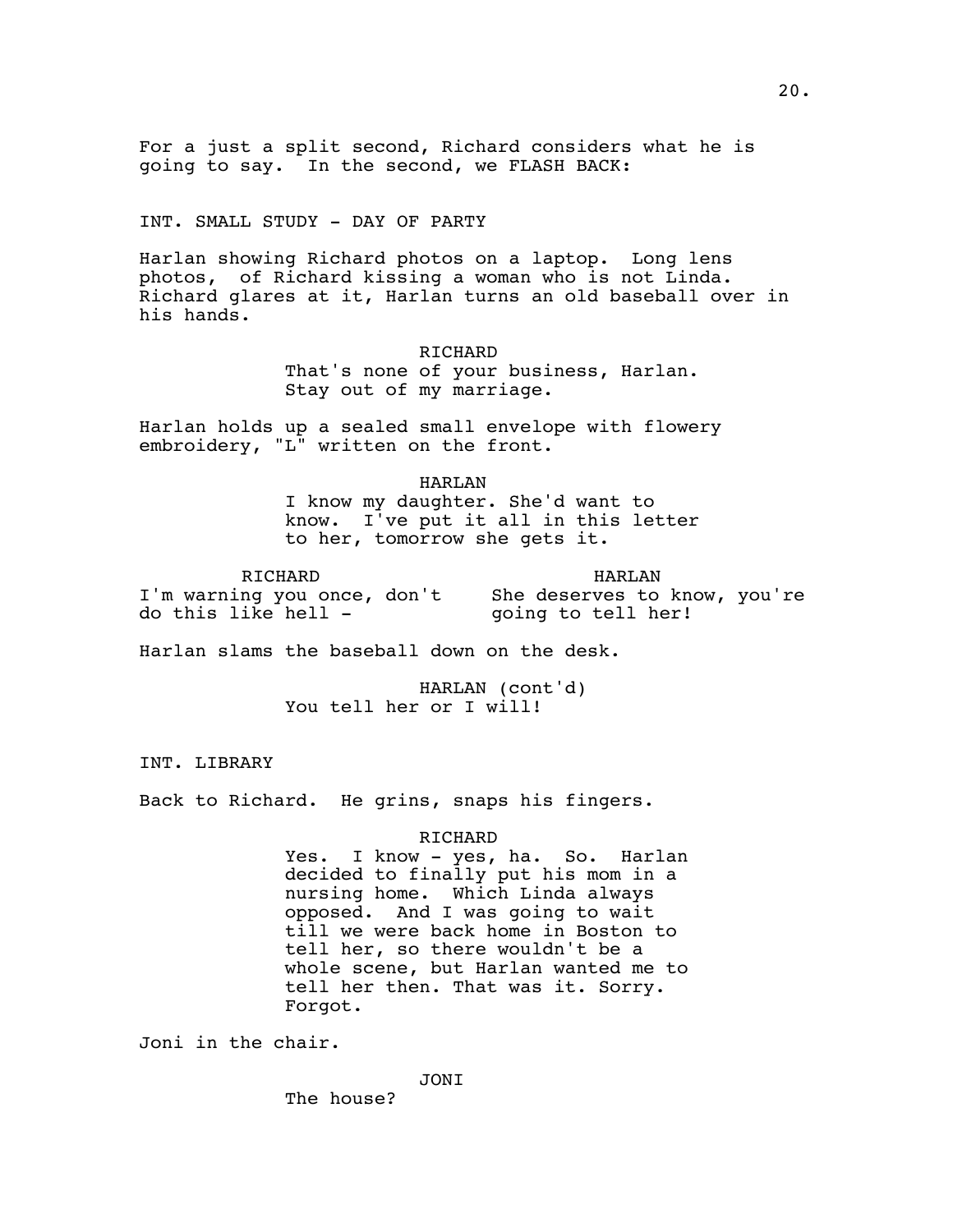BLANC

Early. Richard said you were there.

JONI

I was. At the house early.

BLANC To see Harlan?

JONI

To see Harlan. Yes.

Joni stops, smelling something in the air. She's about to ask about it but -

> BLANC What were you seeing Harlan about?

> > JONI

It was just a mix up with the payment for Meg's tuition.

BLANC I'm sorry to press, what kind of mix up?

Joni hesitates, we FLASH BACK:

INT. SMALL STUDY - DAY OF PARTY

Harlan at his desk, toying with the same old baseball. This is a thing he does at his desk. Joni standing, arms crossed.

> JONI The school hasn't got the check yet, I don't know why Alan didn't mail it

# HARLAN

Alan didn't mail it because he caught a discrepancy. Alan's office has been wiring tuition directly to the school, as per your request. But Phyllis's office that handles your yearly allowance has been wiring the tuition money directly to you as well. As per your request. You've been double dipping Meg's tuition, stealing from me. A hundred thousand dollars a year. For the past four years.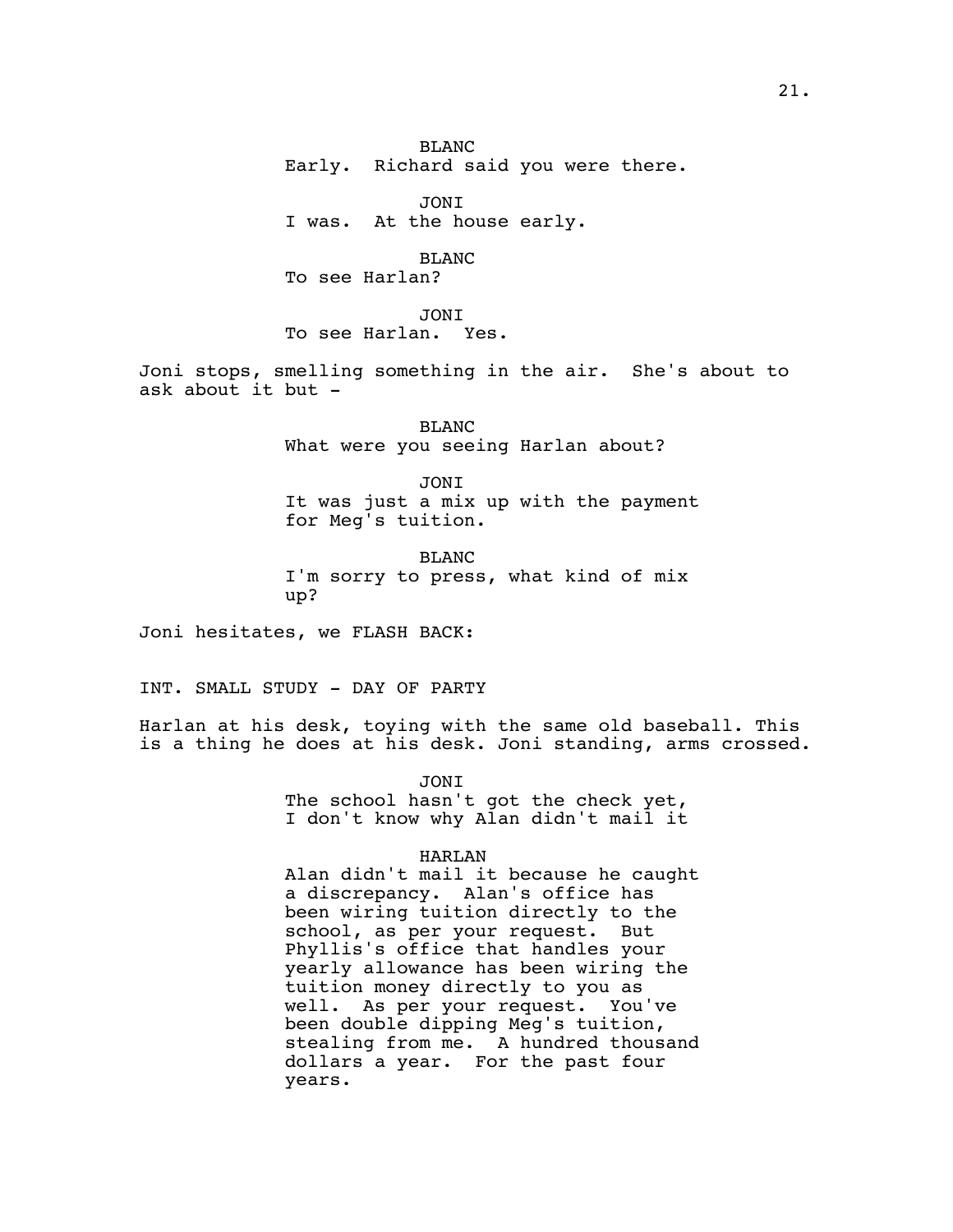Harlan shows Joni a letter from his business manager, with transaction receipts attached.

JONI

Harlan. I don't know how this mix up happened but

Harlan opens his ledger, hand writes a check.

HARLAN I'm writing this tuition check, then that is the last money you or Meg will get from me.

JONI Please you don't understand

HARLAN I know it'll hurt but it's for the best.

Joni's speechless, her face frozen. Harlan puts the baseball down and detaches the check, holds it out to her.

> HARLAN (cont'd) My mind's made up.

INT. LIBRARY

Back to Joni. She shakes her head.

JONI Just a money wiring issue. With the office at the school. So I had to ask Harlan to cut a check for this semester. No big deal.

LIEUTENANT ELLIOTT Why don't we take a breather.

INT. FOYER - DAY

Joni comes out into the foyer from the library, obviously rattled. She pulls it together quick when Linda comes down the stairs.

> LINDA Joni. You haven't seen Richard have you?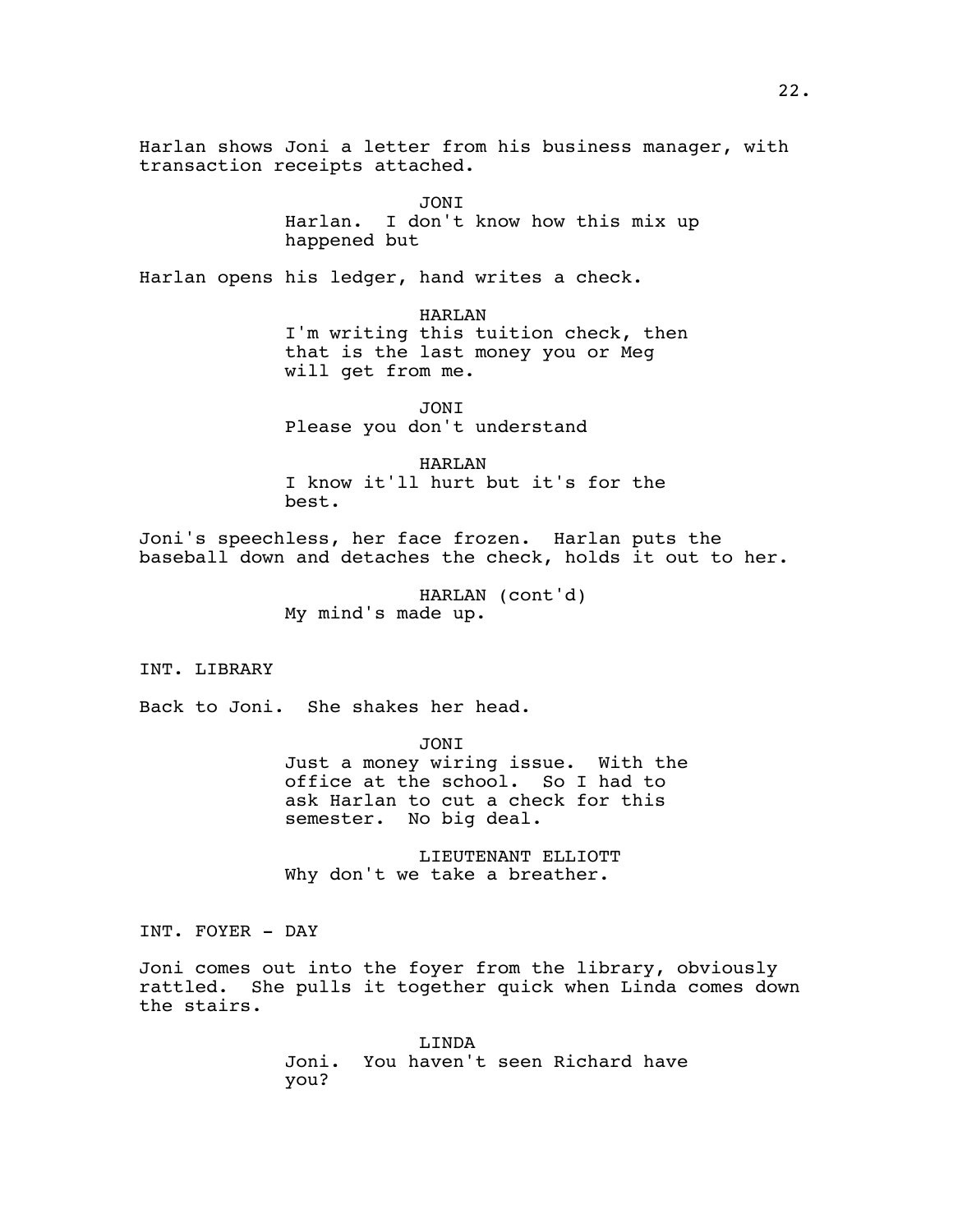INT. SMALL STUDY

#### LINDA (O.S.)

Richard!

Alone, Richard waits very still for Linda's footsteps to walk away, then when he knows she's not coming in he furtively rifles through desk drawers, finding various ridiculous ephemera. He finds a small locked drawer, jimmies it open with a letter opener.

Inside - the small pink envelope Harlan threatened him with in his flashback. He rips it open, pulls out the card inside.

It is blank.

Richard almost laughs. Drops it onto the desk.

# RICHARD

Son of a bitch.

He spots Harlan's old baseball. Grabs it, spitefully chucks it out the open window.

EXT. SIDE OF HOUSE - DAY

Blanc, Elliott and Wagner stroll long the wide lawn beside the house. Blanc ignites a long thin cigar.

> LIEUTENANT ELLIOTT Maybe I'm a victim of my own expectations. But when the great Benoit Blanc knocks on my door, I expect it's going to be for something... if not extraordinary, at least interesting. This is an open and shut case of suicide. (checks watch) And Benny we're at the point where I need to know what we're doing here.

Blanc notices the OLD BASEBALL lying in the grass. He picks it up idly.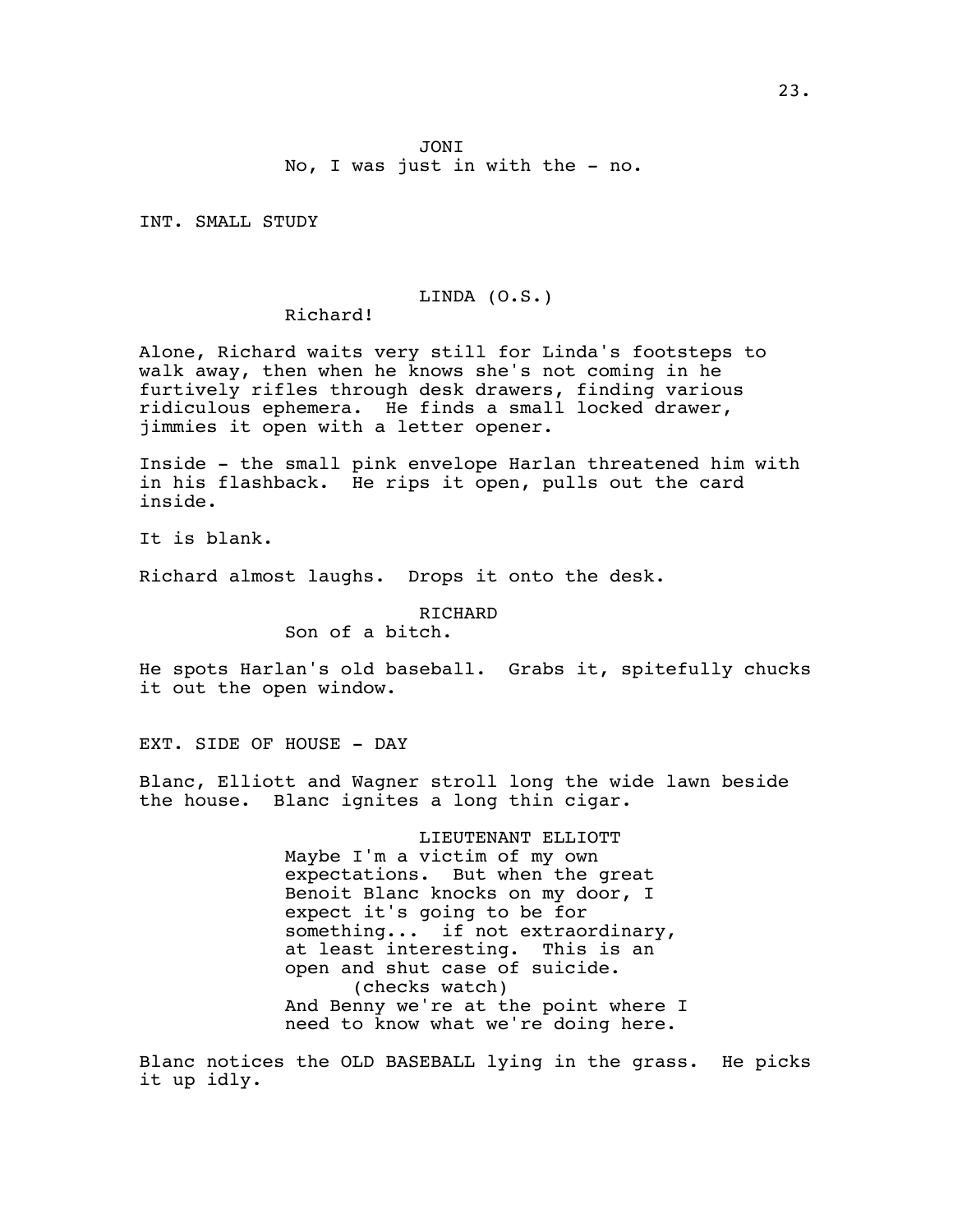BLANC The method, throat slit. Typical of a suicide?

LIEUTENANT ELLIOTT Dramatic. But look around. The guy practically lives in a CLUE board.

INT. FOYER

Marta sits alone, across from a portrait of Harlan. Muffled voices out on the patio. Cigar smoke drifts by outside.

She creeps over to the glass door. Puts her ear to it.

LIEUTENANT ELLIOTT (O.S.) You ask me to drag all these good people back for questioning, go over it all again, I don't get it. This is a pleasant family with the usual quarrels but no possible motives for murder - where are you going?

At that moment, BLANC's face appears right next to Marta's staring right at her through the distorted glass. She yelps and falls back.

EXT. PATIO

Blanc opens the glass door. Marta steps back sheepishly, but with a warm nod Blanc beckons for her to join them.

> BLANC Harlan Thrombey's nurse, Marta...

> > MARTA

...Cabrera

BLANC Marta Cabrera.

TROOPER WAGNER Miss Cabrera, you can just wait inside - we'll be with you soon.

BLANC

Miss Cabrera, I been doing a little poking, you're hired on a part time basis as a registered nurse, yes?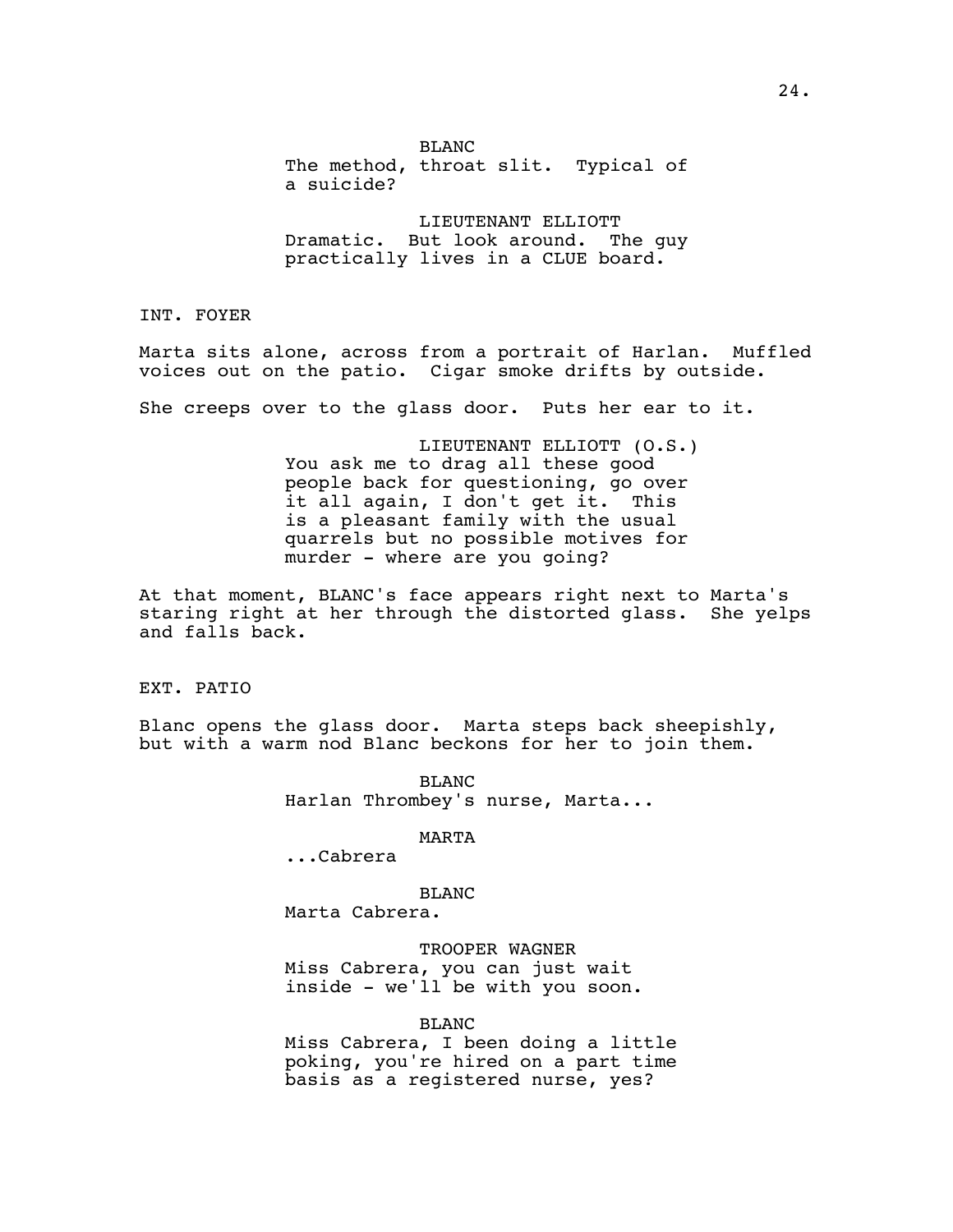Yeah, I don't work for a VNA. Harlan hired me directly.

BLANC You're paid a flat rate for how many hours a week?

MARTA I started at 15, but slowly he... needed more help.

BLANC

Medical help?

MARTA He needed a friend.

Blanc smiles at the girl, genuinely touched.

BLANC Does having a kind heart make you a good nurse?

LIEUTENANT ELLIOTT

Blanc.

BLANC

Yes. Marta we were just discussing possible motives in the family. I suspect Harlan has told you much unfiltered truth about each of them, and a little bird has told me, how shall I put this delicately? You have a regurgitive reaction to mistruthin'.

MARTA

Who told you that?

BLANC

Is it true?

# MARTA

Yes. It's something that I have had as a kid. It's a physically thing that  $I - I - Just$  the thought of lying, yeah, it makes me puke.

BLANC Really? Is Richard having an affair?

Marta is stunned. She FLASHES BACK TO: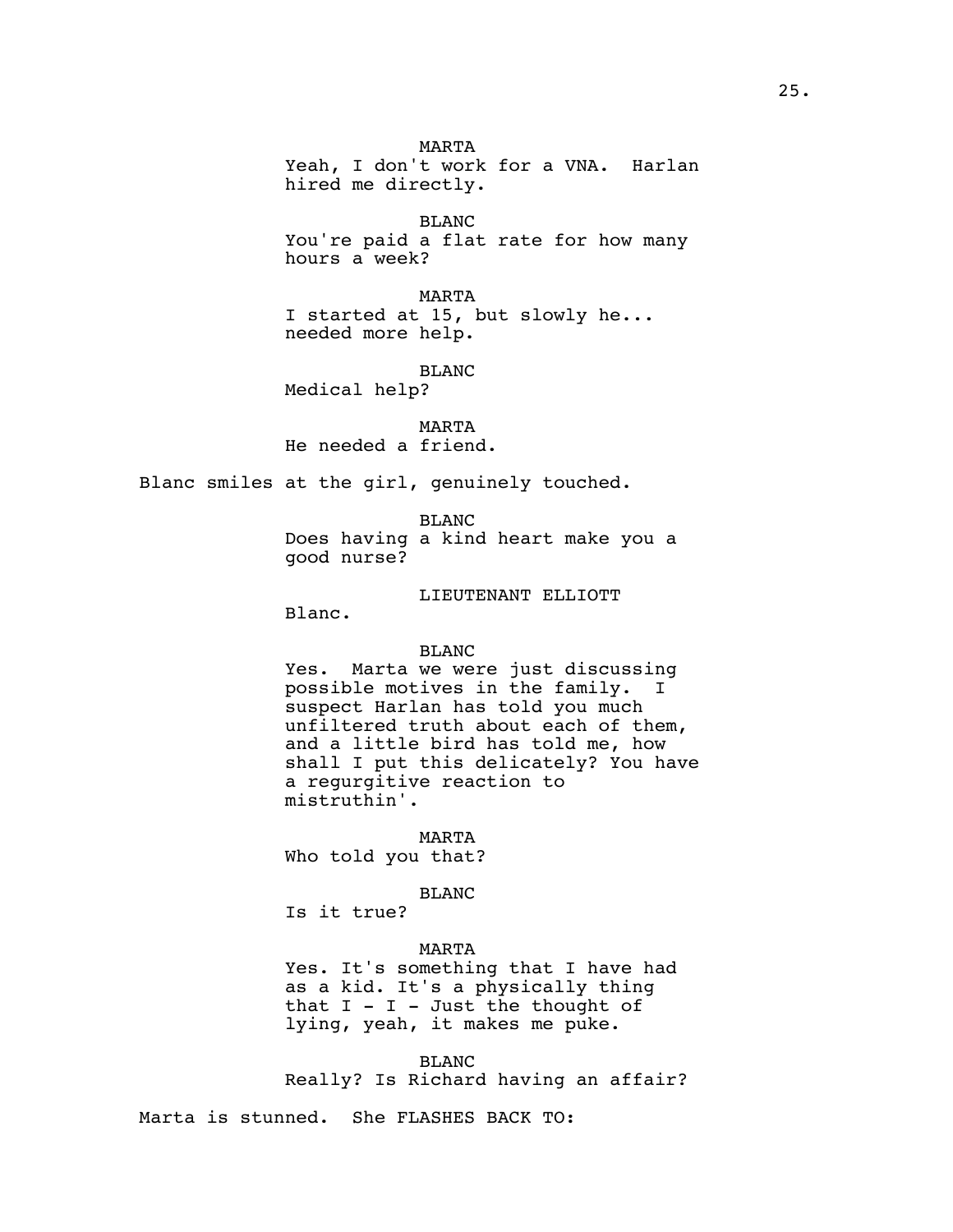EXT. PATIO - DAY - FLASHBACK

She reads, Harlan sits at his laptop, heavy with sadness.

HARLAN Why do men instinctively pull at loose threads on their parachutes?

# MARTA

What?

Harlan spins his laptop towards her - the Richard photos.

EXT. PATIO - DAY

Back to our scene. Marta looks queasy, tries to stall.

MARTA Heh - Richard? - affair? Heh.

BLANC A yes or no will do.

She struggles, her jaw clenched, face working hard, then attempts -

# MARTA

.....no

And immediately VOMITS into a nearby planter.

LIEUTENANT ELLIOTT Whoa! TROOPER WAGNER Oh my god!

They all rush to her, Blanc brings water, awfully concerned.

BLANC Dear girl I'm sorry. I assumed you were speaking figuratively.

Blanc takes the shortest acceptable beat of concern before turning to Elliott.

> BLANC (cont'd) Quite something. But I was obviously right, Richard is having an affair, his father in law found out and confronted him. "You tell her. Or I will."

LIEUTENANT ELLIOTT Even if it's true... you ok?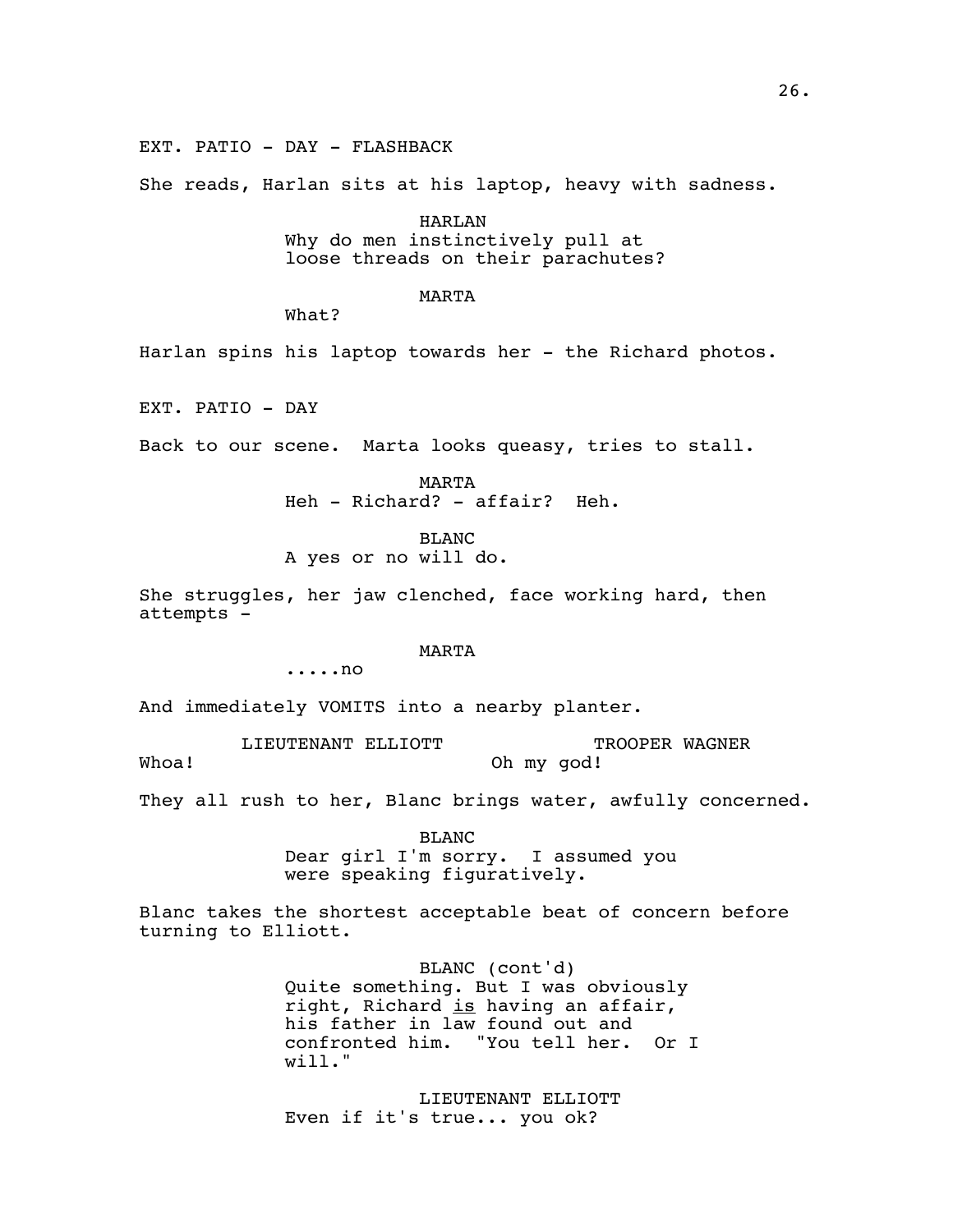Marta gives a weak thumbs up, recovering

ELLIOTT Even if that was right, protecting his marriage is weak sauce as a motive.

BLANC Well. And then there is... Joni.

LIEUTENANT ELLIOTT

TROOPER WAGNER

Joni?

TROOPER WAGNER (cont'd) Lifestyle guru Joni? No. Harlan was supporting her and her daughter, she had the opposite of a motive.

Joni?!

Marta tries to quietly slip back into the house

BLANC And if that support was threatened? Miss Cabrera one moment please

MARTA I'm just going to go get some Scope

BLANC Miss Cabrera, was Harlan planning on cutting off Joni's allowance?

Off Marta's "oh god no" face:

INT. STUDY - DAY - FLASHBACK

Harlan looking at the letter from his business manager, with the transaction receipts. He sighs heavily.

HARLAN

Oh, Joni.

# MARTA

What's up?

He hands her the letter.

EXT. PATIO - DAY

Marta's face works against impending nausea.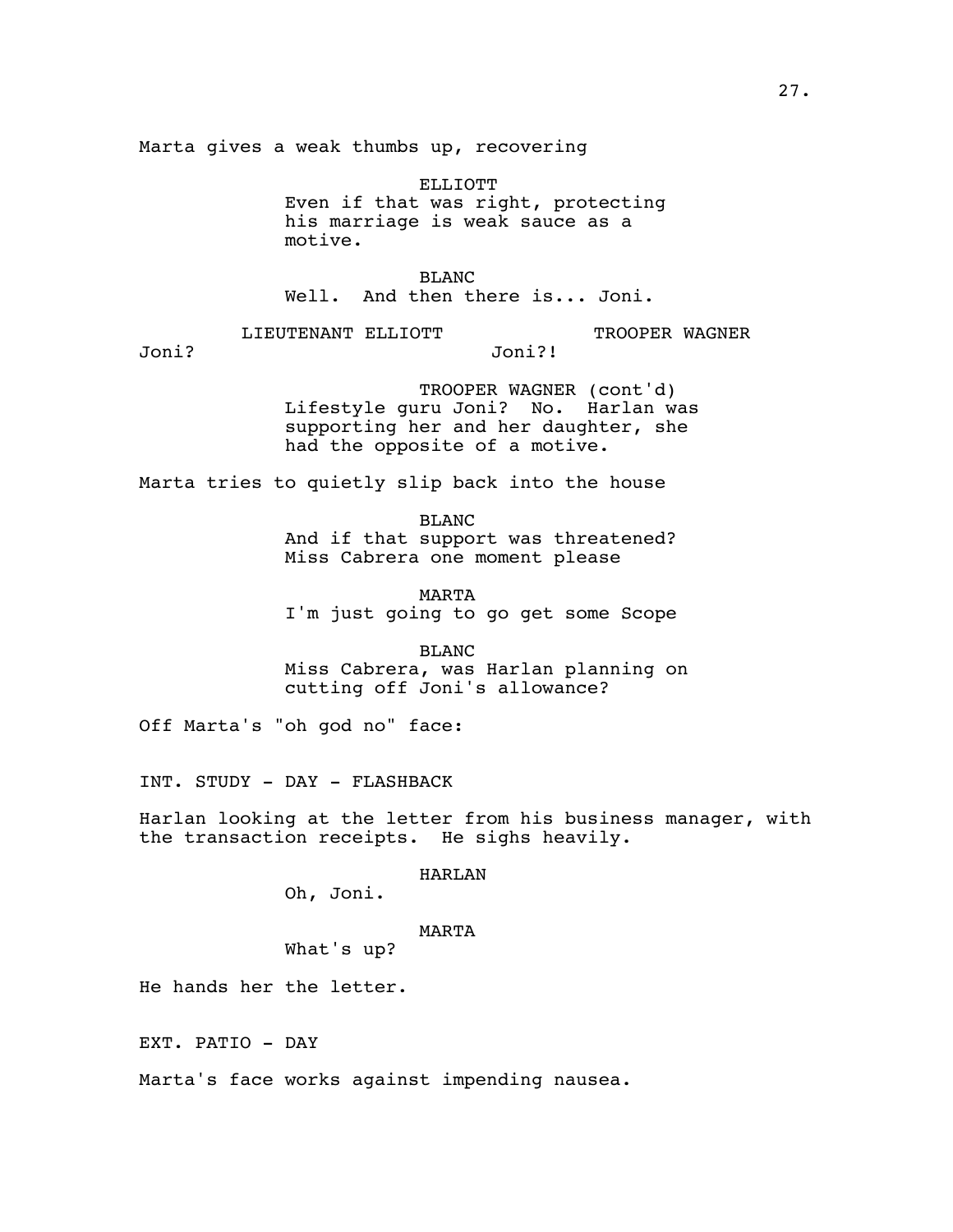## MARTA

I...

LIEUTENANT ELLIOTT Ok don't answer that if you're going to puke. Please.

But Blanc presses.

# BLANC

Meg said Harlan pays the school directly, Joni says he sends the money to her. Both were true, she was pocketing the double payment, Harlan found out and cut her off without a cent. Yes?

Marta starts to shake her head no, but her throat convulses. She nods. Blanc hands her a glass of water.

> TROOPER WAGNER And she bumps him off for the inheritance? Come. On! Have you seen her insta? She's an influencer.

> LIEUTENANT ELLIOTT An allowance as a motive, Blanc. She has her business. More weak sauce.

Blanc idly scratches a spot on the side of his neck.

BLANC Granted. But she lied. To me. All three of them did.

LIEUTENANT ELLIOTT

Three?

## BLANC

Walter.

LIEUTENANT ELLIOTT I see where you are going with this.

# BLANC

But there was something else. Harlan had turned Walter down before regarding film rights, but that night something Harlan said shook him. We look at the pattern, Harlan was cleaning house. I wonder... (to Marta) did he plan to fire Walter?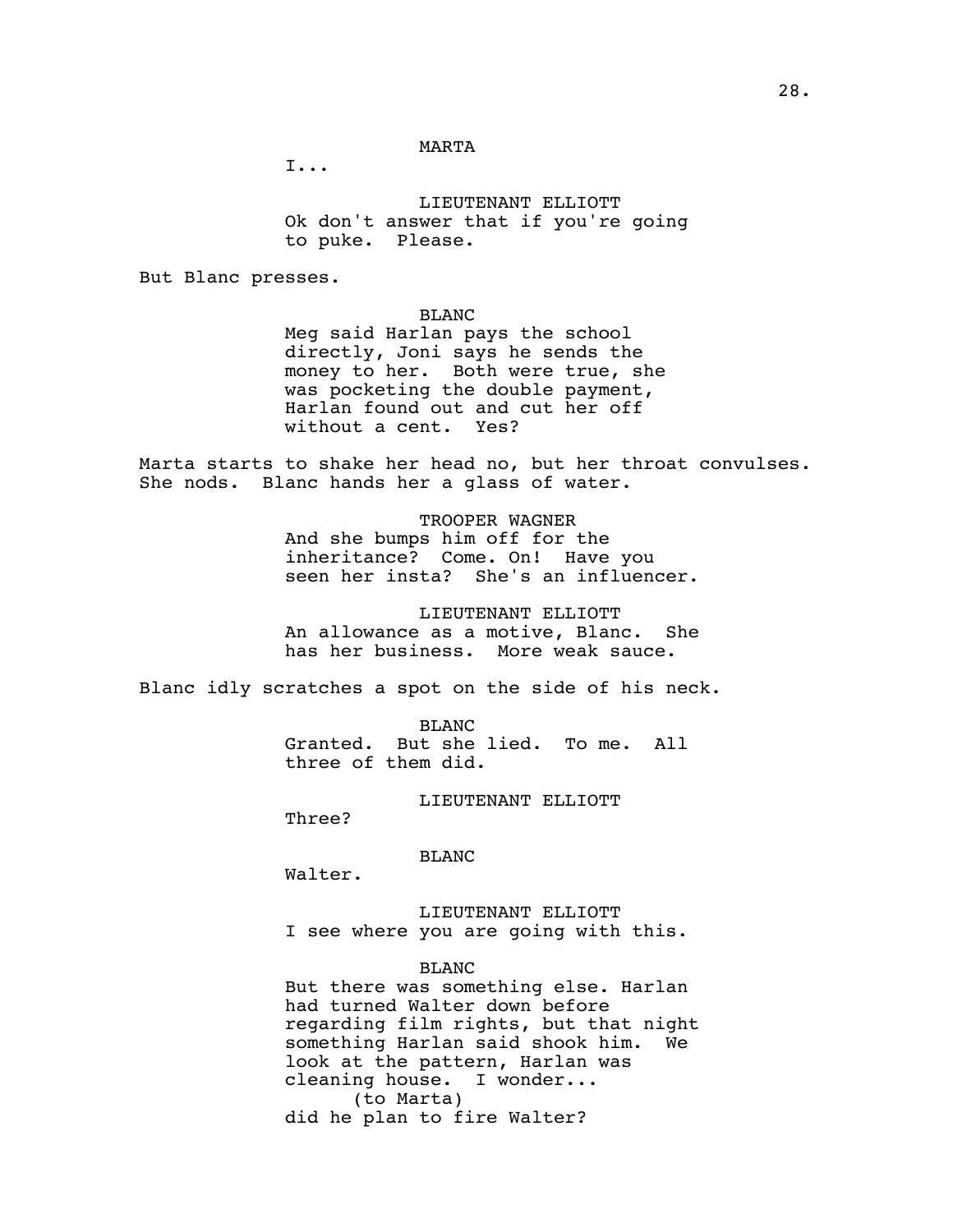(honest & relieved) Can I wait inside? I don't feel like LIEUTENANT ELLIOTT

Yes, please just wait inside but stay close.

She steps back in, grateful. Blanc to Elliott:

I should be here.

BLANC

MARTA

You've been very patient my friend, and you are right, none of these weak alibis and domestic squibbles answer your question: why is Benoit Blanc here? But now I will tell you why. (beat) I am here because this morning someone dodged one very important question.

LIEUTENANT ELLIOTT

Who?

BLANC Me. Linda asked who hired me.

LIEUTENANT ELLIOTT So who hired you?

BLANC

I. Do. Not. Know. An envelope of cash showed up at my apartment yesterday, with the news clipping of Thrombey's death.

TROOPER WAGNER An envelope? That worked?

BLANC An envelope of cash.

Blanc indicates with his fingers - several inches thick.

BLANC (cont'd) So somebody suspects foul play, but goes through this ha cha dance of hiring me, of staying anonymous. It makes no damn sense. Compels me though.

(MORE)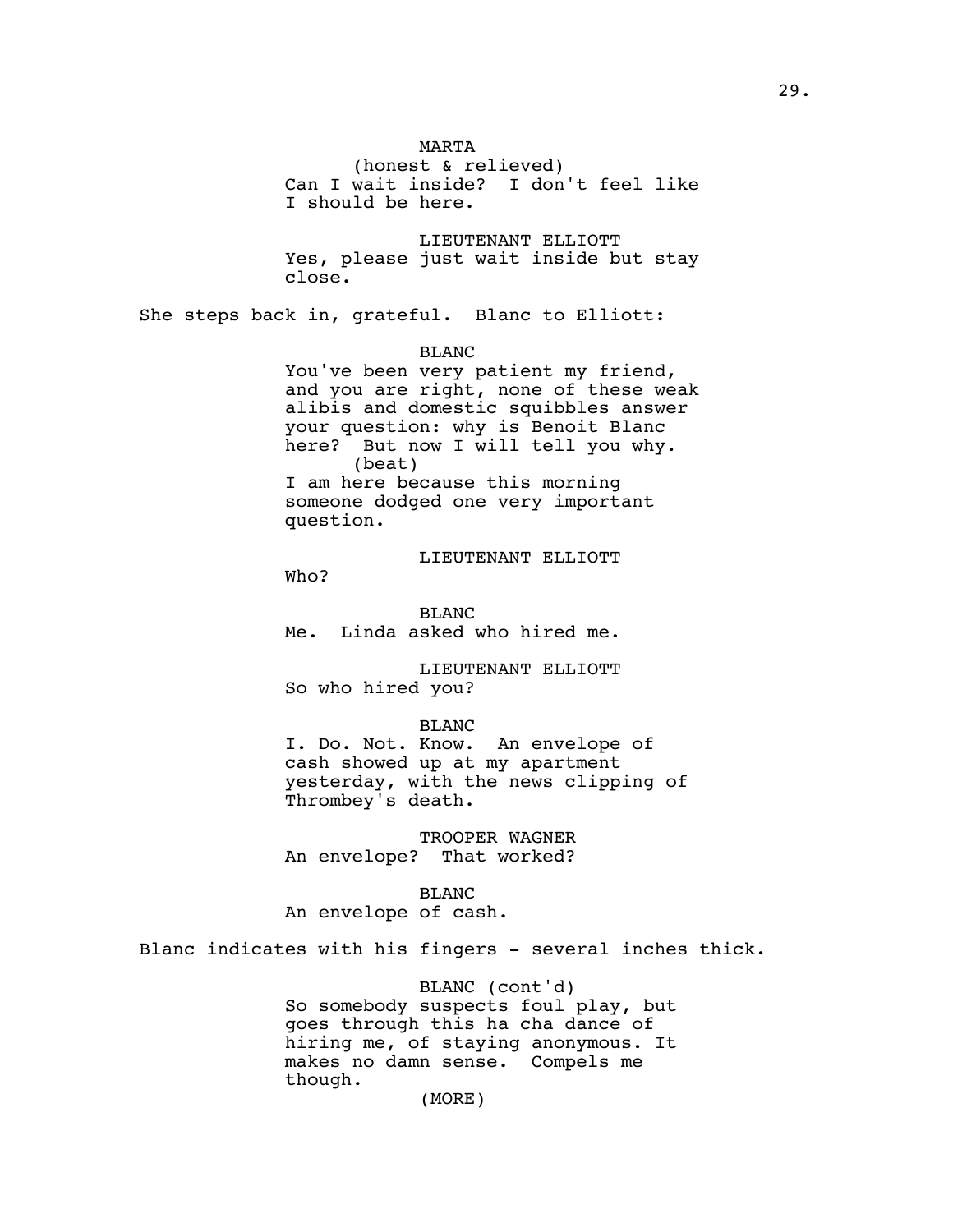(beat) BLANC (cont'd) Walk me through everyone's whereabouts at the time of death.

Elliott hesitates, but Blanc's got him hooked. He flips open his notebook. Blanc leans back, closes his eyes.

> LIEUTENANT ELLIOTT We know, the party broke up at 11:30.

INT. SECOND FLOOR LANDING - NIGHT OF PARTY

Marta and Harlan vanish up the stairs towards the third floor, while Richard and Linda head into the bedroom right next to the stairs. Down the hallway Joni waves, and ducks into another bedroom.

> LIEUTENANT ELLIOTT (V.O.) Marta took Harlan upstairs to give him his meds, Richard and Linda and Joni went right to bed. Now we do have this: the stairs leading up to Harlan's bedroom and his attic office creak horribly.

INT. RICHARD AND LINDA'S GUEST ROOM - NIGHT OF THE PARTY Richard sleeps deep, Linda sleeps lightly.

> LIEUTENANT ELLIOTT (V.O.) And Linda is a light sleeper. So we know every time someone took the stairs that night.

INT. JONI AND MEG'S GUEST ROOM - NIGHT OF PARTY

Joni has decorated the room with colorful silks and candles. She is in lotus position on her bed, meditating.

> LIEUTENANT ELLIOTT (V.O.) The first was when Joni heard a ka-THUNK from somewhere above her in the house.

Ka-THUNK! Joni looks up at the ceiling.

INT. SECOND FLOOR LANDING - NIGHT OF PARTY Joni trots down the hall and up the creaky stairs.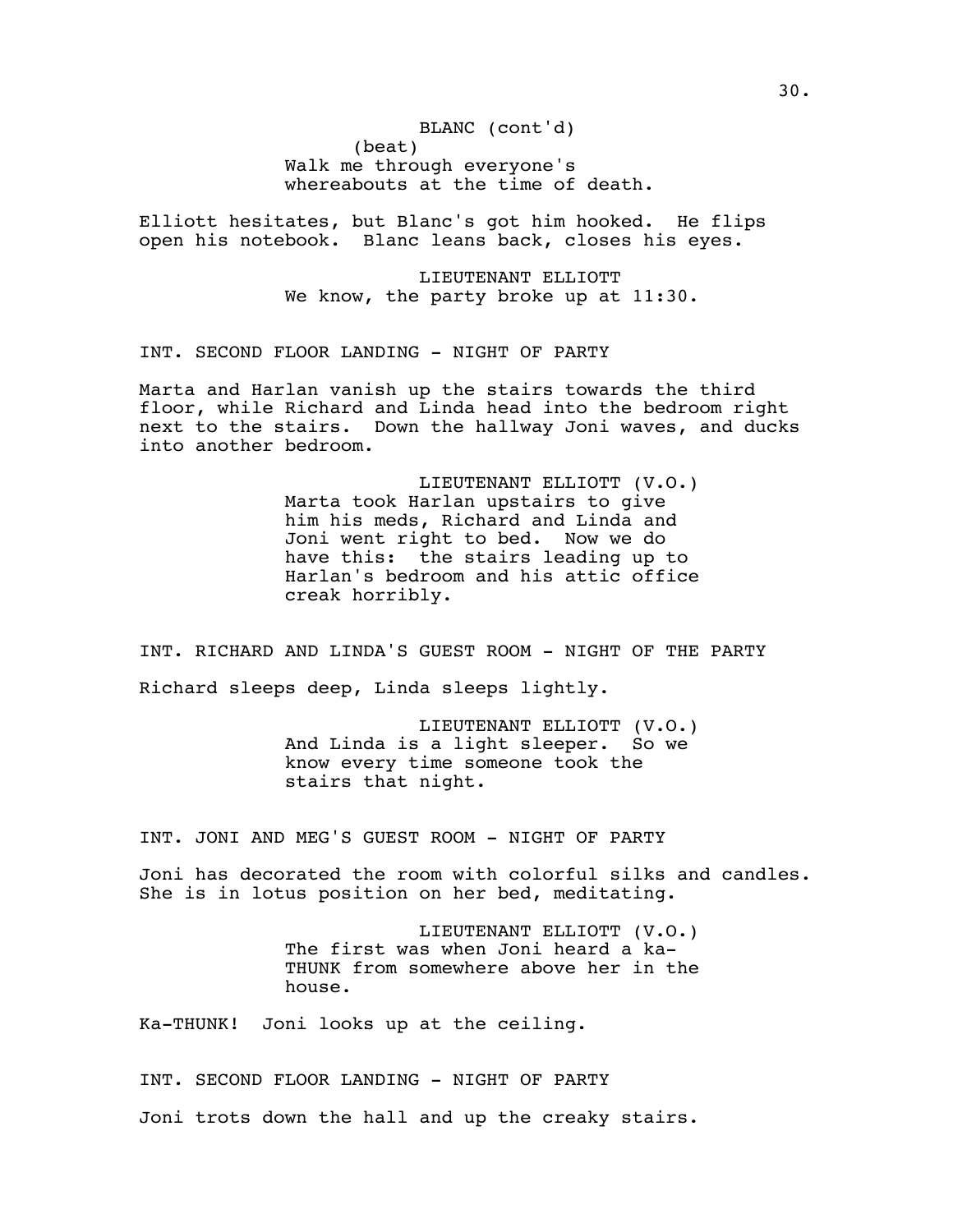LIEUTENANT ELLIOTT (V.O.) She's concerned about Harlan, she went up to investigate. Waking Linda.

INT. RICHARD AND LINDA'S GUEST ROOM - NIGHT OF PARTY CREAK CREAK CREAK! From outside. Linda's eyes pop open.

INT. THIRD FLOOR LANDING - NIGHT OF PARTY

Joni knocks on the door of Harlan's attic office. It opens, and Harlan answers. In the room behind him we see Marta, her back turned, preparing a hypo needle.

> LIEUTENANT ELLIOTT (V.O.) Harlan was in his attic office with Marta. He explained that they had just knocked the GO board over - that game with the grid and stones, they play it every night, and he was fine, go to bed. So she does.

The spilled GO board on the floor. Joni kisses Harlan on the cheek, goes. He shuts the door.

INT. RICHARD AND LINDA'S GUEST ROOM - NIGHT OF PARTY Linda has just gotten back to sleep.

> LIEUTENANT ELLIOTT (V.O.) Ten minutes later, Linda is woken a second time, by Marta leaving.

CREAK CREAK CREAK! Linda wakes, supremely annoyed.

MARTA (O.S.) Walt! I'm leaving!

EXT. FRONT PORCH - NIGHT OF PARTY

Walt and Jacob sit on the porch, Walt with a cigar, Jacob with his phone. Marta trots through, saying goodbye.

> LIEUTENANT ELLIOTT (V.O.) Walt was smoking a cigar on the porch with his son. He saw her leave and drive off, and noted the time midnight.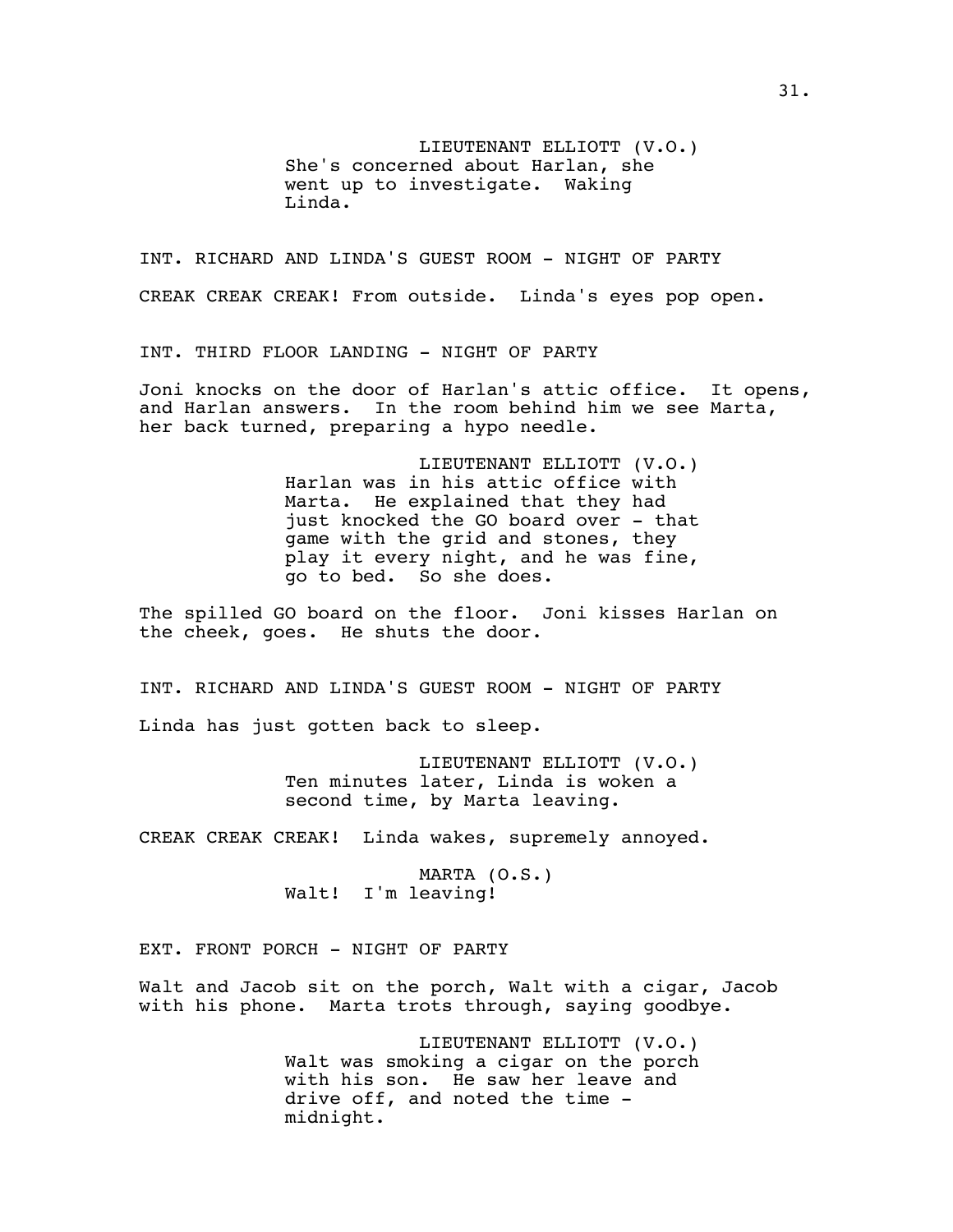Walt glances at his watch. Midnight.

INT. RICHARD AND LINDA'S GUEST ROOM - NIGHT OF PARTY Linda with a pillow over her head.

> LIEUTENANT ELLIOTT (V.O.) Fifteen minutes later, Linda is woken for the third and final time. By someone coming down the stairs.

CREAK CREAK CREAK! Linda wakes. You've gotta be kidding me.

EXT. FRONT PORCH - NIGHT OF PARTY

Walt, still smoking with Jacob, spots Harlan through the glazed glass, coming down the stairs in the foyer.

> LIEUTENANT ELLIOTT (V.O.) Harlan. Who came down for midnight snacks, which Walt tried to discourage.

WALT Dad, go to bed!

Through the glazed glass, Harlan goes back up the stairs.

LIEUTENANT ELLIOTT (V.O.) Based on this, the medical examiner determined time of death to be between 12:15 and 2am. As Walt was finishing his cigar, about 12:30, Meg came home. She went straight to bed. Walt and Jacob turned in shortly after that.

Meg pulls up, trots past Walt and Jacob and inside.

INT. JONI AND MEG'S GUEST ROOM - NIGHT OF PARTY Meg stirs, wakes. Joni is asleep.

> LIEUTENANT ELLIOTT (V.O.) Sometime later that night, undetermined but possibly near 3am, Meg woke up because the dogs were barking outside. She used the bathroom and went back to bed.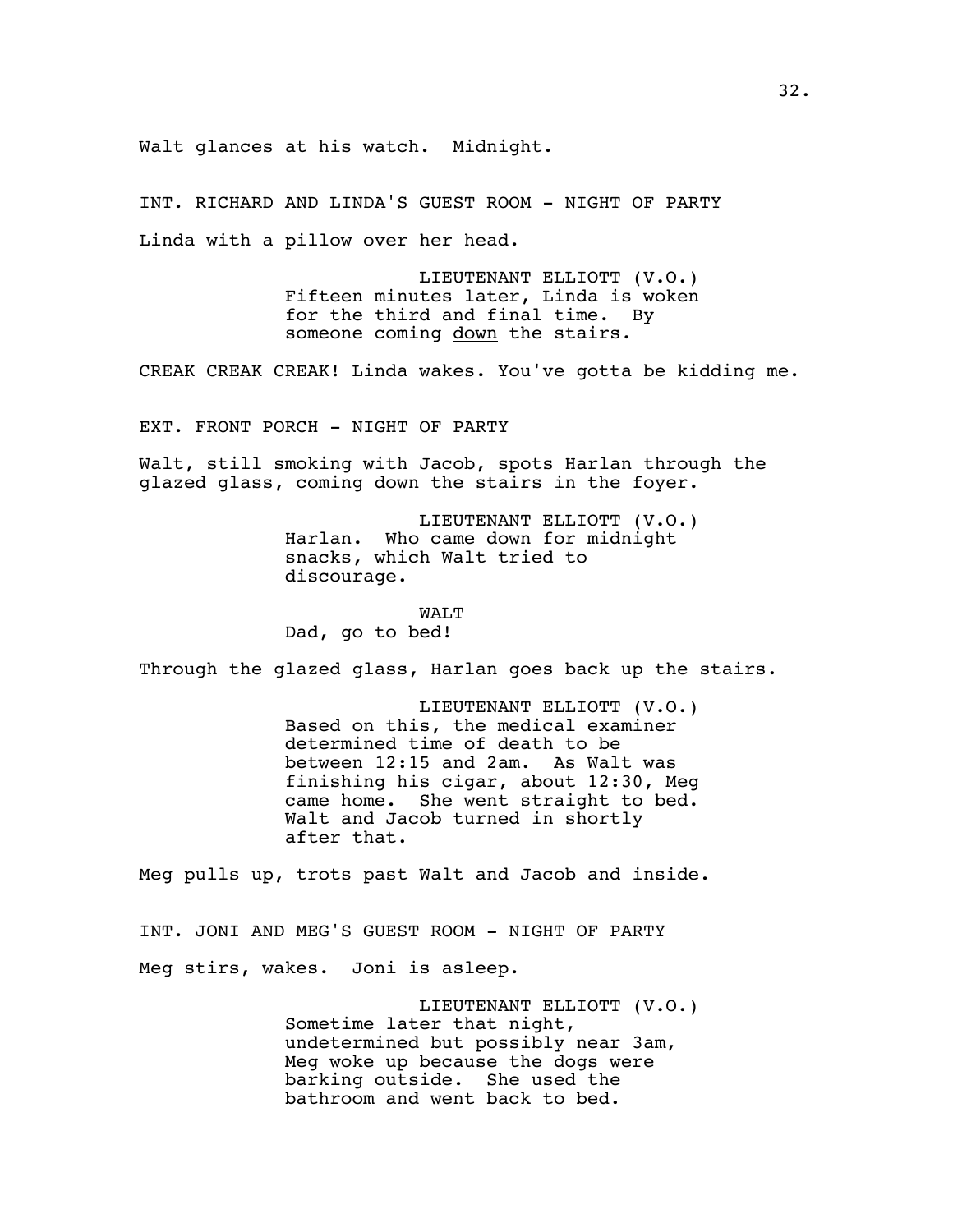Elliott snaps the notebook closed.

LIEUTENANT ELLIOTT And that's it. Everyone's stories matched, every movement accounted for.

BLANC There is no other staircase up to Harlan's room?

Blanc scratches that same spot on the side of his neck.

LIEUTENANT ELLIOTT No. Just the creaky one.

Blanc seems intrigued by this.

BLANC

Interesting.

# TROOPER WAGNER

So I guess we can rule out Ransom, he wasn't there. And Marta, Harlan was alive after she left. But Meg got home during the time of death window.

# LIEUTENANT ELLIOTT

Except it was a suicide. Harlan hit both carotids, we saw from the blood blood splat patterns that they were uninterrupted. Meaning, It's almost impossible for anyone to have been around him at the time. He's the one that cut his own throat. I don't know why we keep going over this.

#### BLANC

Physical evidence can tell a clear story with a forked tongue.

LIEUTENANT ELLIOTT

What?

BLANC

And as we've seen this morning, everyone can lie. Well. Almost everyone.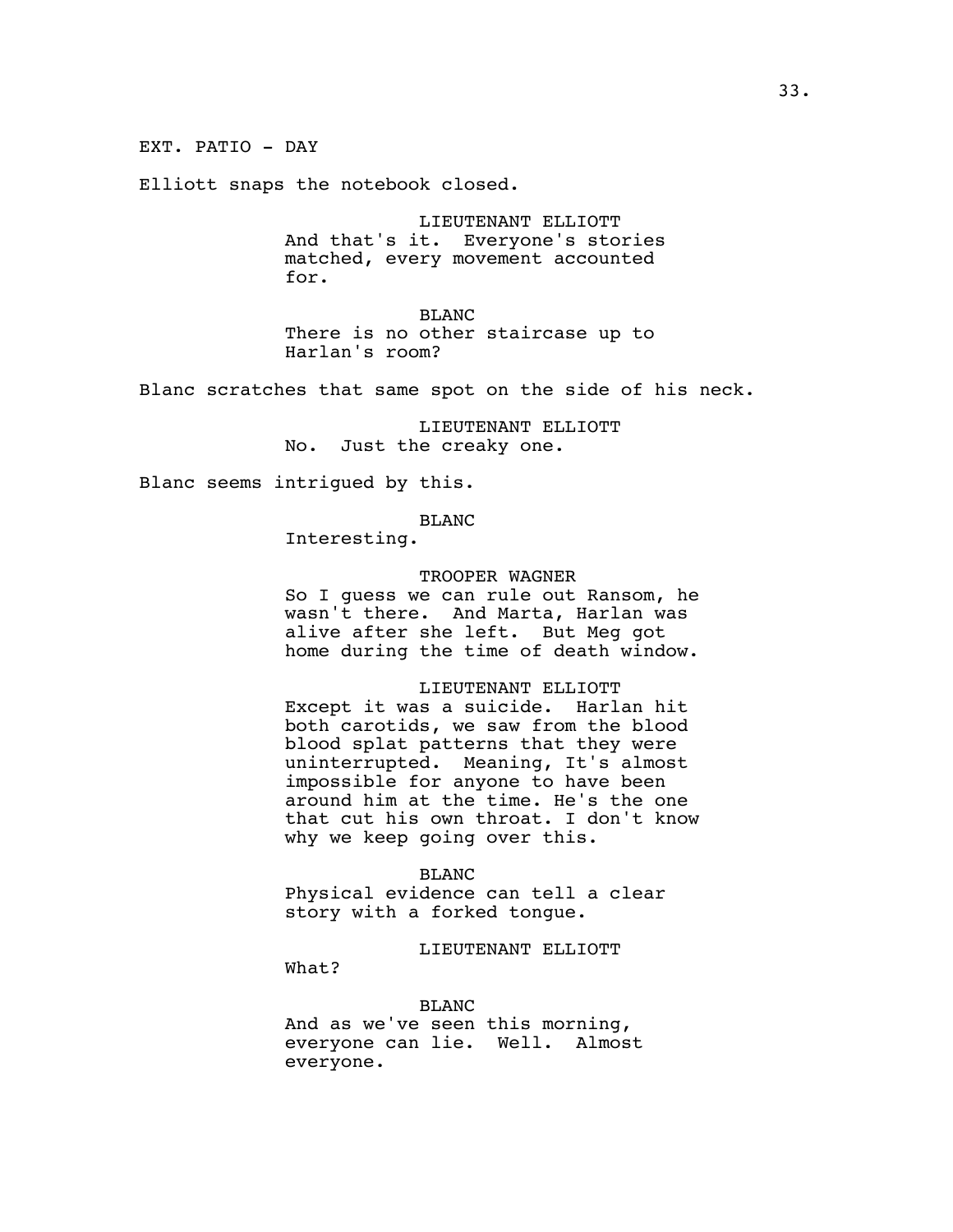INT. LIBRARY - LATE AFTERNOON

Marta in the chair. She shifts, uncomfortable.

Blanc, Elliott and Wagner in their normal places.

BLANC

Ms. Cabrera, we've kept you waiting all afternoon because I wanted to hear from you last. I wanted to have the entire picture of the evening in my head. Your piece of it is at its very center. So please, take your time. You took Mr. Thrombey upstairs at 11:30. And left at midnight. Think very carefully. And with as much detail as possible, tell us what happened in that half hour.

Marta is very still. A moment of silence. Blanc flips his silver dollar into the air.

She does not say a word, but in that moment while the coin hangs in the air we FLASH BACK with her to:

INT. HARLAN'S BEDROOM - NIGHT - FLASHBACK

The night of the party. A clock on a nightstand: 11:32. Off screen we hear Marta leading Harlan up the creaky stairs.

MARTA Up up up up - you got it? I got it. Up up up I got HARLAN it.

Marta enters the room, and behind her we see Harlan keep climbing up the narrow stairs to his office.

> MARTA Up up nooooo no not tonight, no straight to bed tonight it is soooo late c'mon. Harlan. Harlan!

She grabs a med kit from the bedroom and follows him, exasperated.

INT. HARLAN THROMBEY'S STUDY - NIGHT - FLASHBACK Harlan sits, setting up a GO board. Marta enters.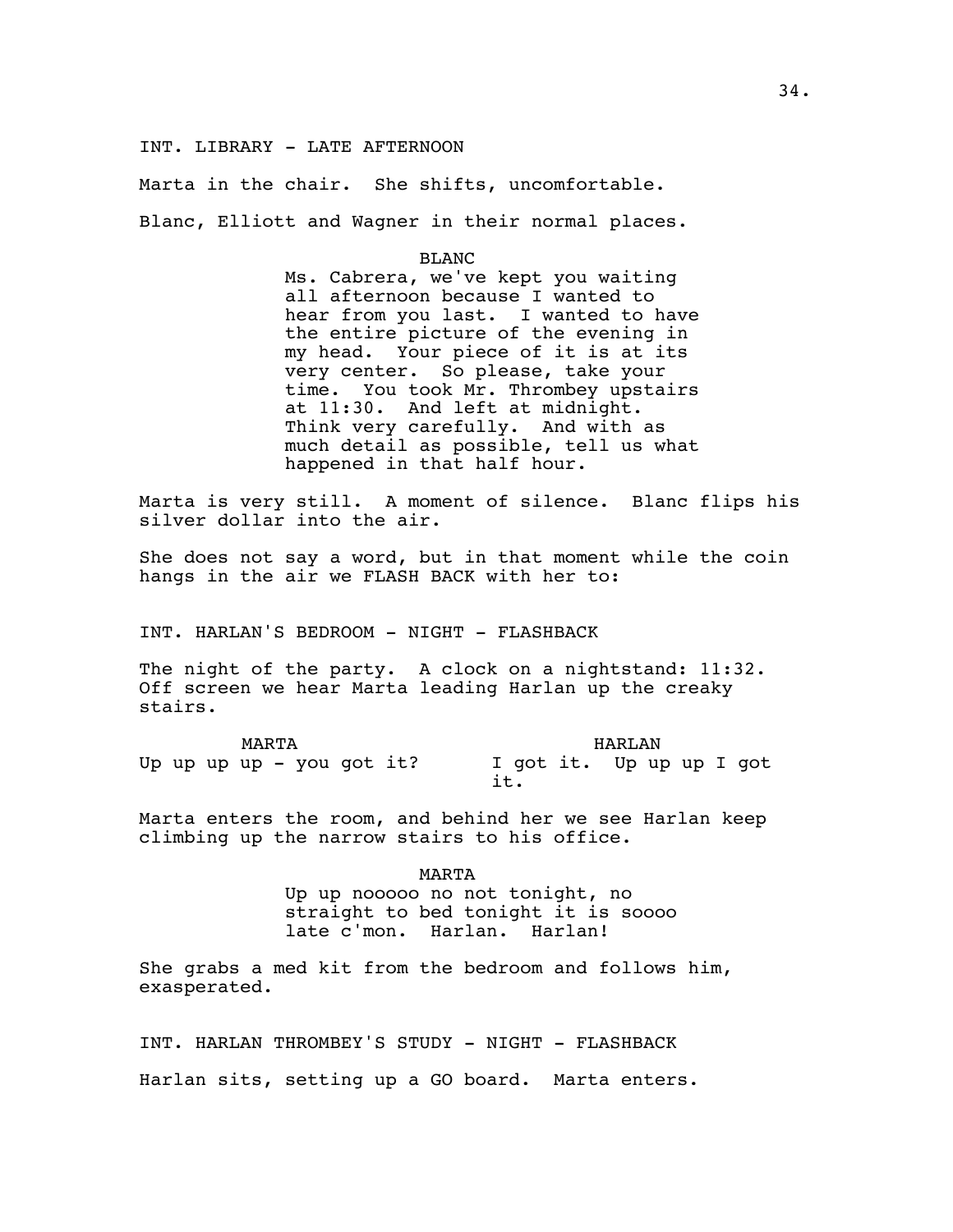MARTA It's late, I had champagne no no no HARLAN It's my birthday, we are - You had one glass - we're not breaking tradition on my birthday.

Marta puts two vials and a pill box on the GO board. She pulls out two plastic wrapped hypodermics.

> MARTA Take your goddamn medicine and go to bed.

HARLAN If you're going to put that vile shit in me you will have to earn it. On my birthday. (playing it up) Eighty fifth. So old. Soo olddd

MARTA Alright old man. 8x8 game. You ready?

She sits and they start clacking white and black stones on the board.

HARLAN Why can't I beat you at this game? Oh uh huh. MARTA Because I'm not playing to beat you, I'm playing to build a beautiful pattern.

They play fast, and Marta is obviously winning.

HARLAN Elder abuse. I'm calling the AARP.

MARTA Don't make me get the belt.

HARLAN It's basically over. My only hope is that an earthquake will strike. But what are the chances -

Harlan starts shaking the table with his knee. He looks around, startled. Marta just stares at him, deadpan.

> HARLAN (cont'd) Get under a door frame!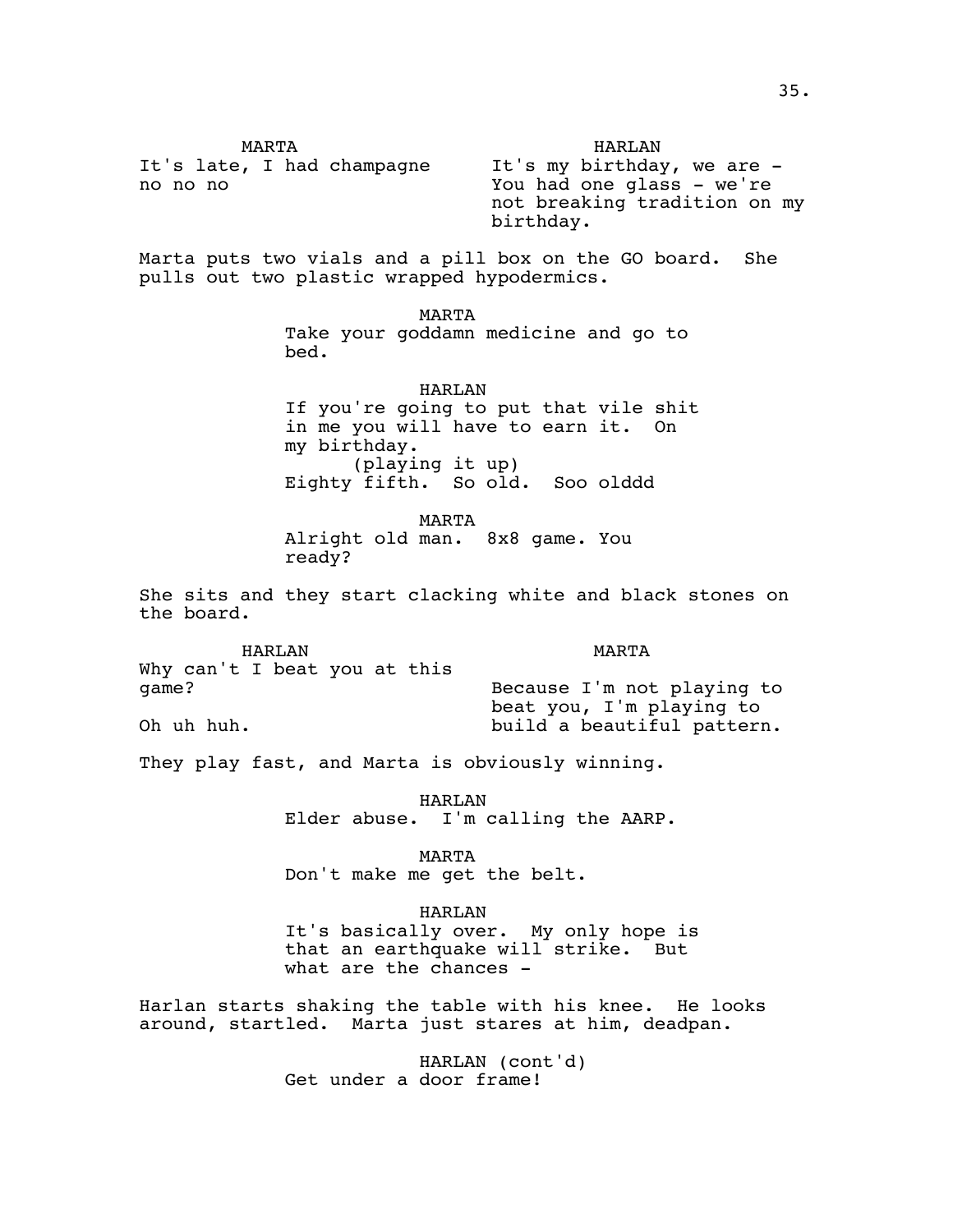He tips the whole table and the GO board and med vials and syringe and med kit fall to the soft rug. Things spill out of the kit. A mess. Marta just shakes her head.

#### MARTA

Meds then beds.

# HARLAN

Fair.

She retrieves the vials and loads a syringe from one of them. Harlan rolls up his sleeve revealing a pre-inserted catheter. He crosses to close the room's only small window.

> HARLAN (cont'd) Ugh, Walt's smoking a cigar on the porch. Nasty things.

> > MARTA

How was tonight?

She hooks the syringe up to the catheter and slowly injects him bit by bit while he talks.

> HARLAN Tonight was... good.

> > MARTA

Because I know you weren't looking forward to it.

#### HARLAN

No. But I did it. Cut the line on all four of them. It was not easy. This goddamn fortune. Sometimes I think, everything I've given my family, I've done, maybe without knowing it, maybe, to keep them beneath me. I should have what... maybe, I don't know. Encouraged Walt to write his own stories, not just be a caretaker of mine. Like you said I should. Been a father, not just a provider, to Joni. Like you've also said. I should have been kinder to Linda. And Ransom.

Harlan takes a curved ornamental dagger from a display mount, turns it over in his hands.

> HARLAN (cont'd) Jesus there's so much me in that kid. Confident, stupid, I dunno. (MORE)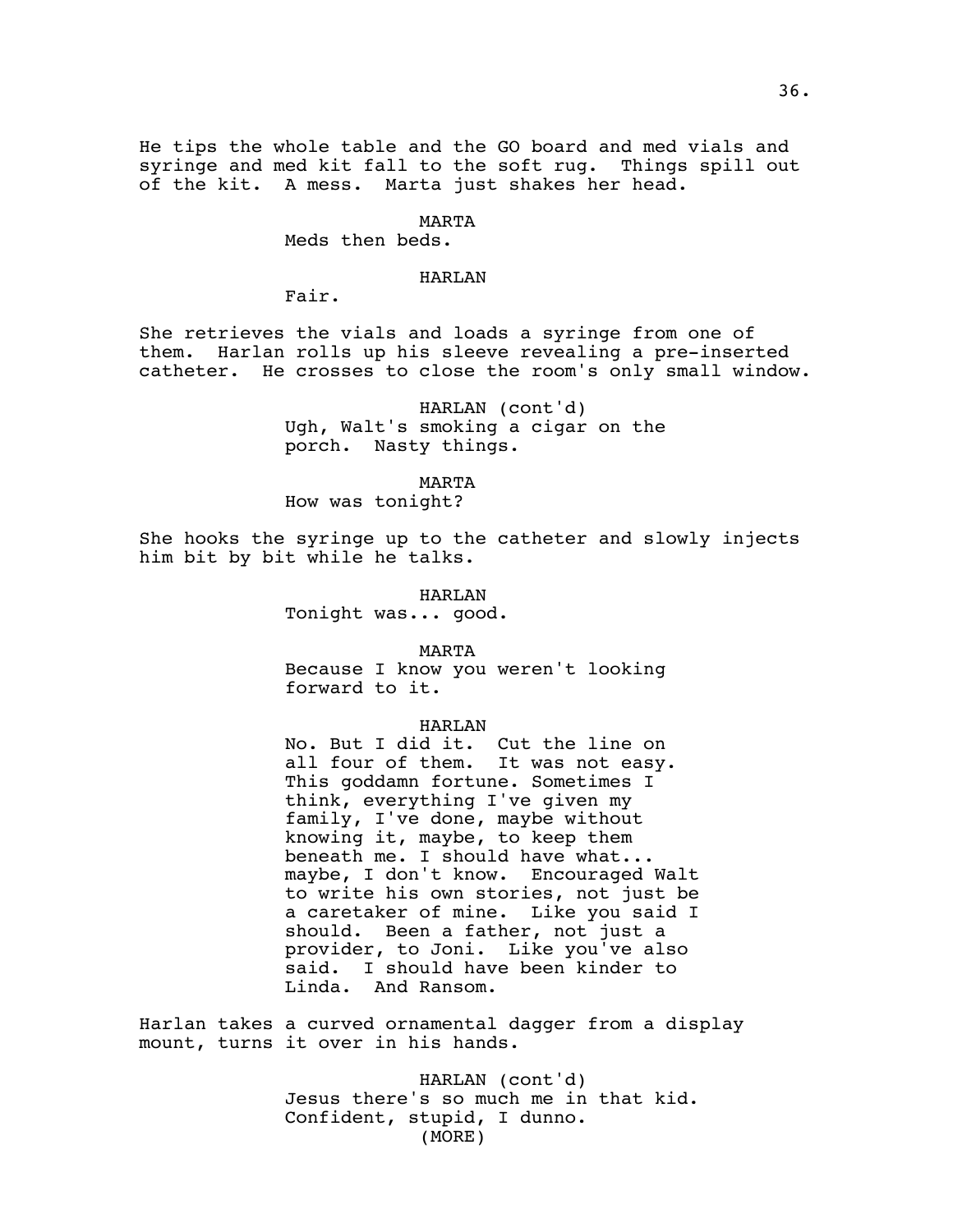Protected. Playing life like a game HARLAN (cont'd) without consequence, till you can't tell the difference between a stage prop and a real knife.

He stabs it into the desk, sharp and real. Leaves it there.

HARLAN (cont'd) I don't fear death. But god I'd like to fix some of this before I go. Close the book with a flourish. I guess we'll see.

MARTA

I guess we will. Hey. Old man. You've had a long day. Wanna do drugs.

She loads the second syringe from the second vial.

HARLAN you mean the good stuff?

MARTA Yeah but just a tiny bit.

HARLAN

Send me to lala land. Why did I wait till my mid eighties to become a morphine user, what a schmuck, what a nud-nig, this stuff's the best.

She pulls the needle from the second vial... then sees the label. Freezes. Blinks at it.

MARTA

Oh my god.

She snatches up the first vial she just injected him from. Compares the label to the one she just picked up. They're similar but not the same.

> HARLAN Is there a problem?

MARTA This is what I just gave you 100 milligrams of. But I messed up.

HARLAN You gave me 100 milligrams of the good stuff.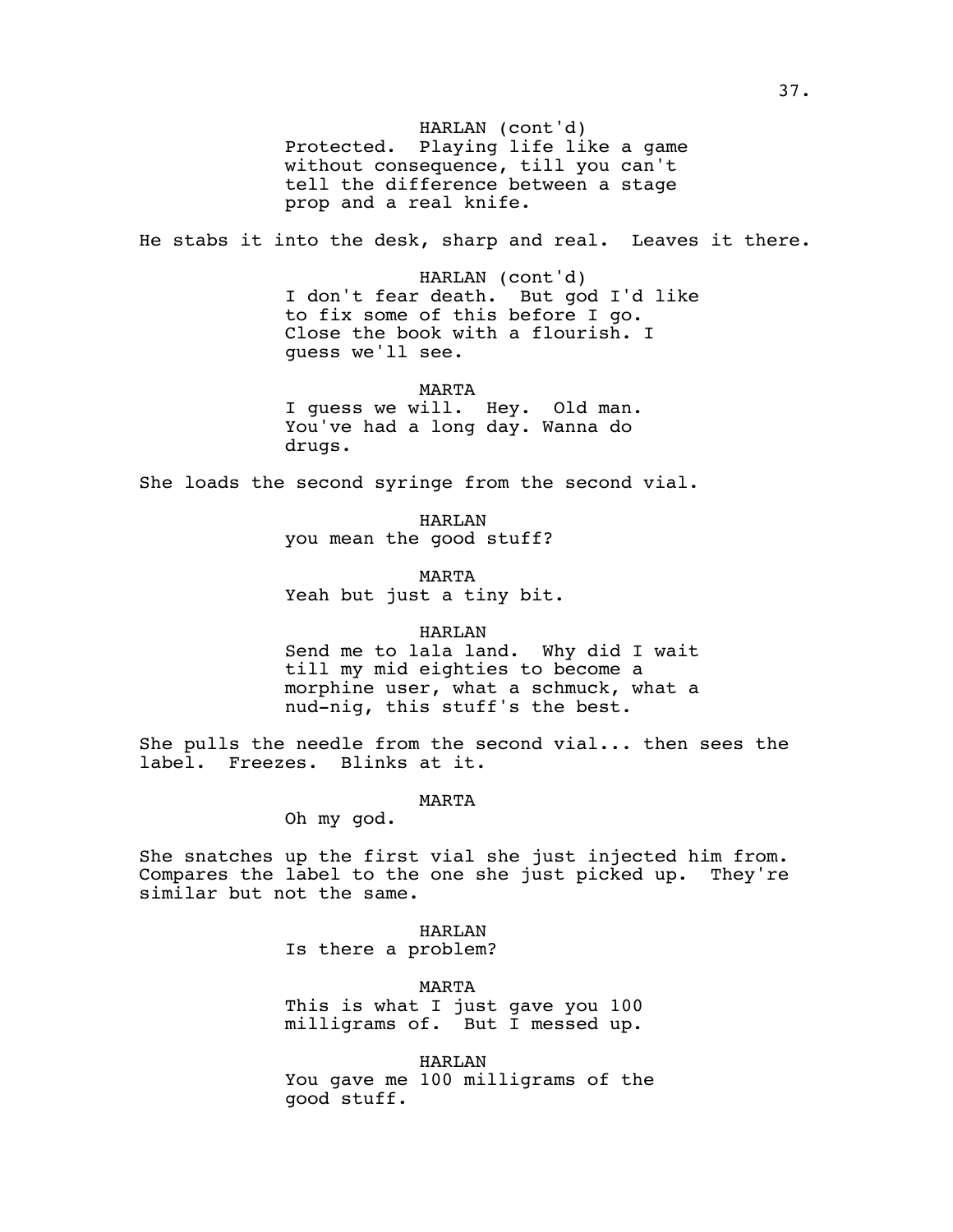She immediately pulls an EMERGENCY KIT from a nearby shelf, starts calmly but quickly going through its contents.

> HARLAN (cont'd) What's the good stuff dosage supposed to be?

MARTA Lets not call it that right now three milligrams.

HARLAN That's much less. So what happens?

MARTA

I give you an emergency shot of Naloxone, so that you don't die in ten minutes.

#### HARLAN

Well no pressure. You know that's an interesting, efficient method for murder, I need to write that down.

He gets a little notebook and scribbles while she checks and rechecks the kit contents with increasing urgency.

#### HARLAN (cont'd)

So if someone switched the meds on purpose I'd be dead in ten minutes, like stone cold dead?

#### MARTA

You'll feel symptoms in five. Sweats, disorientation. Then yeah, that big a dose, injected, within ten your respiratory - your - yes ten minutes.

### HARLAN

From the time of injection, so eightish now. And even if the victim called an ambulance when he first felt symptoms, if he was at a country home like this one... where the ambulance takes fifteen minutes to arrive, it would be too late. If the victim didn't have this emergency Naxostuff.

He watches her. She's now digging around the carpet, looking under the couch. She dumps the entire contents of the kit out and is now frantically going through it. A bead of sweat rolls down Harlan's brow.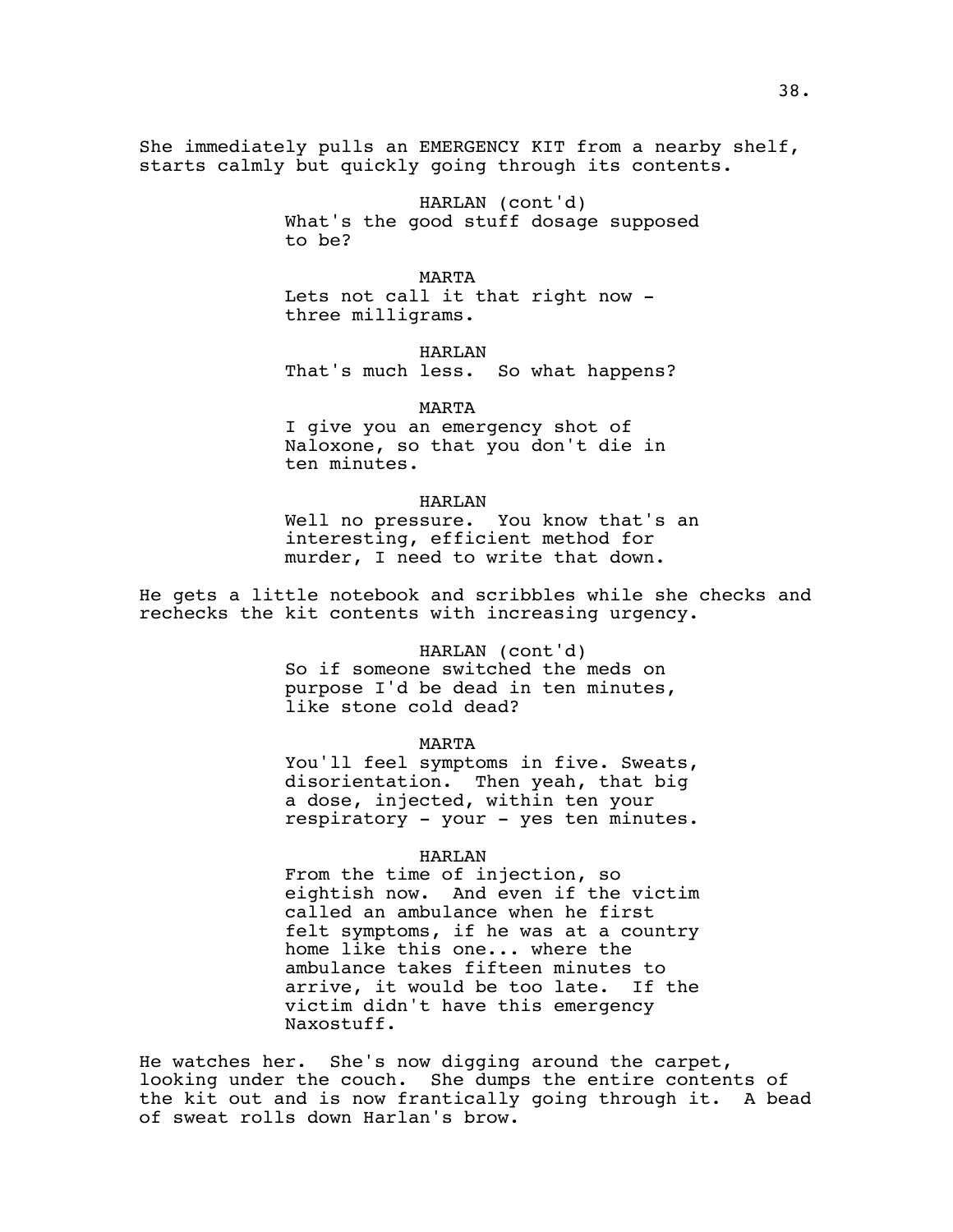# HARLAN (cont'd) Marta. Do you have Naxostuff?

#### MARTA

Yes! Naloxone yes it comes with the emergency kit - it should be here, it's - fuck. No Harlan it's not here. It's not. Oh my god.

They look at each other for a second. She's panicked. He's thinking.

> MARTA (cont'd) Where's my phone? Shit -

She picks up a landline phone on the table, dials 911 with shaking hands -

Before it can even ring, the line goes dead.

She looks, unbelieving: Harlan's finger is on the cradle. His eyes are locked with hers, serious and certain.

> MARTA (cont'd) Harlan what are you doing?

> > HARLAN

Marta, listen to me.

MARTA

HARLAN

Harlan we need to - are you crazy, we need to call, they listen there isn't time stop need to get here I need to - now stop Stop. Stop stop, Marta

She goes for her cell phone across the room and Harlan stops her - they trip and fall to the ground with a KA-THUNK.

| MARTA                      | HART.AN                   |
|----------------------------|---------------------------|
| What are you doing are you | Marta it's too late it is |
| nuts?                      | over, it's too late I am  |
|                            | dead listen. LISTEN.      |

He actually puts his hand over her mouth.

HARLAN (cont'd) Listen. If what you said is true I am gone, there's no saving me, we have six minutes. There is one last thing I need to do in this world, and only you can help me do it. But you need to trust me and do everything I say.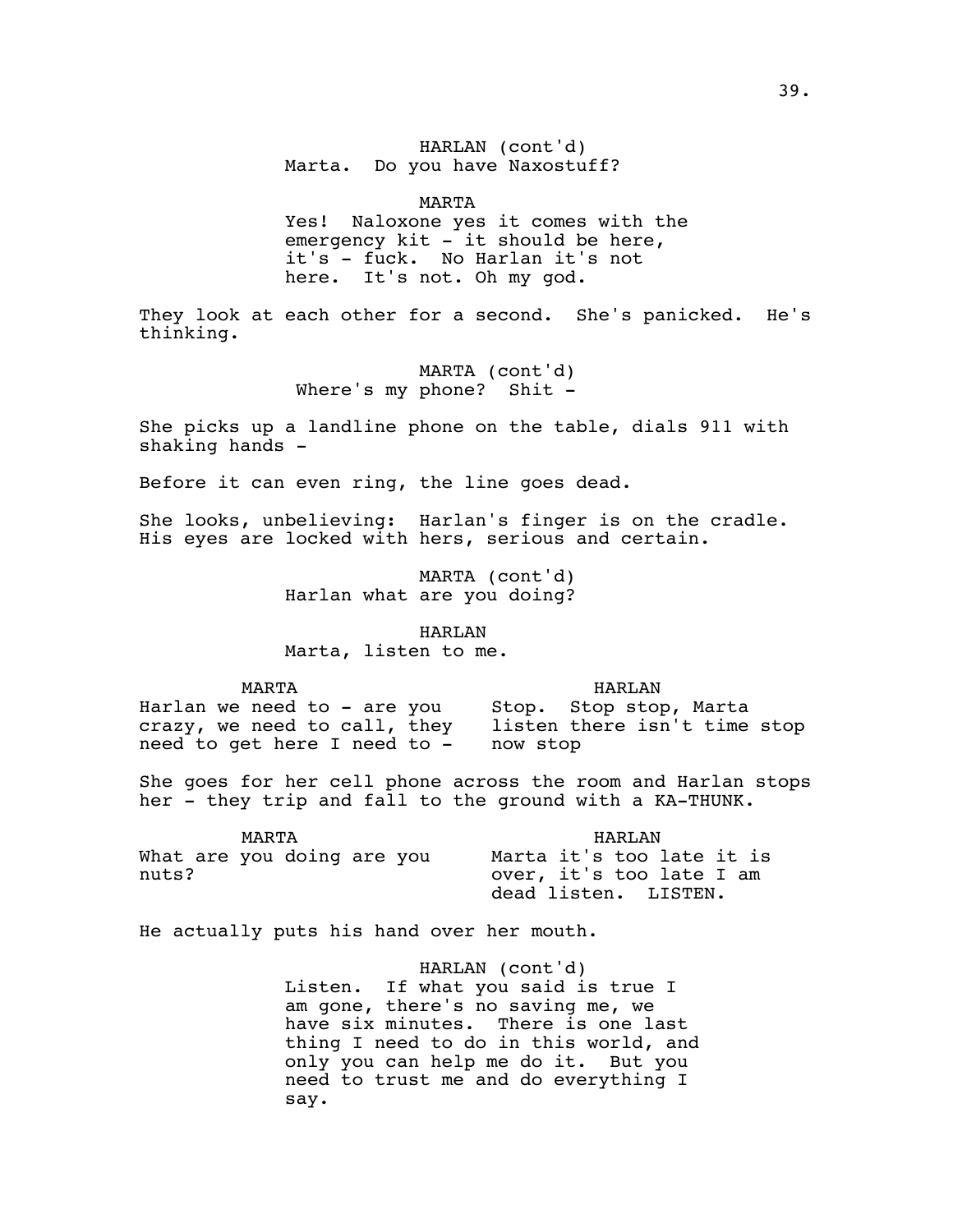What do you want to do?

## HARLAN

Get you out of this. Think of your mom - please trust me, we have to make this look ironclad like it can't have been your fault. You. Can't. Have done this.

MARTA

My mom...?

CREAK on the stairs outside.

### HARLAN

Get up.

A knock on the door.

JONI (O.S.) Harlan? Marta? Everything alright?

Harlan and Marta stand. She's dazed, deer in the headlights, but he's focused and sharp. He turns her away from the door.

HARLAN

Stand here, keep your back to me, don't say a word.

Harlan opens the door. While he gets rid of Joni we stick with Marta, who stands stock still, tears running down her face, eyes wild - what does she do?

HARLAN (cont'd)

Joni.

JONI I - hi - I heard something, is everything ok?

HARLAN Oh yes we just, I just knocked over the GO board, sorry about that.

JONI Everything's alright?

HARLAN Yes yes all fine, go to bed Joni.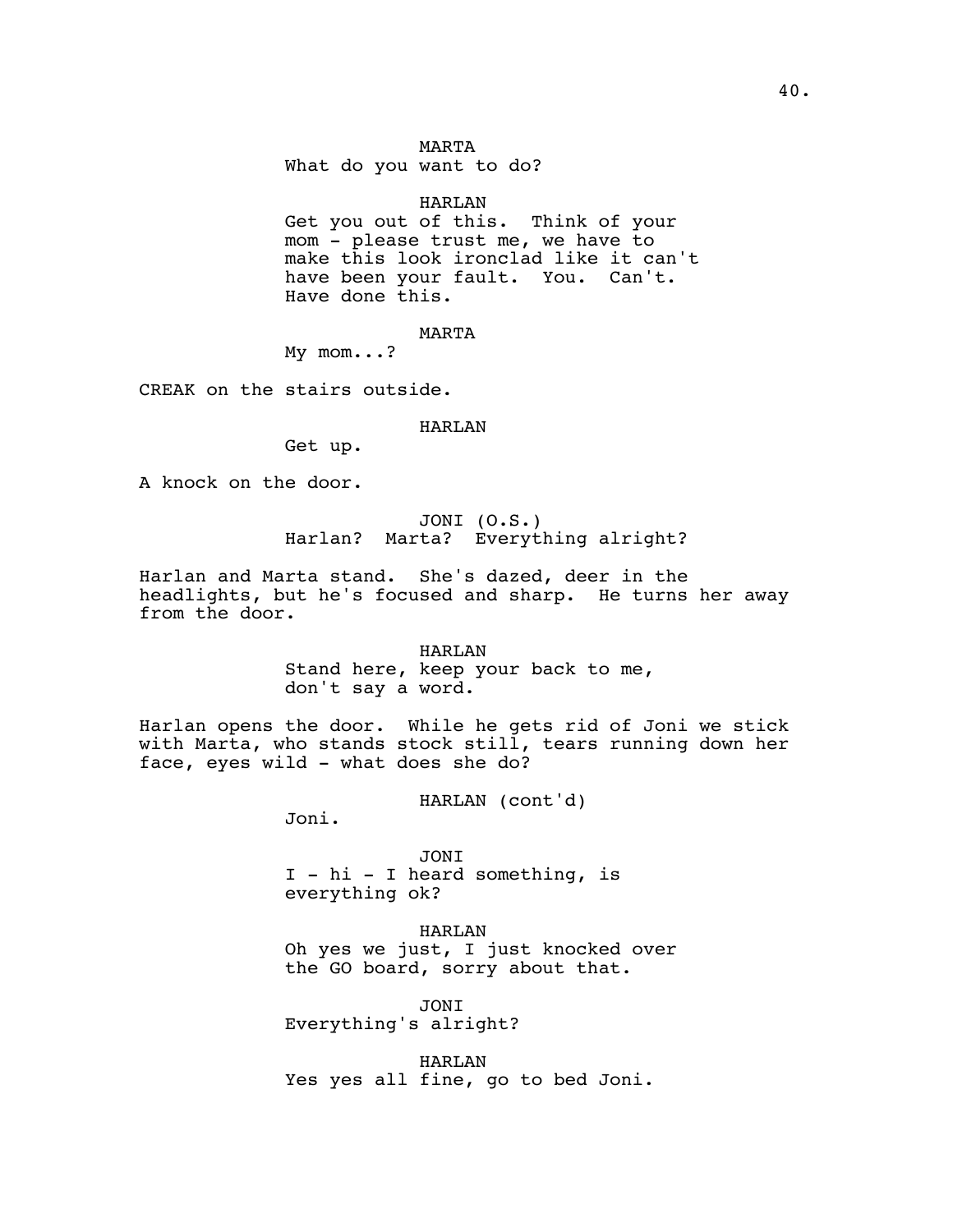JONI Ok. And maybe we can talk tomorrow about the, uh, the thing with

HARLAN

Yes. Tomorrow.

JONI Love you, Night.

HARLAN

Night night.

Harlan shuts the door. Looks at the knife still sticking in the desk. Then takes Marta's shoulders, looks in her eyes.

> HARLAN (cont'd) Pay attention now, your mom is still undocumented, if this is your fault she'll be found out and at best deported, your family will be broken.

A new kind of fear in Marta's eyes.

MARTA Oh god HARLAN But we're not going to let that happen. I have a plan, it's not going to be easy but you have to do exactly what I tell you. Will you do this Marta? This last thing. For me, and for your family.

She's terrified. But she nods.

MARTA What do you want me to do?

EXT. FRONT PORCH - NIGHT OF THE PARTY - FLASHBACK

Walt smoking and Jacob.

HARLAN (V.O.) Go downstairs as noisily as you can, say goodbye loudly.

MARTA (O.S.) Walt! I'm leaving!

Marta exits quickly, down to her car.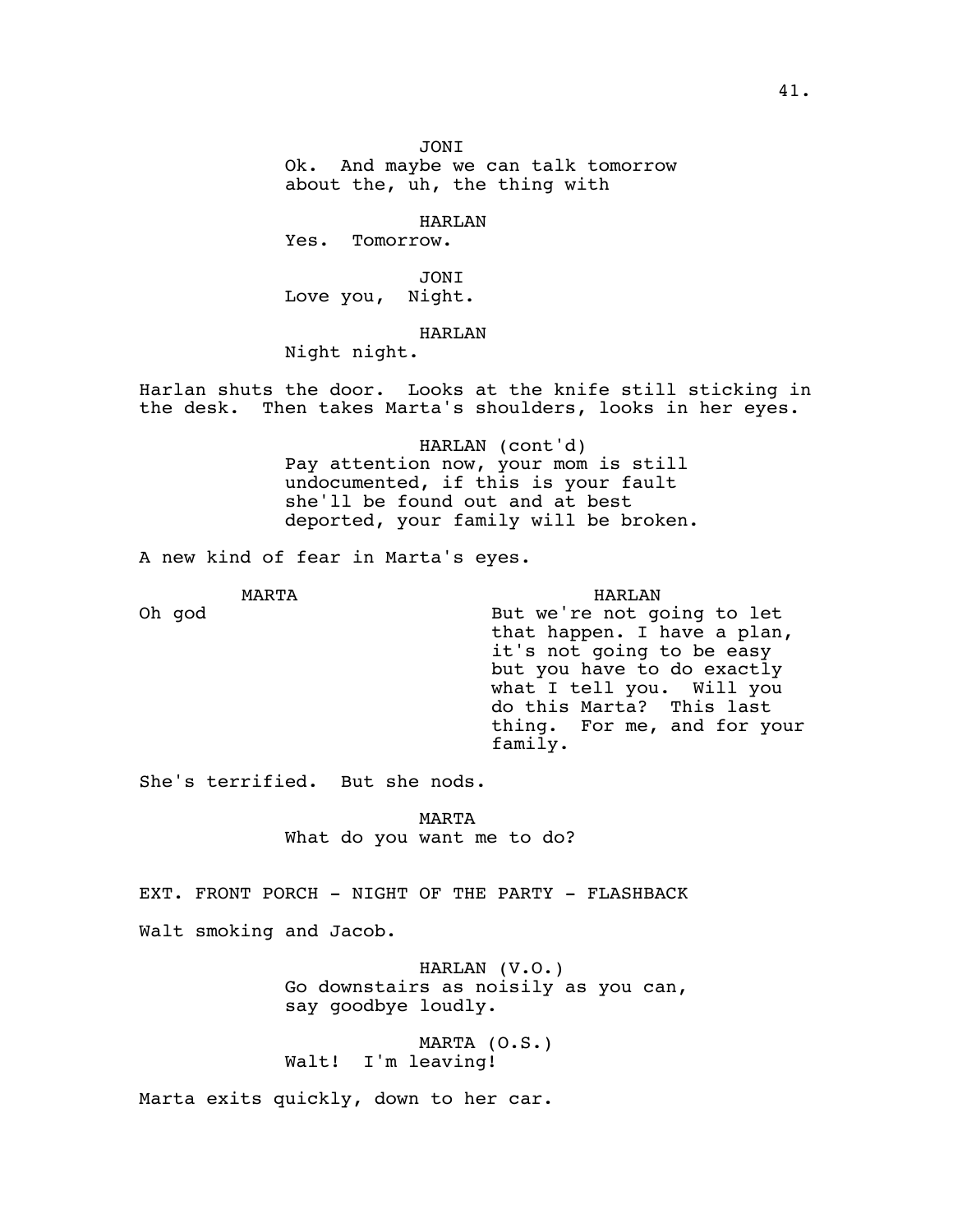HARLAN (V.O.) Call attention to the time if you can.

MARTA God it's midnight already.

Walt checks his watch.

INT. MARTA'S CAR - NIGHT - FLASHBACK

She drives out the guard gate and down the private road.

HARLAN (V.O.) Drive out the gate, then to avoid the security cameras, pull off the road BEFORE the carved elephant.

Up ahead - a weathered wood carved elephant statue.

MARTA Wait... was it before or after?

HARLAN (V.O.) AFTER the carved elephant.

MARTA No, he said - before? Was it?

HARLAN (V.O.) BEAFTERFORE the carved elephant.

MARTA

Shit...

She yanks the wheel and pulls off BEFORE the statue.

EXT. WOODS - NIGHT - FLASHBACK

Marta trudges away from the parked car, tree branches catching her hair.

> HARLAN (V.O.) Park and come back on foot up to the house,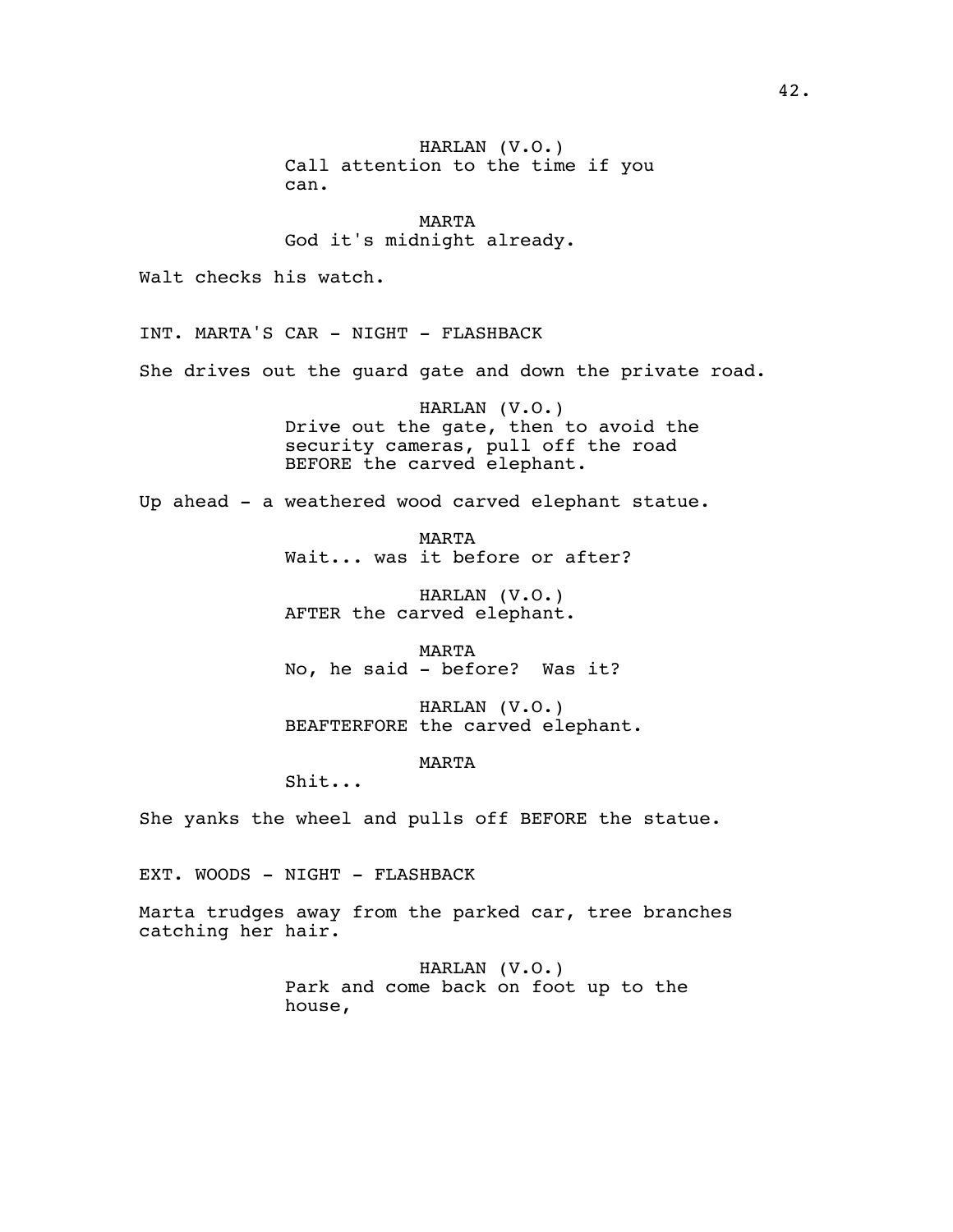EXT. THROMBEY ESTATE SIDE GATE - NIGHT - FLASHBACK

A waist-high stone wall with a little pedestrian gate. The house up ahead. Marta goes through the gate and up towards the house.

> HARLAN (V.O.) Take the side yard path, through that little gate.

The DOGS sprint down the moonlit yard from the house towards Marta.

> HARLAN (V.O.) (cont'd) The dogs will know you, they shouldn't bark.

The dogs stop at Marta and lick her hand.

EXT. THROMBEY ESTATE SIDE YARD - NIGHT - FLASHBACK

Marta looks up the side of the looming house. A sturdy trellis on the wall, and high above a third story window.

> HARLAN (V.O.) You've got to get up to the third floor without being seen, and the only way is to climb the side trellis and come in through the trick hall window.

MARTA You've gotta be kidding me.

HARLAN (V.O.) I am not. Do it.

Cut to: moments later, Marta climbing the trellis. It's easy going until a piece BREAKS under her foot, and she swings for a second by one hand.

> HARLAN (V.O.) (cont'd) And for godssakes don't make any noise.

INT. THIRD FLOOR LANDING - NIGHT - FLASHBACK

What appears to be a dead end hallway, with a painting at the end. BUT suddenly the end wall swings away like a door, revealing a WINDOW behind it. Marta heaves her way in through it, and steps lightly into Harlan's bedroom.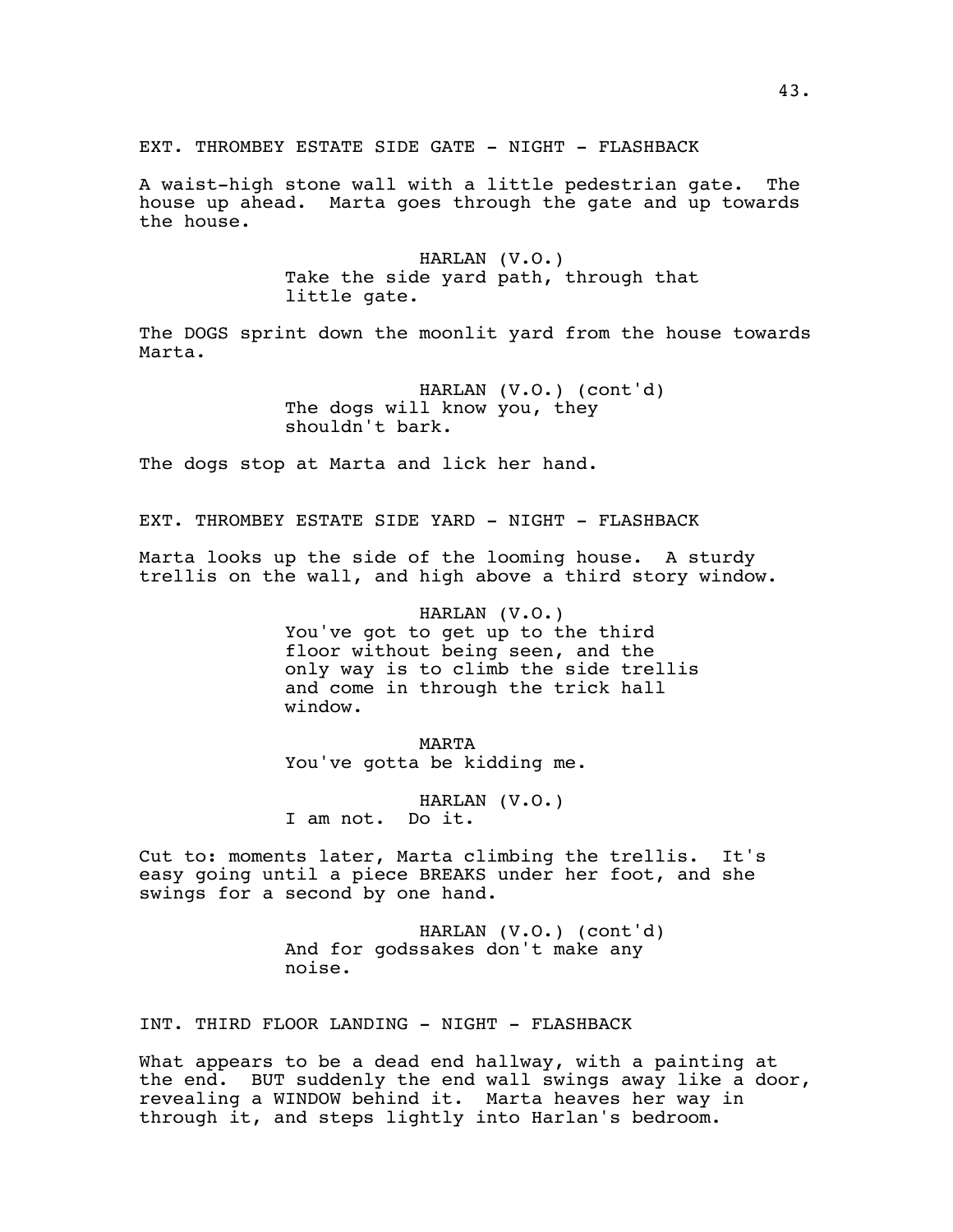HARLAN (V.O.) Once you're inside, this is the tricky part.

MARTA (V.O.) THIS is the tricky part?

INT. HARLAN'S BEDROOM - NIGHT - FLASHBACK

HARLAN (V.O.) Get my robe and cap from my bedroom. And put them on.

She picks them up from the bed. Stops. A moment of doubt.

INT. HARLAN THROMBEY'S STUDY - NIGHT - FLASHBACK

Back to the scene with Harlan. Marta stops him.

MARTA

Harlan this is  $-$  I  $-$  this is crazy  $-$ 

HARLAN We need to make this so airtight your average cop will entirely dismiss you as a suspect. This seems crazy but it will work.

INT. HARLAN'S BEDROOM - NIGHT - FLASHBACK

Marta in the robe, pulling the cap on, tucking her hair under it.

INT. SECOND FLOOR LANDING - NIGHT OF PARTY - FLASHBACK

Marta, in Harlan's robe and cap, creeps down the creaky stairs, then keeps going down.

> HARLAN (V.O.) Walt and Jacob are smoking outside. They'll see you...

INT. FOYER - NIGHT OF PARTY - FLASHBACK

Marta come down the stairs, and sees the outline of Walt and Jacob outside through the glazed window windows.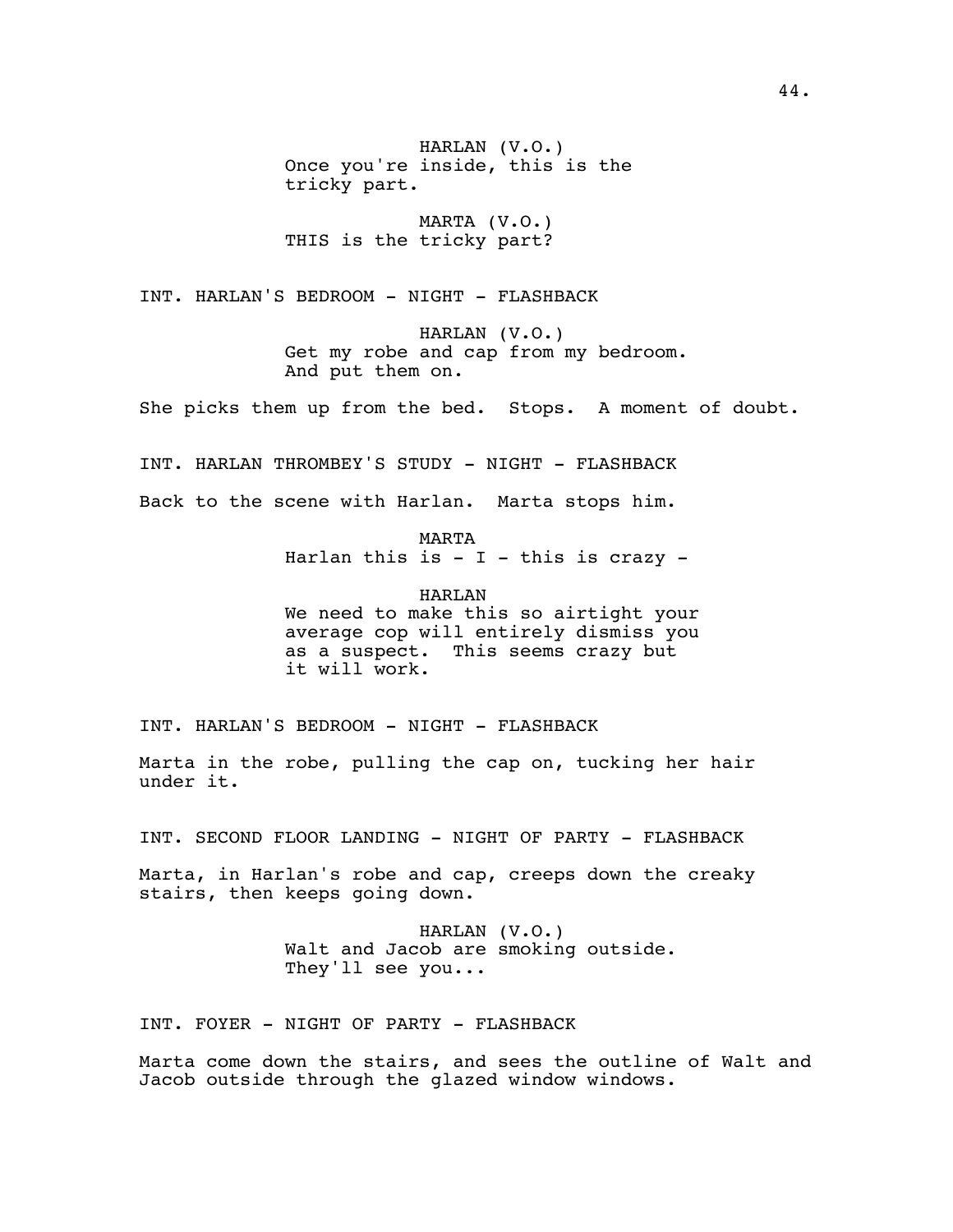## HARLAN (V.O.) ...through the glazed window.

She holds her breath, a deer in the headlights.

## WALT

Dad, go to bed.

Marta heads right back up the stairs.

HARLAN (V.O.) You were seen leaving, the security cameras show you driving off, and twenty minutes later I am seen alive and well by my son.

INT. SECOND FLOOR LANDING - NIGHT

Marta climbs the creaky stairs.

HARLAN (V.O.) You've gone from suspect number one to an impossibility.

INT. HARLAN'S BEDROOM - NIGHT

Marta ducks in, ditching the robe and cap on the bed.

EXT. THROMBEY ESTATE SIDE YARD - NIGHT

Marta shimmies down the last of the trellis.

HARLAN (V.O.) Leave the way you came. And don't. Be. Seen.

She hops to the ground, then FREEZES and almost shouts.

She's facing a darkened first floor window. Wide open. And inside it, staring RIGHT AT her, is Greatnana.

Marta is frozen. Greatnana isn't moving either. Just has her eyes locked on Marta.

After what seems like forever, Greatnana cocks her head slightly and asks...

> GREATNANA Ransom? Are you back again already?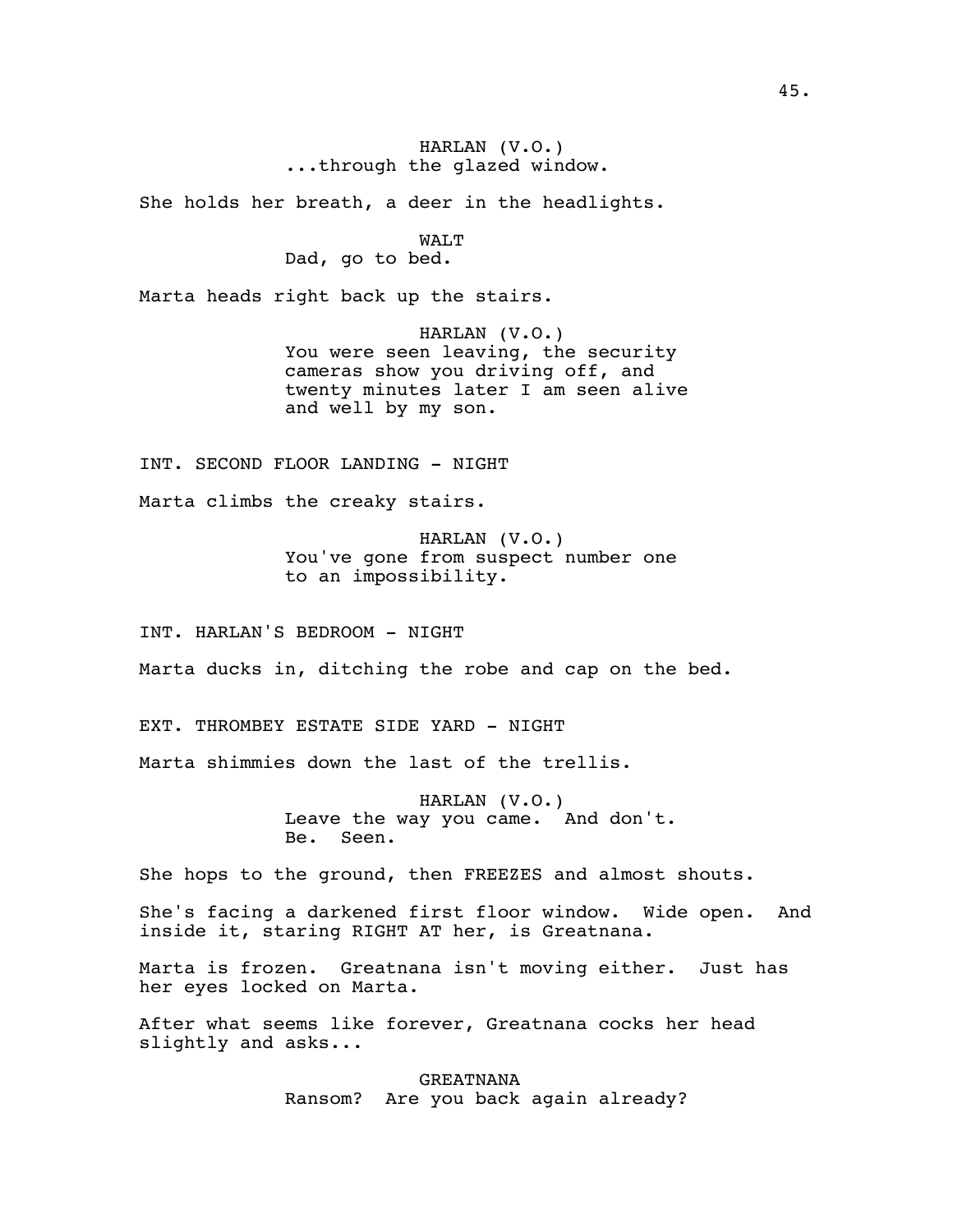Marta breathes. And backs away. Then turns and goes, quickly, down across the lawn.

> HARLAN (V.O.) Drive home. Sometime in the next few days the police will question you.

INT. HARLAN THROMBEY'S STUDY - NIGHT

Back to Harlan and Marta.

MARTA Harlan I can't lie I'll puke

HARLAN Don't lie. Tell fragments of the truth. In this exact order:

INT. LIBRARY - LATE AFTERNOON

Blanc catches his coin. Lieutenant Elliott and Trooper Wagner look up at Marta, expectant. Just a brief moment has passed since we left them.

#### MARTA

I took him upstairs. We played our nightly game of GO, at some point he knocked the board over and Joni came up to check on us. Then I gave him pain medication, he pulled his shoulder last week, and left him in his study. At midnight. Said bye to Walt, went home.

LIEUTENANT ELLIOTT What medication did he get?

Marta chooses her words very carefully:

#### MARTA

Since his injury I've been giving him a 100 milligram IV push of Toradol, a non narcotic analgesic. And to help him sleep, 3 milligrams of morphine.

LIEUTENANT ELLIOTT Anything unusual about his demeanor?

Uh oh. Marta keeps it solid. Superhuman effort.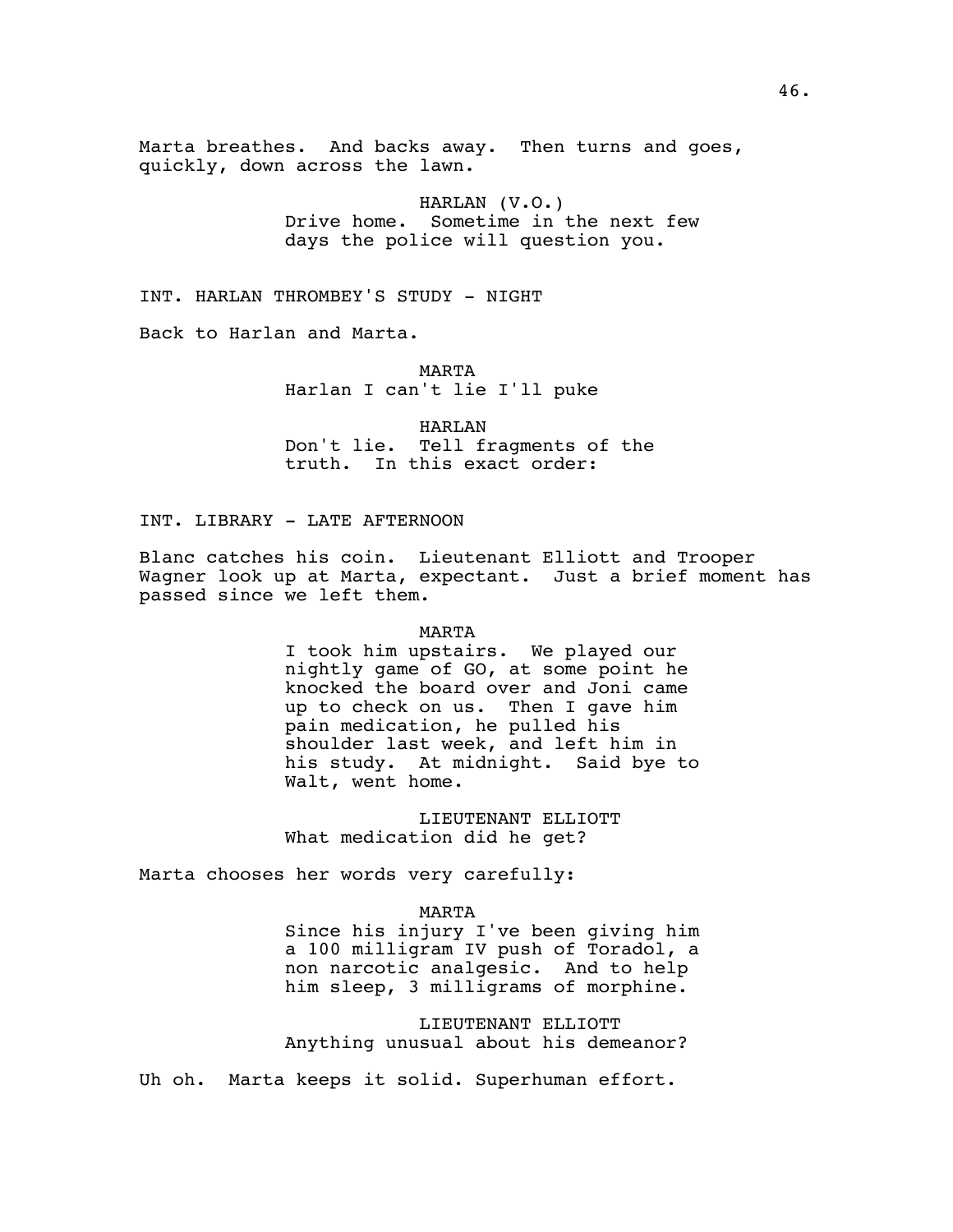#### MARTA

No.

The three men nod. Blanc holds Marta's gaze. She holds it right back. Then he smiles.

> BLANC Well that sounds about right. Thank you Ms. Cabrera.

INT. FOYER - MOMENTS LATER

Marta walks calmly out of the library. Then across the foyer into a small door.

INT. HALF BATH

Marta walks in, closes the door behind her, locks it, turns on both the taps, and PUKES into the toilet.

INT. LINDA'S ROOM

Linda stands in her childhood room, by the window in the ebbing light. From a shelf she pulls a stack of PINK NOTECARDS, identical to the one Harlan showed Richard in his office. But these are covered in writing, sweet little notes, a father to his daughter.

WALT (O.S.)

Hey sis. People are going to start getting here for the memorial pretty soon. Are you- Are you alright?

She looks up. Walt in the doorway. She wipes her eyes, indicates the notes.

> LINDA I was just thinking about Dad's games. This all feels like one, it feels like something he'd write, not do. I keep waiting for a big reveal, where it all makes sense. How nice would that be?

Her little brother hugs her. His eyes tired and dark.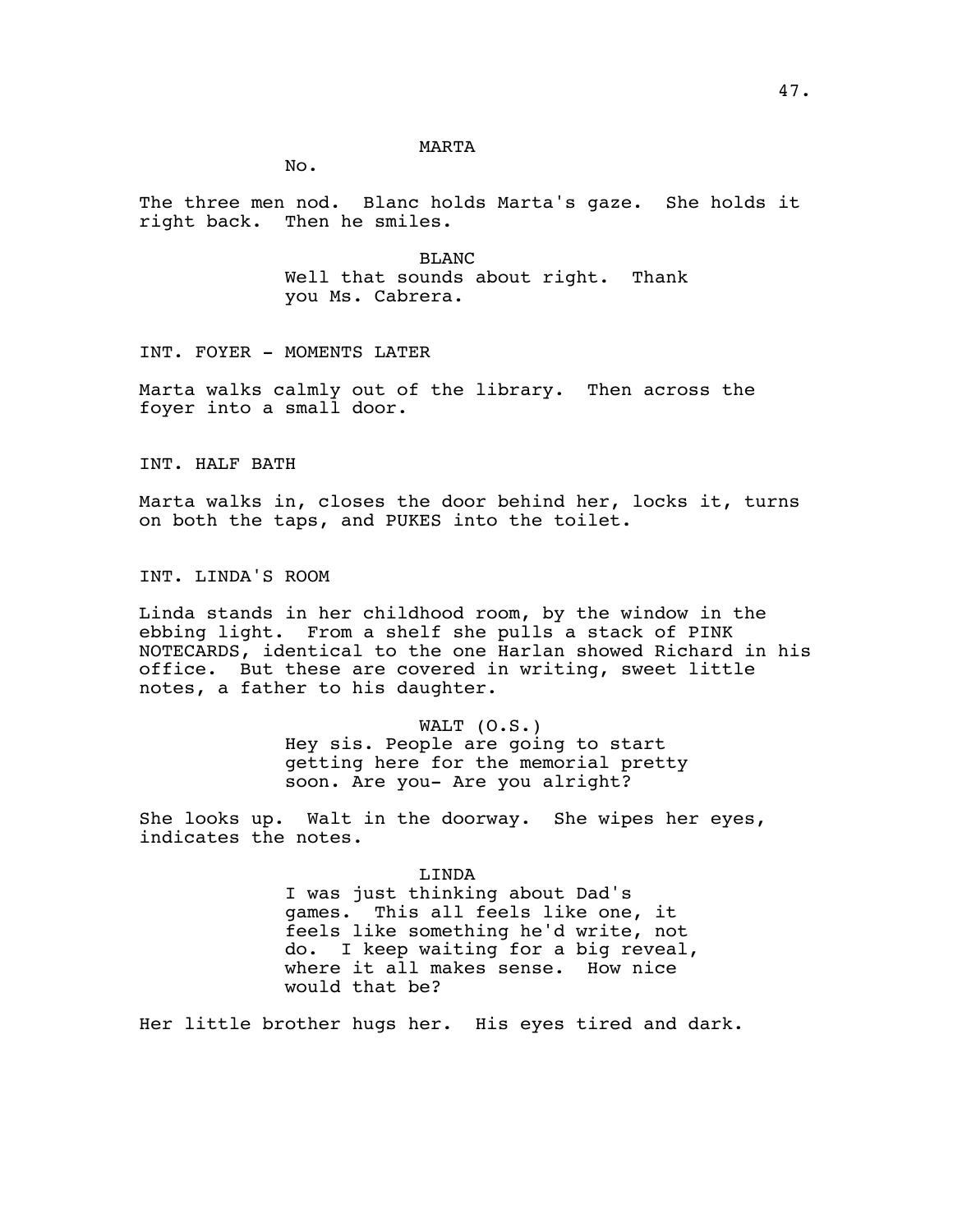INT. LIVING ROOM - NIGHT

HARLAN THROMBEY - his portrait, with an ambiguous look on his face.

Marta. Soda water in hand at the reception that night. Staring shell shocked at Harlan.

The reception for friends of the family. Tables of food. Twenty or thirty people milling, in dark tasteful clothes, with the whole Thrombey family.

A tearful Fran has cornered Marta, talks through sobs:

FRAN

I don't think he killed himself I don't. I don't. There's this Hallmark movie Deadly By Surprise where Danica McKellar plays a wife who gets poisoned by her husband but bit by bit so she thinks she's going crazy and she ends up killing herself, and my cousin who's the receptionist at the medical examiners office says that kind of thing can totally happen, she says it's not even like 3% as crazy as stuff she's seen come through the -

As Fran's talking, Marta looks at the room of family members, gathered around talking. She FLASHES BACK to:

INT. LIVING ROOM - NIGHT OF PARTY - FLASHBACK - NIGHT

NIGHT OF THE PARTY

Harlan and Ransom go off together to have a private talk, leaving the family having a heated conversation in the living room.

RICHARD I don't like him no he's an asshole but maybe an asshole's what we needed oh uh huh yeah there you go JONI Oh god. Yeah an asshole's what Germany needed in nineteen thirty ever Marta stays on the outskirts. Fran, with a tray of champagne flutes: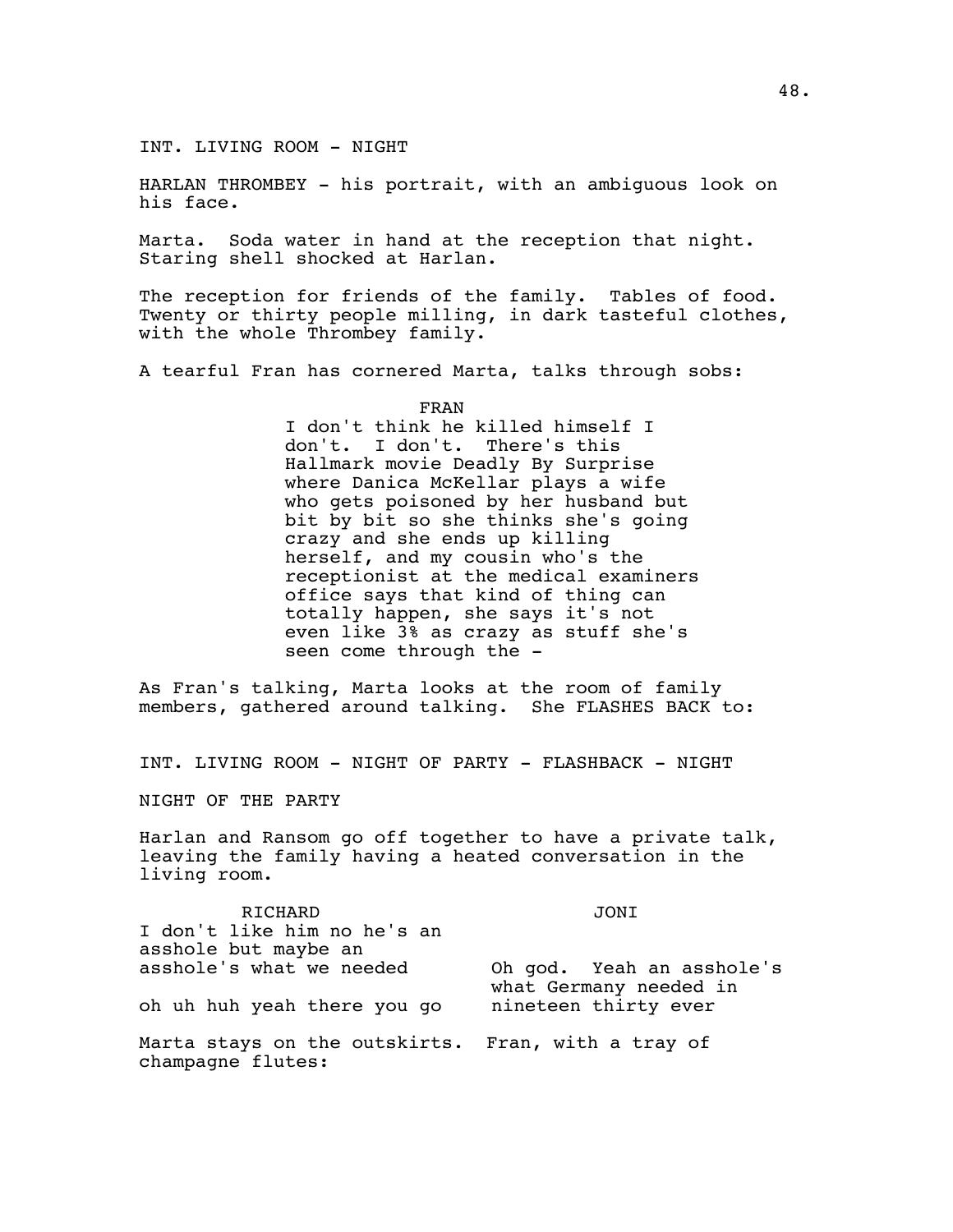FRAN

Jesus. I'm gonna disappear until the politics talk is done. You want some champers?

MARTA No I'm technically working. Thanks.

Marta checks her watch. Meanwhile Donna, who's had a few, is tearing into the family fight.

## DONNA

We're losing our way of life and our culture, there's millions of Mexicans coming and this isn't Joni don't make this a race thing, I'd say the same thing if they were European immigrants we allow them in and they

JONI

Oh god really - yeah it's not a race thing yeah

Oh yeah, if the Swiss were clogging in the streets - They're putting. Children. In cages. I mean these are camps.

RICHARD

think they own what's ours

JONI

Nobody's saying that isn't bad, but I blame the parents

For wanting a better life for their kids, isn't that what America

# RICHARD

For breaking the law. You're going to hate hearing this but it's true, America is for Americans. Marta, come here.

Richard beckons her over, waving his cake plate. We've seen this moment before, silent, during Richard's questioning.

# LINDA

Oh god don't.

Marta is drawn over next to Richard, very uncomfortable.

### RICHARD

No, Marta your family came from Uruguay but you did it right, she did it legally, I'm saying. You work hard, and you'll earn your share from the ground up just like dad and all of us did - Marta I bet you agree with me.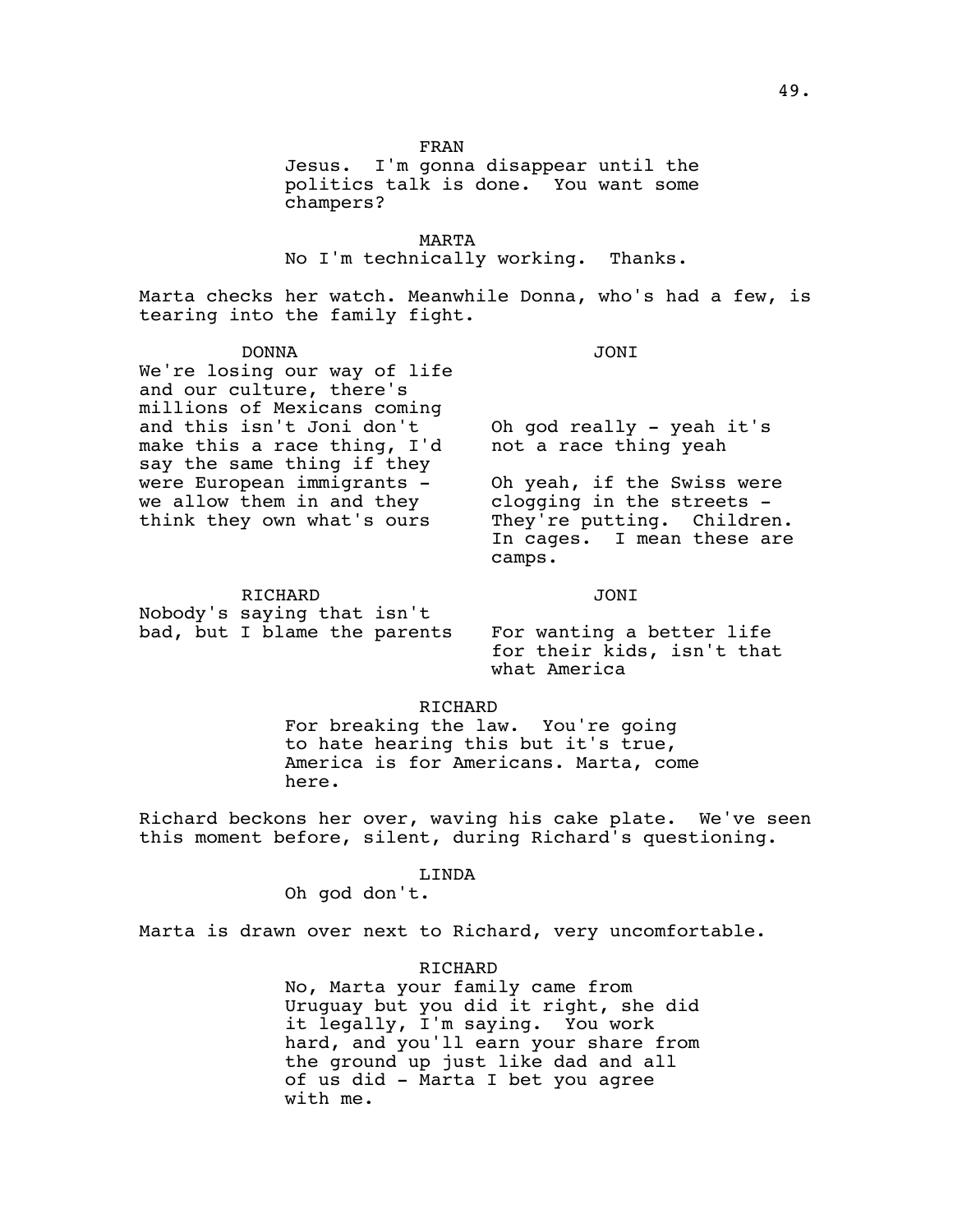LINDA Leave the poor girl alone.

## RICHARD

No Marta do you agree, I'd like you to answer - you wanna become an American, there are legal ways to do it, but if you break the law it doesn't matter if you have a good heart, you gotta face the consequences.

At that moment booming shouts begin behind the study door -Harlan and Ransom going at it. Ransom bursts out.

Marta takes the opportunity to slip into the hallway, alone. She breathes hard. Takes a champagne flute from the tray. Drinks it in one gulp.

INT. LIVING ROOM - NIGHT

END FLASHBACK. Marta in the same spot, Fran still talking her ear off. The room sways. Marta sucks in breath, sways, and braces herself against the wall.

> FRAN Oh my god Marta, what?

Meg runs over, rubs her back.

MEG

Whoa hey, c'mere, hey. What do you, you want water? Breathe. Hey. Fran have you still got your stash?

INT. DRAWING ROOM - NIGHT

Empty and dark, fireplace blazing. Above the fireplace is an ornate mantle clock. Fran uses a key to unlock one of several tiny drawers hidden in its face, takes out a joint and hands it to Meg.

> FRAN Take em whenever you need em they're just drying out since you gave me that Juul.

> > MEG

Thanks Fran.

Fran leaves them alone.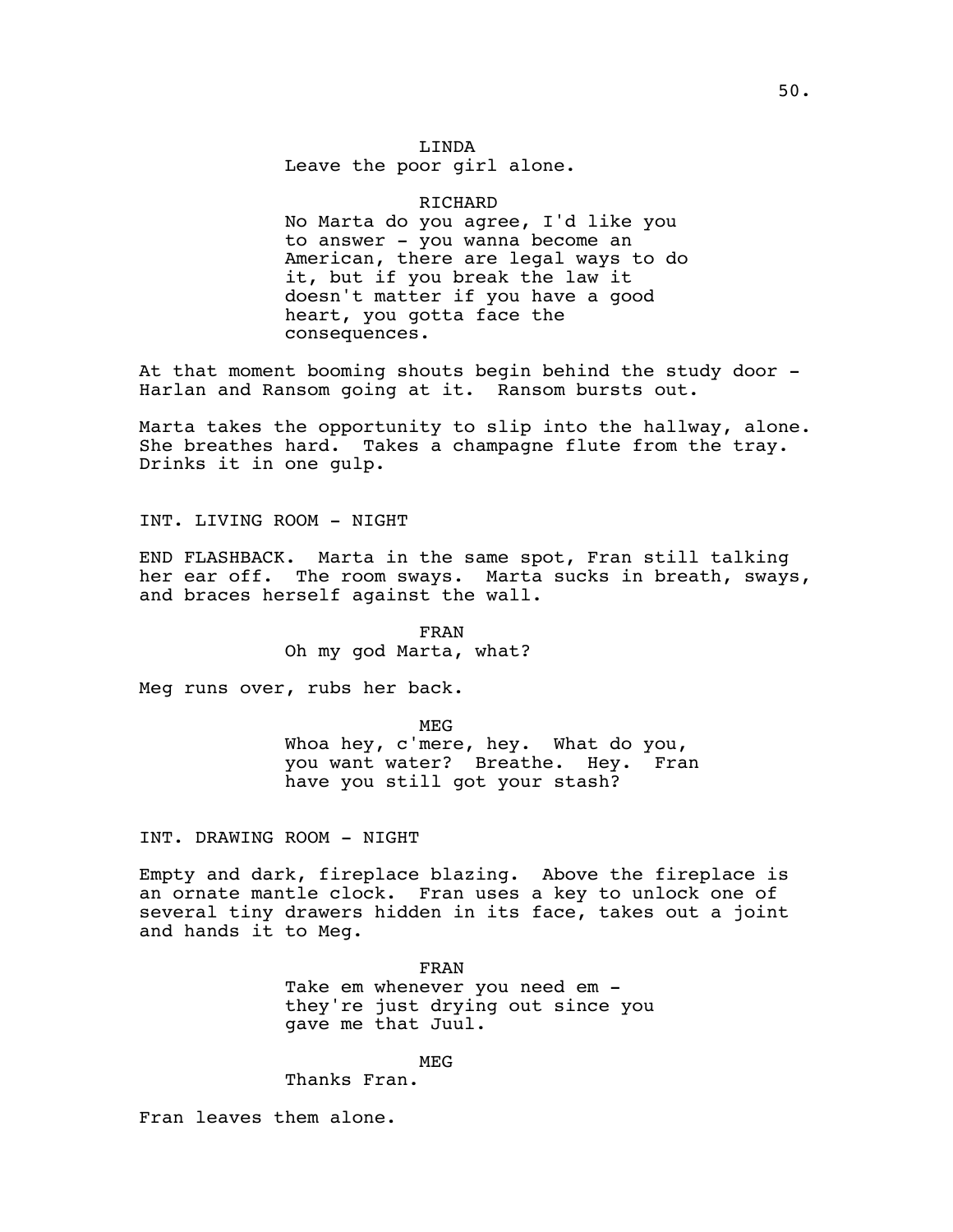MARTA I'm sorry I'm sorry I'm Stop saying you're sorry sorry MEG Jesus Meg lights the joint. MARTA God my heart won't stop, I can't it's just everything, no, thank you she refuses the joint, then realizes where it came from. MARTA (cont'd) That's where Fran keeps her stash? MEG Who's going to open a clock? INT. LIVING ROOM Walt yells at a non responsive, bored Greatnana. WALT DO YOU WANT DINNER, NANA? DINNER? TO EAT? EAT? LINDA Walt she's fine, she ate the whole salmon spread already. Meg grabs Walt, pulls him to Marta. MEG Did you tell Marta yet? What we all talked about? WALT No, not yet, is now a good Yes a very good time. Right time? MEG now. WALT Marta. We've talked it over, and (wait) Have you been smoking grass? MEG No. WALT We talked it over and the whole family, we want to take care of you. MARTA What does that mean?

51.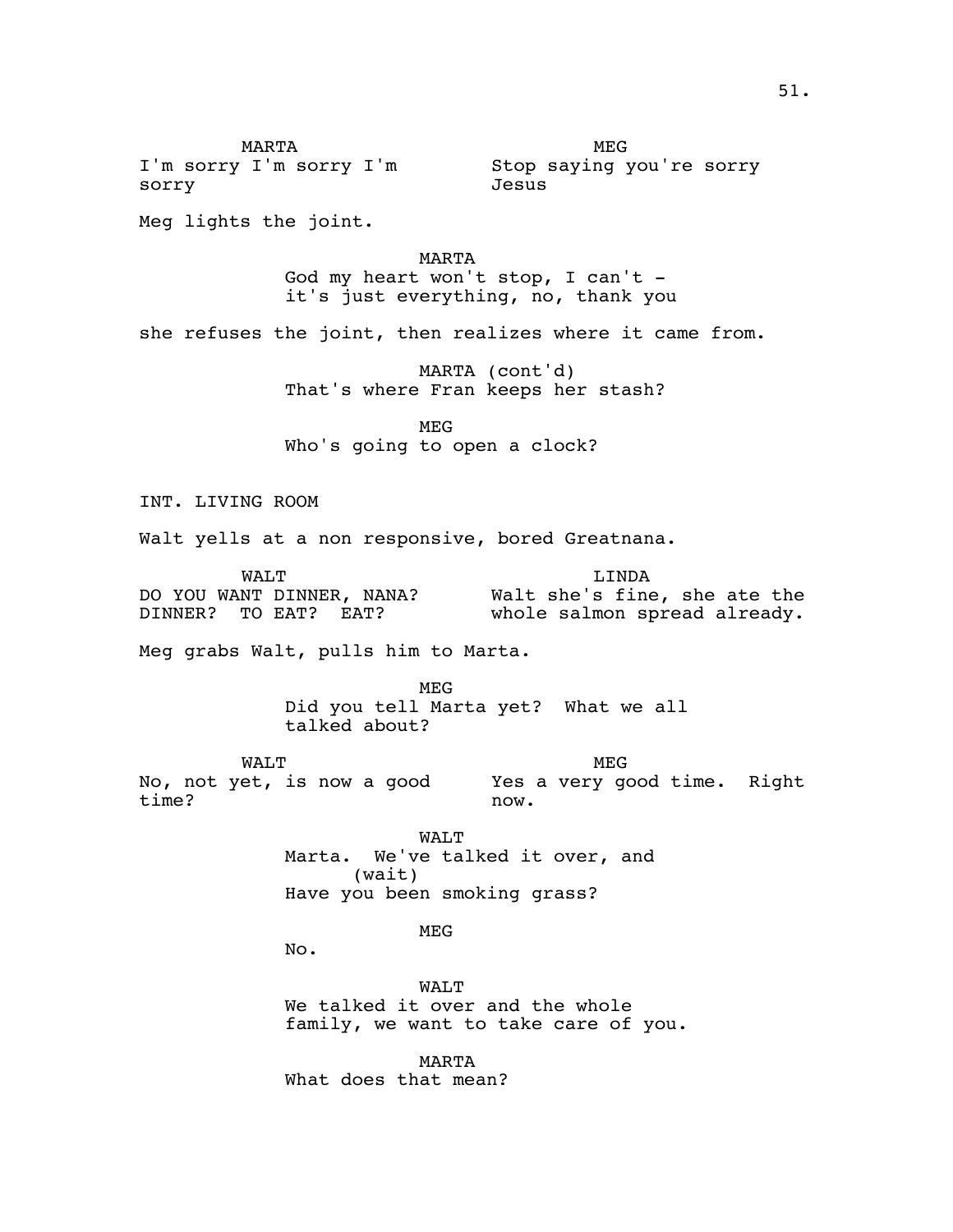MEG

We all think you deserve something.

WALT

Financially, we want to help you out. You were never anything but good to dad. Because of that, you can count on us.

Walt embraces her, Meg puts a hand on her back.

Over Walt's shoulder, Marta sees Harlan's portrait again. Has its expression changed? It looks like it has a slight conspiratorial smile. Marta breathes - maybe this is all going to be ok.

> WALT (cont'd) I thought you should have been at the funeral, by the way. I was outvoted.

EXT. SIDE PORCH - NIGHT

Later. Marta comes out to get some air. Exhales deeply.

And then jumps - she's not alone. Benoit Blanc sits in a wicker chair in the dark, smoking a long thin cigar.

> MARTA Wah ha. Detective. You're still here?

> > BLANC

Mm.

Silence. Blanc smokes and stares at Marta. Marta shifts.

MARTA Did you know Harlan?

BLANC

He knew my father who was a police detective. Years ago. My father respected Harlan. That says quite a lot.

MARTA So that's why you're here?

BLANC Here now here? No. I stayed hoping to speak to you a little more.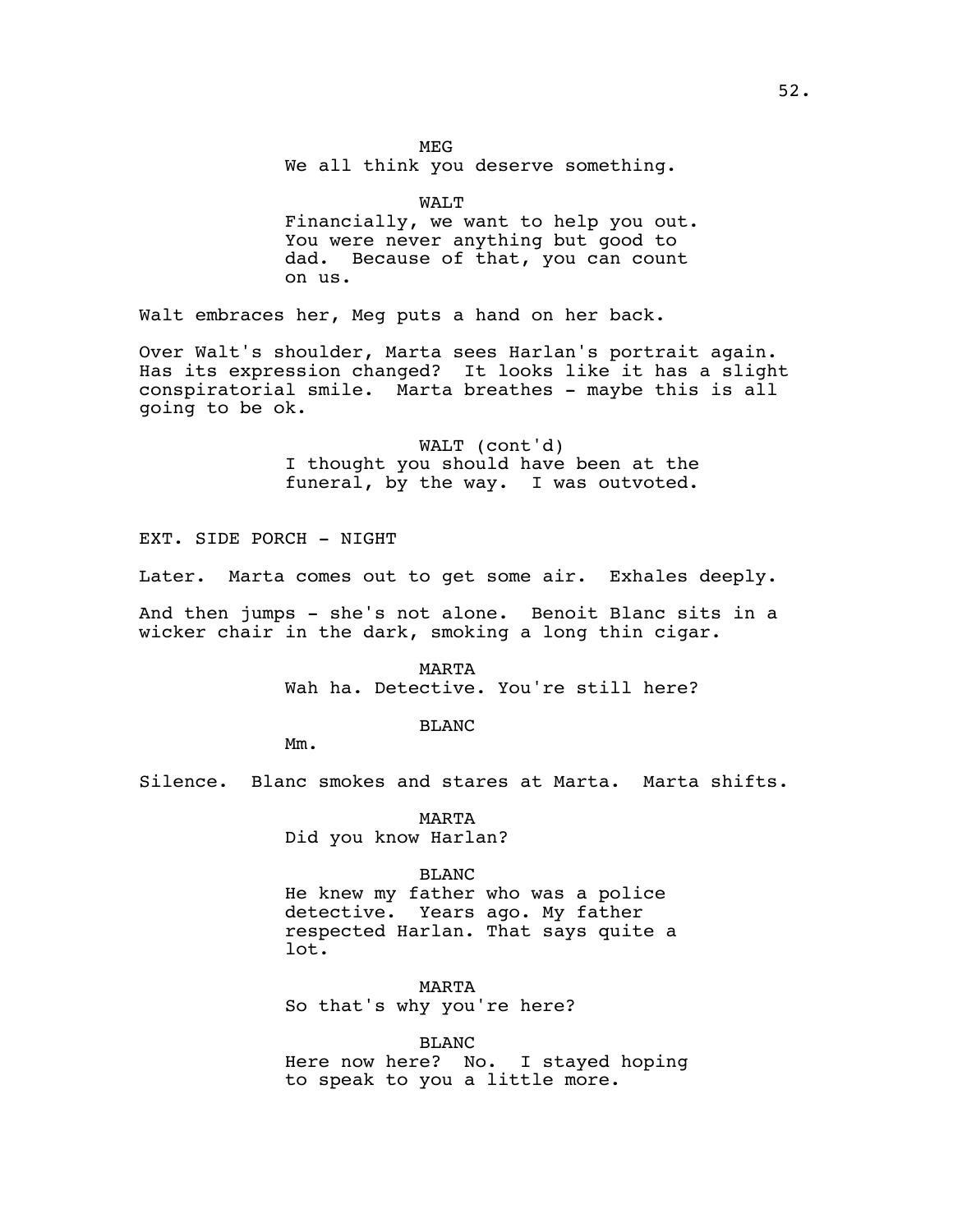#### MARTA

Uh?

BLANC

Something is afoot with this whole affair. I know it, and I believe you know it.

MARTA

So you're... going to keep digging.

BLANC

Harlan's detectives they dig, they rifle and root, truffle pigs. I anticipate the terminus of gravity's rainbow.

MARTA Gravity's Rainbow.

BLANC

It's a novel.

MARTA

I know. I haven't read it.

## BLANC

Neither have I. Nobody has. But I like the title. It describes the path of a projectile, determined by natural law. Voila, my method. I observe the facts without biases of the head or heart, I determine the arc's path, stroll leisurely to its terminus, and the truth falls at my feet.

(beat) The medical examiner was ready to rule this a suicide, but Elliott agreed to keep it pending for forty eight hours. Tomorrow morning I search the grounds and the house, begin my investigation. I want you to be by my side for it. My confidant, my eyes and ears.

MARTA

What but - why me?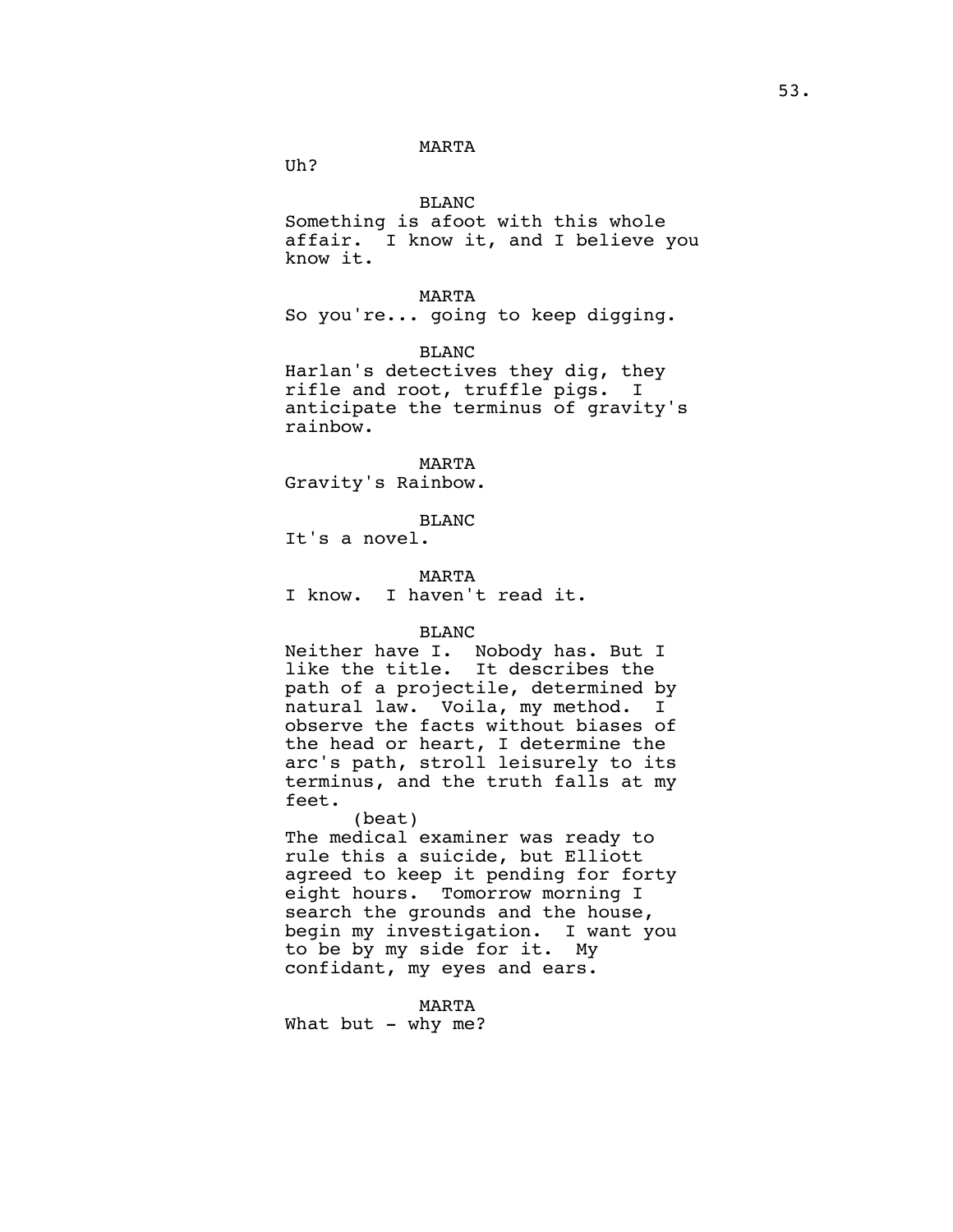I trust your kind heart. Also you are the only one who had nothing to gain from Harlan's death. So. Watson.

Blank puts out his cigar, stands.

#### MARTA

You want my insight into this family? None of them are murderers. That's my insight.

BLANC And yet. Be it cruel or comforting, this machine unerringly arrives at the truth. That's what it does.

## MARTA

Always?

He does a little bow.

BLANC Tomorrow at eight.

Marta watches him go.

INT. CABRERA LIVING ROOM - NIGHT

Marta gets home. Her mom is on the couch, zoning out in front of the TV, still in a cleaning uniform. Without a word Marta sits next to her. Stares at the TV.

Off her eyes, we FLASH BACK with her:

INT. HARLAN THROMBEY'S STUDY - NIGHT - FLASHBACK

### HARLAN

I know I missed something... there's going to be something I missed. But I know you can beat it. Without losing your soul you have to do what you have to do to beat this, and win.

## MARTA

I can't.

HARLAN You can and you have to. For me. Right now.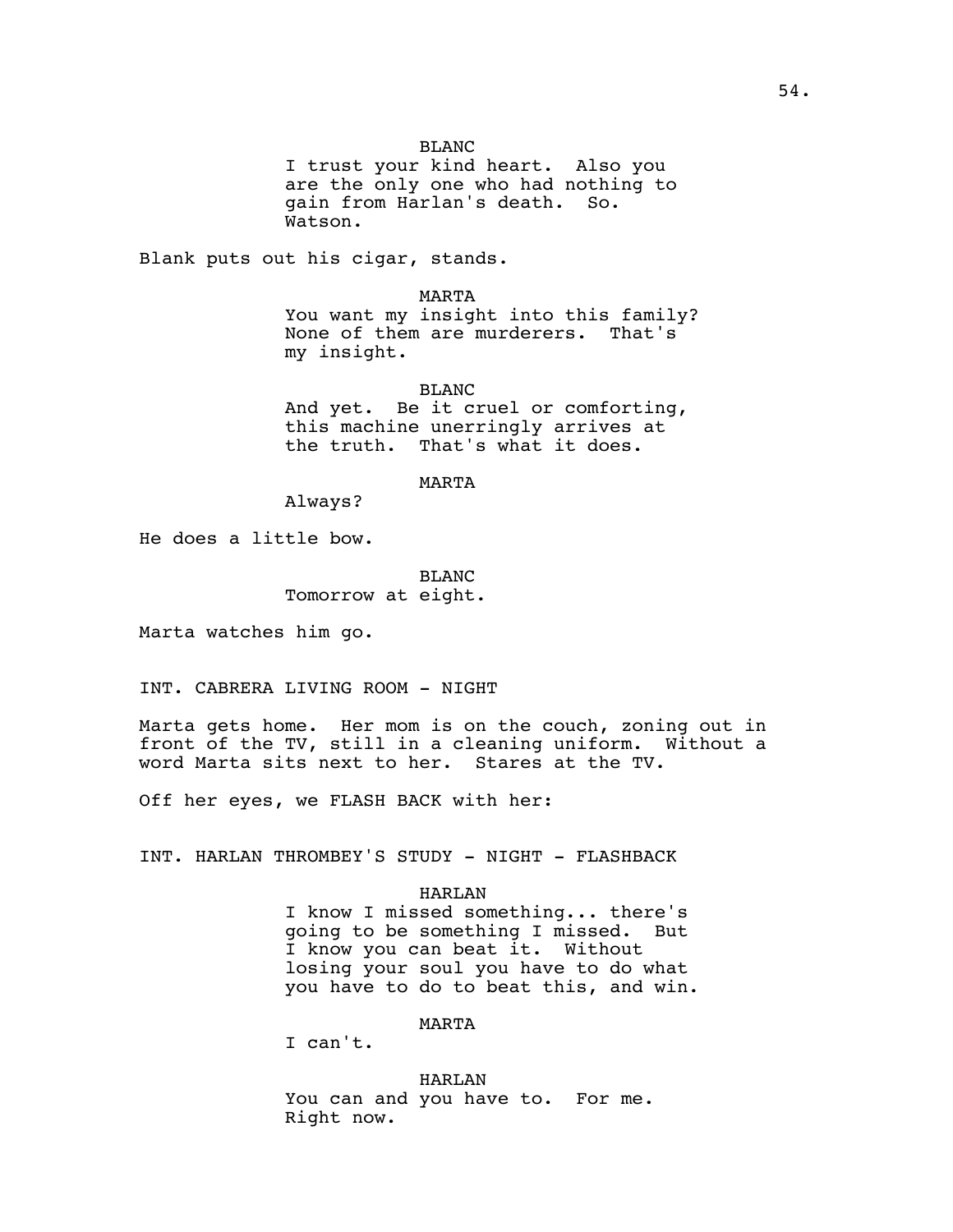She's out the door and he shuts it.

INT. OUTSIDE HARLAN'S ATTIC OFFICE DOOR - NIGHT - FLASHBACK

Marta stands frozen. Soft voices of Walt and Jacob float up from downstairs. She turns back to the door.

Silence. Moments going by. Shit. Can she do this? Shit.

No. She turns and pushes back into the office -

INT. HARLAN THROMBEY'S STUDY - NIGHT - FLASHBACK

### MARTA

Harlan I have to get you help -

Harlan reclines on the couch in the middle of the room, ornate dagger against his throat. Marta's eyes go wide.

## HARLAN

Do what I say and everything's going to be ok, Marta. I promise.

She makes a move to stop him and with one quick motion he DRAWS THE DAGGER across his throat. Blood sprays.

She leaps back, hands to her mouth, spins and leaves the room, closing the door behind her.

EXT. THIRD FLOOR LANDING - NIGHT - FLASHBACK

Breathing hard, silent crying. Then her breathing slows. Her brain taking over. Resolve settling. The dice are thrown. She wipes her eyes. Then bounds down the stairs, out of frame.

INT. CABRERA LIVING ROOM

Back to Marta and her mom on the couch. She puts her hand on Mom's knee.

> MARTA Everything's going to be ok. I promise.

MOM (of course) I know.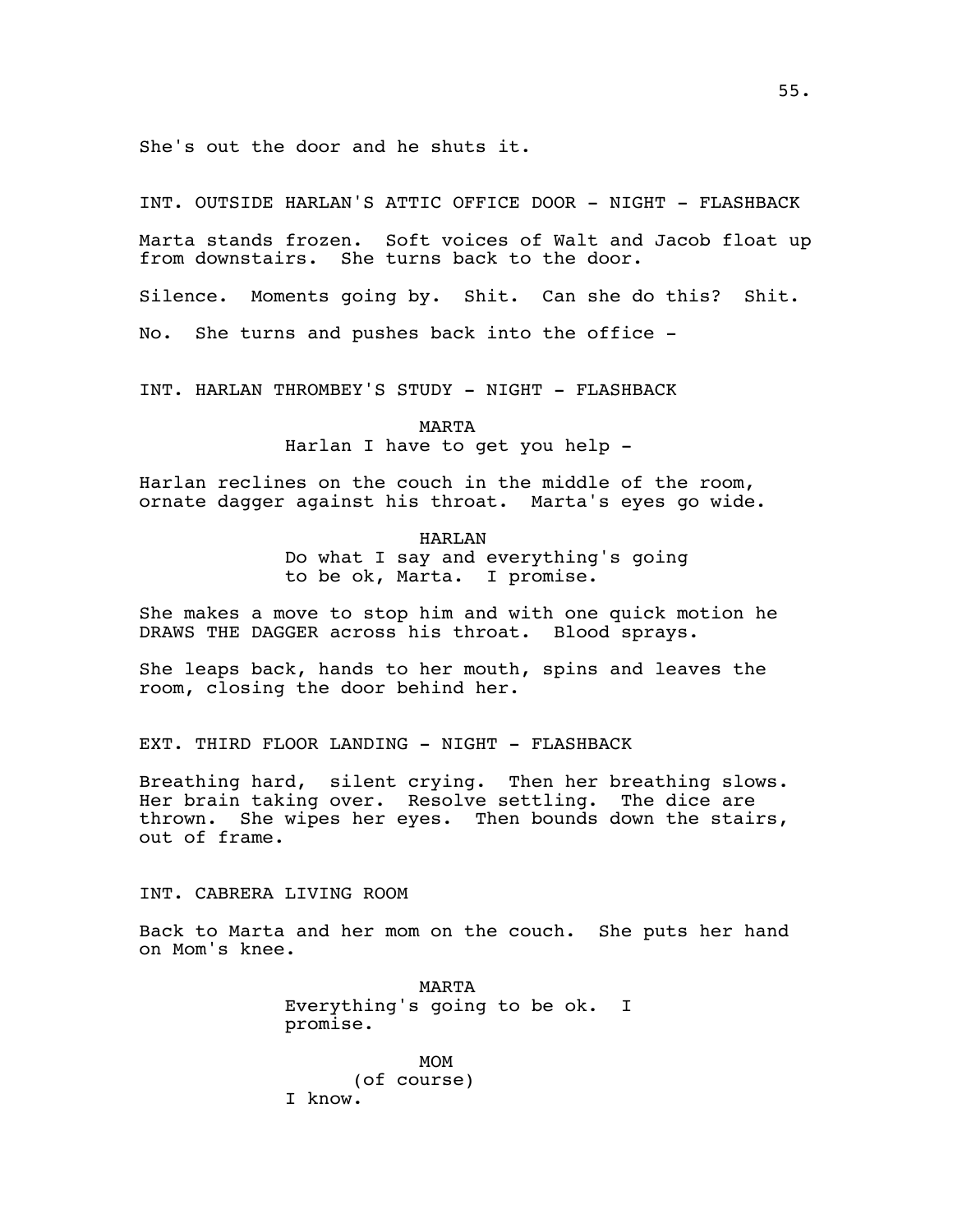They go back to watching TV. But Marta's mind is buzzing.

On her white sneaker, we see but she does not - one single drop of blood.

#### EXT. THROMBEY ESTATE GUARD GATE - MORNING

The gate is open, Marta's car pulls up just inside it. The small Guard house next to the gate, Blanc, Elliott and Wagner outside it. Blanc waves to her.

INT. GUARD HOUSE

Thrombey's security man, MR PROOFROC, guides them into the cramped dusty space. Proofroc is old and salty. He shows them old photos of the house, stuck to a steel fridge with big brightly colored fruit magnets.

> MR PROOFROC Fifty years I worked this estate, you know security back then meant making the rounds with a 94, keeping your ears open. Before all this modern technology.

Nothing in the room is newer than 1988. An 8 inch CRT monitor shows a phosphorescent live feed of the road outside the gate, and a top loaded VHS VCR sits next to it.

> MR PROOFROC (cont'd) Well the video here, I saved the tape from that night, usually I erase 'em with the magnetic de-gauser, but I thought better save that one. Cause, security. That's the live feed there.

Marta notices something with alarm - the video feed shows the road outside, and at the top edge you can just barely see the carved elephant that marks the gardener's utility road. She realizes Harlan said

> HARLAN (V.O.) ...to avoid the security cameras, pull off the road AFTER the carved elephant.

Marta keeps a poker face, but.. shit.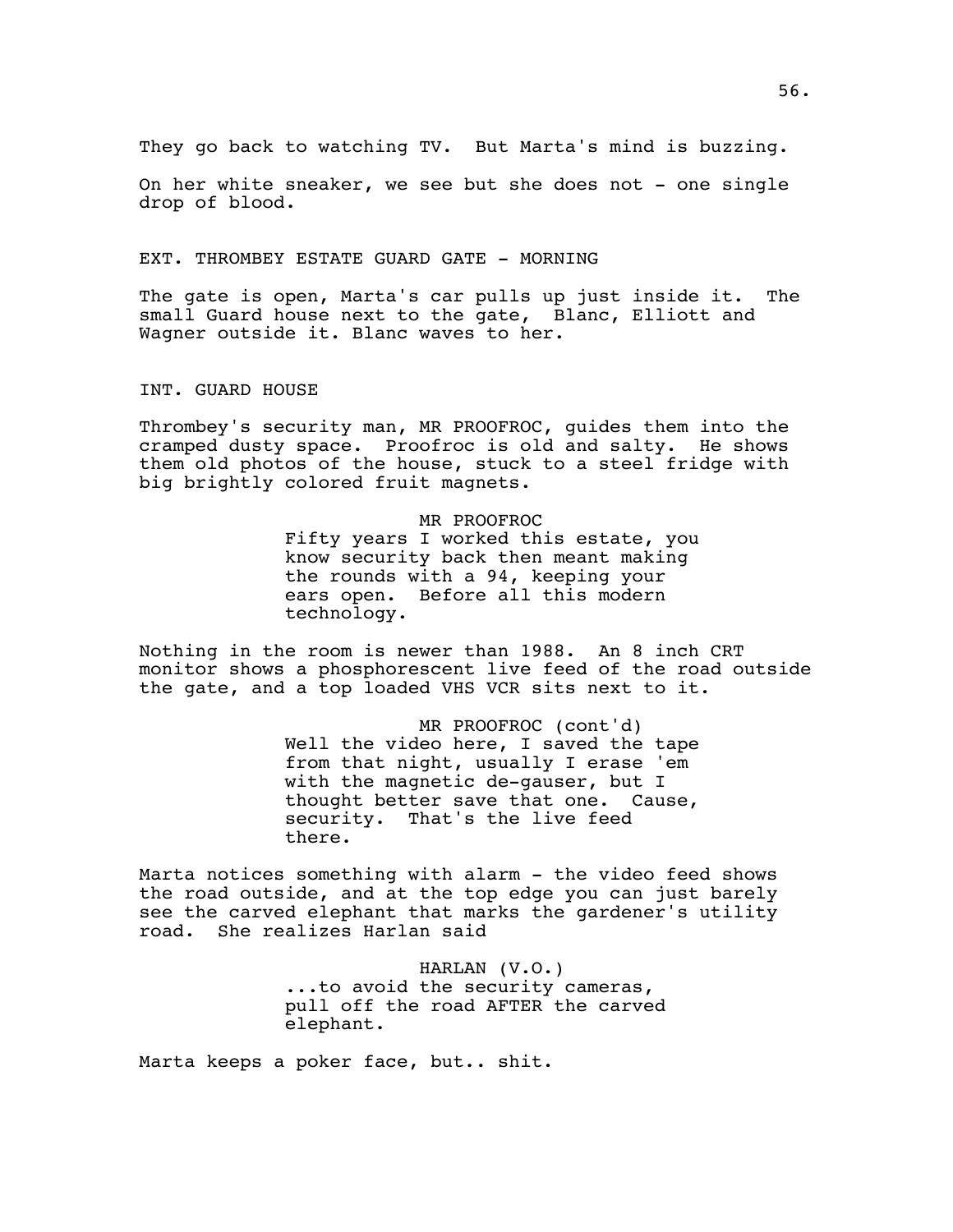LIEUTENANT ELLIOTT (to Proofroc) Can we see the actual TAPE?

## MR PROOFROC

Oh sure.

CLACK! The tape loads into the mechanical VCR. An impossibly grainy, smeared night vision view of the road outside the gate. Time stamp: 10:02pm.

> TROOPER WAGNER It's like a Japanese horror movie.

> MR PROOFROC (proud) I record it SSLP, gets eight hours per tape. Nine pm to five am.

BLANC

MARTA

(to Proofroc)

Can we - (to Marta) Can we scan forward?

Can we scan forward?

#### MR PROOFROC

Hold the play button down and press the FF down halfway till you feel it grind.

Wagner does, the machine makes horrible noises and the picture frizzles and frazzles. Then stops and ejects.

> MR PROOFROC (cont'd) And hold the tape down or it'll eject.

BLANC Can your guys digitize it so we can scan it properly?

TROOPER WAGNER I'm sure we can.

MARTA

I got it.

Marta grabs the tape from the VCR.

EXT. WOODS - DAY

They all hack through the overgrown gardener's path.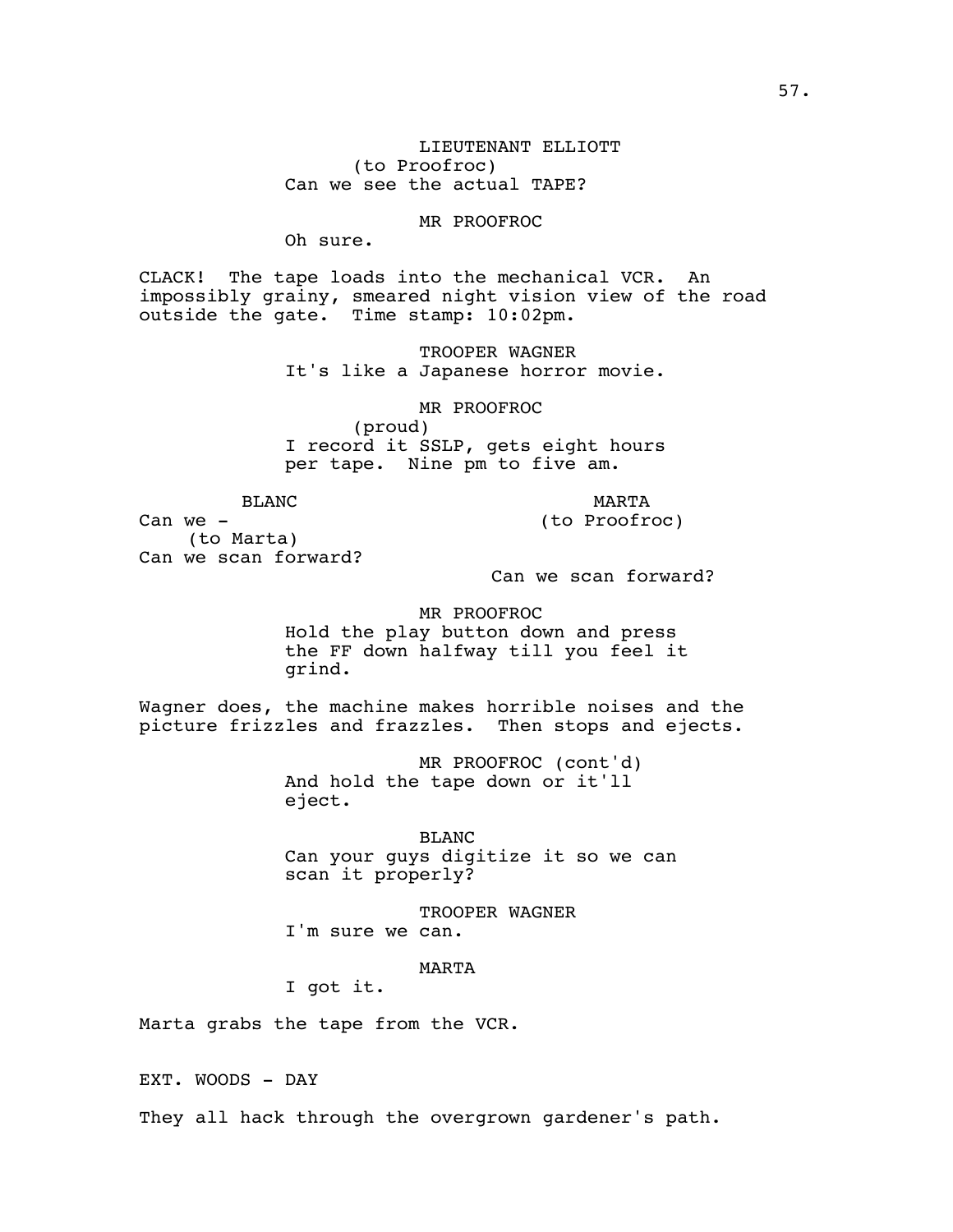## TROOPER WAGNER

You know all these statues that you see around here - they are all straight out of his series the "menagerie tragedy series", pretty cool.

# LIEUTENANT ELLIOTT

 (dry) Awesome. Blanc the grounds are lovely but you think what, someone broke into the house? To kill Harlan? Is that why we're out here?

BLANC

I think it's an unlikely but if they did, there will be traces.

TROOPER WAGNER I'll take that, thanks ma'am.

Marta hands Wagner the VHS tape. Then she discretely pockets something she had held in her hand next to it - a few of the bright fruit MAGNETS from Proofroc's fridge.

## EXT. THROMBEY ESTATE SIDE YARD

The group hikes up out of the woods, towards the low wall with a small pedestrian gate that leads to the east lawn.

Marta is out in front. During the following, she notices something: The earth around and under the gate is soft and bare. And clear as day: HER FOOTPRINTS from the other night, the only ones from women's shoes. The same ones she has on now. Her breath catches. SHIT.

> LIEUTENANT ELLIOTT Any luck with - whatshisname?

TROOPER WAGNER Ransom. No, but we have an address. Ten Kenoak street.

BLANC Ten Kenoak. That's a pleasant thing to say. kenoak. I awoke amid Kenoak.

TROOPER WAGNER Ugh this mud, my boots are going to stink.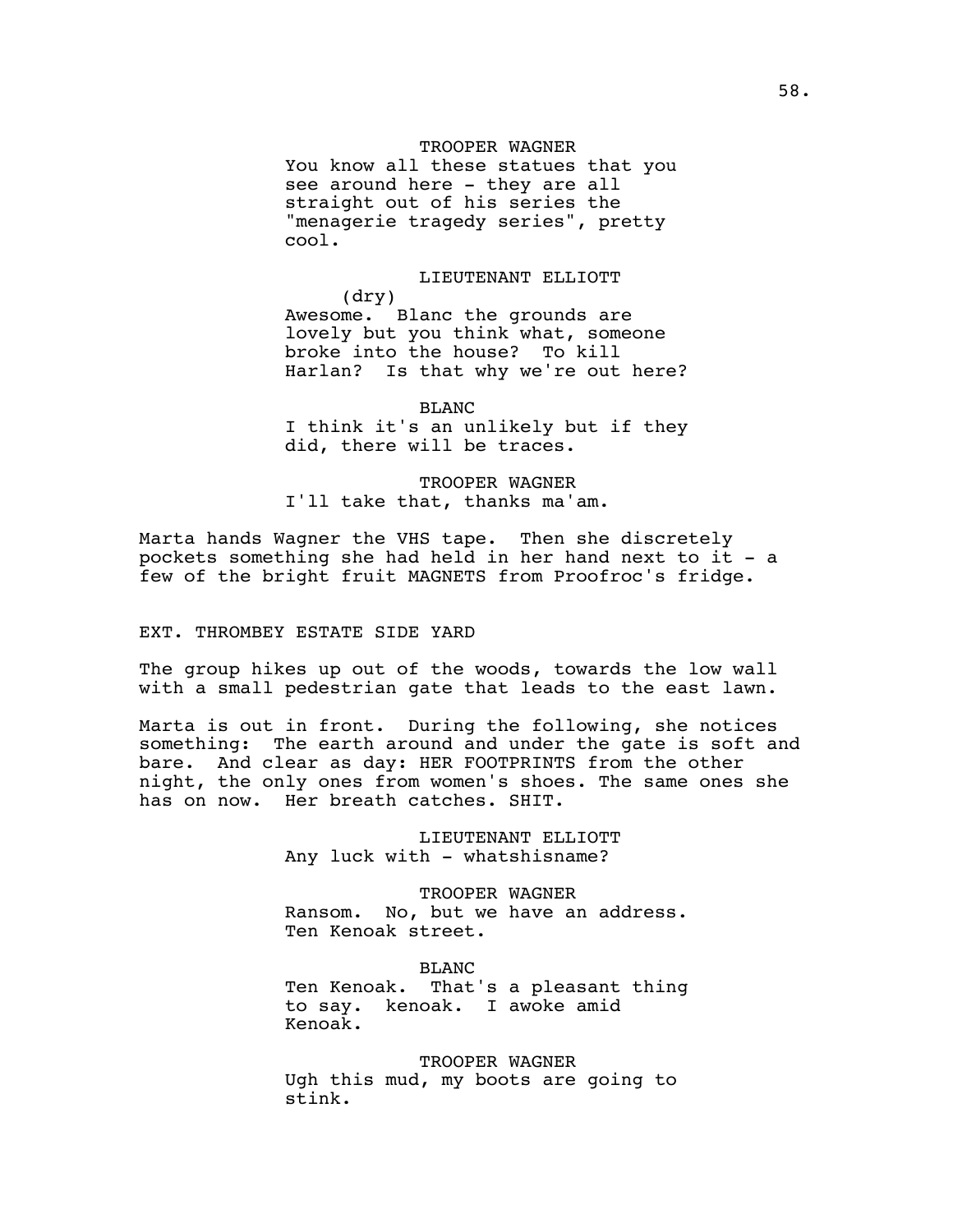BLANC Mud - has it rained the past week? No - Nobody move! Freeze! Everyone! These footprints must not be disturbed! (sees) Marta!

Marta has already walked through the pedestrian gate and up onto the lawn, stepping in her pre-existing prints. She turns back, playing dumb.

MARTA

What?

BLANC Don't - stop there, don't -

MARTA

I can't hear you, what?

She trots back to them through the gate, stepping into her returning prints.

> BLANC No no no no don't - don't step on the, ok, alright. Aughhhhh ok.

> > MARTA

What?

Blanc sidesteps up to the gate, not stepping in the mud.

LIEUTENANT ELLIOTT Alright, Wagner let's get the boys on it, check the prints, tape off this area, keep it clear.

The dogs come running down the lawn, barking at the men. They tear through the gate, further messing up the mud.

> MARTA Hey boys, easy. Hey. Hey.

She pets them and they quiet down.

BLANC Best judge of character is a dog. I've found that to be true.

The dogs start BARKING and bolt towards the house, where Richard and Linda are pulling up in their lux SUV.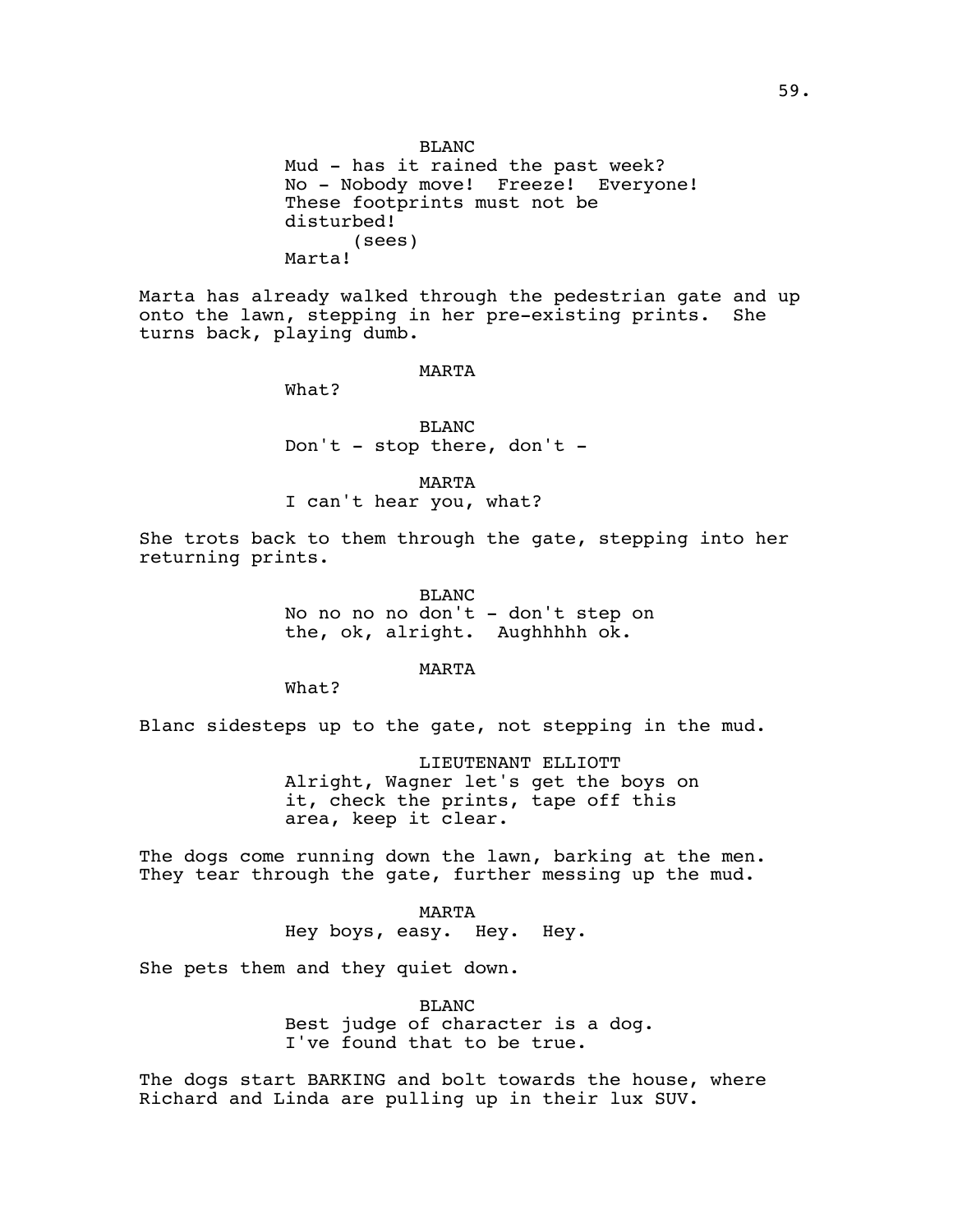LIEUTENANT ELLIOTT They're doing the will reading at ten, whole family will be here soon.

Elliott heads up towards the house. Blanc meanders up the lawn, and Marta follows.

#### MARTA

I've never been to a will reading.

BLANC You think it'll be like a game show. No. Imagine a community theater performance of a tax return.

They approach the side of the house. Blanc does a gentle, meandering study of the layout.

Marta steals a look at the trellis she climbed.

Oh no. A piece of the white lattice trellis that broke off when she was climbing - about eight inches long - lies in the grass beneath it. Her eyes dart up - yup, there's the broken spot. Shit.

BLANC (cont'd)

SWEET BEANS

Marta starts - did he spot it? No - he's come face to face with Greatnana, standing stock still on the porch. She stares at him like a bird.

> BLANC (cont'd) Good morning Mrs. Thrombey.

He approaches her, slowly. When his back is fully turned Marta takes her shot and KICKS the piece of trellis under some thick bushes at the base of the house.

Blanc and Greatnana stare at each other. Blanc gets very close to her, great sympathy in his eyes. Greatnana stares back. It's almost like they're communicating. This goes on for a little too long. Then Blanc breaks from the trance, and turns to Marta.

> BLANC (cont'd) Do you think you could handle the study?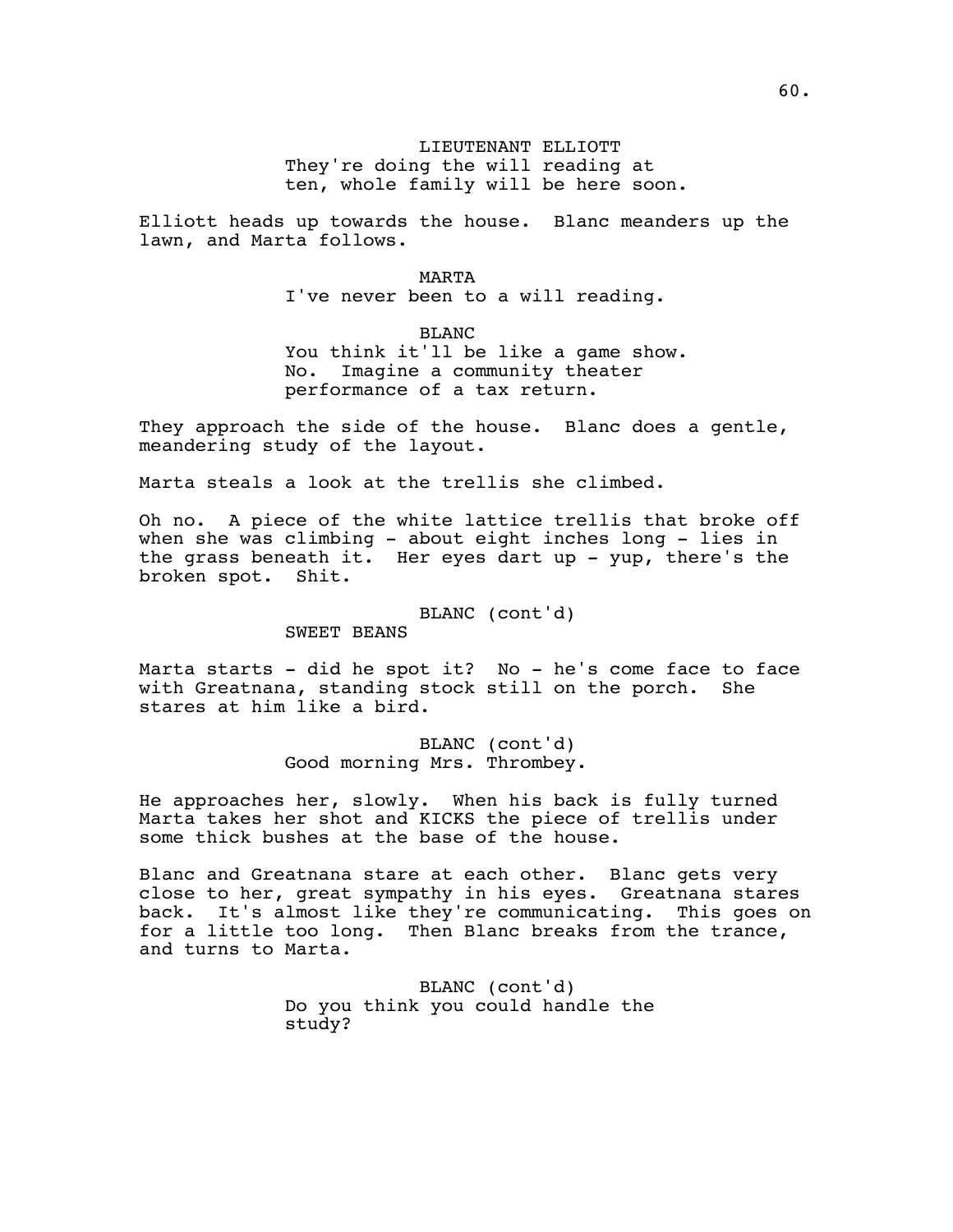The blood is now only a subtle dark stain, but other than that the room has been left intact from the night of the party. Marta and Wagner observe as Blanc paces the room.

> BLANC (to Marta) Where's your medical bag?

> > MARTA

I... don't know - I left it here, I always leave it with Harlan at night.

TROOPER WAGNER They must have taken it in as evidence. I'll check on it.

Blanc picks up the GO board and sets it on the table. Examines its grid idly.

> BLANC How'd the GO board get knocked over?

MARTA We were just goofing around. (beat) What are you thinking?

Blanc sighs gently, turns the baseball over in his hands. Looks like this was a bust.

Blanc tips the GO board over, and it lands on the carpet with a nearly inaudible WHOMPH. He stares at it.

But his concentration is broken by sharp barking outside. They go to the tiny window and look out. A DASHING MAN in his early 30s climbs out of a vintage Porsche. The dogs go NUTS, biting at his pant legs.

BLANC

Let me guess.

EXT. THROMBEY ESTATE FRONT DRIVE

The man kicks off the dogs and limps toward the house, cursing. Lieutenant Elliott and Trooper Wagner step out onto the porch.

> LIEUTENANT ELLIOTT Hugh Drysdale?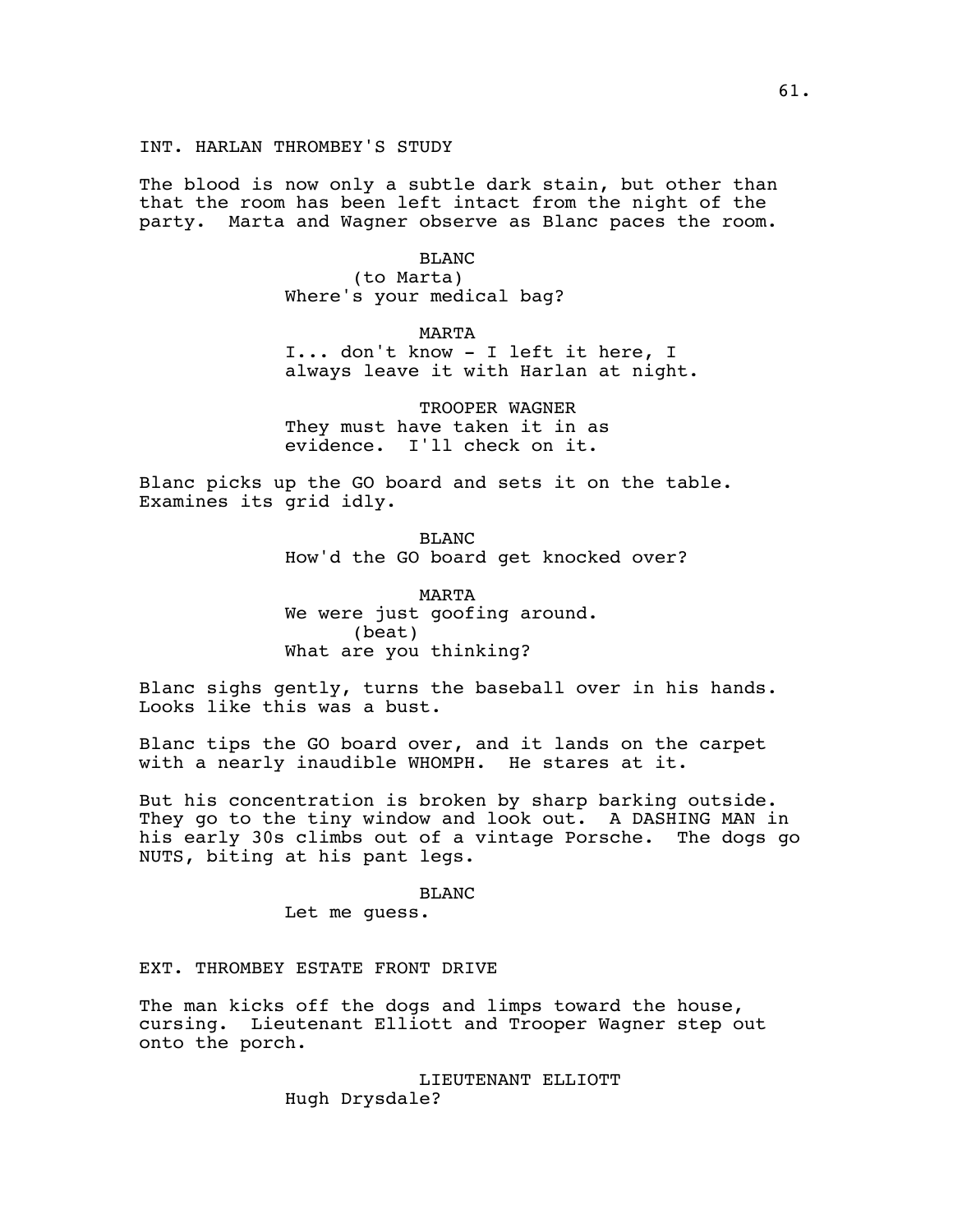#### RANSOM

Ransom. Call me Ransom, my middle name. The help call me Hugh.

LIEUTENANT ELLIOTT I'm Lieutenant Elliott, this is officer Wagner, we'd like to ask you a few questions about the night of

### RANSOM

Uh huh.

He blows past them and into the house.

INT. LIVING ROOM

Walt, Donna and Jacob (nose in his phone) sit around the room. Linda and Richard stand, on their phones. Ransom breezes in, bumping Donna who YELPS, startled.

Elliott and Wagner follow.

TROOPER WAGNER Sir excuse me, we are officers of the law.

RANSOM You gonna run me in? I don't feel like talking. I'm distraught.

Ransom disappears into the kitchen, comes out eating a sleeve of pinwheel cookies.

Blanc and Marta slip in. Elliott nods to Blanc.

LIEUTENANT ELLIOTT Blanc, anything you need to ask him?

RANSOM The hell anyway is this arrangement?

BLANC

Mr. Drysdale

Ransom sizes up Blanc with a grin.

RANSOM

# CSI KFC?

Ransom grabs Fran the housekeeper's sleeve as she walks by.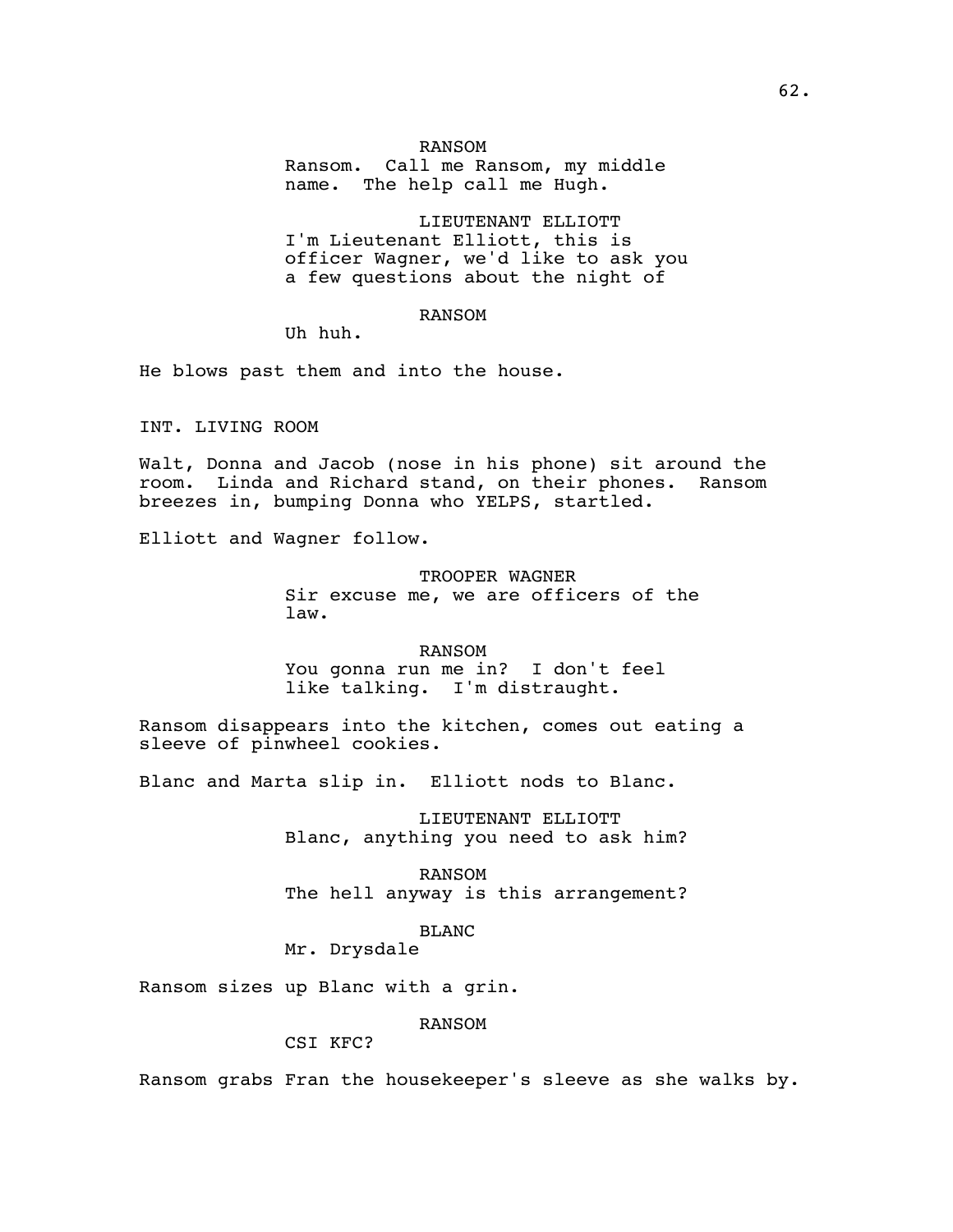RANSOM (cont'd) Hey Frannie can you get me a glass of cold milk? Meg and Joni have just entered, and Meg heard this. MEG Hey asshole. Not her name, not her job.

Fran walks off with a scorching look at Ransom.

RANSOM Meg. How's your SJW degree coming?

MEG

Trust fund prick.

JONI Alright. Guys.

ALAN STEVENS, the family's attorney, knocks and enters with an assistant, SALLY, who juggles several attache cases.

> ALAN Hey everyone. Hey. I'm just going to set up in the other room, be ready in ten minutes.

They go off to the library, leaving the family all together in tense silence.

> WALT Funny Ransom, you skipped the funeral but you're early for the will reading.

JONI Ok, people grieve in different ways, let's not

WALT

(to Ransom) It's funny you're here at all. Why are you even bothering, that's what I want to know.

RICHARD What's that supposed to mean?

WALT He knows what it means.

LINDA

Walt, what?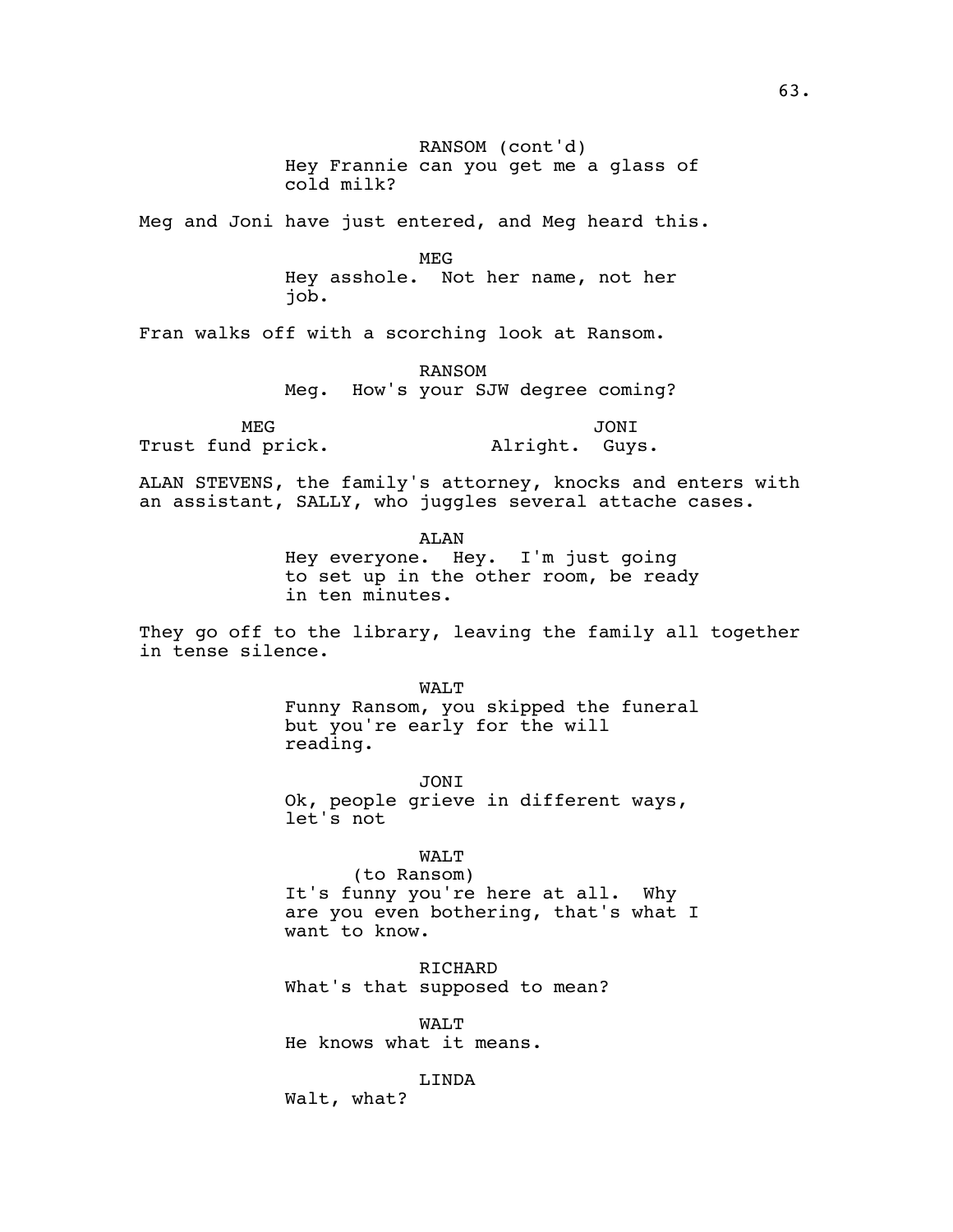WALT Jacob was in that bathroom the night of the party. JONI Is that where you were all night? RICHARD The hell were you doing in the bathroom all night? JACOB Nothing. MEG Swatting Syrian refugees. JACOB No. MEG Alt right troll. JACOB Liberal snowflake. WALT I don't know what any of that means RICHARD It means your son's a little creep. WALT Oh MY son's a creep? JONI Guys! Walt he was in the bathroom... WALT He was in the bathroom RICHARD Joylessly masturbating to pictures of dead deer.

WALT

Ok you wanna go?

They go at each other and do some half-hearted slap-fighting before Linda and Joni break them apart. Ransom's loving this.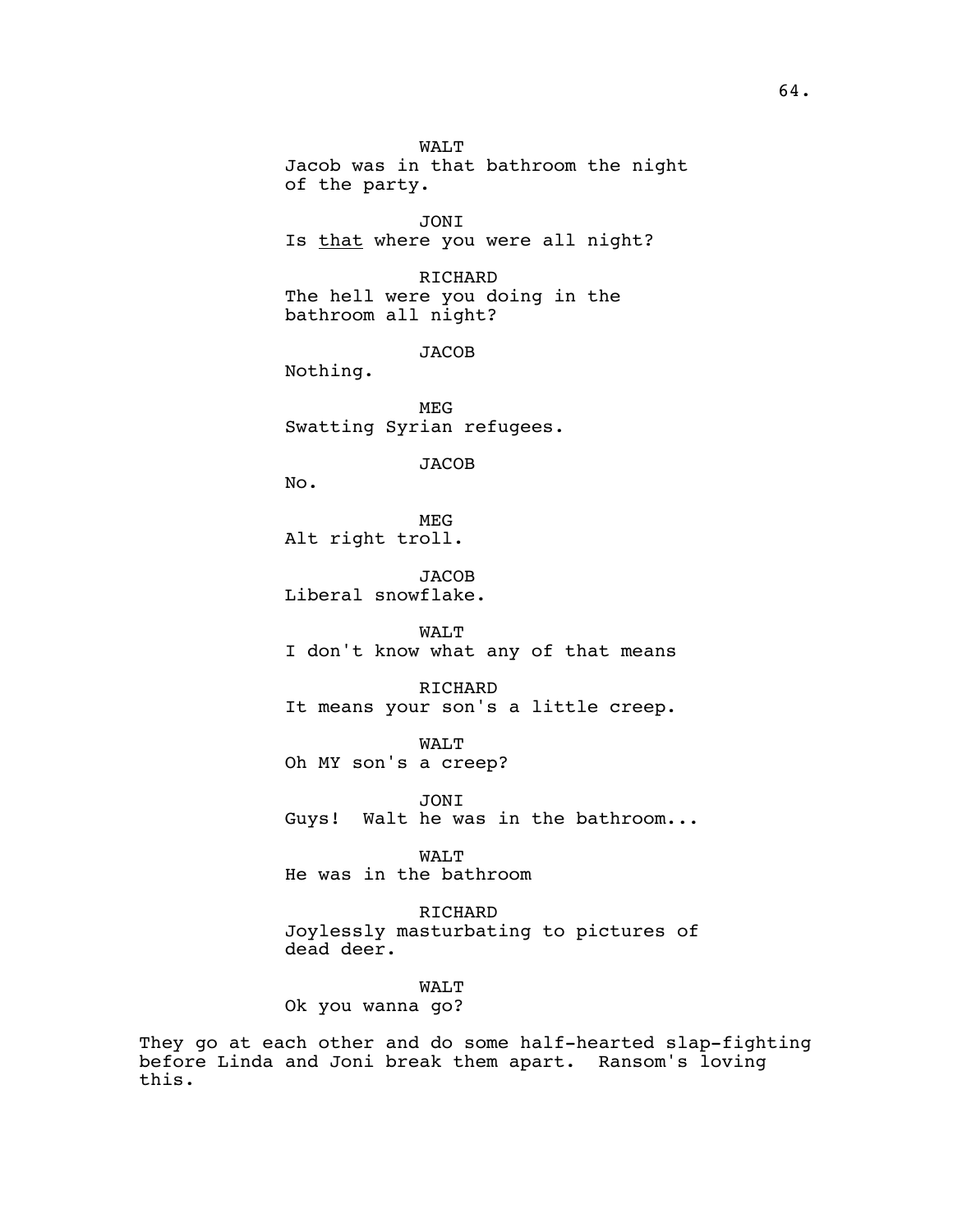# RANSOM We gotta do this more often.

## LINDA

Alright! Enough. Jacob, we get where this is going. The bathroom's next to Harlan's office, where he had the big fight with Ransom. You heard something. Spill it.

JACOB

I just heard two things.

INT. HALF BATH - NIGHT OF PARTY - FLASHBACK

Jacob on the toilet, hearing non distinct yelling through a vent high in the wall. But two words poke through:

> HARLAN (O.S.) ...my will!

INT. LIVING ROOM

# JACOB

And then there was more shouting, but I also heard Ransom say "I'm warning you."

Walt raises his arms, triumphant.

LINDA Ransom? What's this mean?

He just eats cookies, silent.

#### WALT

It means dad finally came to his senses and cut this worthless lazy brat out of the will. (to Ransom) And you better sell your little Beamer and you better give your notice at that country club and kick whatever fashion drugs you're on cause if you think after the bridges you've burned, the shit you've said and what you've put this family through for the past ten years that any of us are going to support you, are going to give you like dad used to say a single red dime you're nuts.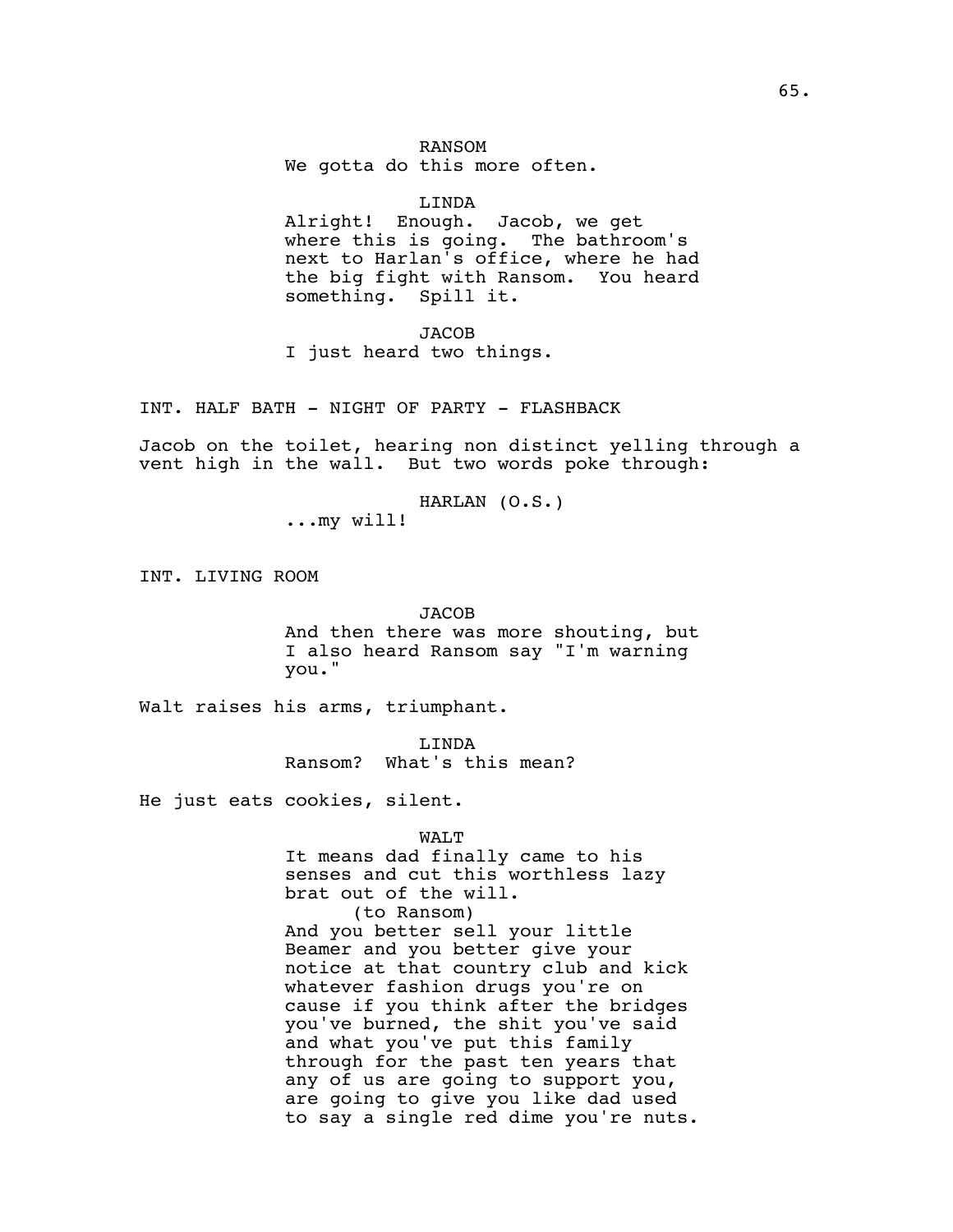RICHARD

Son.

RANSOM (mock gravity) Father?

RICHARD Did Harlan tell you he was cutting you out of the will?

#### RANSOM

Yes.

RICHARD Then he's done what we weren't strong enough to do - this might finally make you grow up.

Ransom is really slapped by this but he doesn't let it show.

LINDA I think it might be the best thing that could happen to you.

RANSOM Thanks - my mother, folks.

JONI

It won't be easy for you but it'll be good. Nothing good is ever easy.

RANSOM

MEG

Up your ass Joni, you've got your teeth bit into this family tit so hard Oh 'up your ass' very nice you homophobic privileged -

RANSOM

(going down the line) As a matter of fact - Eat shit, hows that? In fact eat shit, eat shit eat shit - Definitely eat shit. Eat shit.

And now everyone is shouting at each other.

Blanc has heard enough. He sets the baseball down on a side table, and drifts out. Marta follows him.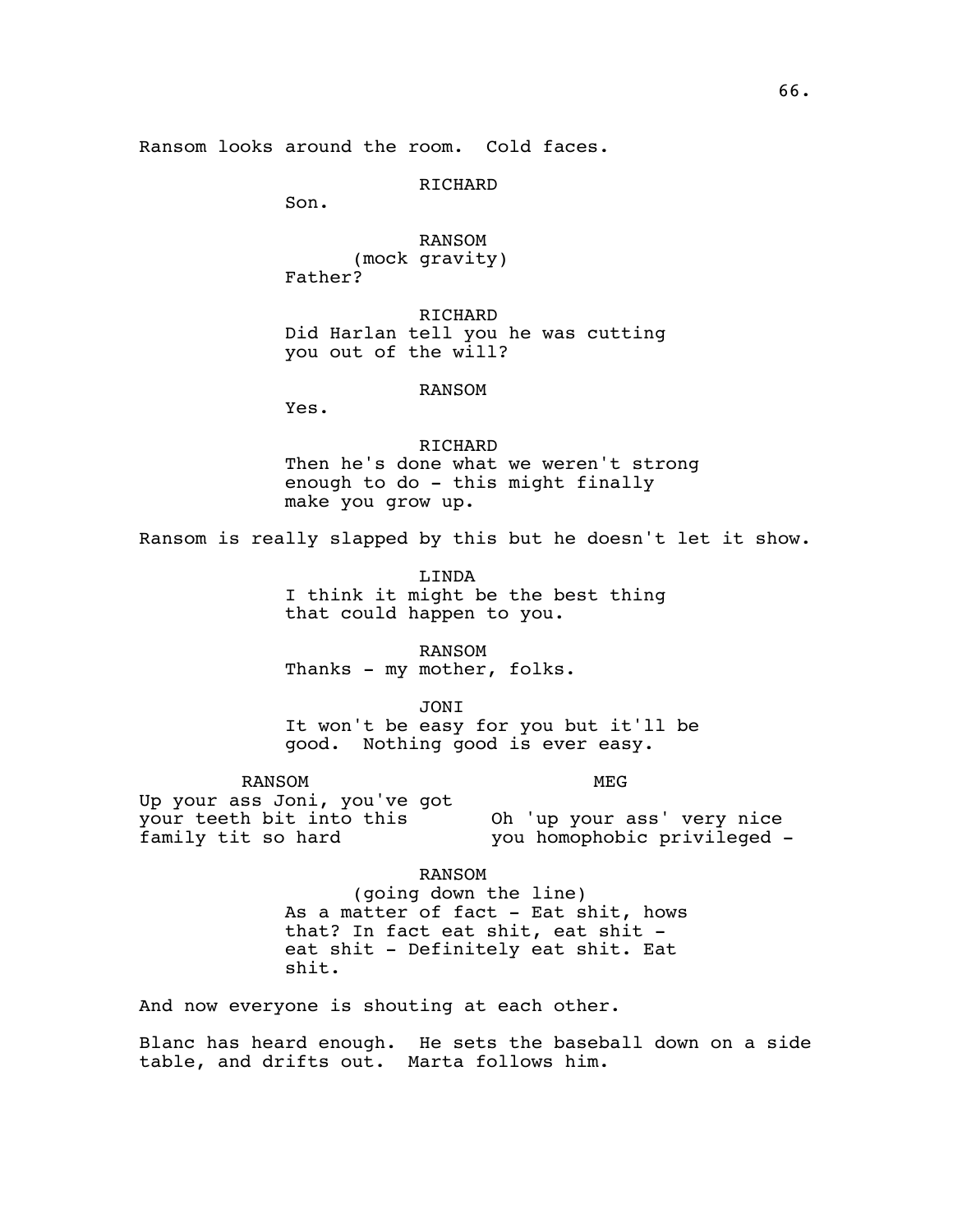EXT. FRONT PORCH

Blanc breathes in the air. Marta joins him. From inside the house, the shouting continues.

> MARTA What was that about will readings being boring?

BLANC Exception that proves the rule.

Fran bursts out of the living room, muttering

FRAN

Asshole.

She storms off around the house. A beat of thought. Then:

BLANC I'm warning you. Ransom said. I'm warning you.

One of the dogs bounds up the steps to Blanc.

MARTA

You heard Ransom in there, it's the kind of thing he says.

When Blanc goes to pet him, the dog drops something to his feet with a clatter. Marta freezes.

> MARTA (cont'd) What's he got there? Hey boy. You find a stick? He's always bringing junk into the house -

It's the piece of broken trellis. Blanc picks it up, examines it, and suddenly his eyes go sharp.

EXT. THROMBEY ESTATE SIDE YARD

Holding the piece up as he studies the trellis that runs up the side of the house. Marta runs up beside him.

> BLANC This looks like a relatively fresh break - yes. Right there.

He's spotted the broken spot on the trellis. Just up from it, what looks like a boarded window.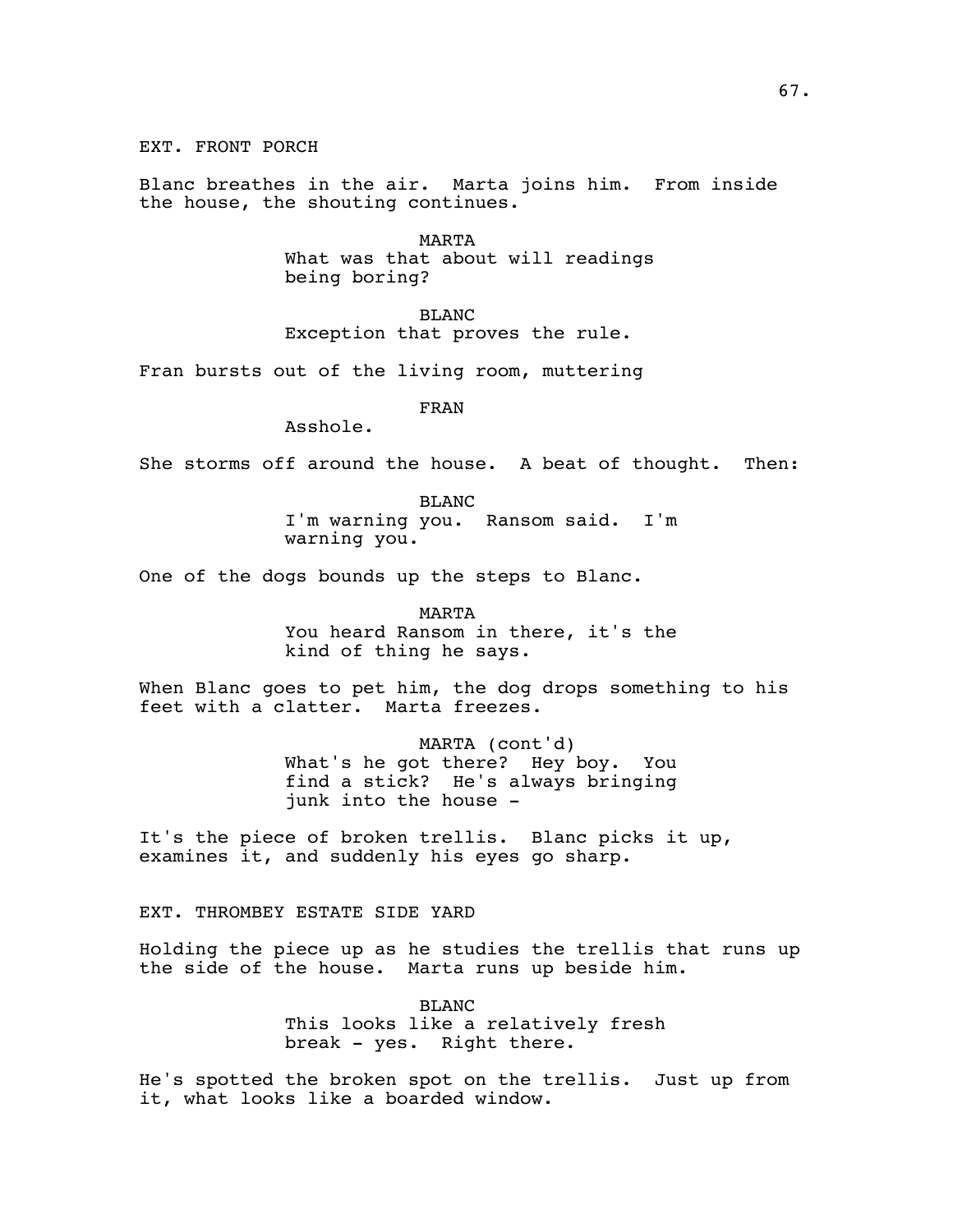BLANC (cont'd) Wait - that doesn't make sense, where's that window?

# INT. LIVING ROOM

The whole family in a screaming match, but Blanc and Marta walk through and up the stairs. Three people notice: Elliott and Wagner (who follow) and Ransom (who doesn't.)

# INT. THIRD FLOOR LANDING

Blanc looks down the "dead end" hallway. Marta joins him, out of breath.

> BLANC Show me, but don't step on the carpet.

It's a runner rug, and Marta delicately steps on the wood siding as she goes to the wall with the painting. And swings it open, revealing the window.

> TROOPER WAGNER It's the trick window! From "A Kill For All Seasons!"

Elliott and Wagner at the top of the stairs, and Blanc motions them not to approach.

BLANC

Off the carpet!

He drops down to his knees, removes a loupe from his jacket, and holds it in his eye. Then, his face inches from the carpet, he scans it. All the way to the window. Then stops.

> BLANC (cont'd) Traces of dried mud. I suspect they go the length of the hallway.

> > MARTA

Footprints?

BLANC No, just traces.

LIEUTENANT ELLIOTT Depending on when it was last cleaned, it could be from anytime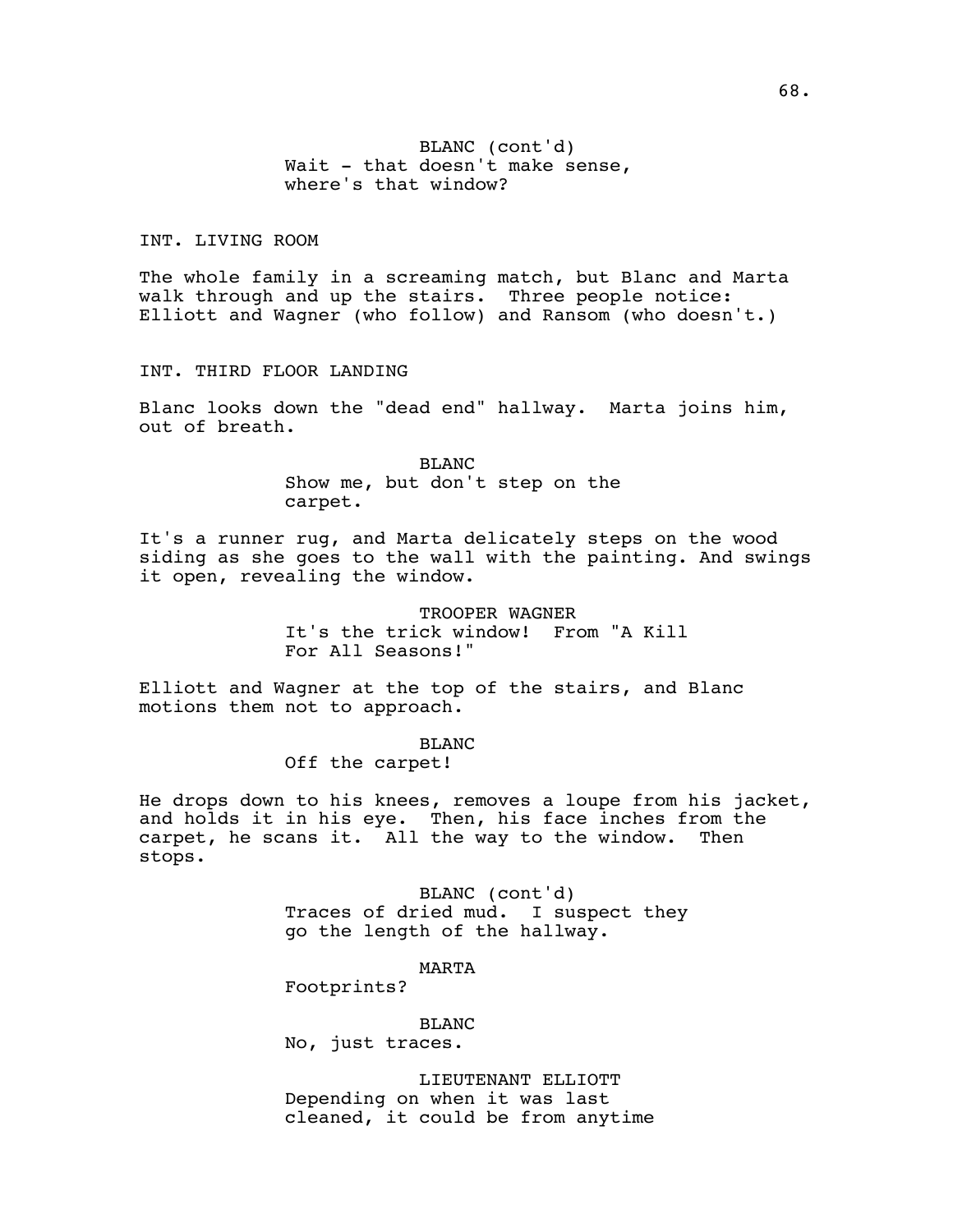He motions to the base of the window sill - obvious scuffs of dried mud. Marta winces.

Blanc tosses the piece of trellis to Elliott.

BLANC (cont'd) Analyze this mud. It will match these traces, and you will find similar samples leading up the trellis on the side of the house. (beat) On the night of the party, somebody who did not want to be heard climbing the steps went to a great deal of trouble to break into Harlan Thrombey's rooms. The game is afoot, eh Watson?

INT. LIBRARY - MINUTES LATER

The whole family assembled. Marta stands in the back, with Blanc, Elliott and Trooper Wagner.

Alan Stevens, Harlan's attorney, sits at a table with papers in front of him, assistant Sally beside him.

ALAN

Well. Thank you all for getting together like this, it isn't legally necessary but I thought because you're all in town and some of you are leaving soon, it would be best -

BLANC

Excuse me Mr. Stevens. As to that, ladies and gentlemen, I'd like to gently request you all remain in town until the investigation is completed. Shouldn't be more than two days.

LIEUTENANT ELLIOTT He's gently requesting, I'm ordering. Nobody move until we figure this out.

Nobody likes this.

LINDA

69.

What?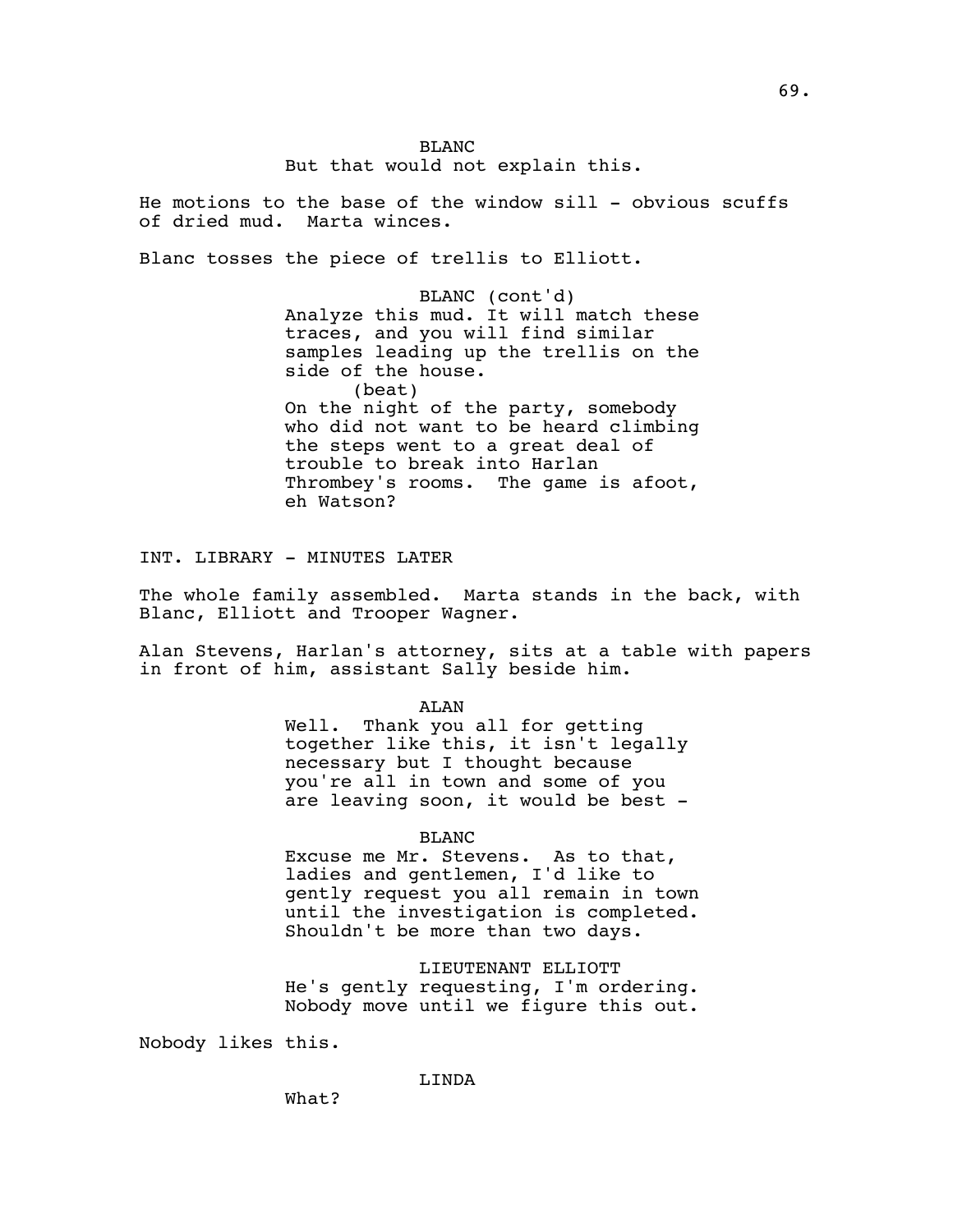Can we ask why? Has something changed?

## BLANC

No.

JONI No it hasn't changed or no we can't ask?

## BLANC

Mr. Stevens, please continue.

## ALAN

Right. Well the other reason I thought this gathering would be, uh, beneficial is that as I told Walt, Harlan altered his will one week ago. He sealed it and asked me not to submit it to the courts for probate until after his death. So in case there's any confusion about anything we're all together, we can talk. I can't imagine any of it will be that complicated, Harlan's assets included um

## SALLY

...the house

ALAN the house which he owned outright, um

# SALLY

sixty million

### ALAN

right in various cash accounts and investments, yes and of course the real assets are sole ownership of um

# SALLY

Blood Like Wine

ALAN

Blood Like Wine publishing, his publishing company. Ok.

Walt's wife puts her hand on his knee. He squeezes it, smiled tightly.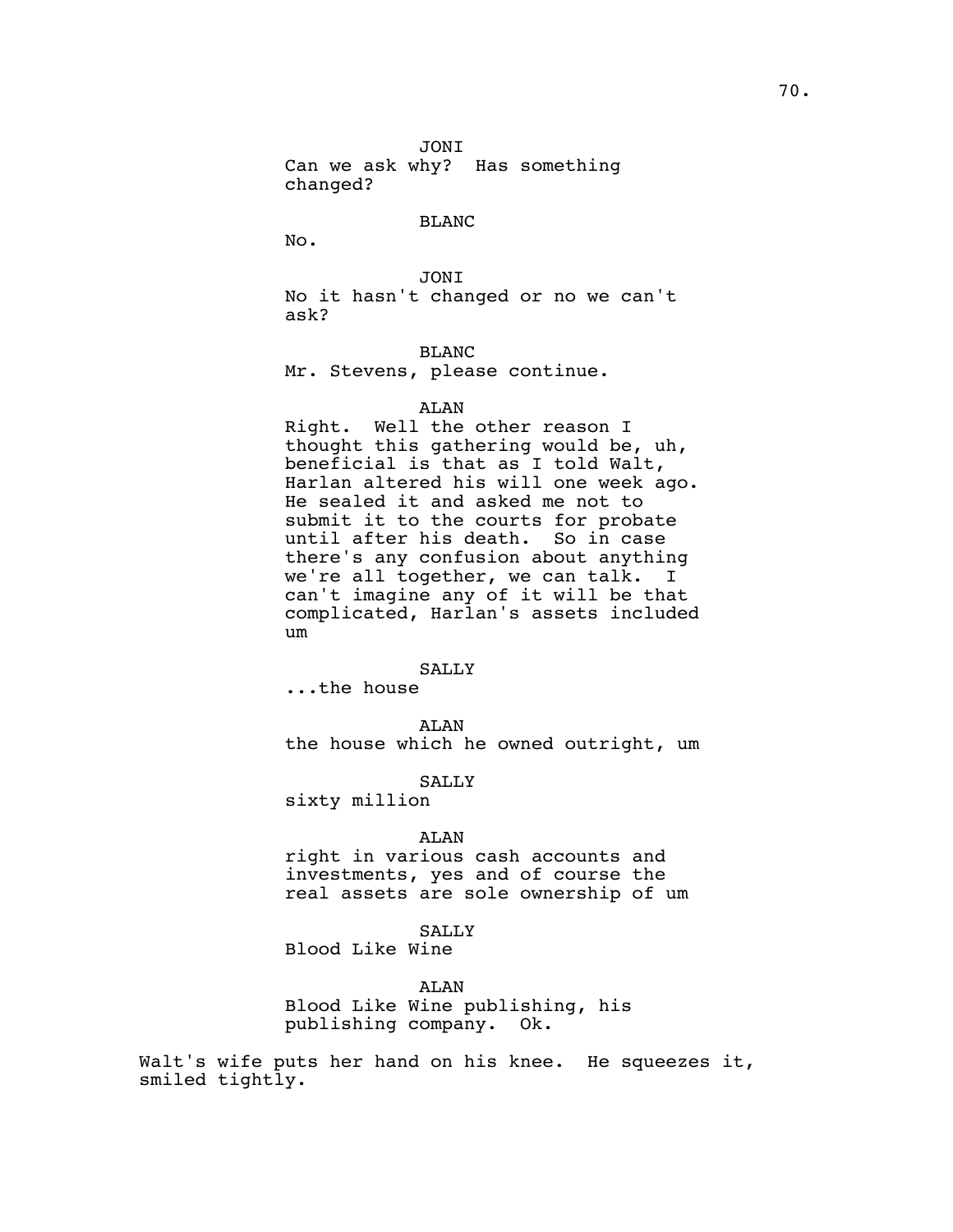ALAN (cont'd) Um, he did write up a statement when he made the recent changes, he wanted it read first, so: (reads) "Some of you may be surprised by the choice I've made here. No pleasure was taken in the exclusion, and its purpose was not to sow greater discord in the family, quite the opposite. Please accept it with grace and without bitterness. But do accept it. It's for the best."

Gently condescending eyes shift to Ransom. Linda sees this, puts her hand on her son's hand, and he immediately gets up and moves to a chair in the corner.

Alan's assistant hands him an envelope and he removes a single sheet of paper with one short typed paragraph.

> ALAN (cont'd) Ok. So - oh wow, yeah, not complex at all. This'll be quick. "I Harlan Thrombey, being of sound mind and body, yada yada, my assets both liquid and otherwise, I leave in their entirety to Marta Cabrera. My entire ownership of Blood Like Wine publishing I leave in its entirety to Marta Cabrera. The copyright of its catalog likewise I leave in its entirety to Marta Cabrera.

The air around Marta's head goes away. The room spins She's not sure what's happening. Blanc is looking at her. The whole family is looking at her.

Walt bursts out of his chair and grabs the will

WALT

No.

LINDA

No.

WALT No. What? (beat) That can't be - that can't be right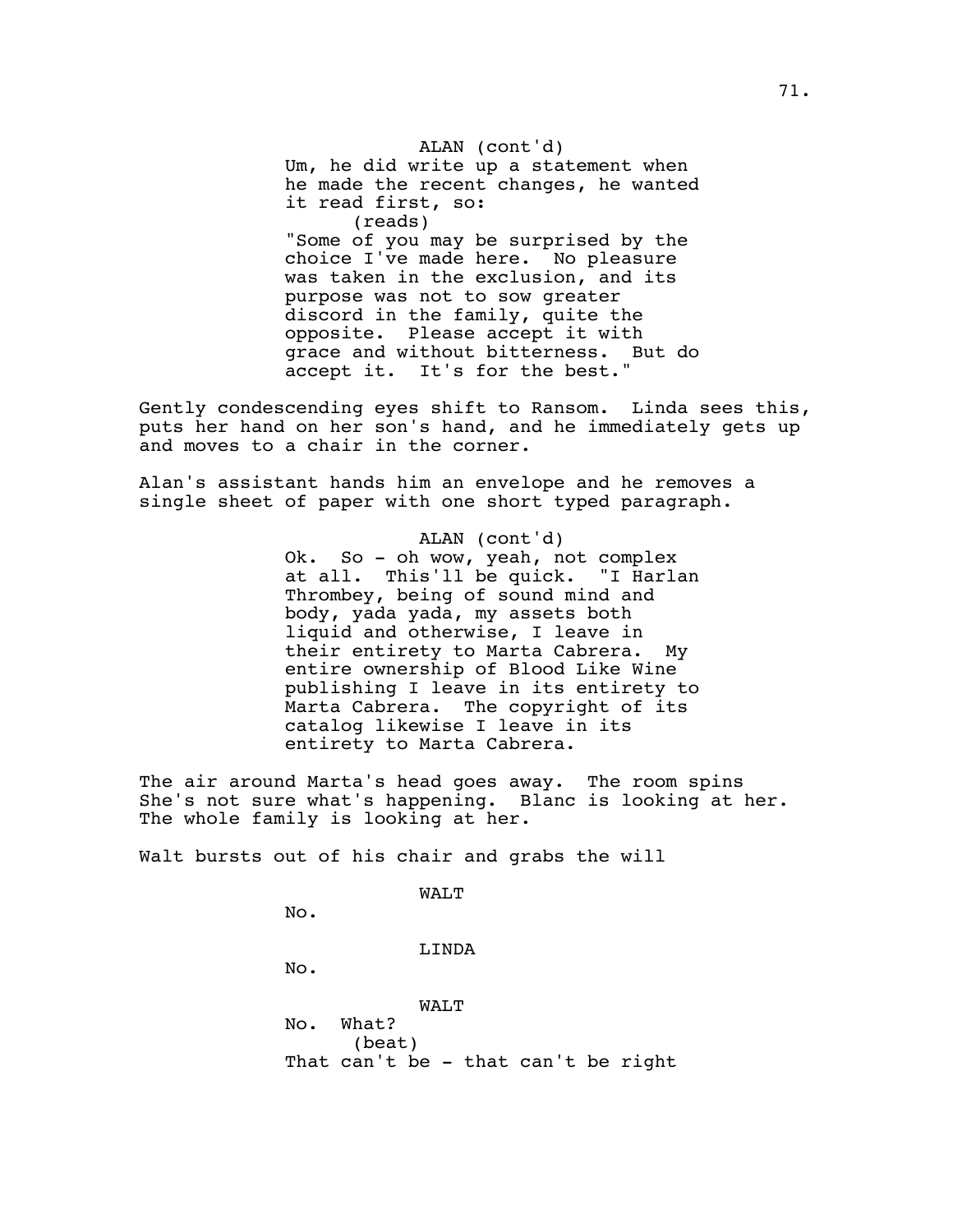# RICHARD

What the genuine shit

WALT That can't be right it's right

# ALAN

# It's right

Donna begins to hyperventilate. She puts her head between her knees, breathes deep.

> LINDA No no no no Alan this can't be legal, there are, we're his family

WALT We're his family, Alan he obviously wasn't, something - I don't know what but something wasn't right here RICHARD Are there safeguards against this?

And from the back of the room, slowly rising above the din of confusion and cursing, slowly drawing even Marta's deer in the headlights attention... Ransom. LAUGHING. Loud and weirdly sincerely, tears down his cheeks, laughing his head off.

> JONI Alan there's a mistake

MEG Mom if it's what granddad No this is a mistake, this wanted JONI is ours.

> LINDA Alan take that piece of paper and shove it up your ass and get out. And you cops, out!

They don't but Ransom slips out, his child-like laughter trailing after him.

RICHARD

Linda -

LINDA No, we need to talk and we need to fight this thing and we're not going anywhere. GET OUT! We're the Thrombeys goddammit! This is still our house!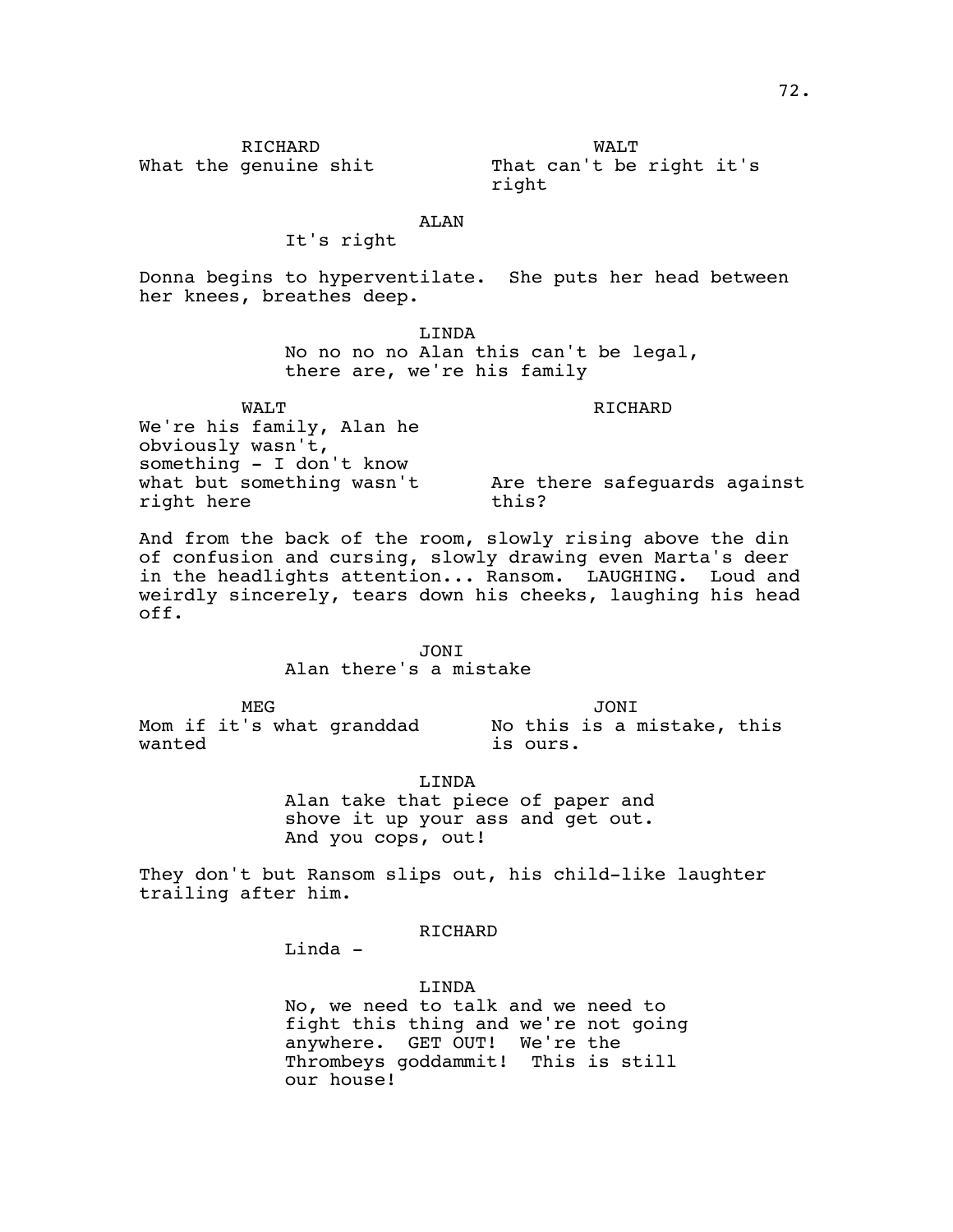A beat of silence. Then all eyes go to Alan. Who looks down at the will. His assistant Sally points helpfully.

ALAN

Sorry, there's, uh. "Likewise the house at two Deerborn Drive and all belongings therein I leave to Marta Cabrera.

Linda goes for Marta.

LINDA

You little bitch. Did you know about this? What did you do to him to make this happen, were you two what were you boinking my father?

Marta recoils, stumbles back.

MEG

'Boinking?'

## RICHARD

Linda!

JACOB Anchor baby.

WALT Marta! Jacob! And Linda please!

JONI

Linda please - Marta, you need to tell us though,

| WAT.T                                        | <b>JONT</b>                                                                                 |
|----------------------------------------------|---------------------------------------------------------------------------------------------|
| Yes Marta, did dad discuss<br>this with you? | You need to tell us<br>everything you know about<br>this and we need to talk<br>about this, |

WALT This isn't what dad wanted, this isn't fair but we can work this out RICHARD Jesus don't mob the girl, let's talk about this

The whole family is coming towards her like zombies. Blanc takes her by the arm and steers her towards the door.

> BLANC I think heads have to cool a little, and in the meanwhile I'd maybe run.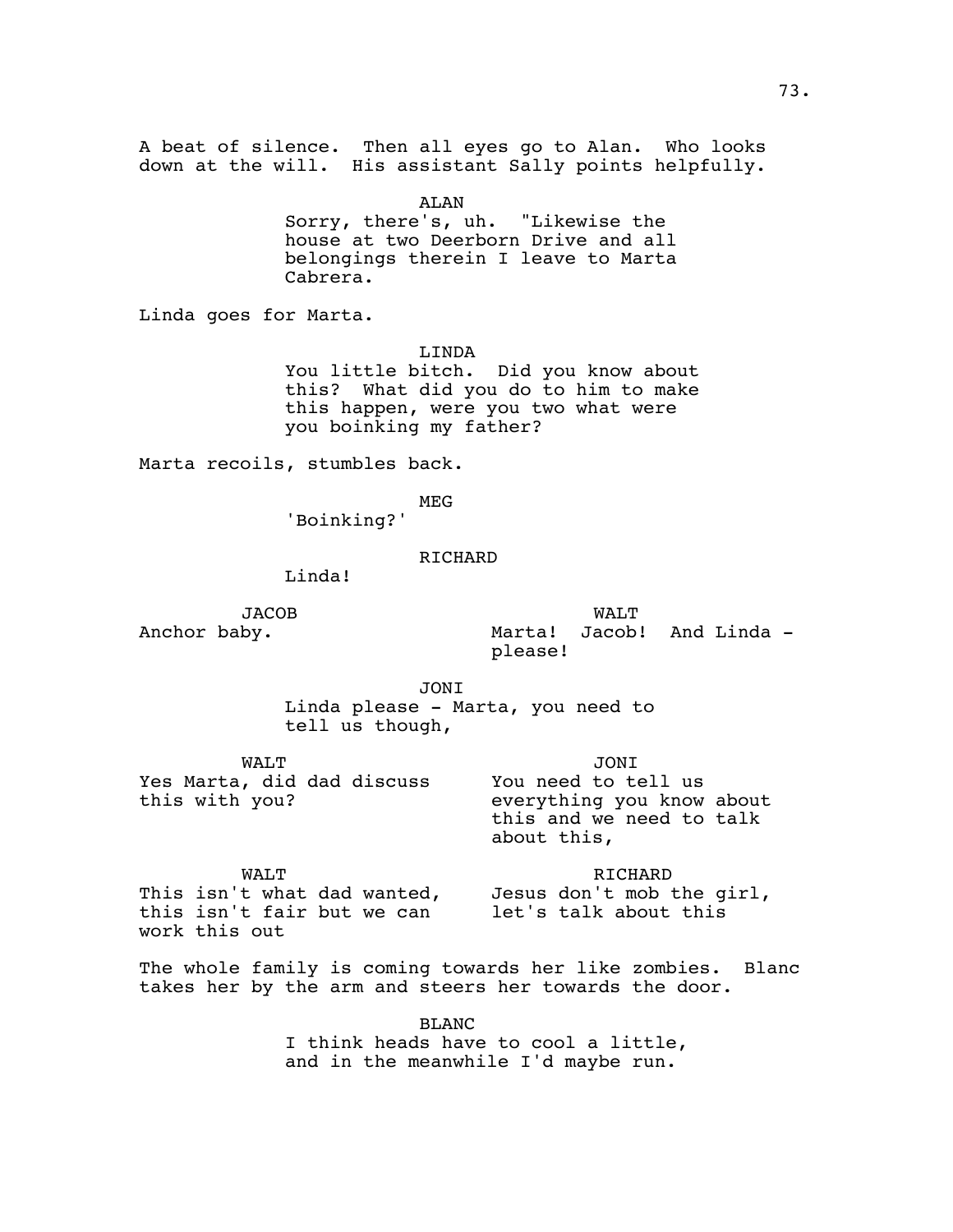## EXT. THROMBEY ESTATE FRONT DRIVE

Marta stumbles out of the house in a daze. Behind her, the entirety of the family floods out after her, shouting reassurances and questions and accusations and a general din of confusion.

> MARTA I - I have no idea why he - I just need to think - I'll call you or have him call me or do something I don't know

She gets in her car and slams the door, and it's instantly like A Hard Day's Night - the family gathered around trying to talk through the window and rapping to get her attention.

Marta keys the ignition - chug chug chug. Nothing. Oh god, not now - chug chug chug. It won't turn over.

Richard opens the door, she pulls it closed again and locks it, this is like a horror movie. Blanc is trying to get the family to back off but no dice.

Marta puts her head in her hands, all of it swirling and echoing and horrifying, she has no idea what to do.

## HONK!

She turns - a honking car pulls up right beside her and through the family crowd she sees Ransom in his Porsche, waving "get in." With no other options she pushes out of her car and through the family and JUMPS IN with him.

As he GUNS IT and careens out of the driveway he shouts back at the family with a wave

> RANSOM I think this could be the best thing to happen to all of you!

And they're gone. The family keeps shouting at each other.

Blanc watches the Porsche recede, his expression unreadable. DING! His phone buzzing. He checks it. His expression darkens.

# INT. RANSOM'S PORSCHE

Tearing down the private road, away from the house. He's still laughing, she's still shell shocked. Slowly, his laughter eases to a stop. A moment of silence.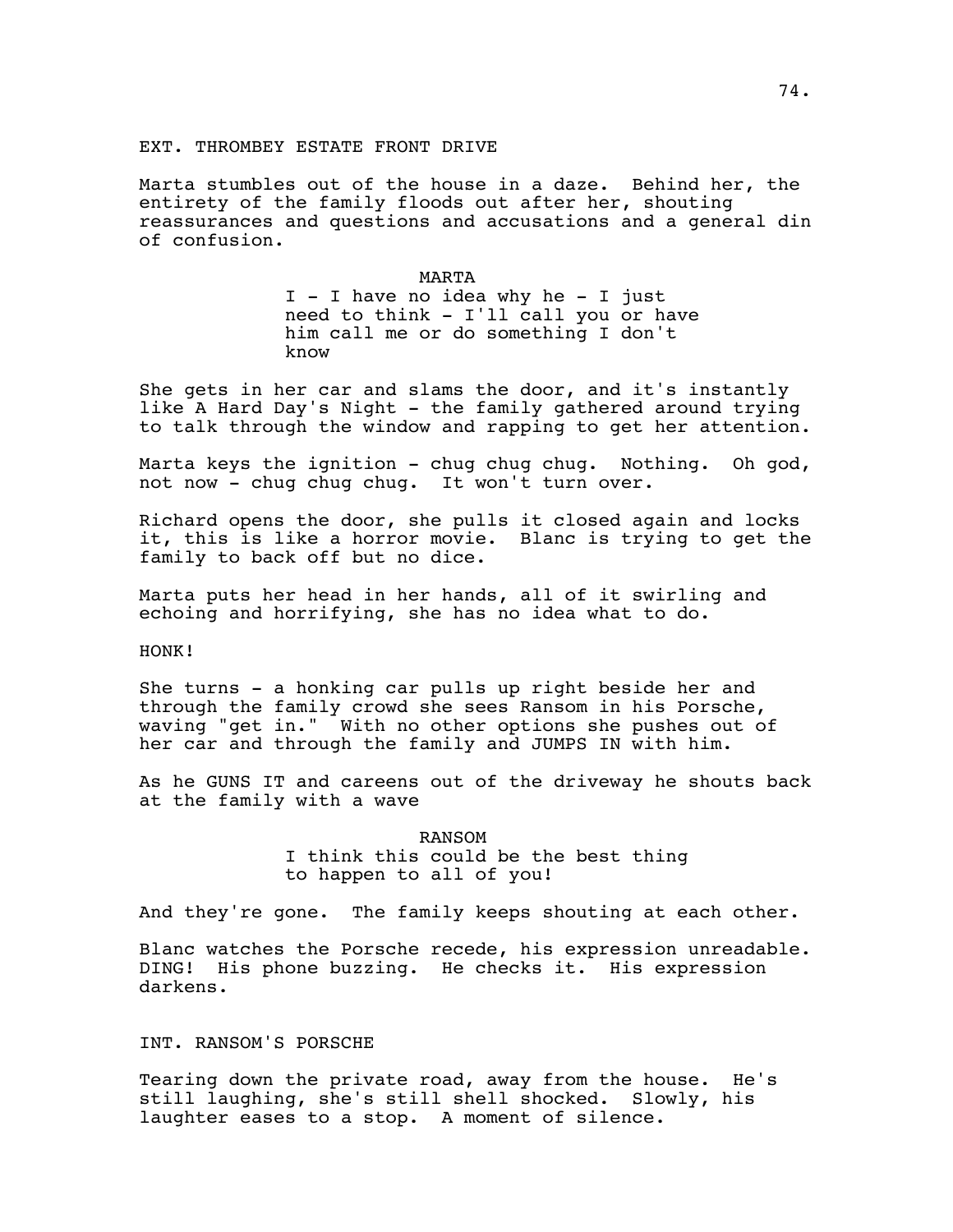# RANSOM Ok seriously though, what the hell?

She shakes her head, looks at him. What the hell indeed.

EXT. ROADSIDE FAMILY RESTAURANT - LATER

The Porsche parked out front.

INT. RESTAURANT - CORNER BOOTH

Tucked into a dark corner, Marta is miserable. Ransom is bemused, but regards her closely.

They sit in silence. A waitress sets a sausage plate down.

RANSOM (to the waitress) Could we get an extra bowl please? (to Marta) You look like you're gonna pass out. Have you eaten all day? Eat.

She joylessly shovels food in her mouth, starving.

MARTA This is a nightmare.

RANSOM Uh huh. So why.

MARTA

Why

#### RANSOM

Why. Hey, this is everything. There has to be a bigger reason why and you know it.

MARTA Well Ransom how about it had more to do with you guys than with me.

RANSOM

(agrees) Yeah. (beat) Yeah that's the only thing that makes sense.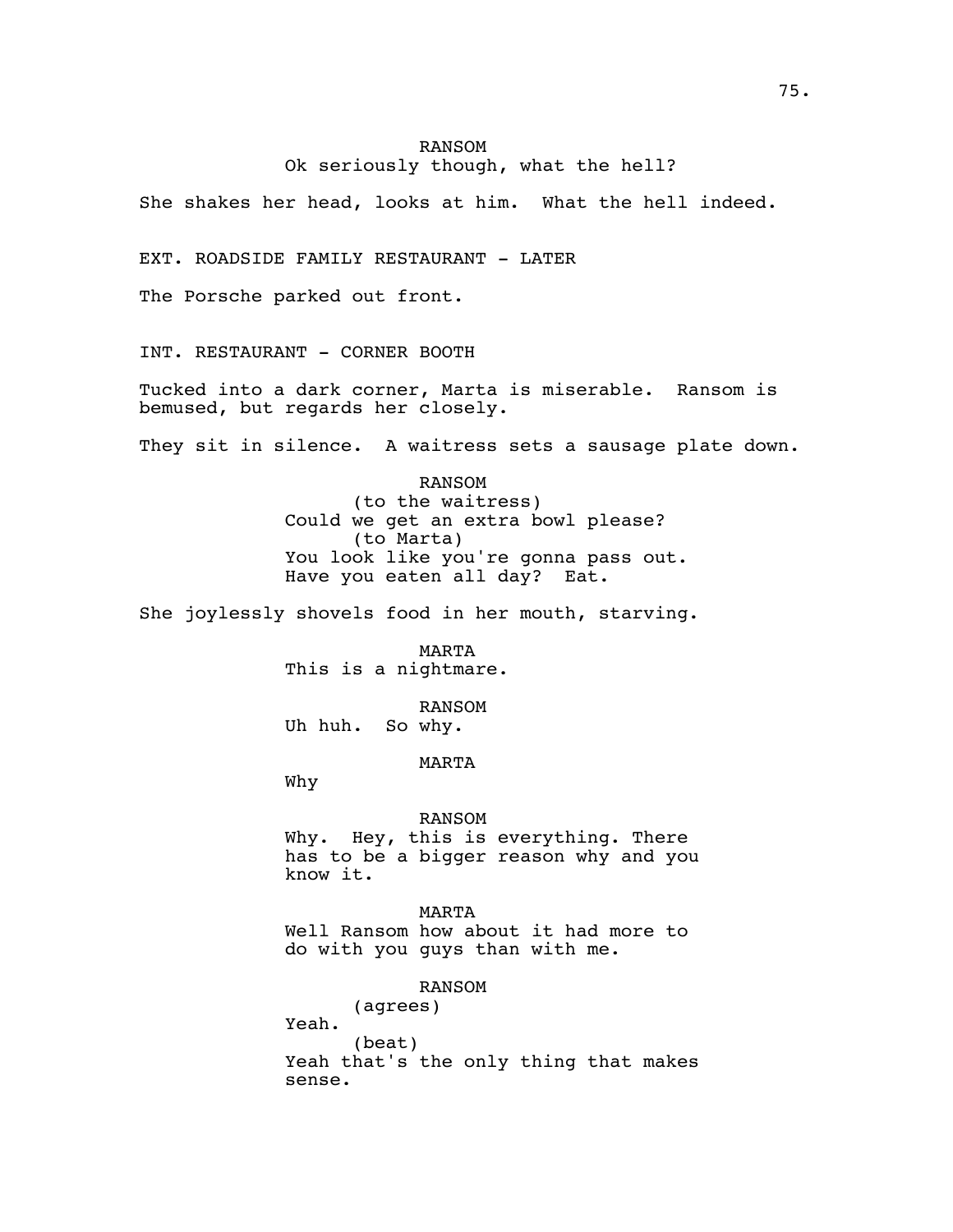Marta is unexpectedly effected by this. The waitress breezes by, sets an empty bowl on the table.

MARTA

Did he tell you anything?

RANSOM Just I wasn't getting a cent.

MARTA

RANSOM

He wanted you to build something from the ground up, like your parents

something from the ground up, like my parents

# RANSOM (cont'd)

yeah. My mom built her business from the ground up with a million dollar loan from granddad. My dad owns none of it, and mom made him sign a prenup. He lives in fear. I know that's what granddad wanted to protect me from by doing this, and I know I shouldn't say this out loud but when he told me, Jesus Christ I coulda killed him.

(beat)

After I left the party, though. I was driving fast, nowhere, just in the night. And I got this weird... clarity. That from here on I was going to have to do for myself. And that felt... good. The old bastard. (beat)

Marta I know three things. One: I know he didn't commit suicide.

MARTA

What makes you think that

#### RANSOM

I don't think it. I know it. Cause I knew my granddad. So you're not going to bullshit me. Because two: I know lying makes you puke. Cause of that mafia game last fourth of July.

Marta sinks back, suddenly nervous.

RANSOM (cont'd) And three. I know that you just ate a full plate of sausage and baked beans.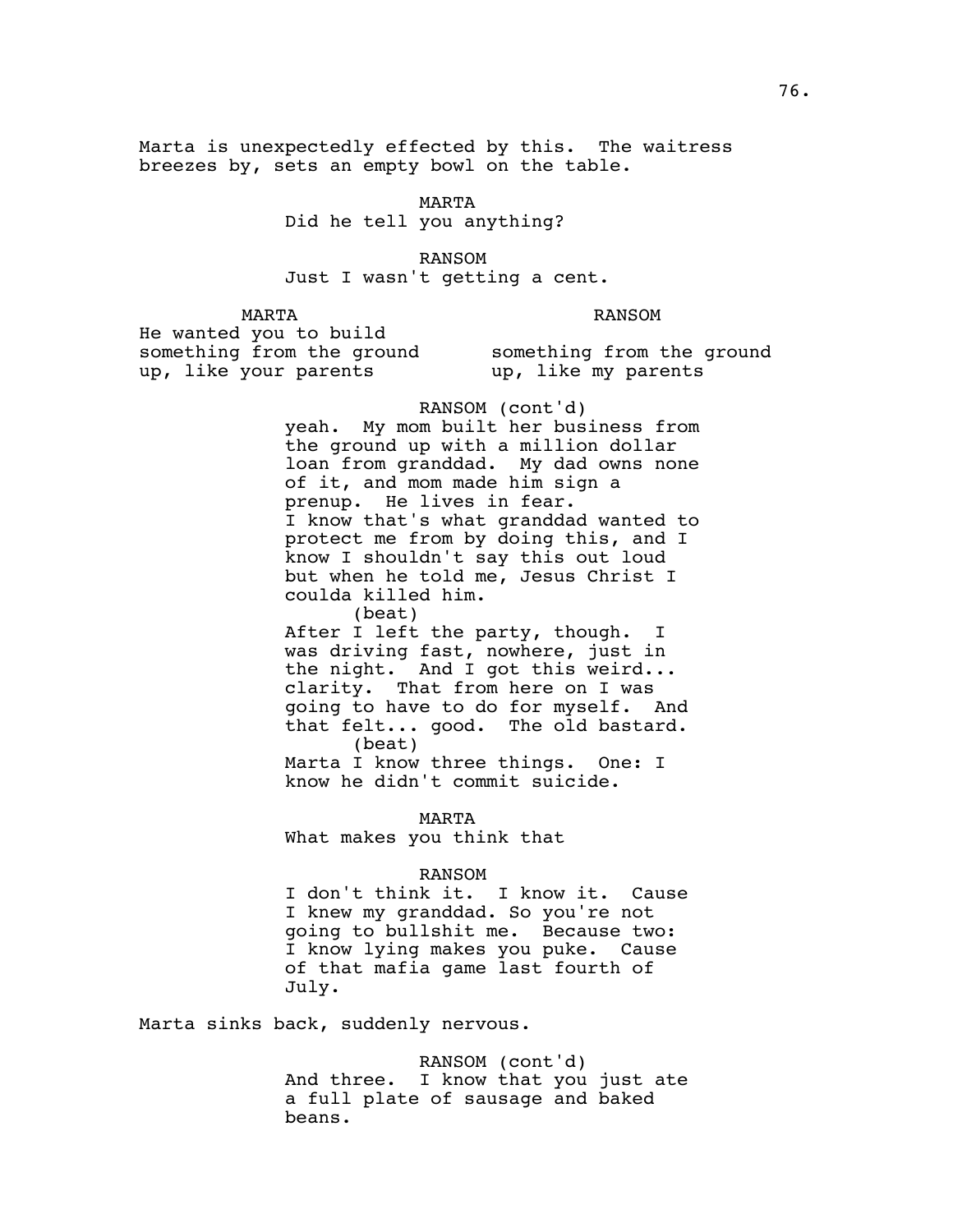She looks down at her empty plate. Oh no. He pushes the large empty bowl in front of her.

> RANSOM (cont'd) So look me in the eye. And tell me what really happened to my granddad.

Her lip quivers. She looks like she might attempt it. But then tears drop from her eyes.

# MARTA

You bastard.

Ransom pull the bowl away, and puts his hand on hers.

RANSOM Marta. Tell me everything.

EXT. THROMBEY ESTATE - EVENING

Dusk settles heavy. Warm light from the windows.

WALT (O.S.) There have to be options here.

ALAN  $(0.S.)$ No. I don't know how many times I can repeat the same two simple pieces of information.

INT. LIVING ROOM - EVENING

Lit by a fire in the fireplace, the whole family pacing around, Alan the lawyer looking very tired seated at a table in the center of the room.

> ALAN If Harlan was of sound mind when he made the changes, and we've all confirmed he was

RICHARD Would a sound person do this! Sound how? LINDA The very action speaks to unsoundness!

ALAN

not legally no, you not liking what they did does not speak to testamentary capacity.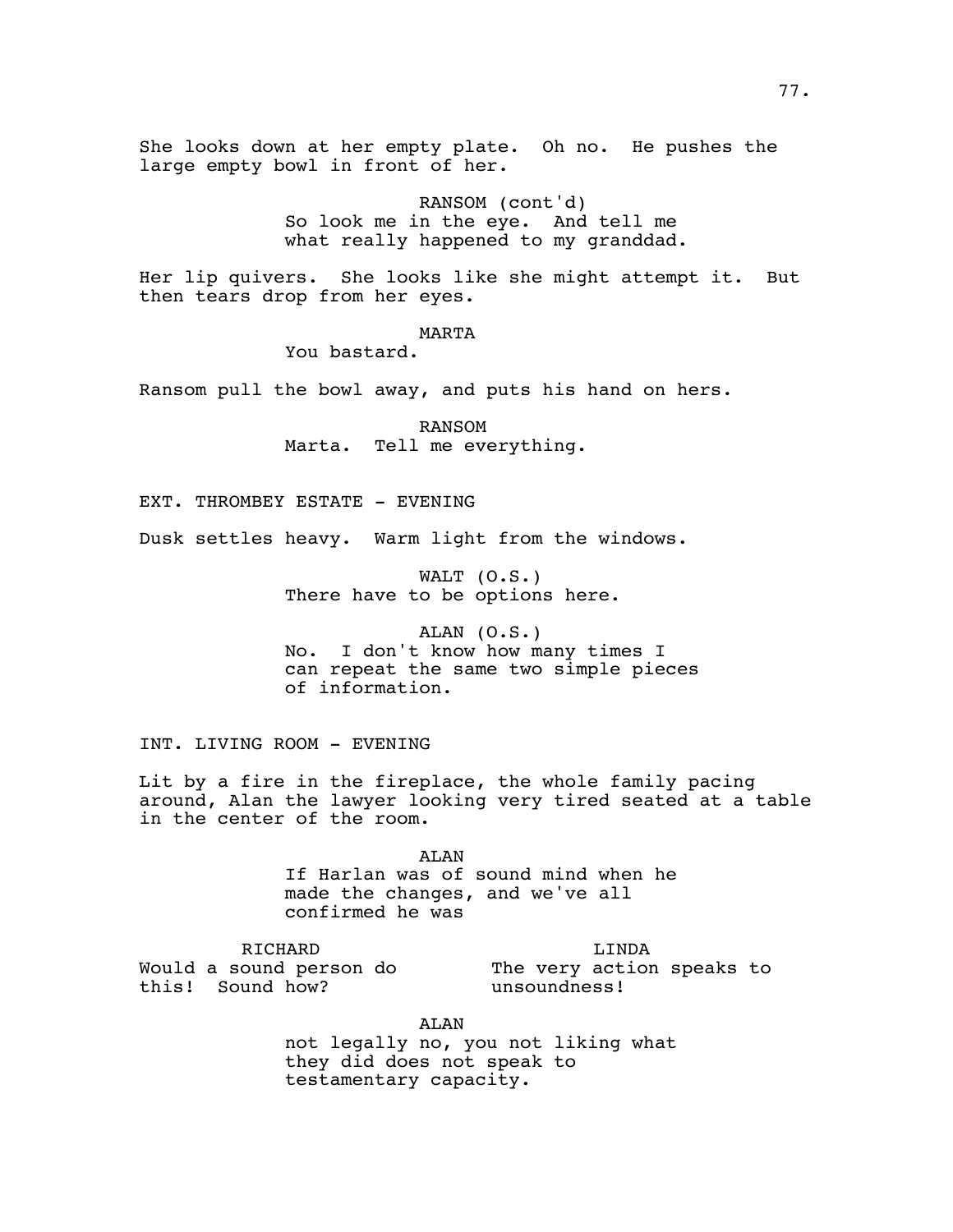JACOB What about undue influence?

WALT Yes! Undue influence!

ALAN (weary) Did you just google that?

WALT If Marta was manipulating dad somehow, if we found out that she had

LINDA Gotten her hooks into him Somehow or something WALT

> ALAN You need a strong case for that. You've got nothing. "She endeared herself to him through hard work and good humor" won't cut the salami.

JONI What about the slayer rule?

All eyes turn to her. Her face is lit by her phone.

JONI (cont'd) I did just google that.

ALAN The slayer rule obviously does not apply here.

RICHARD What the hell is the slayer rule?

JONI It's if someone is convicted of killing the person they can't get their inheritance.

ALAN Not even convicted, even if they're held responsible for their death in civil court

> ALAN Like OJ, yes. But Harlan committed suicide.

Like OJ

WALT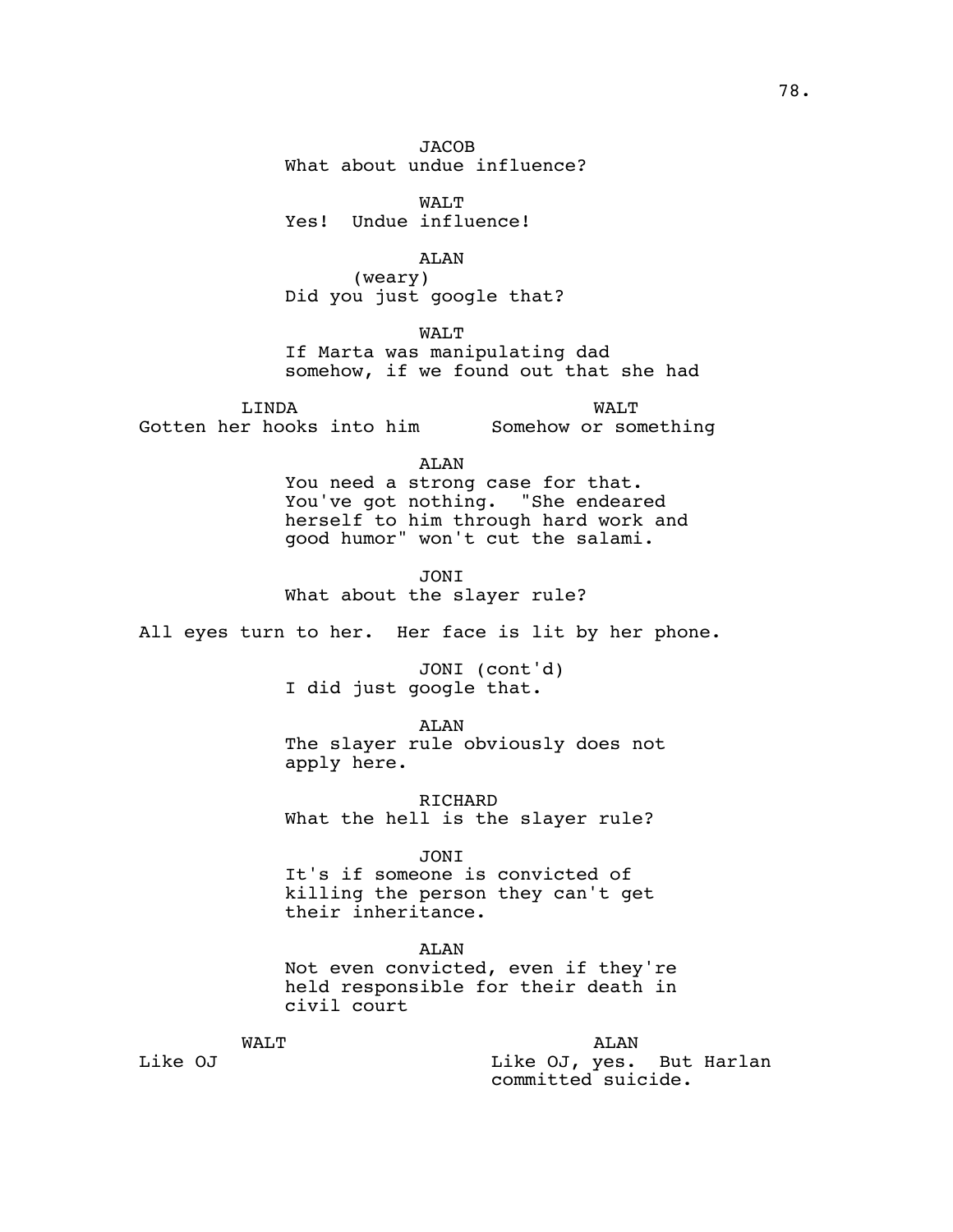All eyes turn to Blanc, who this whole time has been sitting in a chair by the fire, lost in thought.

JONI<br>Detective Blank. You said that the investigation is continuing. You made a point of that. Do you suspect foul play?

BLANC Mister Blanc. If you please. (beat) There is much that remains unclear. But yes. I suspect foul play.

The eruption you would expect breaks out.

RICHARD

Marta?

BLANC I have eliminated no suspects.

RICHARD You're full of shit, I don't trust this guy in the tweed suit, and Alan god bless you you're useless.

ALAN

Thank you.

Alan takes that as an excuse to leave.

RICHARD There's one answer to this: she can renounce the inheritance.

WALT

LINDA

She knows it's what she should do, it's the right thing to do.

We've gotta make her do the right thing.

Meg rounds on her mom, speaks quietly, in tears.

MEG

Mom. If Granddad wanted Marta to have everything, that's what he wanted.

JONI No, this was not him. He loved us, he wanted us taken care of. He wanted you to have an education. (MORE)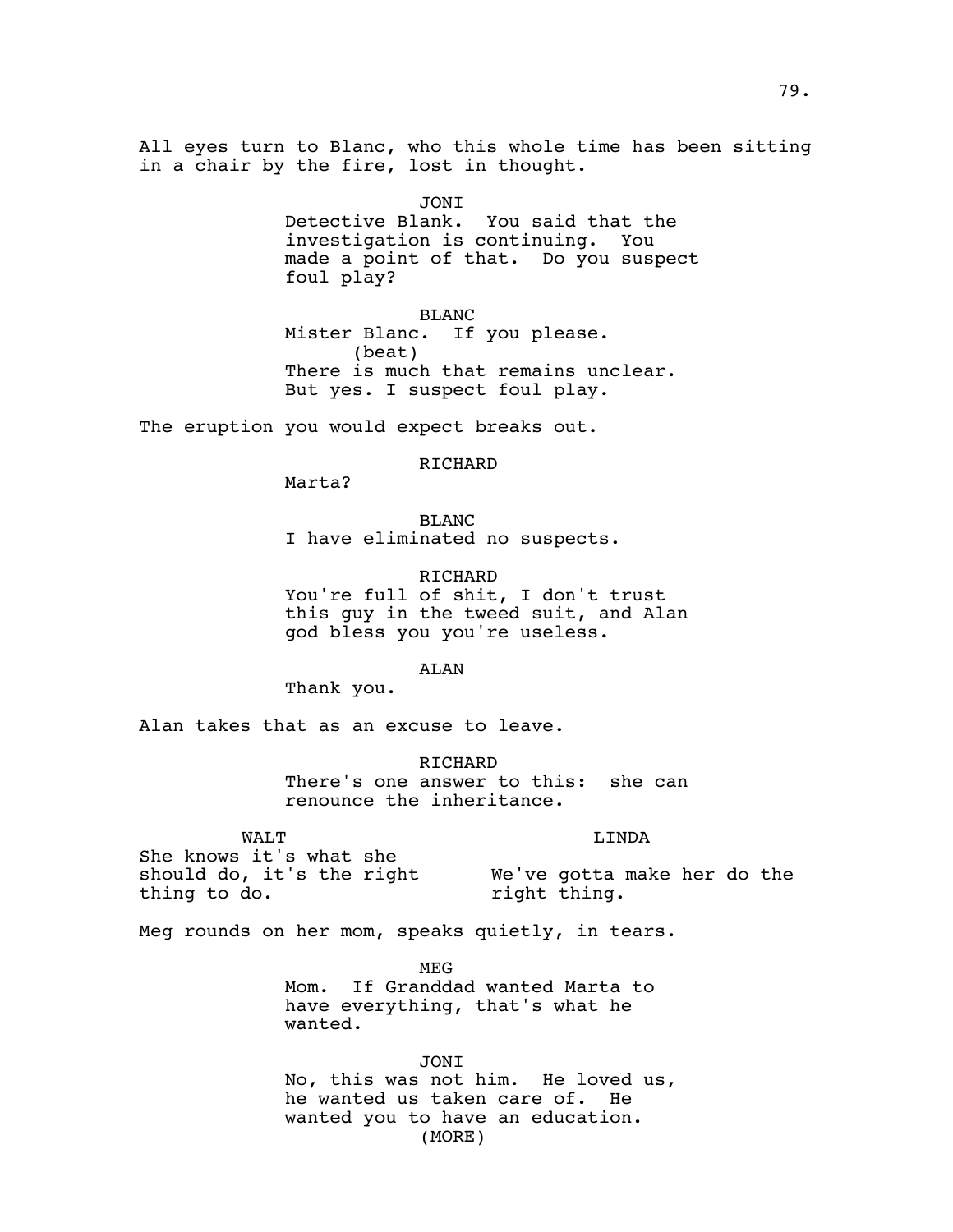Meg. You think I can pay for your JONI (cont'd) school?

This leaves Meg shaken.

INT. RESTAURANT - NIGHT

Beer bottles now stacked up in front of Ransom. Marta has just told Ransom everything. He stares into space, and makes the slightest hint of a laugh which I'll write as:

RANSOM

Heuh.

### MARTA

I know, just saying it it sounds insane but it's all true. I think Blanc's been on to me from the start - I don't care if I go to jail, but my mom... my sister, we can't -

Nothing but silence from Ransom. Maybe he's deep in thought. A strange glint in his eye.

> MARTA (cont'd) You going to say something?

### RANSOM

I always thought I was the only one who could beat Granddad at GO. I always thought that meant something.

MARTA

I know you did.

# RANSOM

At the party, that night, my last conversation with him, our last fight, that's what he told me, about you. That you beat him nearly every time. More than me. And I thought what a strange thing to tell me. But I think I get it now. I think it did mean something.

(beat) I'm not telling the family shit. You're not going to jail. That detective is not going to catch you. And you're not giving up the family fortune.

(MORE)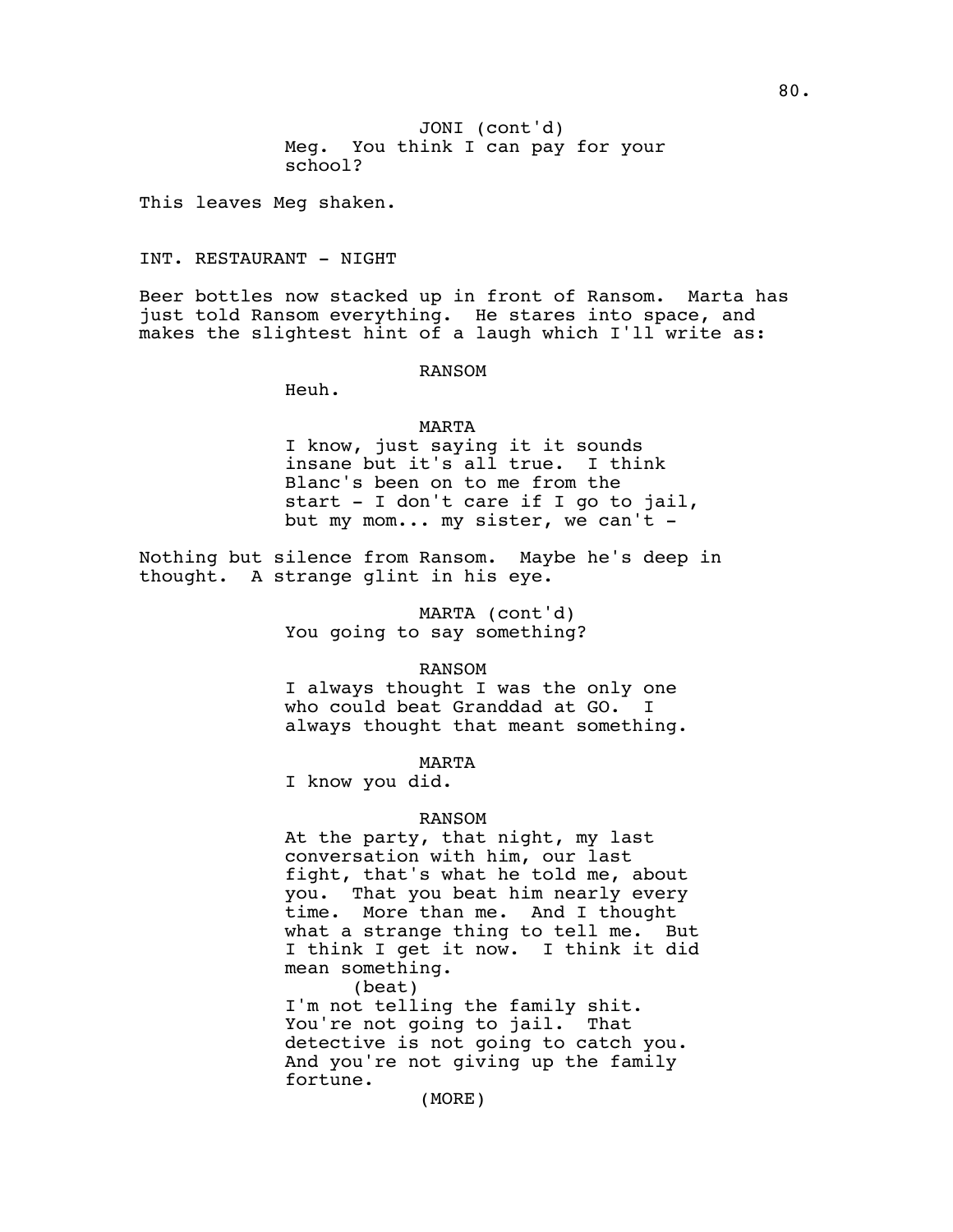## RANSOM (cont'd)

Think about what Granddad did to see this through, this was what he wanted not just for you but for his family, and for him. And yes for you. You've come this far. Let me help you go all the way.

Marta looks at him hard.

## MARTA

This isn't you. You could turn me in right now and get your cut of the inheritance. Why?

### RANSOM

Because fuck my family. They don't deserve any of this. I can help you and we can fool them all and get away with it... and then you will give me my cut of the inheritance. The perfect ending, we all win. You, me and Harlan. Deal?

Silence. Broken by Marta's phone ringing. On the phone ID - "MEG T"

Marta takes a breath, looks at Ransom. And picks it up.

# MARTA

Meg

MEG (ON PHONE) Marta. Oh that was nuts. MARTA I know

MEG (ON PHONE)

Are you ok?

## MARTA

Yeah are you?

### MEG (ON PHONE)

I'm fine, I mean everyone's nuts, they're all going, I don't know, they've lost it. No one knows I'm calling you, I wanted to - I don't know what I wanted, I wanted to say sorry for how everyone was.

MARTA No... MEG (ON PHONE) And... I guess I wanted to ask... (beat) What are you going to do?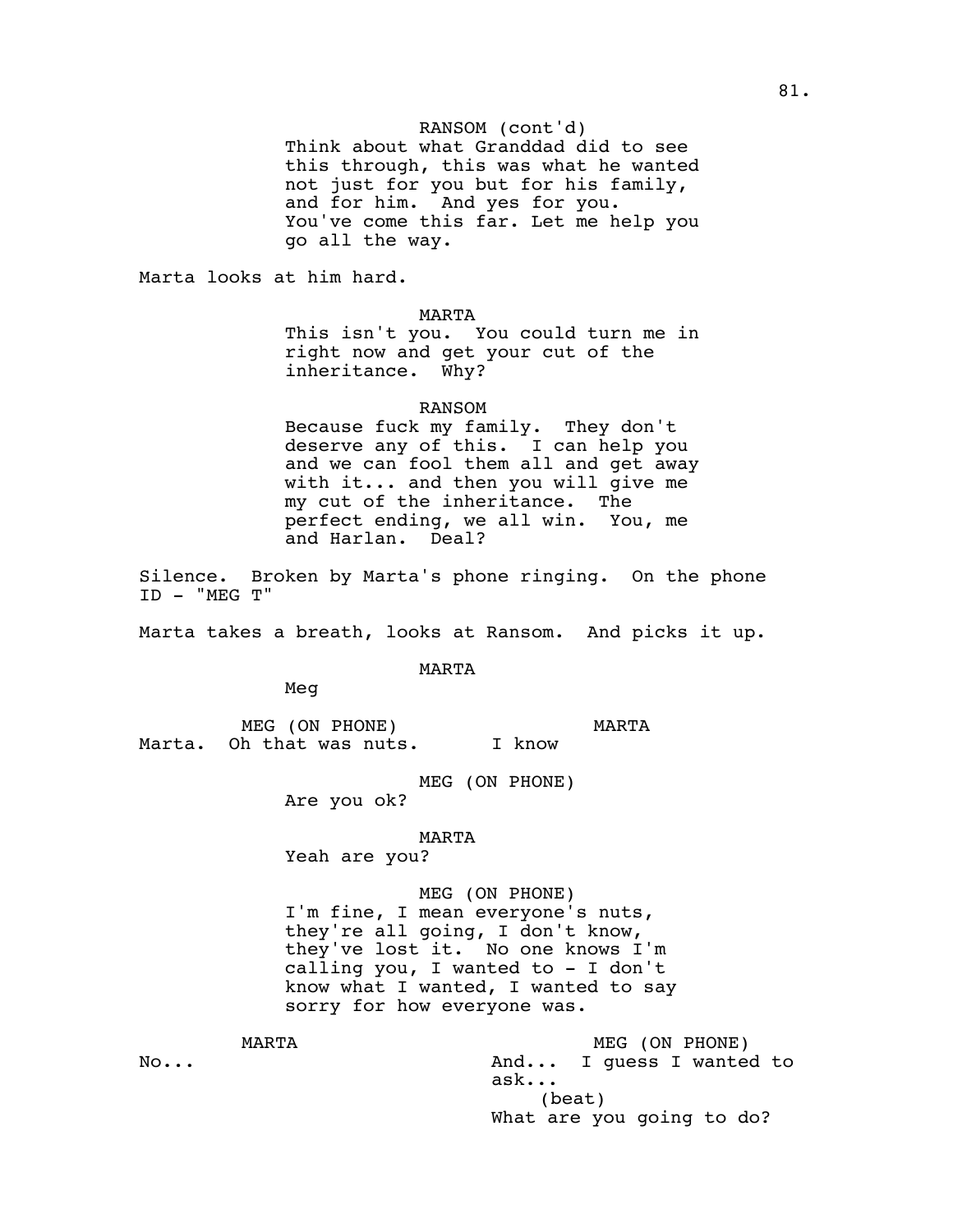MARTA What do you mean?

MEG (ON PHONE) Well the... with the, will. What are you going to do?

Marta looks at Ransom. What indeed.

MARTA

What do you think I should do?

MEG (ON PHONE) You should do what you think is... right. I think you should give it back to us. Granddad always took care of us, we're his family, I know he was like family to you but we're his actual family. Marta you know this isn't fair, we've always been good to you and we're going to take care of you, everyone loves you and you're like family and we'll take care of you but you have to make things right, you know what's right.

Marta, keeping eye contact with Ransom. Then, her voice quavering, Meg drops what is for her the big bomb:

> MEG (ON PHONE) (cont'd) Marta, mom's broke, she says I'll have to drop out of school.

MARTA No, no. I won't let that happen. (beat) Whatever money you need Meg, I'll help you. I don't want you to worry.

INT. DRAWING ROOM - NIGHT

Meg on the phone. Her face horrified, mortified, barely comprehending what she's just heard.

> MARTA (ON PHONE) I'll take care of you. I promise.

> > MEG

Thanks.

MARTA (ON PHONE) And once I get the -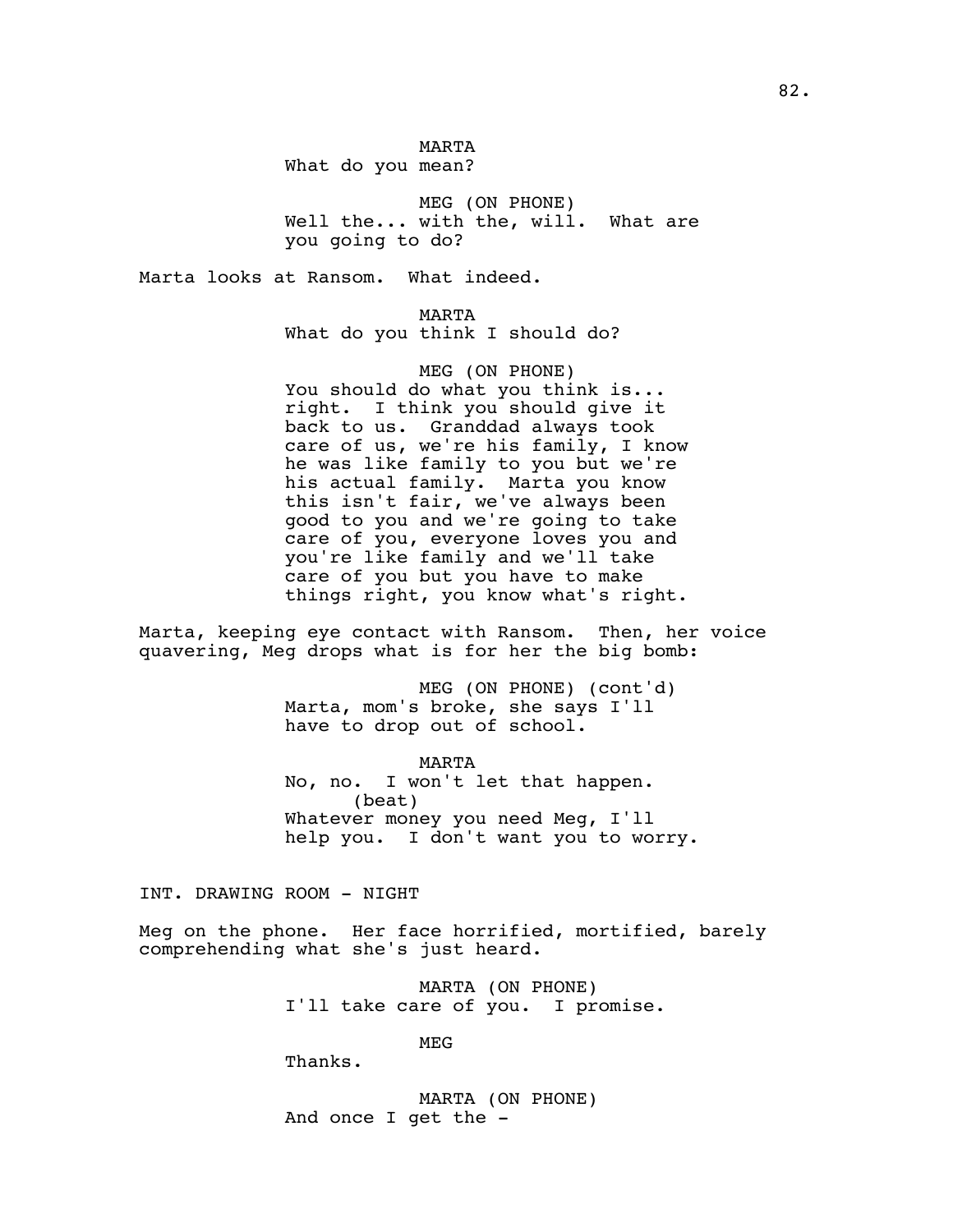Meg hangs up, lets the phone drop from her ear. Tears in her eyes. She turns to her whole family gathered behind her, silent and expectant.

# INT. RESTAURANT - NIGHT

Marta realizes the connection's dead, holds the phone in her hand like something delicate she just broke.

> RANSOM Ok then. Did the detective find anything suspicious at the house?

MARTA (in a daze) Mud. Tracks upstairs - where I broke in through the window.

Ransom winces.

RANSOM Identifiable prints?

MARTA

No.

RANSOM

Good. Ok. Good. Hey. You've just gotta ride the next few days out until the investigation putters out, cause it will, cause no matter how sharp this Blanc guy is he's got nothing. Relax.

INT. MARTA'S BEDROOM - EARLY MORNING

She wakes to a sharp rapping at her door. Her sister Alice pokes her head in, flustered.

> ALICE Marta get your ass up, what the hell is happening? There's a guy here and a bunch of stuff, everything's going crazy, are we rich??

Marta lifts her head from her hands.

MARTA Maybe, I dunno.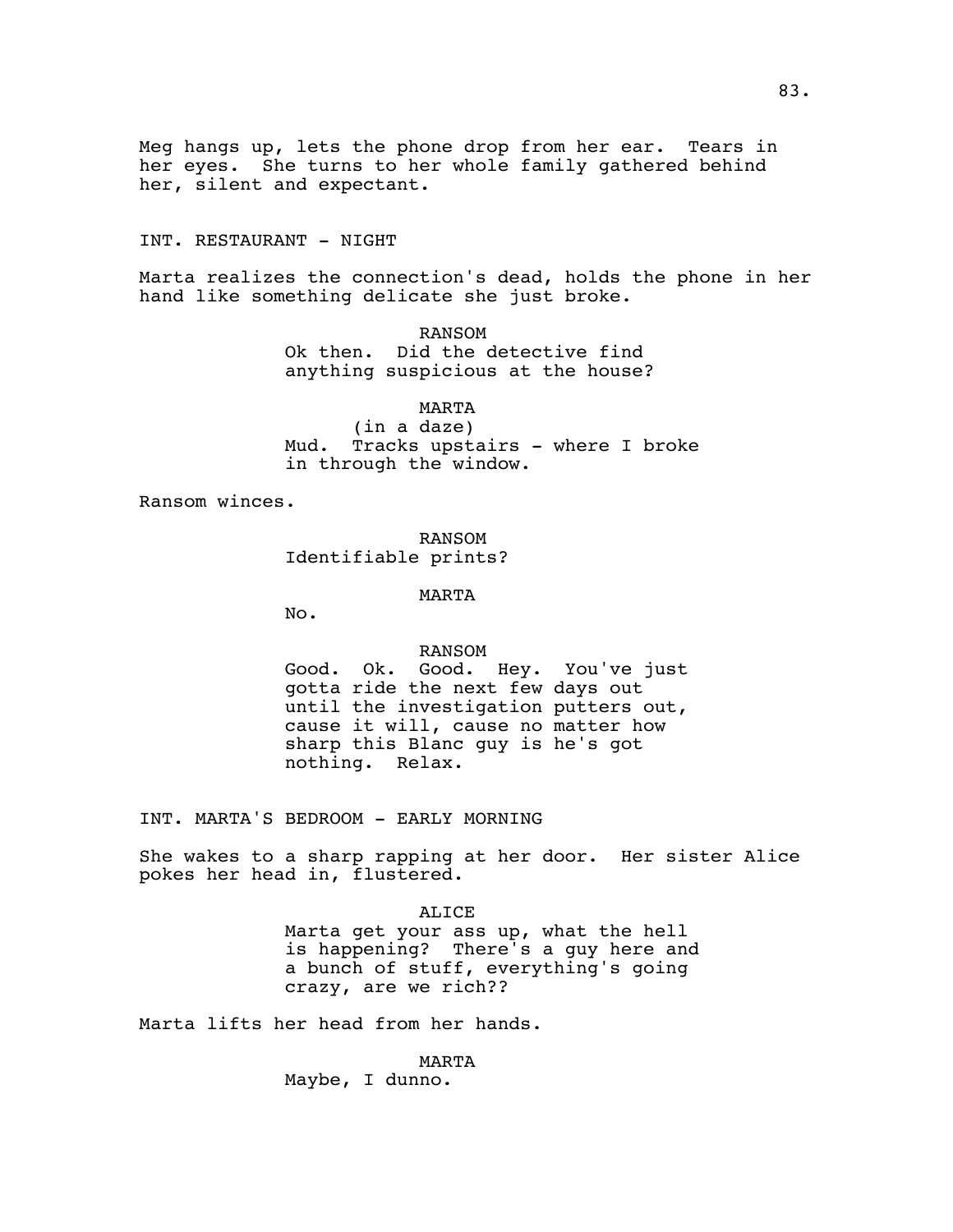I don't even know what that means but you better get your ass up.

Marta looks at her phone - 28 missed calls.

## INT. CABRERA LIVING ROOM

Marta stumbles in - Alice in front of the TV, mom pacing.

MOM (subtitled Spanish) Oh my god Marta what is all this, what did you do?

The TV is tuned to local news - an anchor stands outside THEIR APARTMENT BUILDING.

> LOCAL NEWS ANCHOR (ON TV) ...we again we don't know much about Marta Cabrera or the exact relationship she had to Harlan Thrombey, beyond being his home nurse, and the Thrombey family has yet to release a statement...

> > MARTA

Is that here?

ALICE Oh yeah it is. Wait so is that true? Are we rich?

Marta looks out the blinds - several local reporters down in the streets with their vans and cameras.

MARTA

Oh my god.

EXT. THROMBEY ESTATE FRONT DRIVE - DAY

Wagner's prowler pulls up. Blanc gets out of the passenger side.

Blanc nods to the Wagner and the officer.

INT. GREATNANA'S ROOM

Dim. By an open window stands GREATNANA. Blanc enters, she turns. They look into each others eyes.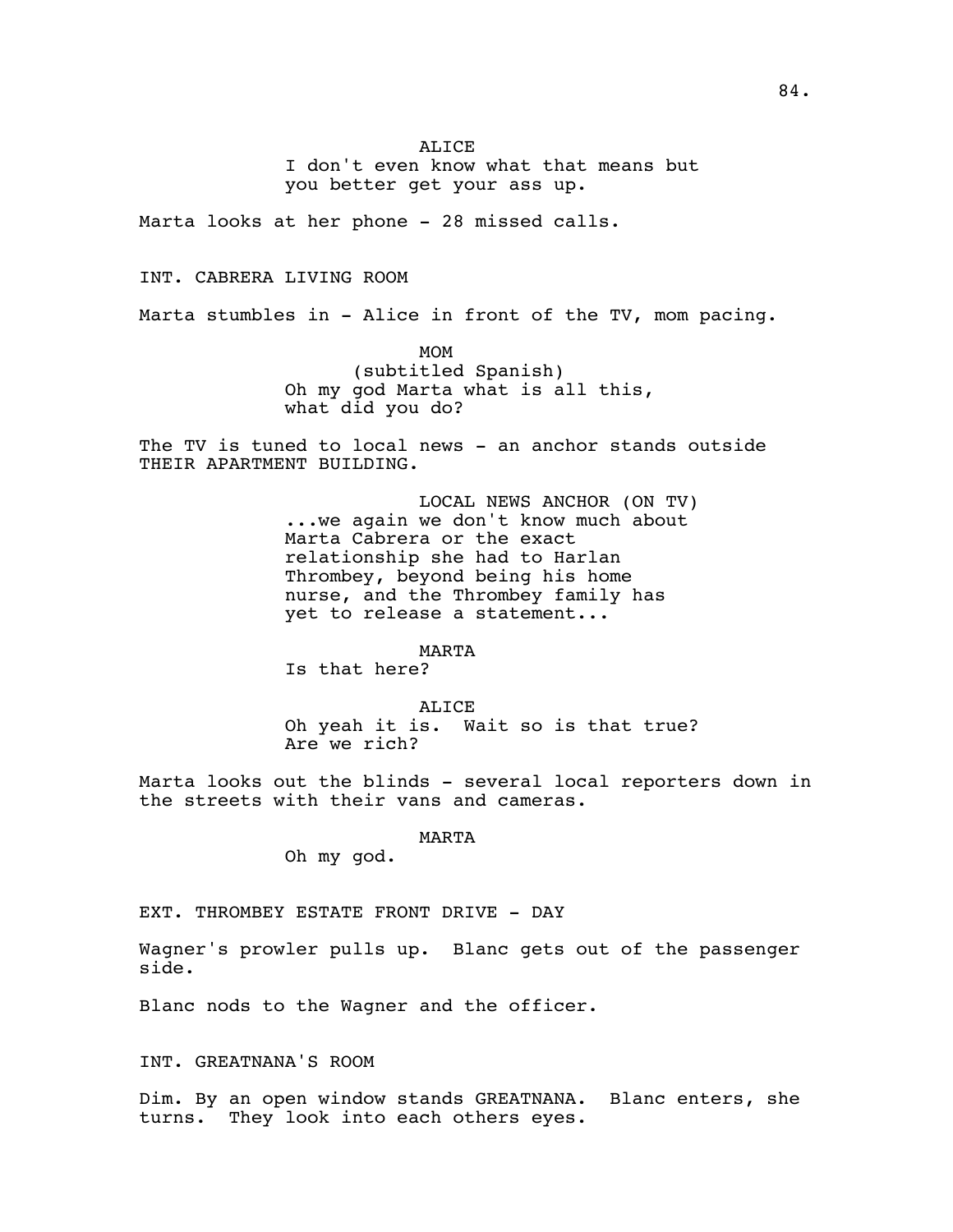BLANC Good Morning Mrs. Thrombey.

A long pause as he thinks of exactly the right word.

BLANC (cont'd) Why is grief the providence of youth? I don't know. But I'd imagine that age deepens all feelings. Including grief. This was a long walk to offering condolences for the loss of your son. And asking you if it isn't presumptuous of me to not think too harshly of your family, if I am as I suspect the first to console you. They're young aren't they.

Blanc sits.

BLANC (cont'd) One thing I do assume of age is weariness. Damned if I don't get more tired every day. Tired of what I do. Following arcs, like lobbed rocks. The inevitability of truth. But the complexity and the gray lies not in the truth but what you do with the truth once you have it.

Greatnana's eyes move slightly.

BLANC (cont'd) I think you have something you want to tell me. I think you're very perceptive and very capable of telling me what you saw the night of your son's party. But I'll happily wait. I'm in no rush. I find it quite pleasant. Sitting here with you.

He reclines, not particularly looking at her. She looks back at him. Every now and then a breeze stirs the window sheers.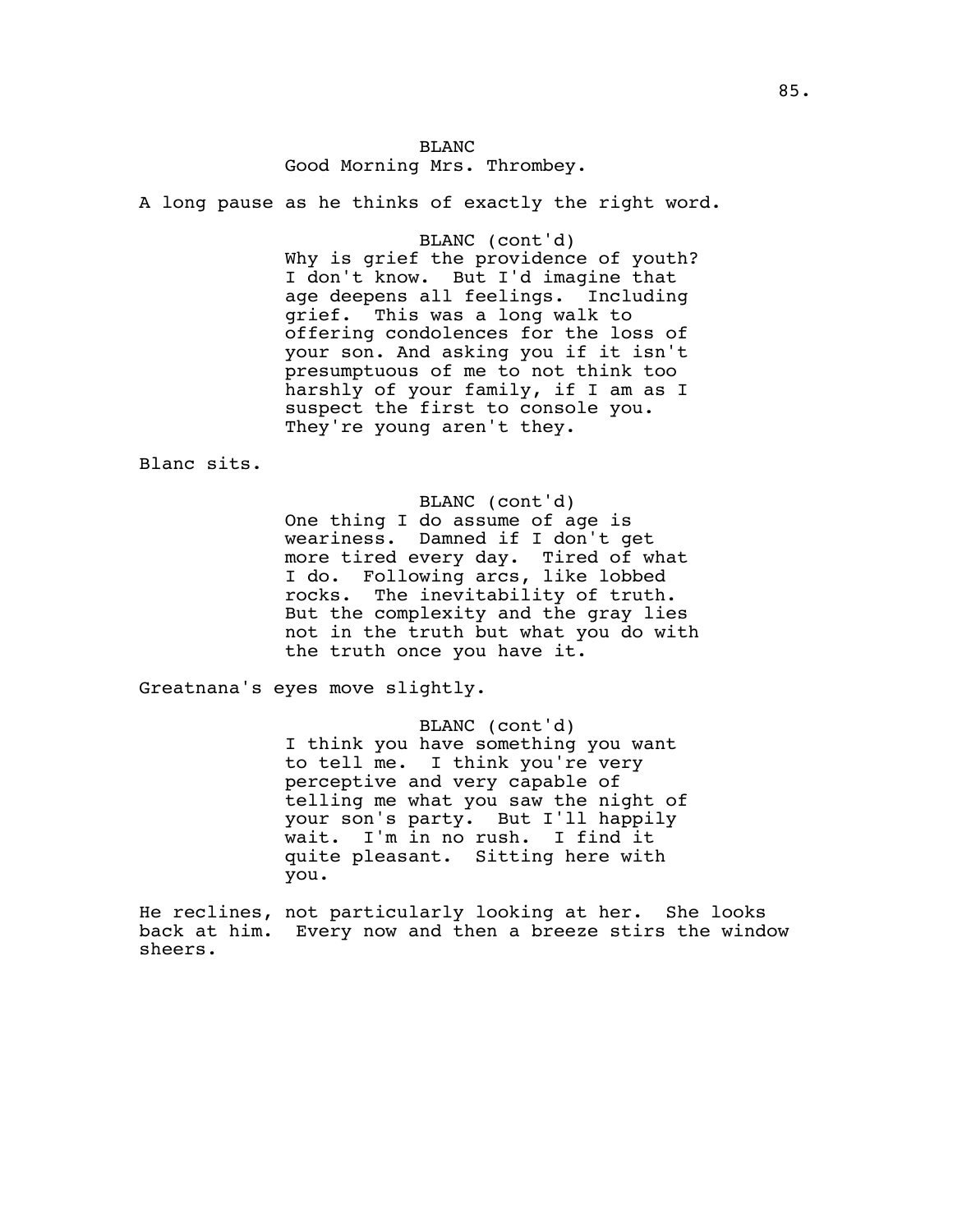MOM

Lawyers were here, very big lawyers it looked like, and some other guys I didn't know, they left all this for you and business cards, so many business cards, and there was a pile of other stuff when I got home -

Mom shovels some official looking legal letter and courier envelopes into Marta's arms.

> MOM (cont'd) (subtitled Spanish) Hey. I don't like this.

> > MARTA

(subtitled Spanish) I don't like it either mom. I'm slipping out the back - I'll be back later, don't talk to anyone.

# INT. APARTMENT BUILDING HALLWAY

Dim and dingy. Marta comes out of their apartment door, then jump, startled - at the end of the hall, lurking: Walt.

#### MARTA

Hey.

Walt's eyes are rimmed red. His heavy cane taps.

WALT

Hey.

They're not sure what to do so they awkwardly hug. Marta still has the envelopes in her hands.

> WALT (cont'd) How you doing?

> > WALT

MARTA Well. Walt I want you to know I didn't know about any of this. This is I know you didn't, we all

went kinda crazy yesterday

MARTA Understandable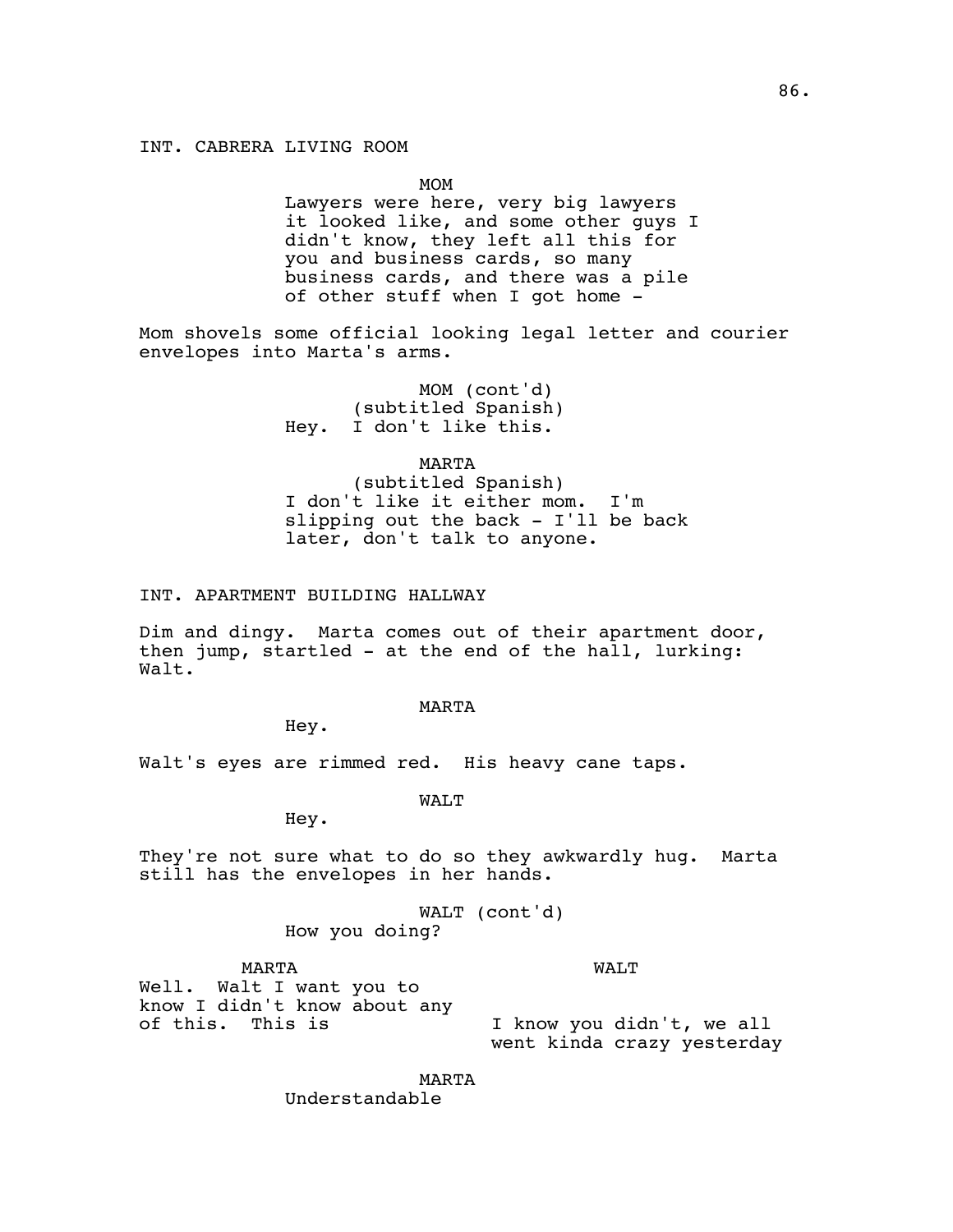WALT You're still very important to all of us, I want you to know that.

MARTA

I haven't even looked at all this yet, this legal stuff, is this from you guys?

Marta flips through the envelopes, squinting.

WALT

it isn't from us. Maybe just local lawyers and accountants who saw the news and want to jump on it, I'd be careful of it all.

One envelope sticks out - a blank plain letter sized envelope, no postage, no return address.

> WALT (cont'd) Marta. Is it your intention to renounce the inheritance?

MARTA This is what Harlan wanted.

WALT Well. Harlan has put you in a very hard position here. It was unfair of him.

Walt's hand on his cane. Gripping tight.

WALT (cont'd) You see what this kicks up with the press and the scrutiny, and we know... with your mother...

MARTA ...with my mother.

Marta's spine straightens.

MARTA (cont'd) What did Meg tell you.

WALT

This isn't about who - you're missing the point, we're not attacking you with this. (MORE)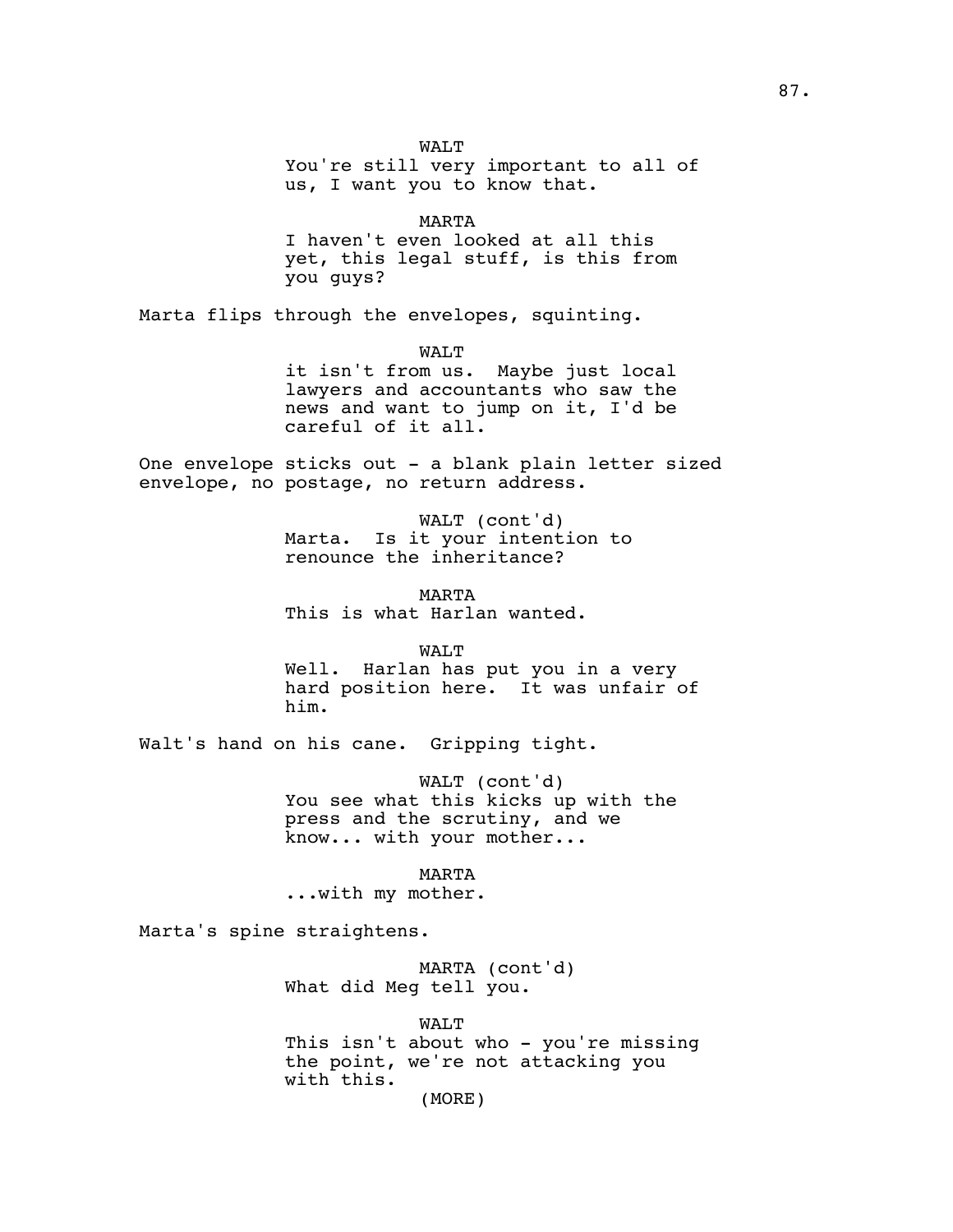## WALT (cont'd)

Marta if your mom came here illegally, criminally, if you come into this inheritance with the scrutiny that entails I'd be afraid that could come to light. That's what we're all trying to avoid here. We can protect you from that happening, or if it happens.

#### MARTA

You're saying even if it came to light, with the family's resources you could help me fix it.

#### WALT

Yes. The right lawyers, none of those local guys but New York lawyers, DC lawyers, enough resources put towards it, yes. But there's no need it should ever even come up. But yes.

#### MARTA

Ok. Good.

### WALT

Ok?

### MARTA

Cause Harlan gave me all your resources. So that means with my resources I'll be able to fix it. So I guess I'm going to go find the right lawyers.

#### WALT

Marta.

He shuffles towards her. For the first time she feels a hint of physical threat, and backs up quick into her apartment.

> WALT (cont'd) You better be sure you want to -

She slams the door

## INT. CABRERA KITCHEN

and leans against it, breathing hard. But angry and focused. She dumps the legal envelopes in the trash but keeps the mysterious envelope, opens it and pulls out: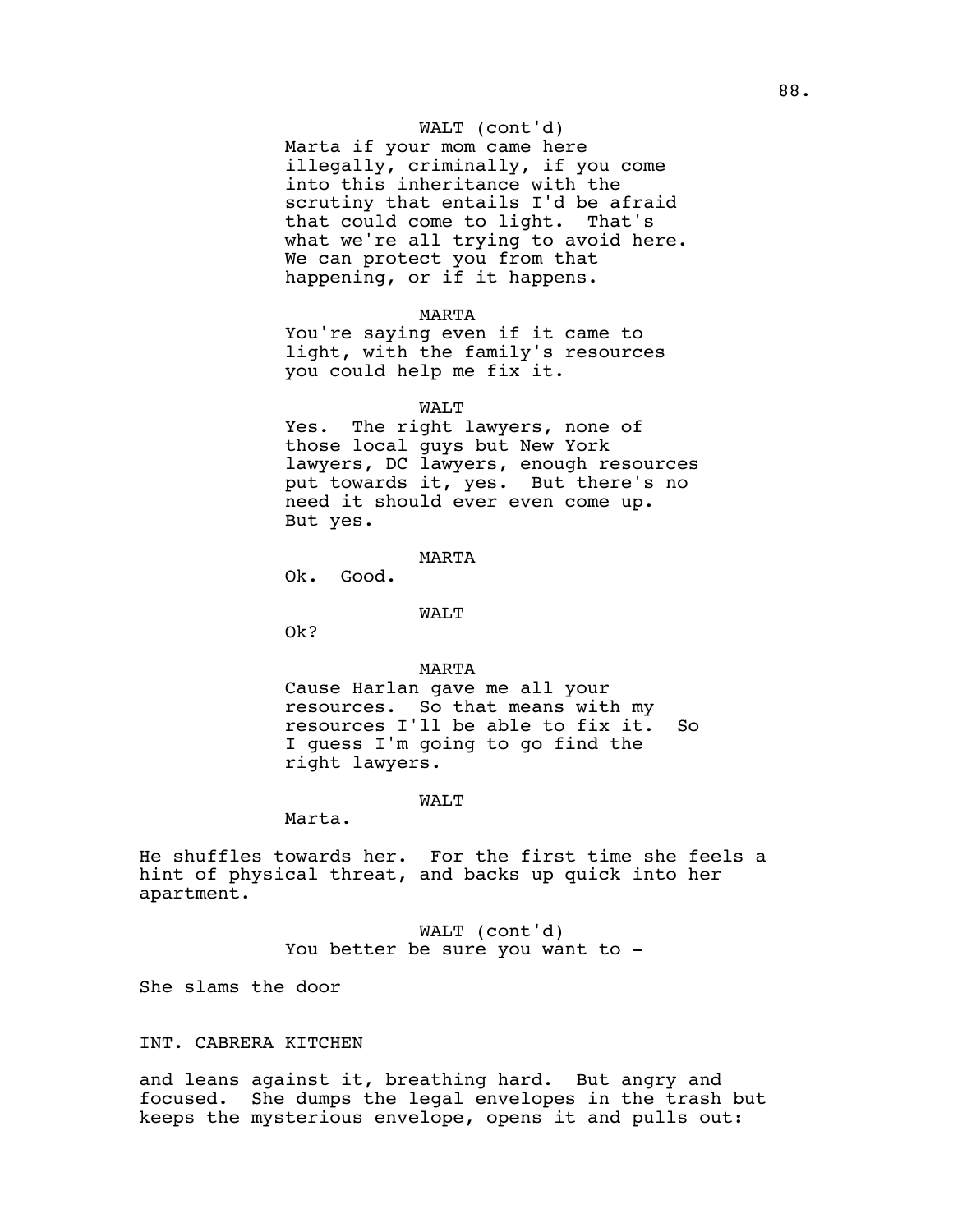Half a sheet of paper, roughly torn. A photocopy of the header of some sort of medical document, "OFFICE OF THE CHIEF MEDICAL EXAMINER" Under that, a photocopy of a tag with her name on it. And hand written in block letters at the top: "I KNOW WHAT YOU DID."

Marta's phone BUZZES, and she jumps. Caller ID: "maybe B BLANC". She hesitates, then sends it voicemail. Looks at the mysterious letter in her hands.

INT. RANSOM'S LIVING ROOM

Ransom studies the mysterious letter. Marta pushes aside a stack of New Yorkers and sits on the couch.

> RANSOM Well I don't know what this is from

Indicating the tag photocopy with her name.

MARTA

It's my medical bag tag. They have my medical bag. For some reason.

RANSOM

OK, but this is just a photocopy of the header of a blood toxicology report, from the local crime lab. On Harlan. Marta, it would show the morphine overdose.

MARTA

So I'm screwed! How do you know all this stuff?

RANSOM I was Harlan's research assistant. For a summer.

He sips his morning coffee.

RANSOM (cont'd) But what kind of blackmail scheme is this? I mean the actual evidence is sitting up the street at the crime lab. What was the point of sending you this?

EXT. NORFOLK ROADS

Siren blazing, the cop car SPEEDS into town.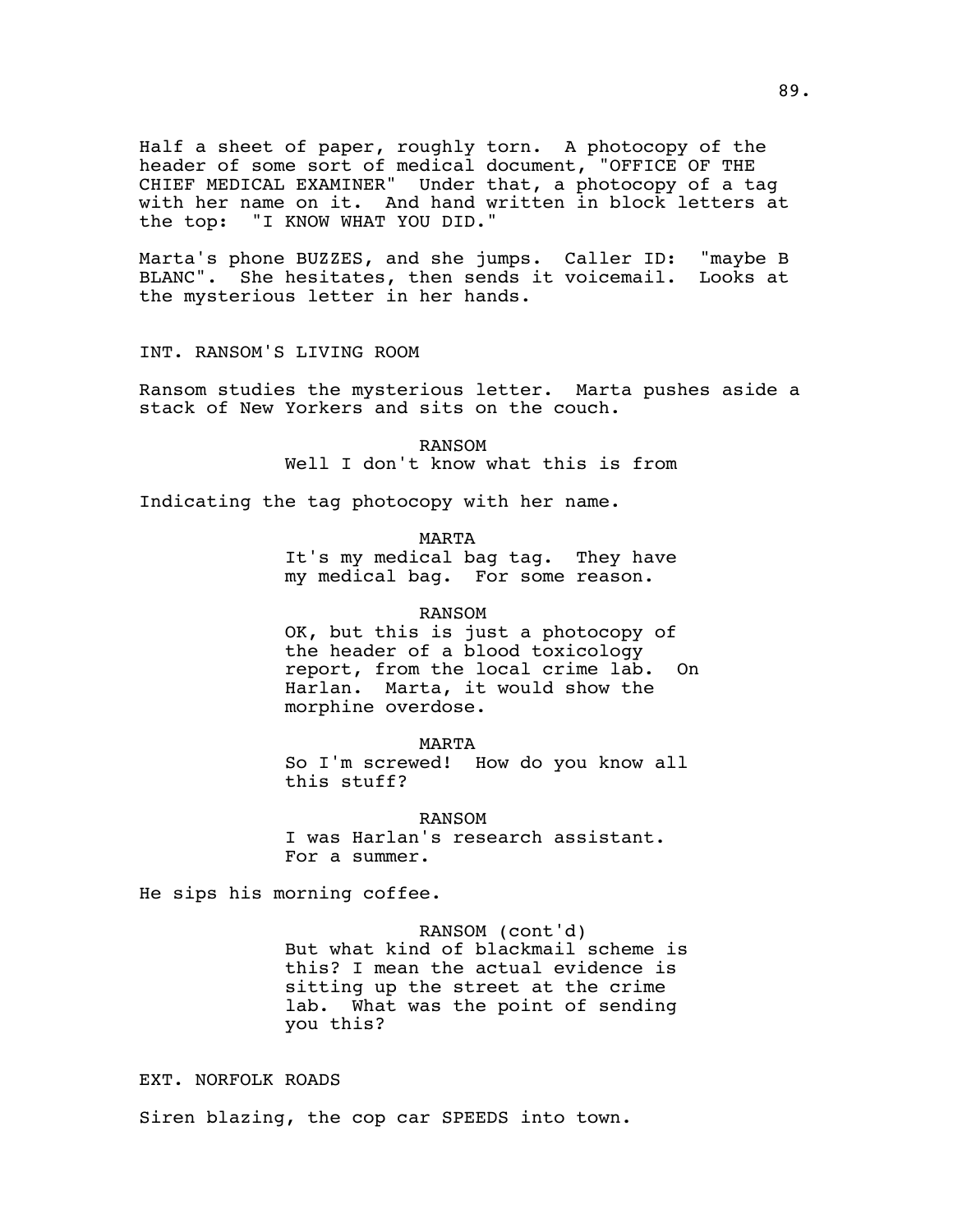EXT. MEDICAL EXAMINER'S OFFICE

The cop car pulls past an identifying sign into the parking lot of a one story stand alone building, joining several other cop cars, and fire trucks. Journalists kept at bay.

The building is a charred brick husk. Black smoke, debris. It's been gutted with an explosion and a blazing fire.

Blanc steps out of the cop car and finds Lieutenant Elliott.

BLANC What's the cheese?

LIEUTENANT ELLIOTT Five AM, security systems here was all triggered. It went up quick. Blood stores, records, all gone. No employees around, thank god.

BLANC Any surveillance cams?

Elliott gestures wearily to the charred remains of a security camera on the smoking shell of an awning.

> LIEUTENANT ELLIOTT And speaking of security, the security tape from the Thrombey residence was scrambled. For some reason.

Blanc unsurprised. He motions back to the building.

BLANC What was still pending from the autopsy?

LIEUTENANT ELLIOTT The report on the blood work.

BLANC

Blood work?

Blanc chews on this.

Across the street, Marta and Ransom pull up in her car.

INT. MARTA'S CAR

MARTA Holy shit. This is insane.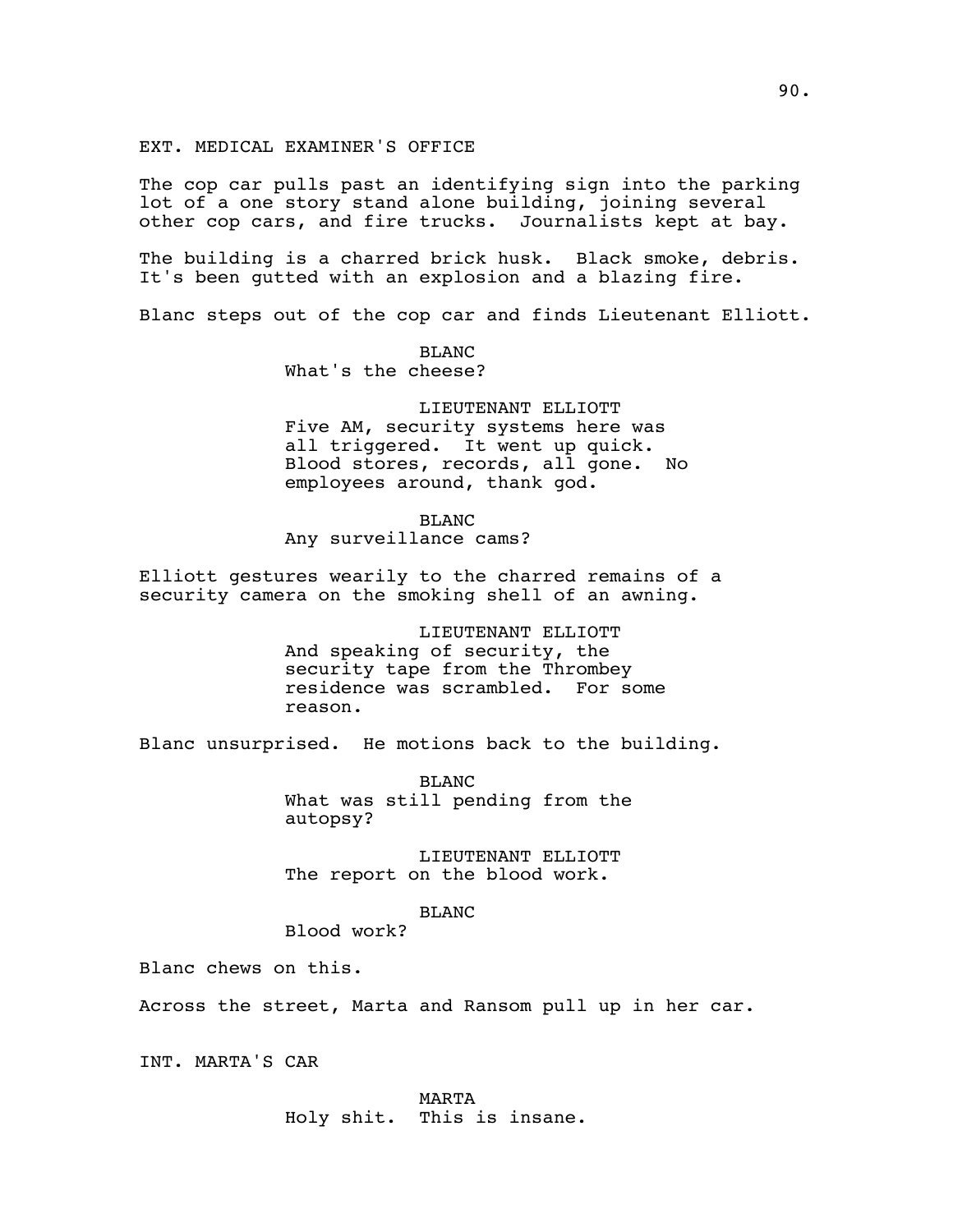Ransom looks at her - yeah it's likely. They both instinctively duck down in case the cops look over.

> MARTA (cont'd) Who would blow up a whole real official building just to blackmail me?

RANSOM Marta this means that the blackmailer has the only paper copy of the thing that can prove your guilt. You didn't get any other instructions, no phone call no email, no nothing?

Marta looks stunned. She stabs at her phone, quick swipes.

MARTA ...nothing...I didn't check my email.

She shows him an email from 092832@shushmail.com. No subject line, simple text: 1209 Columbus Rd 10AM

> RANSOM That's it. 1209 Columbus Road, 10am.

Marta looks at Ransom, then at the clock on her dashboard - 9:32, then at the charred building.

EXT. MEDICAL EXAMINER'S OFFICE

Blanc looks around, deep in thought. He spots Marta's car.

INT. MARTA'S CAR

Marta peeking up through the window.

Blanc sees her. She sees him. Ducks back down. Shit.

RANSOM You know what this means right? If you destroy that copy you are totally within the clear.

Blanc begins to walk straight towards Marta. Quickly and with purpose. Shouts something, Lieutenant Elliott follows.

> RANSOM (cont'd) Marta. Did you hear me.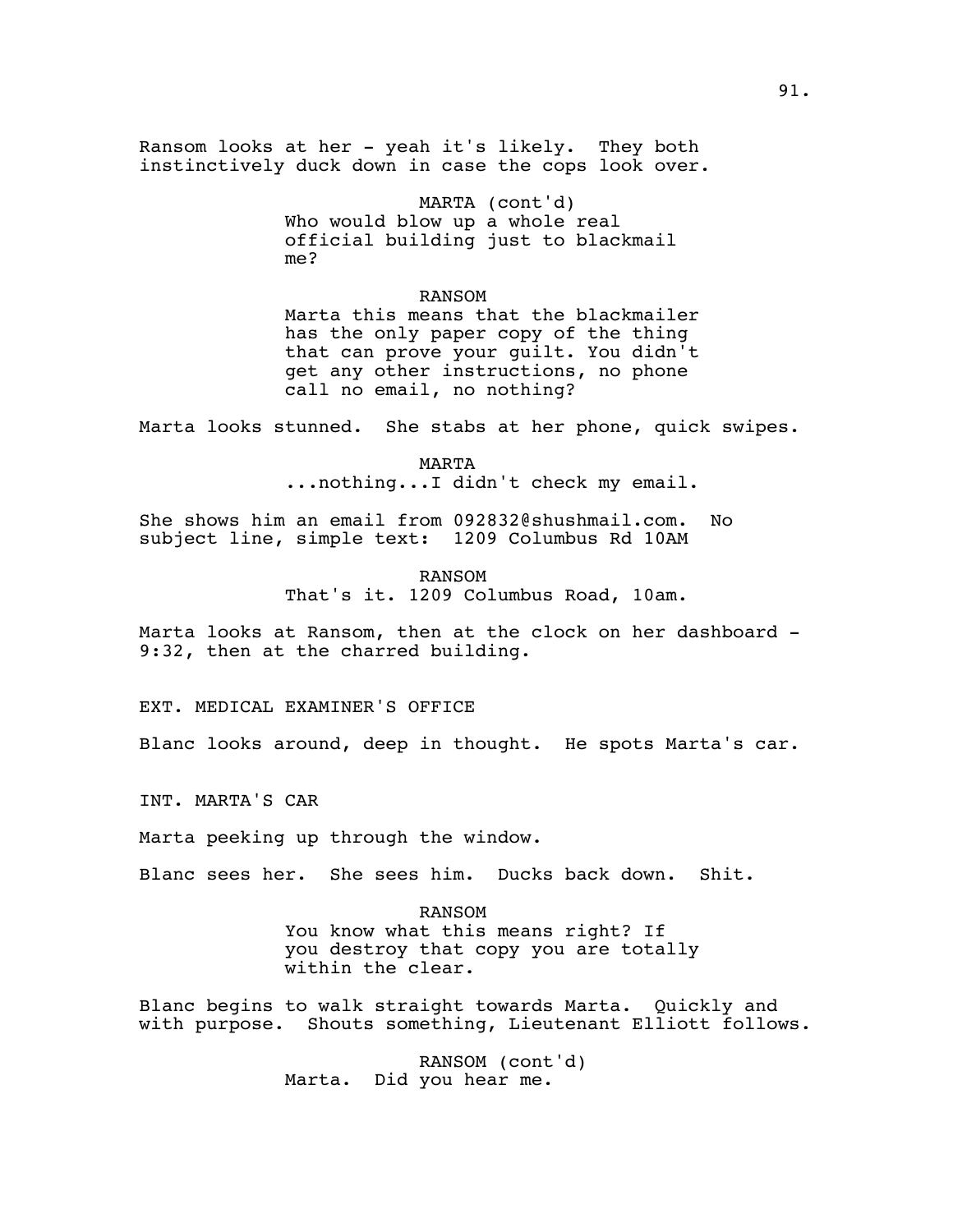Marta peeks again - Blanc coming at them full speed. Twenty paces from the car. Closing in fast.

MARTA

Yeah.

She sits up, throws the car in gear and FLOORS IT.

EXT. MEDICAL EXAMINER'S OFFICE

Her subcompact PEELS OUT and buzzes off down the road.

Blanc, crestfallen, runs back towards the cop cars in the parking lot, shouting at Elliott, who flags a cop.

INT. MARTA'S CAR

The whine of the engine, Ransom puts on his seat belt. In the rear view, siren lights as cop cars pour out of the parking lot in pursuit.

> MARTA You regret helping me yet?

## RANSOM

I regret not taking the beamer.

Her phone buzzes - Blanc calling. IGNORE.

EXT. NORFOLK ROADS

Marta buzzing down the road, cop cars a quarter mile back.

INT. COP CAR

Blanc in back, Elliott in front, Trooper Wagner driving.

TROOPER WAGNER (ON RADIO) Vehicles in pursuit in Washington Street LIEUTENANT ELLIOTT (into radio) No force - repeat that. Possible murder suspect.

Their speedometer creeping up on 85

INT. MARTA'S CAR

Marta's speedometer creeping up on 55.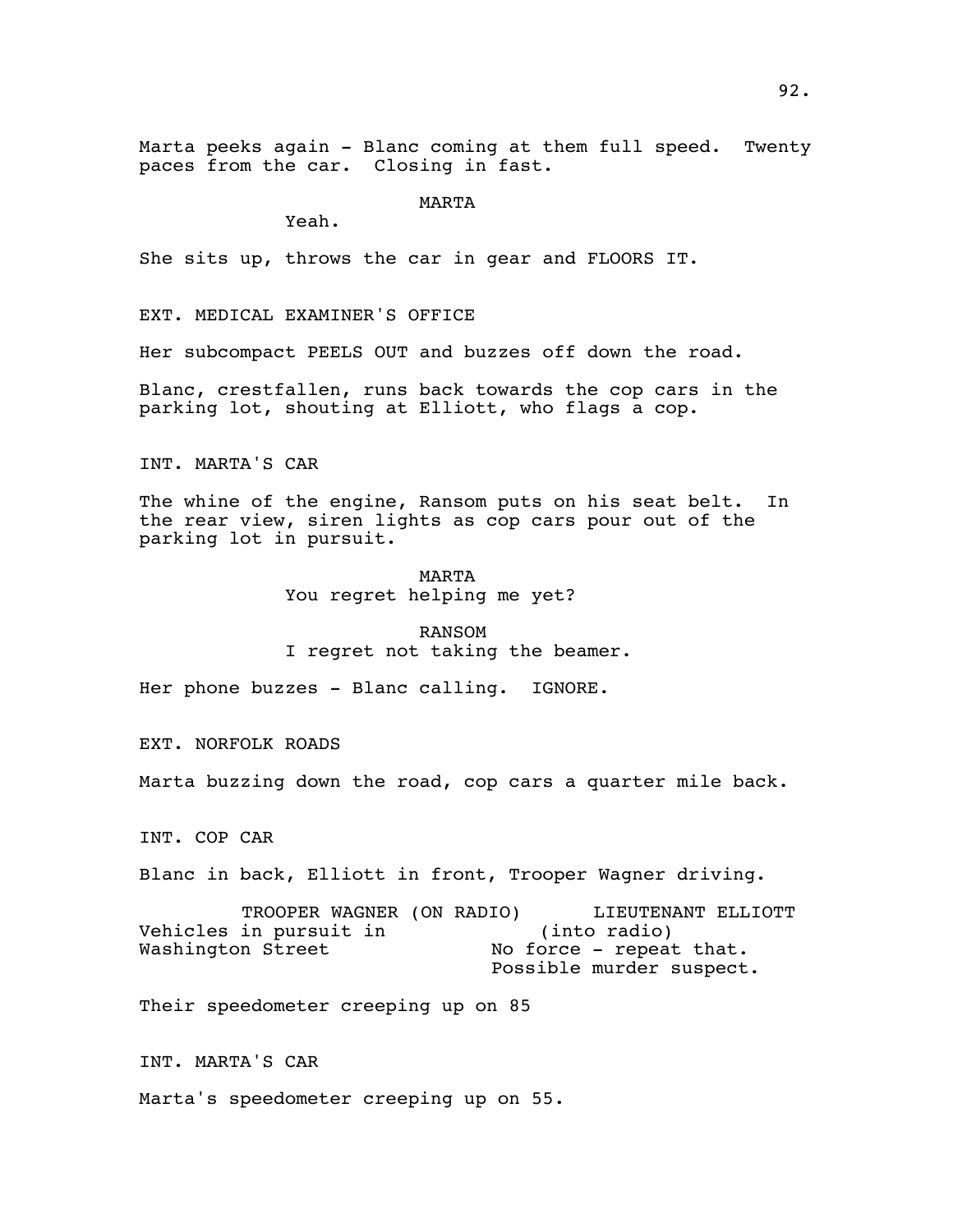MARTA Oh my god oh my god oh my Are you flooring it? god I am literally flooring it RANSOM

Her phone rings - Blanc again. She looks over - cop cars are RIGHT ALONGSIDE them. Blank holds his phone up, looks at her quizzically. Points to the phone.

> RANSOM (cont'd) This is going well.

MARTA This is stupid, I'm pulling over

RANSOM If you miss your shot at getting that tox report it's all over...

MARTA

Aaauuuuuawwwaaagghhhh

She hits the brakes.

EXT. NORFOLK ROADS

Marta's car PEELS TO A STOP and the two COP CARS on either side blaze by, hitting their brakes.

She pulls off onto a SIDE STREET and into narrower city streets, down narrow alleys, using her small car to nimbly dart though small spaces.

The cops can't follow, and she loses them.

She pulls to a stop in a secluded little back lot.

INT. MARTA'S CAR

Marta, breathing hard. Ransom is shocked.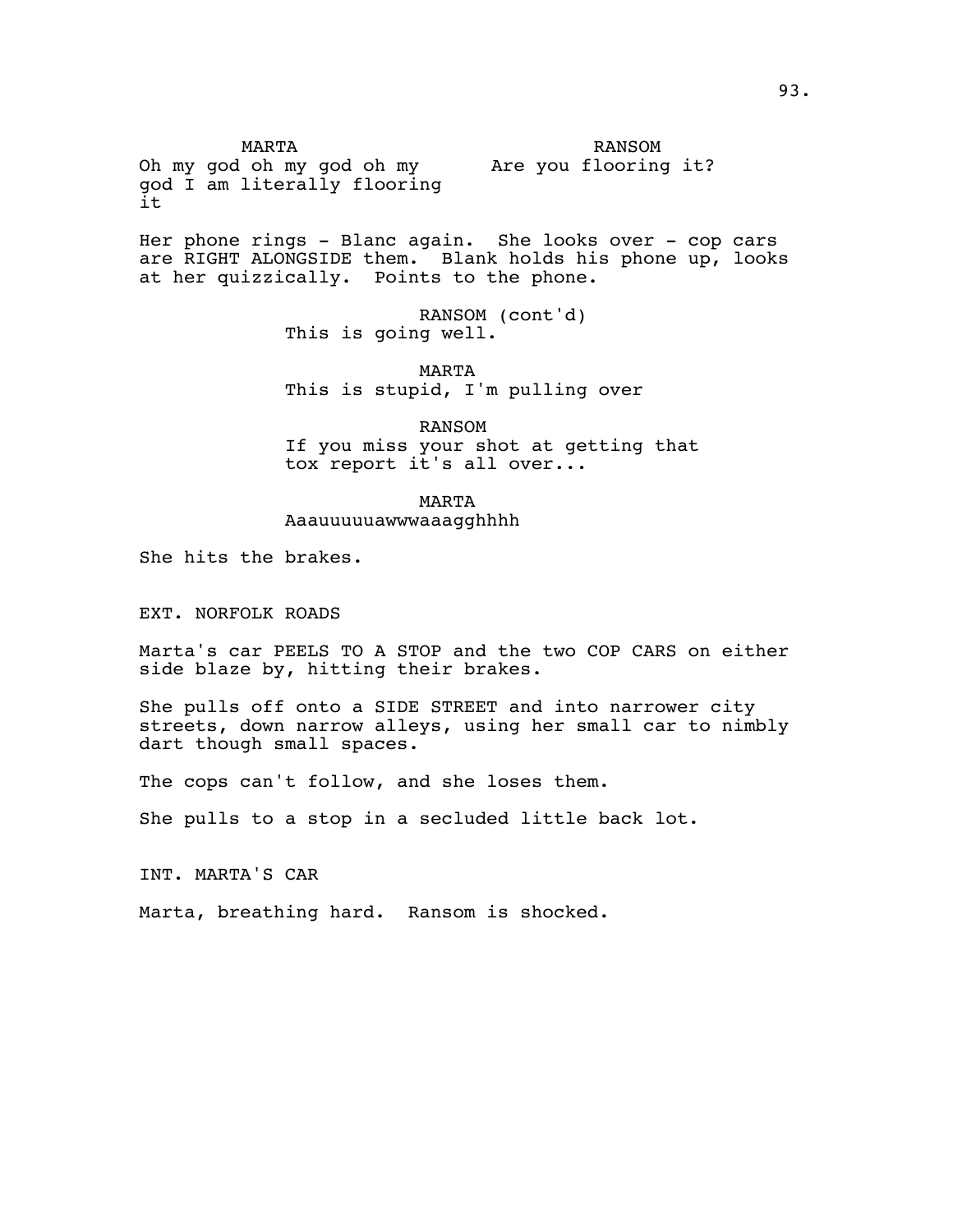MARTA Ok. I'm all just pure adrenaline now it's like I swallowed bees. What's the the whatsitcalled address ok. And I just - I mean whatever they want, I just say yes right, just to get that report back. And destroy it. Ransom. Thank you. I couldn't do this without you. RANSOM 1209 Columbus road. And destroy it.

He smiles slightly. A quick moment of silence between them.

Then: RAP RAP RAP on Ransom's car window.

Blanc. Standing right outside. Marta looks in her rear view - the cop car has pulled up silently behind them. Another pulls up in front.

EXT. PARKING LOT

Ransom and Marta step out of the car, hands raised for some reason.

> LIEUTENANT ELLIOTT That was the dumbest car chase of all time. Put your hands down.

# BLANC

(to Marta) I spoke to Wanetta Thrombey, Greatnana. The night of the party she saw someone climb the trellis to the third floor.

LIEUTENANT ELLIOTT Mr. Drysdale, come with us please.

Elliott leads Ransom off by the elbow. Ransom throws a look back at Marta - he has no idea what's going on.

MARTA

What's going on?

BLANC

"Ransom came back" she said. I don't know what he came back to do, but we'll find out.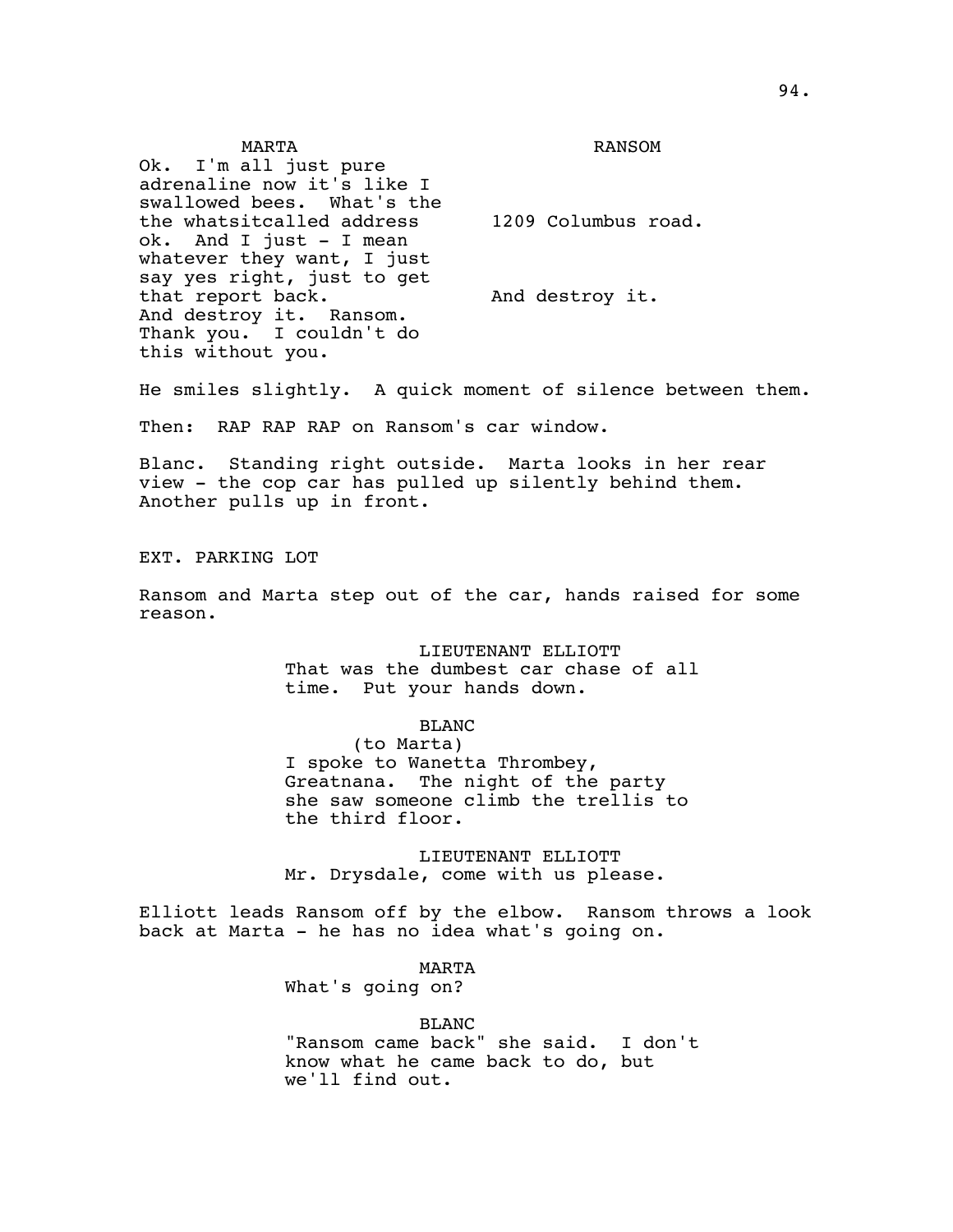Marta looks at Ransom - oh no. Senile Greatnana thought she was him. This is a mistake. But... she glances at her watch  $-9:51$ .

> BLANC (cont'd) Did he ask you to drive when he saw me coming?

Ransom's being led to the police car. Marta decides:

MARTA

Yes.

Marta gets back in her car. She pretends to take a sip from an empty soda cup, but actually SPITS UP a little into it.

> LIEUTENANT ELLIOTT (O.S.) Blanc. Coming with us?

BLANC (O.S.) (to Elliott) I'll drive with Marta.

To Marta's horror Blanc opens her passenger door.

BLANC

Let's go to the police station, I want a full run down of everything he said to you, and I can catch you up on where we're at.

EXT. NORFOLK ROADS

Cop cars coast through town, Marta's bringing up the rear.

INT. MARTA'S CAR

Marta glances at the dashboard clock - 9:55. Blanc, casual:

BLANC Strange case from the start. A case with a hole in the middle. A donut. I'm just talking through my process here, let me know if this is boring.

Marta's arms are locked, her eyes steal a glance at the clock - 9:58.

> BLANC (cont'd) I feel the noose tightening - the family are truly desperate. (MORE)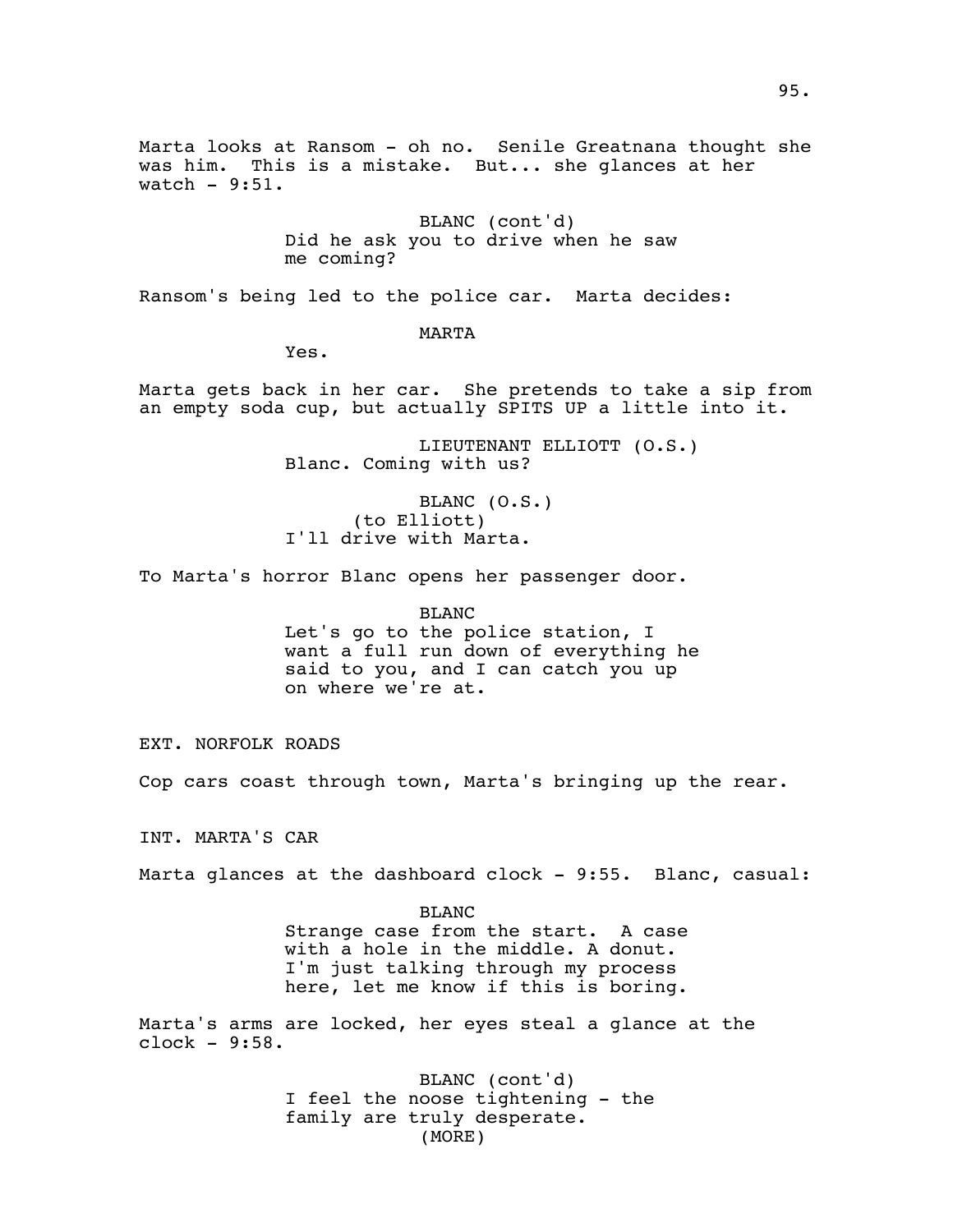Desperate motives, the mystery of who BLANC (cont'd) hired me, the impossibility of the crime, and yet -

Up ahead, a street sign - "Columbus Road." Marta tenses.

BLANC (cont'd) A donut! One central piece, and if it reveals itself the fog would lift, the arc would resolve, the slinky become unkinked

MARTA Do you mind if I stop for a second. I need to pick something up. It will be very quick.

BLANC

Sure.

EXT. NORFOLK ROADS

Marta's car makes a sharp turn, leaving the cop caravan.

EXT. 1209 COLUMBUS ROAD

A row of storefronts - 1209 is vacant. Marta's car pulls a few stores past it. She gets out of the car.

MARTA

I'll just be a few minutes.

Marta runs into a bustling hair salon.

EXT. BACK ALLEY

Marta ducks out the back door of the salon, goes two doors down to 1209, and slips into the back door.

INT. 1209 COLUMBUS ROAD

Dark, empty retail space. Lit only by the painted-over front windows. Marta edges her way in, her eyes still adjusting from the sun.

### MARTA

Hello?

Her foot hits something on the dirty concrete floor.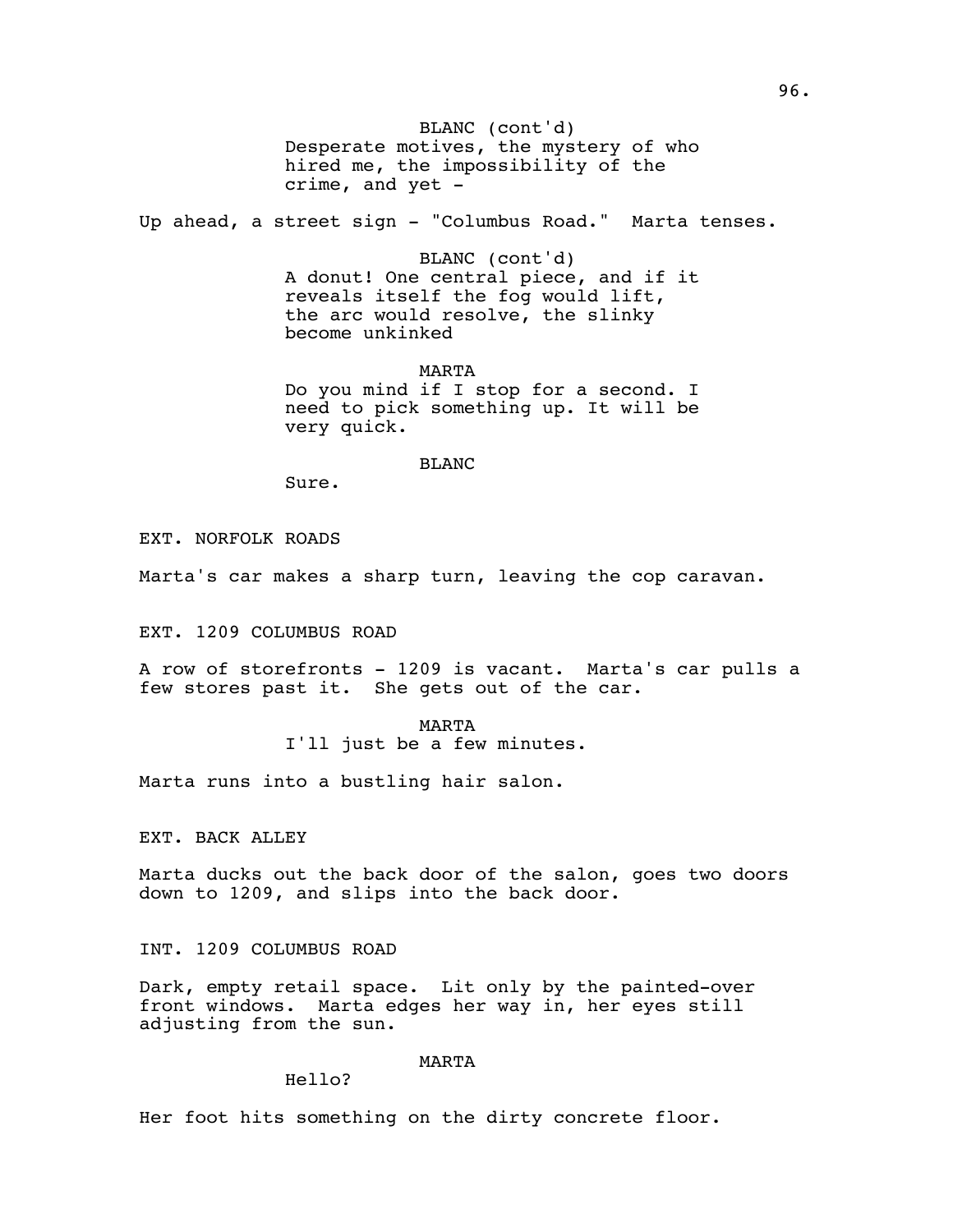HER MEDICAL BAG.

She kneels, picks it up gently.

Next to where it was lying, she finds something else curious - the burned remnants of a piece of paper. Only a charred corner remains.

She turns her attention back to the room. Creeps forward.

MARTA (cont'd)

Hello?

Ahead - a silhouette. A person. Seated in a chair, in the center of the room. Silent, facing her.

> MARTA (cont'd) Listen I don't know what you want. Whatever you want we can work it out, but we have to figure it out right here, right now, and I'm leaving with that report.

A beat of silence. Nothing. Something's not right here.

MARTA (cont'd)

Hello?

Marta takes a step closer, lifts her phone, and turns on its flashlight.

Illuminating the ghostly face of FRAN, the housekeeper.

Marta, barely breathing:

MARTA (cont'd)

Fran?

A SPIDER crawls across Fran's face. Marta STIFLES A SCREAM and leaps back, sucking in air.

A moment of stillness. Her phone BUZZES - Blanc calling. Marta ignores the call, frozen.

Her eyes go to: A white letter sized ENVELOPE in Fran's hand, resting on her lap.

Marta swallows. Leans in, carefully and quietly for some reason, and SLIPS the envelope from the lifeless fingers.

Unsealed. She opens it.

It is empty.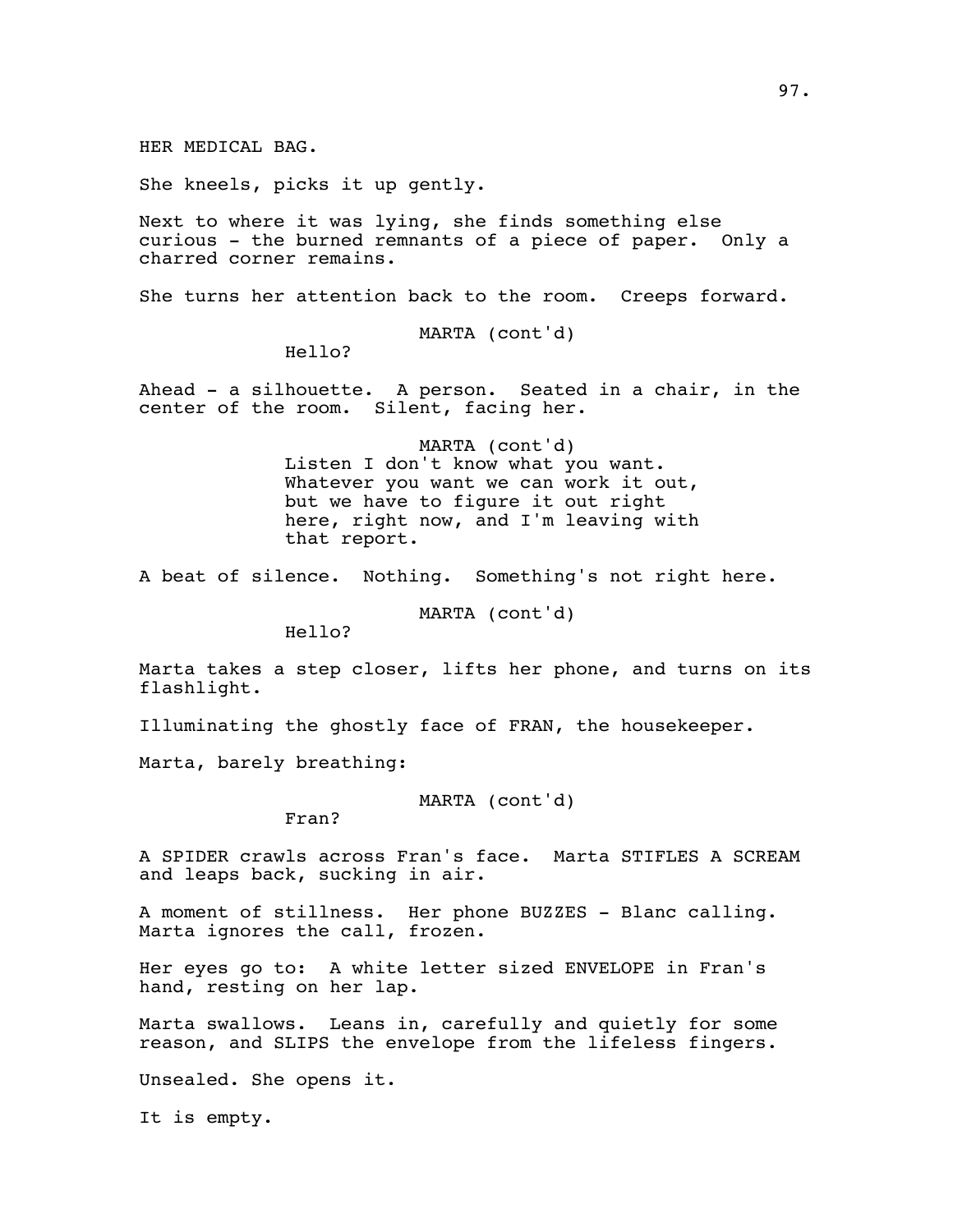Before this can even sink in, a rattling, grating DRAW OF BREATH - from Fran.

Marta starts - oh my god - and goes to her, checking a pulse, checking her eyes, lays her on her back. Fran sucks in thin breath, her eyes finding Marta in the glare of the dropped phone flashlight.

> MARTA (cont'd) Fran! Fran! Can you hear me? Fran, give me a sign if you can hear me!

> > FRAN

You

#### MARTA

Me? Fran it's Marta, you called me here, you sent me the email, I'm here. I'm going to call an ambulance and you're going to be ok but can you tell me what happened, did you take something, what's happened to you -

Weak, Fran grabs Marta's wrist, and Marta focuses on her.

FRAN ...copy... copy

MARTA

What?

# FRAN

...stashed...

These words are barely given breath:

FRAN (cont'd) you... did this... won't... get away.. with this

Her eyes seize. Her breath gets ragged. Marta is paralyzed with shock and fear. Fran is dying.

Marta looks at the medical bag in her hand. Then at Fran, struggling with her final breaths, eyes wide with fear.

She takes a step back from the dying Fran. Fingers tight around the medical bag. Letting her die.

But then, a decision: no. Marta dials 911 on speaker, drops to her knees and starts administering mouth to mouth.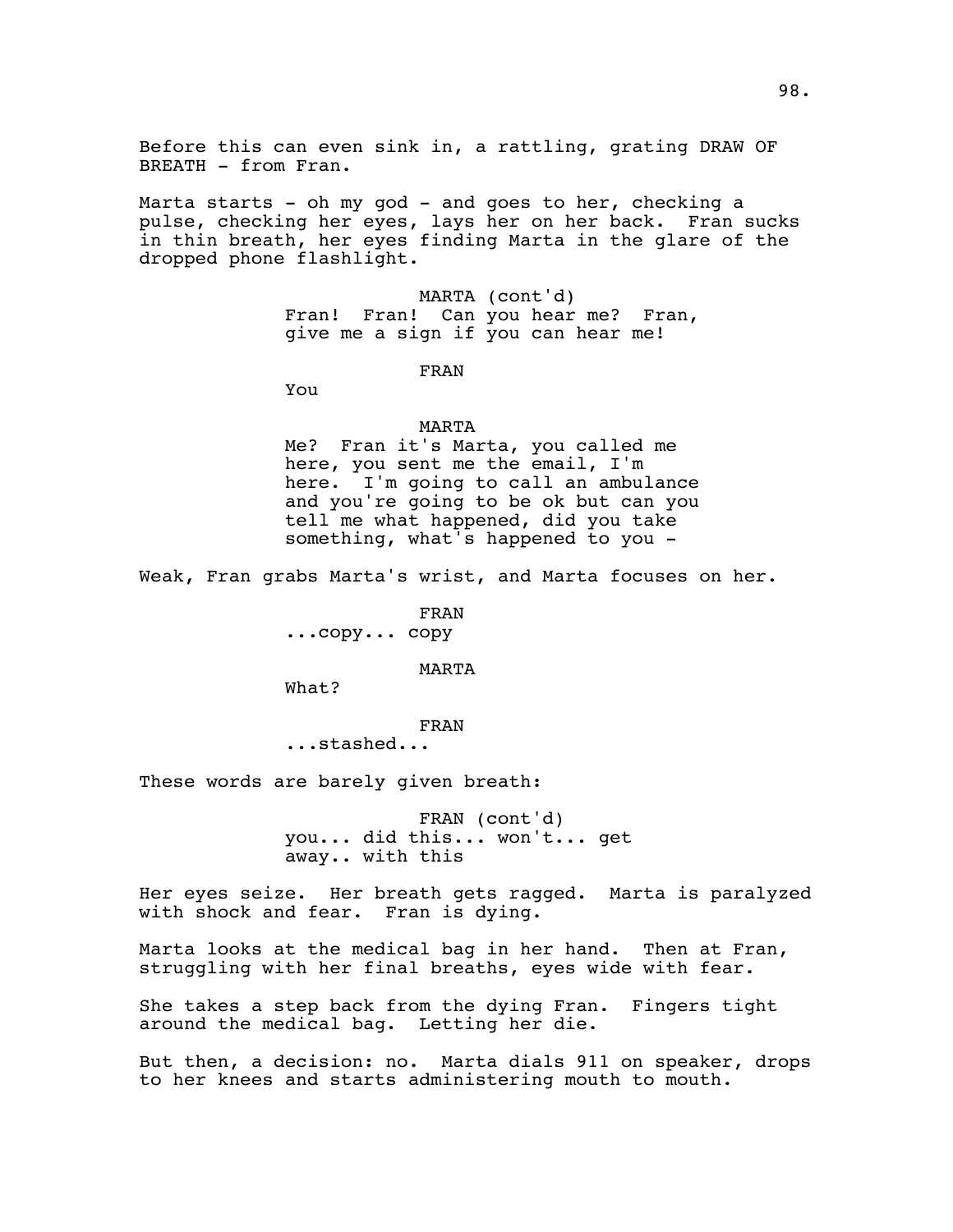EXT. 1209 COLUMBUS ROAD

Blanc sitting in the car, singing softly to himself.

BLANC Sometimes I stand in the middle of the room... not going left... not going right...

He looks at the hair salon - what's taking so long? And then sirens, as an AMBULANCE pulls up two doors down, and EMT's run into the abandoned storefront.

BLANC (cont'd)

Oh lord.

HARD CUT TO:

INT. HOSPITAL WAITING ROOM - LATER

Marta and Blanc sitting silently in the fluorescent-lit waiting room. Marta with her face in her hands. Blanc is on his phone, mostly listening.

BLANC

(listens) Alright my friend, thank you for the update. No I'm here with her. No need for that, I'll bring her in once we get word that the housekeeper is stable. It's still touch and go. (listens) Alright.

He hangs up. Marta looks at him.

MARTA

This is over. People are getting hurt. I'm going to tell you the truth.

BLANC Young Ransom just told Lieutenant Elliott everything. Who just told me everything.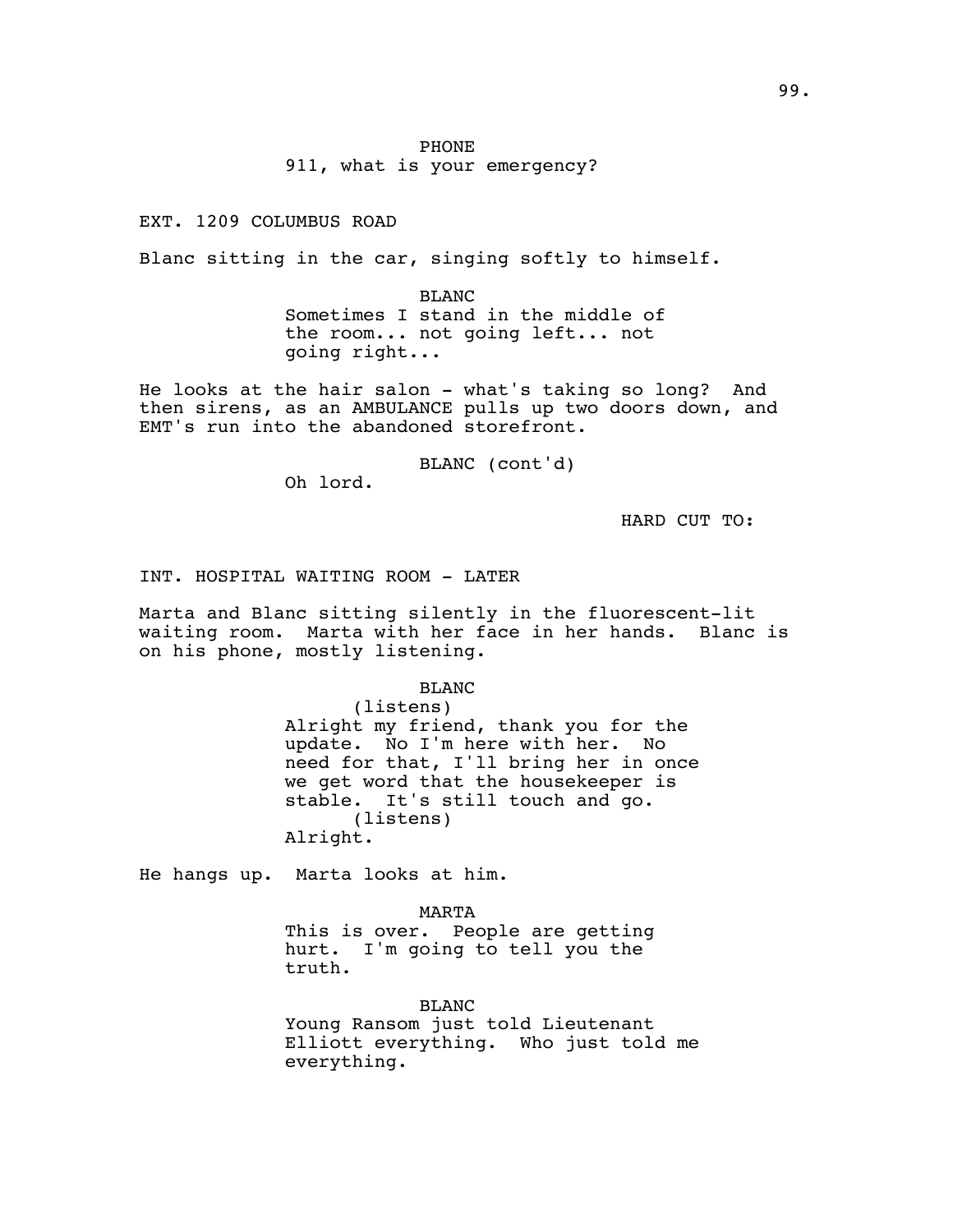MARTA Good. Wait god I hope he didn't cover for me, did he tell the real truth, about me switching the-And the disguise and all the-And the blackmail with the-Yeah Yes Mm.

## MARTA

But why did Fran take my morphine? Obviously she had swiped my bag from the house, but she didn't seem like a user to me, unless that's why she needed money... (beat) I dunno, doesn't matter. I should tell the Thrombeys myself, I feel like I owe that to them.

BLANC I don't think that's a good idea

# MARTA

No, I need to do it. I won't do any of this if I can't do that. I really need to. I gave the doctors my number, they'll call if anything changes with Fran.

### BLANC

We'll round up the Thrombeys at the house, along with a police escort.

MARTA For the arrest after.

## BLANC

You can tell me your whole story on the drive over. I want no more surprises.

Marta stands, a dead man walking, resigned.

# EXT. NORFOLK ROADS

Marta's car drives through the scenic countryside. Inside we see but don't hear her telling a long story to Blanc, who looks at the passing countryside, brow knit.

BLANC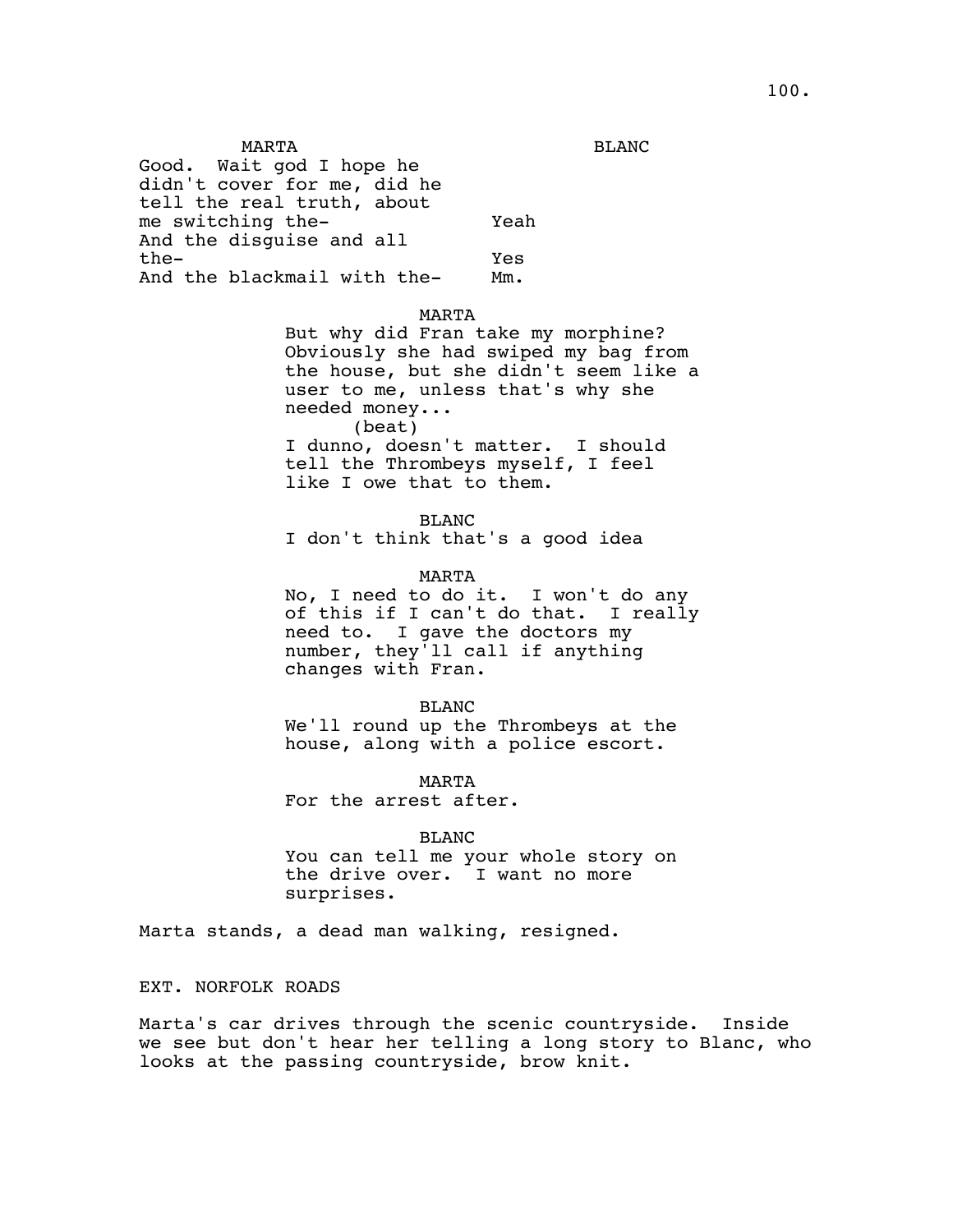All the family cars there, along with two police cruisers. Marta's pulls up.

EXT. THROMBEY ESTATE FRONT DRIVE - AFTERNOON

INT. MARTA'S CAR

MARTA ...said it was stashed, the copy, and then she told me "you did this, you won't get away with it" and then I called the ambulance. And that's it.

She turns the engine off. Looks up at the house. Breathes.

BLANC Alright. Are you ready?

INT. FOYER

Marta and Blanc enter. This really feels like a walk towards the gallows. Richard, Walt and Meg are there. Meg avoids eye contact with Marta.

> RICHARD Ah. Ok, has she come to her senses?

> > WALT

She's standing right there Richard she can speak for herself -

BLANC Is the rest of the family here?

WALT In the living room.

BLANC I think maybe, if we could...

Blanc beckons, and Richard and Walt file out. On her way out Meg hugs Marta, weeping.

> MEG I'm sorry, I'm so sorry I told them about your mom. I was angry and scared, I'm sorry

MARTA It's ok, Meg. I understand. Believe me. It's alright.

Meg sniffs, dries her eyes.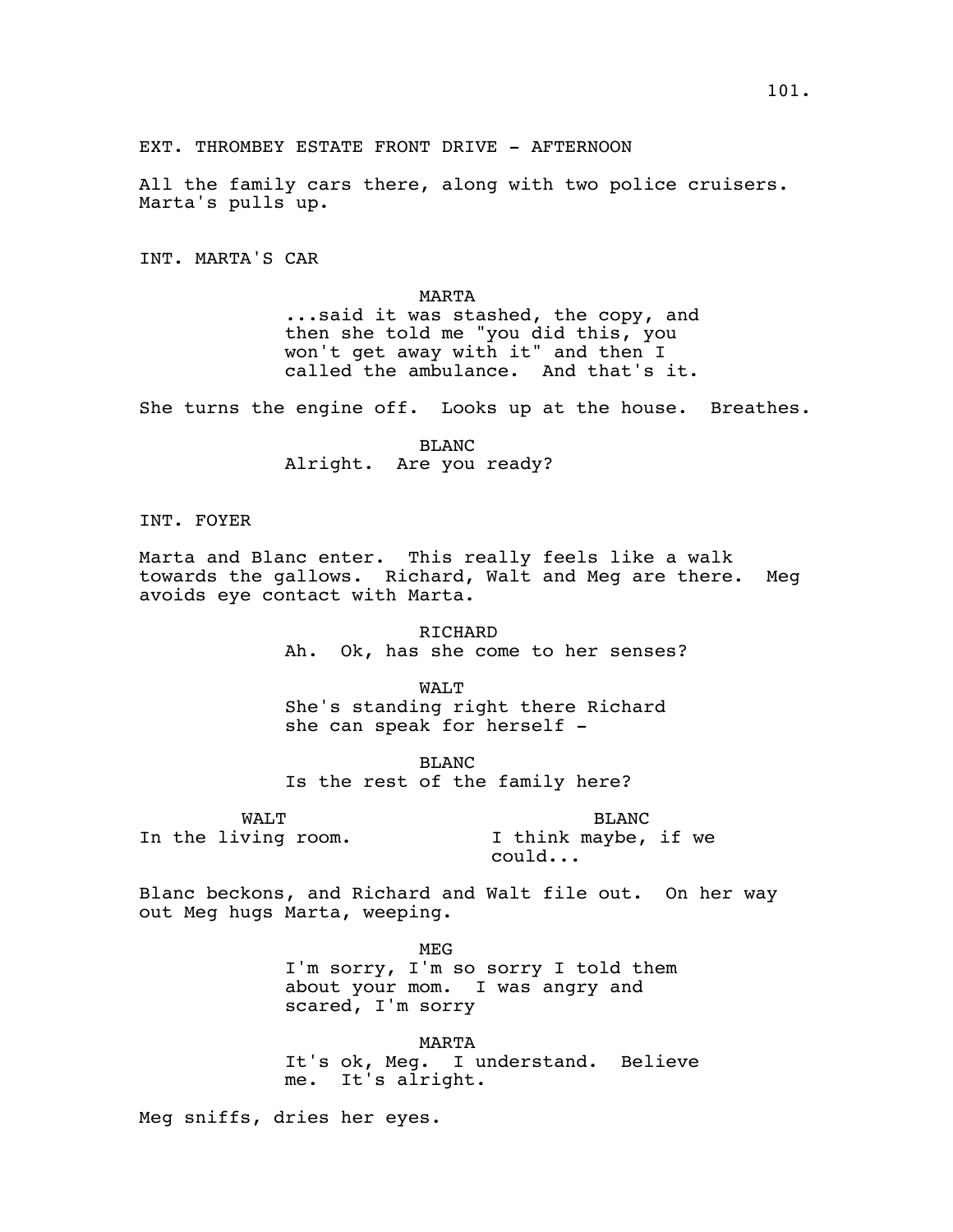God I am so raiding Fran's stash after this.

They hug one more time. Then when Meg walks off towards the living room, Marta realizes something. Blanc walks back.

> BLANC I still think this is a bad idea, but the family is assembled.

### MARTA

(to Blanc) I know where the tox report is.

INT. DRAWING ROOM

Marta jimmies the clock drawer open with a letter opener.

She pulls a FOLDED PIECE OF PAPER from inside, blows loose pot leaves off it. She hands it to Blanc.

> MARTA She practically told me where it was. Anyway this'll tie everything up. And I just handed it to you, god you're you're not much of a detective are you?

BLANC To be fair you're a pretty lousy murderer. Perhaps we deserve each other.

INT. LIVING ROOM

The family gathered, impatient. Lieutenant Elliott and Trooper Wagner are there too, with another uniformed officer. Ransom sits in the corner, his face passive.

Marta gulps. Blanc is a few steps behind her. As she speaks, he unfolds and reads the tox report.

MARTA

Um. You guys have always been good to me. And what I'm about to say isn't going to be easy, and you're going to be upset, but especially after everything you've gone through the past few days, I thought you deserved to hear it from me.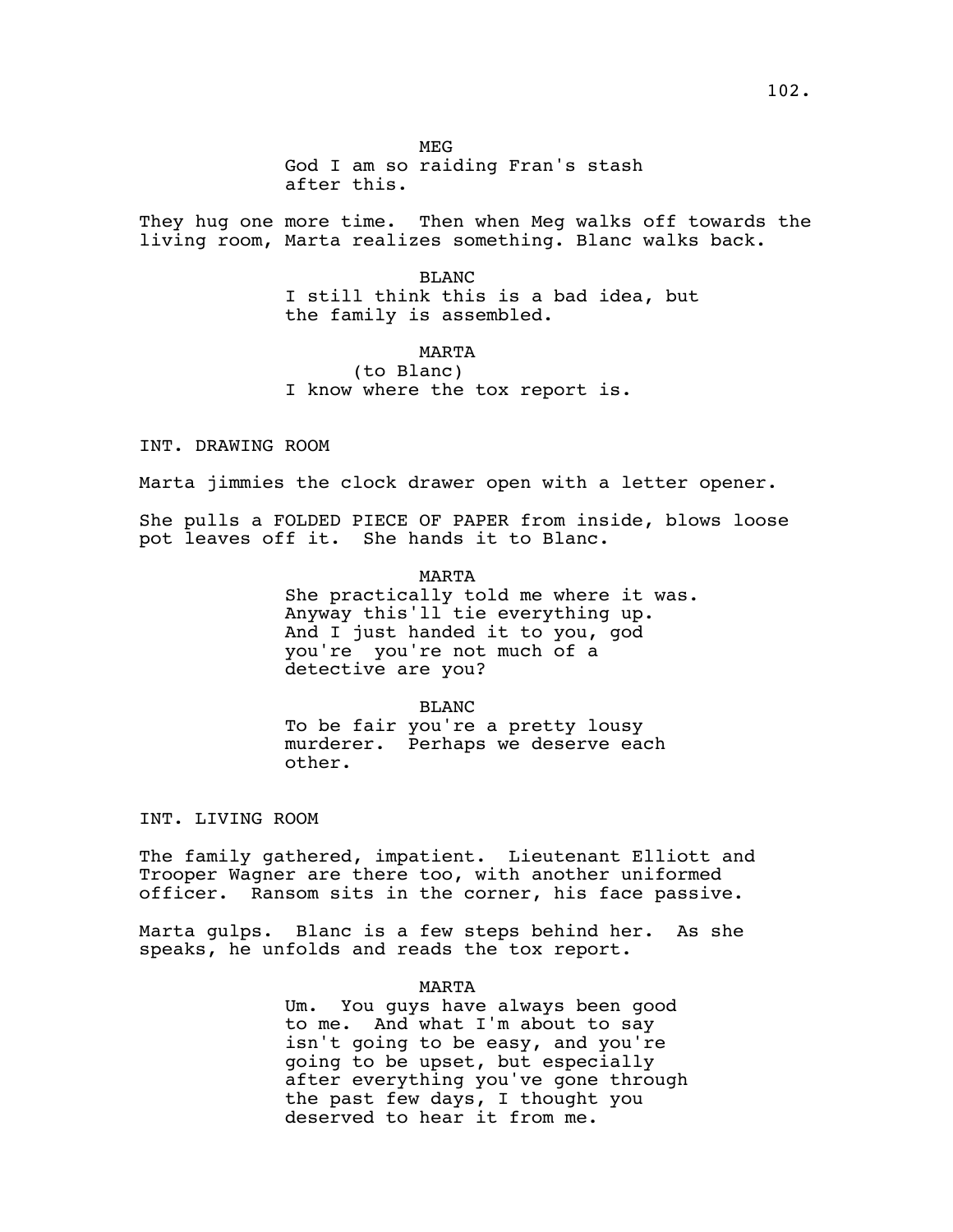Blanc has finished reading the report. He refolds it carefully.

MARTA (cont'd)

 $I -$ 

BLANC

Excuse me. You have not been good to her. You have all treated her like shit to steal back a fortune that you lost and she deserves. You're a pack of bloody vultures at the feast, but you're not getting bailed out, not this time. (beat) Ms. Cabrera has decided definitively not to renounce the inheritance.

WALT

What?

MARTA

What?

BLANC

Furthermore it will be my professional recommendation to the local authorities that the manner of death in the case of Harlan Thrombey is ruled as suicide, and the case is closed.

#### RANSOM

What?

MARTA

What? No, Blanc -

BLANC Thank you all for coming goodbye.

He firmly guides Marta out by the elbow. A beat of silence.

RICHARD Is anybody else confused?

As the family breaks out in hubub, Linda notices her dad's OLD BASEBALL on the side table where Blanc left it. What's that doing here? She picks it up.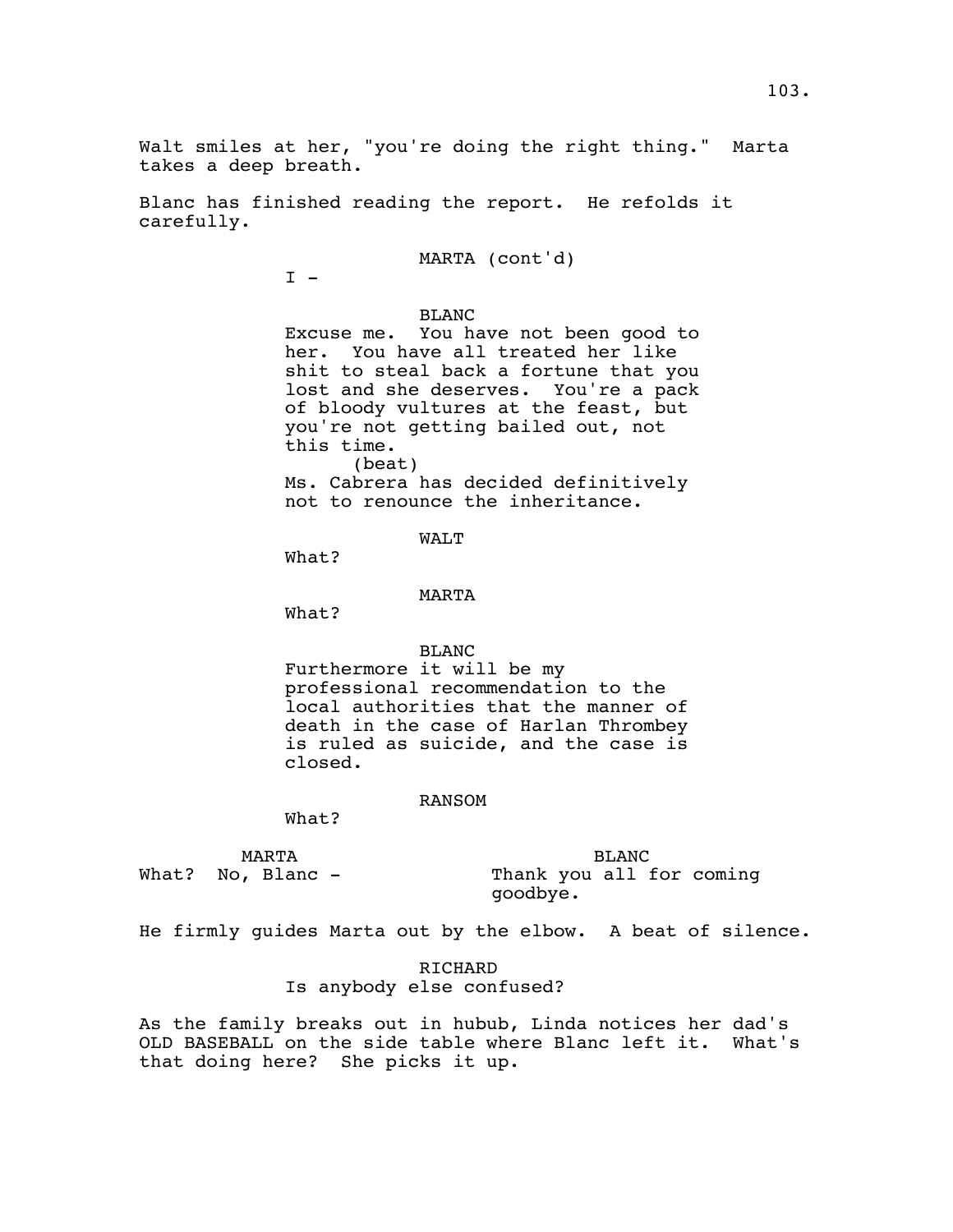INT. LIBRARY

Blanc steers Marta into the library, as sounds of hubub and shouting come from the other room.

> MARTA What the hell? I want to come clean, this is over -

> > BLANC

Almost.

Elliott bursts in, motions to the living room, then Marta, then Blanc.

> LIEUTENANT ELLIOTT What  $-$  with  $-$  what?

BLANC I'm sorry - officer Wagner!

Wagner enters.

BLANC (cont'd) Please keep the family out of this room and get them out of the house if you can. But stand by with your additional officer.

TROOPER WAGNER Get the family out?

BLANC Yes but not all of them.

Blanc whispers something to Wagner, who nods and exits.

LIEUTENANT ELLIOTT Blanc c'mon, what's all this Drama.

BLANC

Indulge me.

Marta sits. Elliott remains standing.

MARTA Blanc. I told Ransom, Ransom told you, I'm telling you now - it is an immovable fact that I killed Harlan.

BLANC Yes you did, yes he did, yes you are, but. But. (MORE)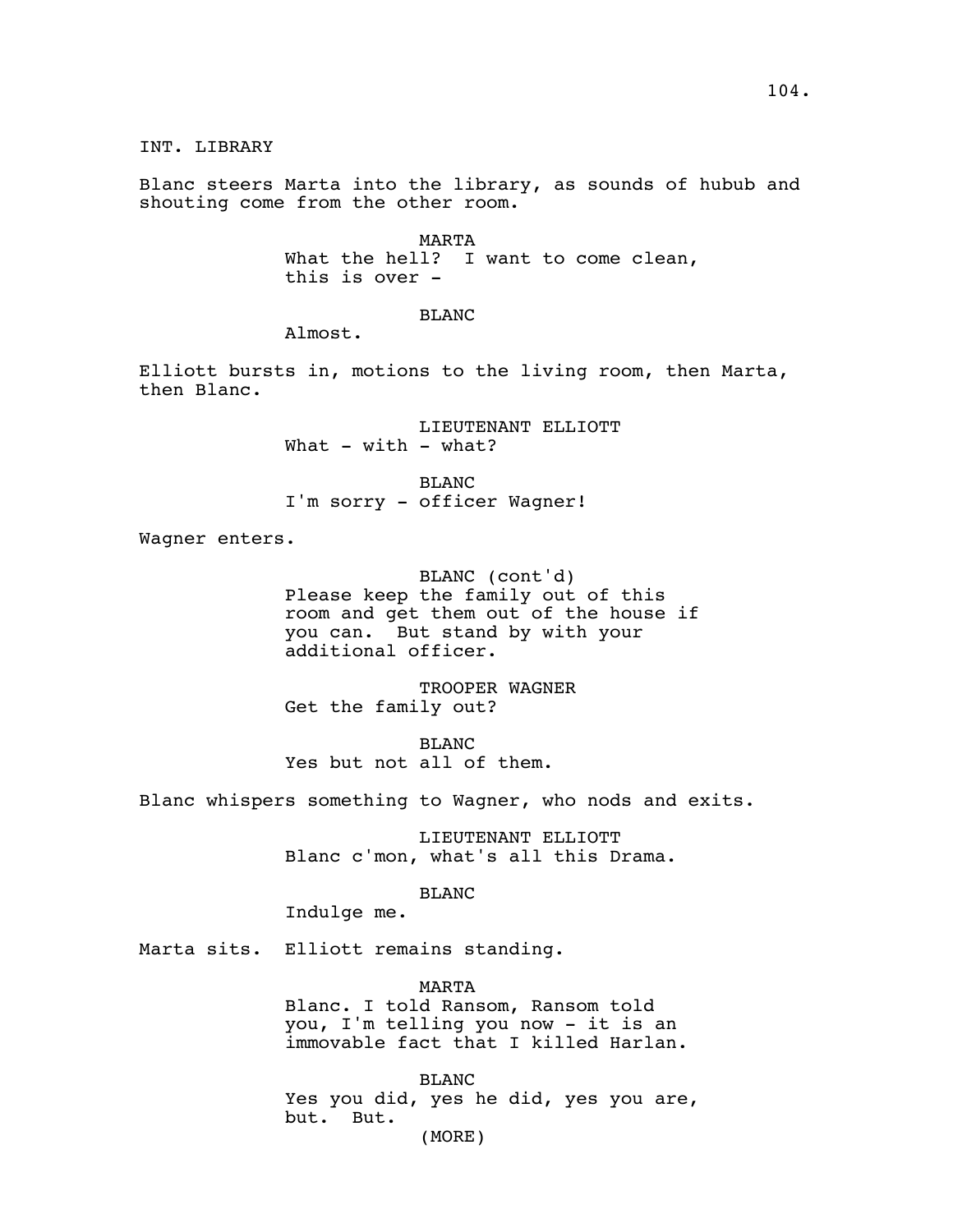## BLANC (cont'd)

I spoke in the car about the hole at the center of this donut. And yes, what you and Harlan did that fateful night seems at first glance to fill that hole perfectly. A donut hole in the donut's hole. But we must look a little closer. And when we do, we see that the donut hole has a hole in its center - it is not a donut hole at all but a smaller donut with its own hole, and our donut is not whole at all!

LIEUTENANT ELLIOTT Blanc I understand that this is amusing for you -

### BLANC

Why. Was. I. Hired? Why would someone hire me?

LIEUTENANT ELLIOTT Someone fishing for any crime that could help reverse the will.

### BLANC

I was hired before the sealed will was read. Yes, the person must have known the contents of the will. But one step further - that same person must have known a crime was committed, and further, if the intent was to reverse Marta's inheritance, they must have known that Marta was responsible.

(beat) An intriguing combination of factors. Someone who knew what Marta did, wanted to expose it, but could not reveal how they knew.

### MARTA

Fran? She was blackmailing me, she knew what I did

BLANC

But Fran wanted money, ergo she did not want the crime exposed.

LIEUTENANT ELLIOTT Did someone in the family see Marta doing something suspicious?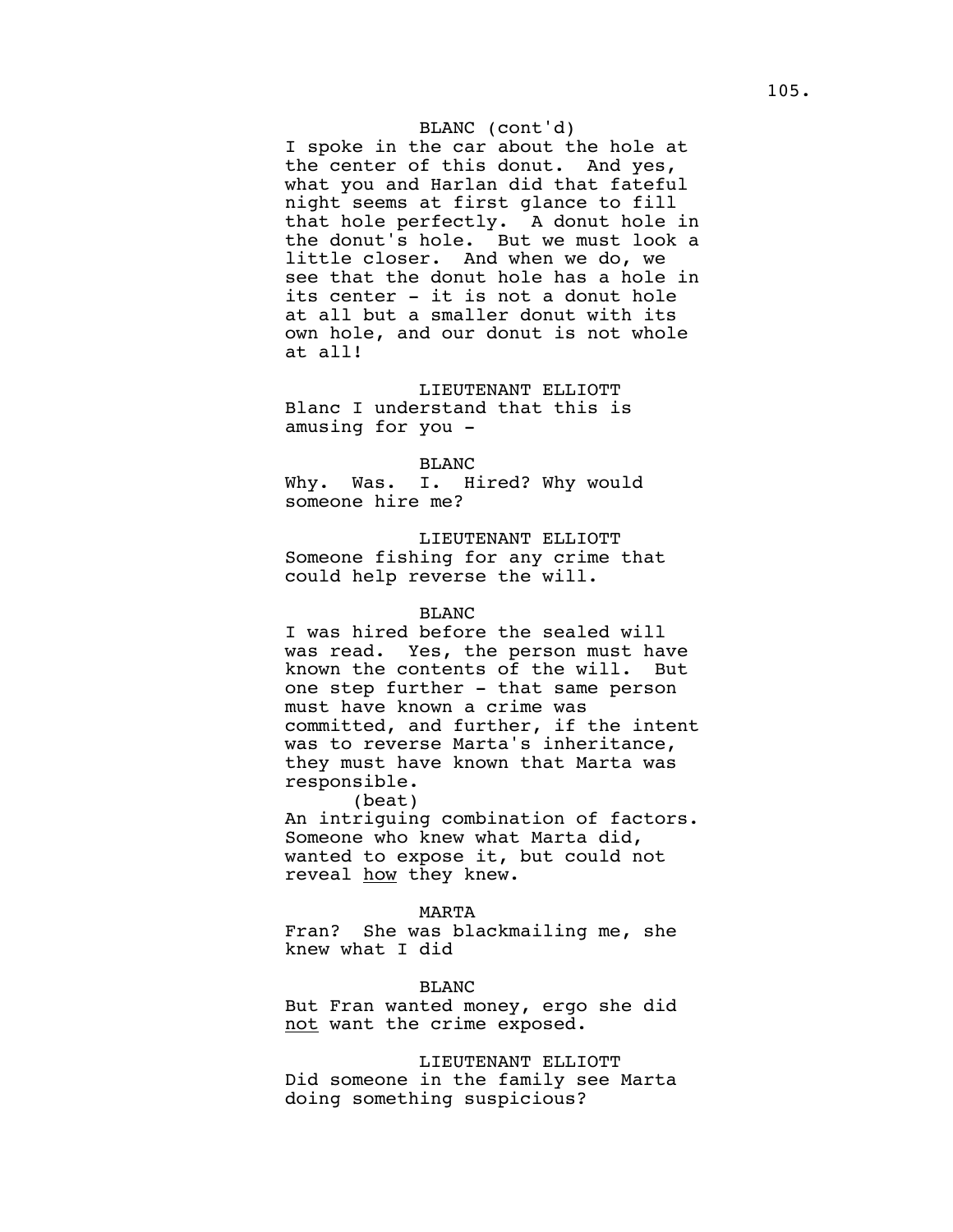BLANC

They would have had no reason to not speak up. No. The answer is not so simple.

Blanc sits, suddenly weary.

BLANC (cont'd) Now with the entire solution in my field of view, the arc of this case is a tragedy of errors. And Marta, it will not be easy to hear. But there is at least one truly guilty party behind it all, guilty in the true sense of acting with malice, and committing a heinous crime with selfish intent. (calls) Trooper Wagner.

MARTA (stunned) Trooper Wagner??

Blanc squints at her. No.

A moment later Wagner leads Ransom in. Ransom looks at Marta softly, sadly.

> RANSOM Marta I'm sorry. I told them everything, I figured it was all up. I'm sorry.

MARTA It's alright Ransom, I'm glad you did.

BLANC Not exactly everything though.

MARTA Is this about what Greatnana told you? She saw me that night, she mistook me for Ransom

BLANC We'll get to that. But first, Mr. Hugh Ransom Drysdale, you might tell us all why you hired me.

RANSOM Why I hired you?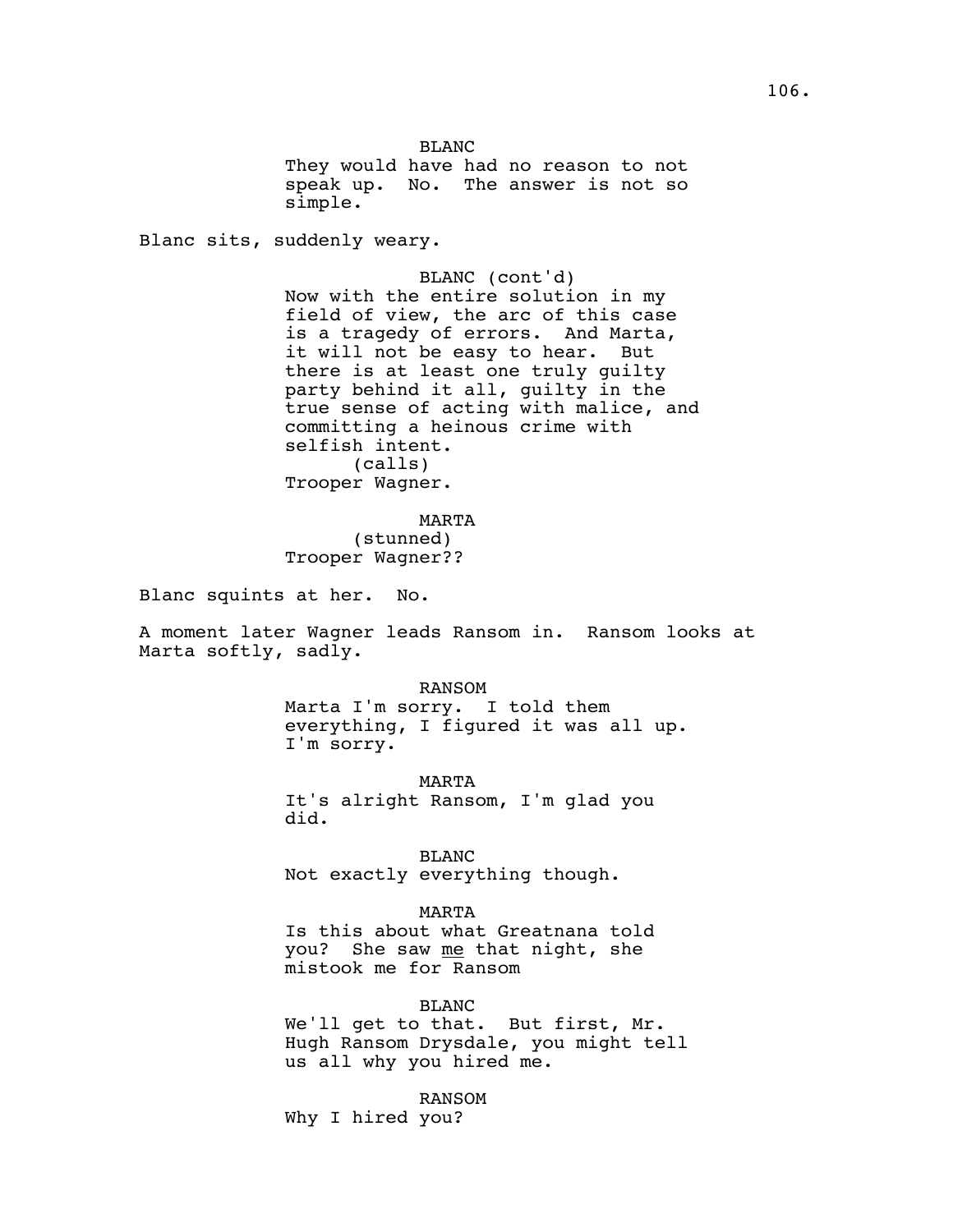You're right, let's back up. To the night of the party. Your argument with Harlan. What were the overheard words by the Nazi child masturbating in the bathroom - "my will" and "I'm warning you." You and Harlan were "drama mamas," you shared a love of twisting the knife into one another. I don't believe he would have slipped it in halfway - no, I submit that Harlan told you everything.

INT. SMALL STUDY - NIGHT OF PARTY

Ransom and Harlan face each other.

RANSOM You can't be serious.

HARLAN

Not a red dime or word of my work to a single one of them, you included.

INT. LIBRARY

### BLANC

Marta, remind me what Ransom said his conversation with Harlan ended with.

### MARTA

Harlan told him that I could beat him in GO.

## BLANC

And I asked myself - Marta? Why would the topic of the will have steered around to Marta? There is one obvious explanation...

INT. SMALL STUDY - NIGHT OF PARTY

RANSOM You are not this crazy. You would not just throw your fortune away

HARLAN No. I'm giving it to Marta. All of it.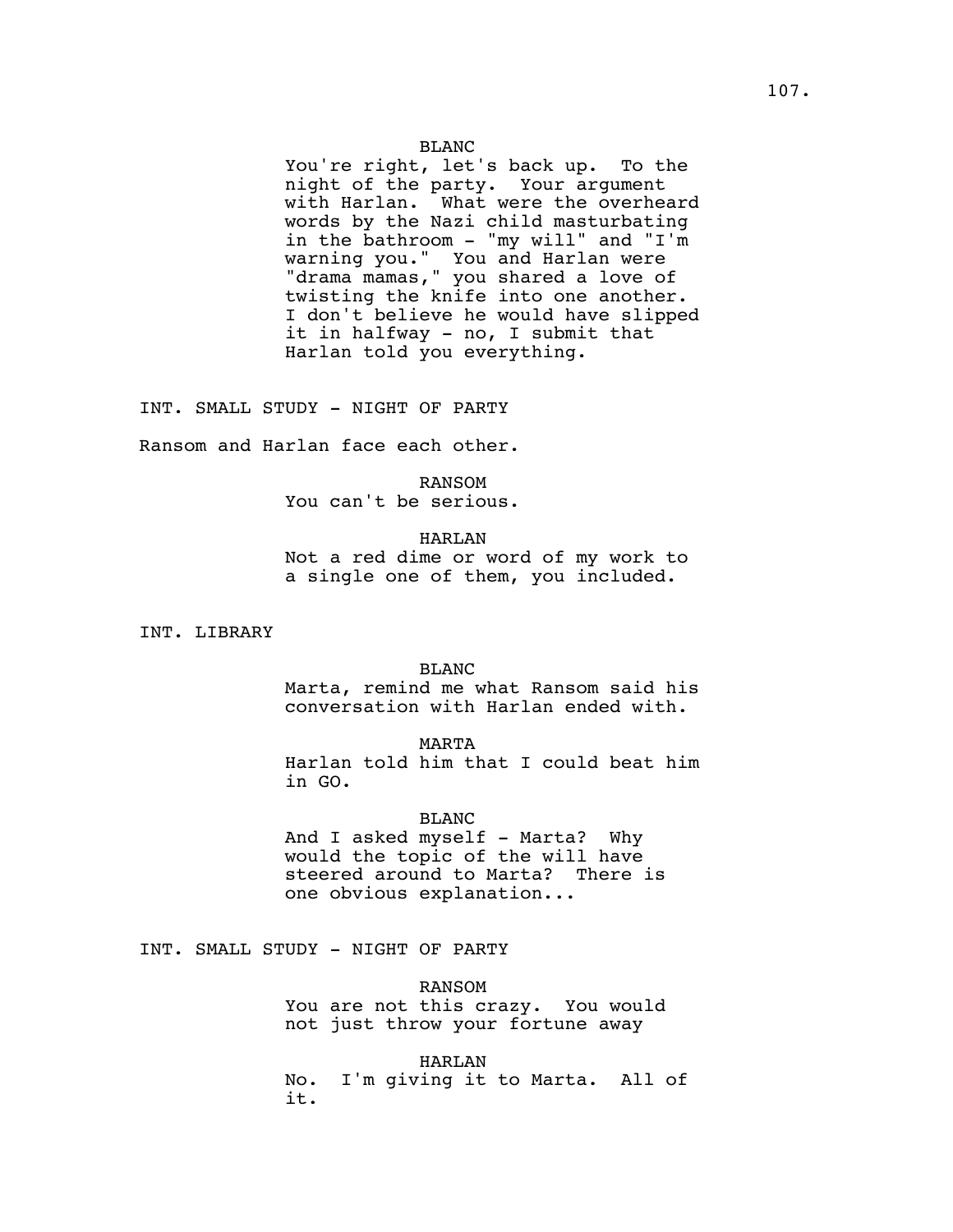RANSOM

Ha. To your Brazilian nurse are you goddamn insane.

HARLAN I'm sane for the first time in my life and I've done it I've made the change to **my will** it's done RANSOM I'm going to stop this Harlan, I -

> RANSOM (cont'd) **I'm warning you!**

Push into a vent in the wall.

INT. LIBRARY

RANSOM That is some heavy duty conjecture.

BLANC

Granted. But it's the only way what comes next makes sense. So you storm out, you drive off into the night. You tell Marta later of what was it, feeling an overwhelming sense of...

MARTA

Clarity. That he has to make do for himself from here on out.

BLANC

Exactly.

EXT. NORFOLK ROADS - NIGHT OF PARTY

Ransom's Porsche SKIDS TO A STOP on the side of the empty road. Sits idling.

> BLANC (V.O.) Marta. The will. Harlan. "You won't get away with this." Do for yourself. And a plan forms.

A beat. Then the Porsche roars into a skidding U-TURN and drives back the way it came.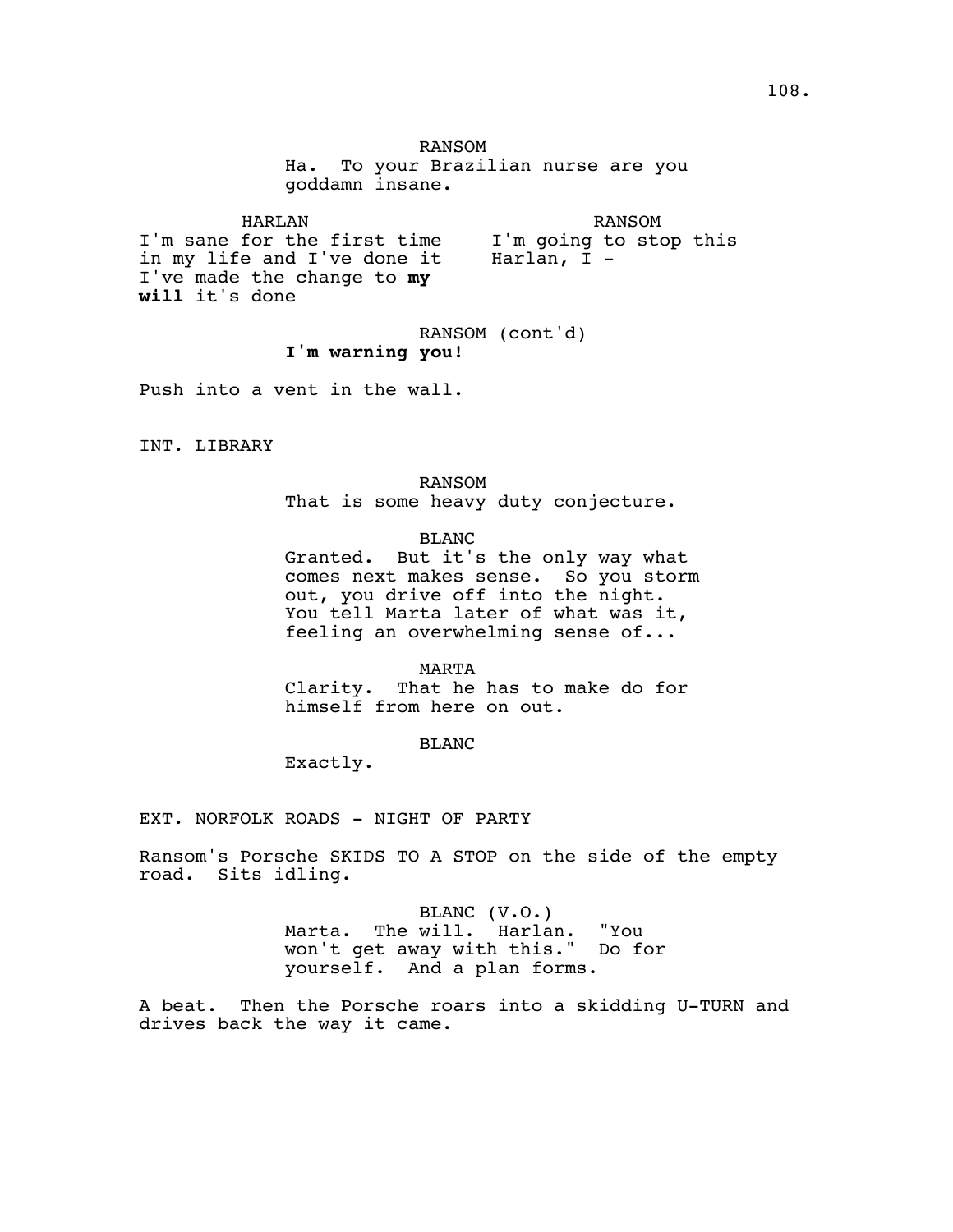Ransom's Porsche kills its lights and drives slowly down the private road, hooking a left at the CARVED ELEPHANT that marks the utility road.

> BLANC (V.O.) You return, careful to avoid the gate's security camera range.

EXT. WOODS - NIGHT OF PARTY

The Porsche parked, Ransom hacks his way through the woods.

BLANC (V.O.) Then on foot up towards the house,

EXT. THROMBEY ESTATE SIDE YARD - NIGHT OF PARTY

The party is still going on inside. Ransom slips through the side gate, up towards the house, and up the trellis.

> BLANC (V.O.) You sneak in, up the trellis so as not to be seen by the rest of the family, who are still having their party downstairs.

INT. THIRD FLOOR LANDING - NIGHT OF PARTY

The painting wall swings aside, and Ransom climbs through, leaving mud traces on the sill and the carpet. He heads straight down the narrow hall and into Harlan's bedroom. The party din from downstairs.

> BLANC (V.O.) What you need to do will take moments. But it is essential you are alone, and undetected.

Ransom disappears into the darkened doorway.

BLANC (V.O.) (cont'd) You knew the medications Harlan took. You knew what Marta would be injecting him with that night. (MORE)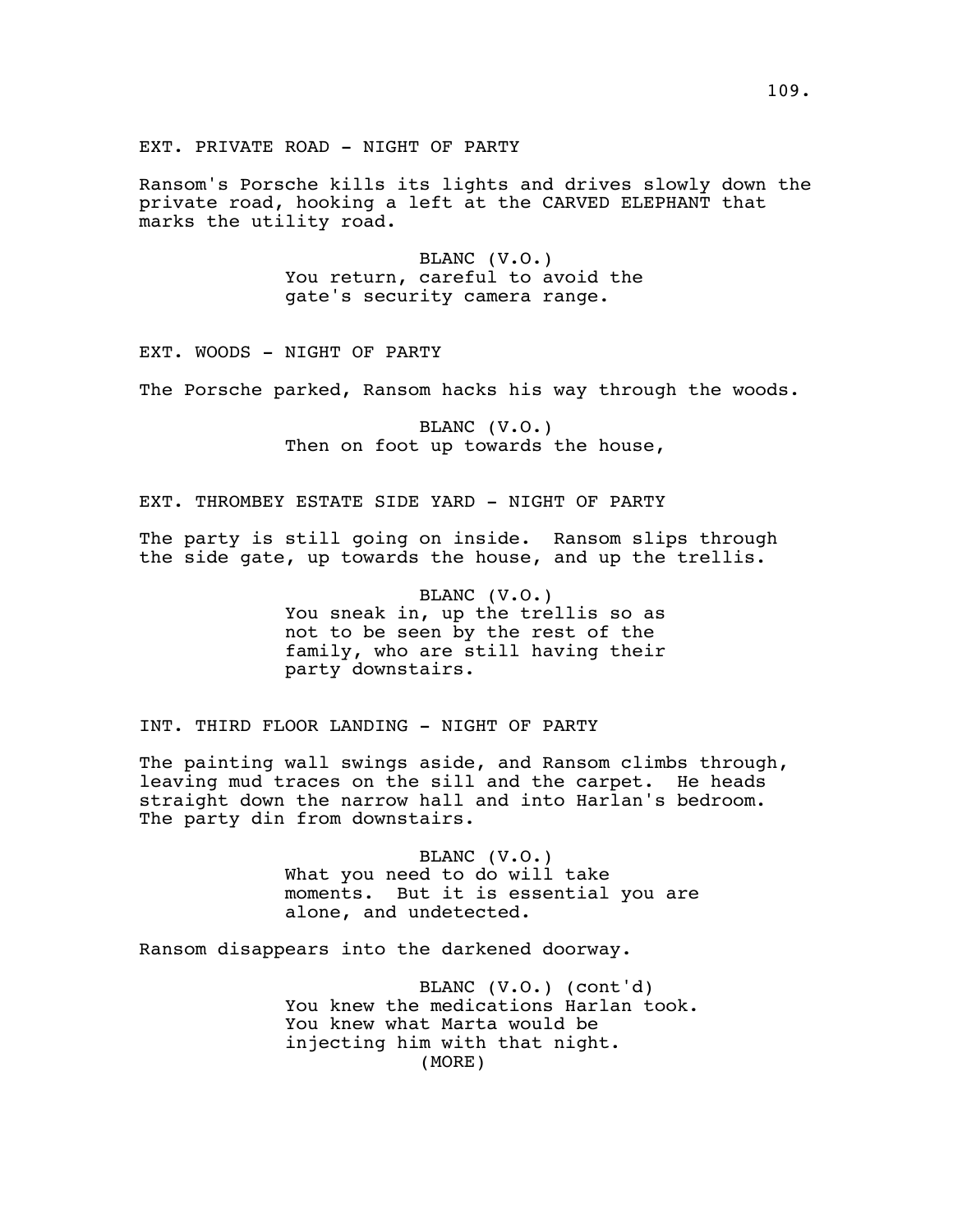And you knew if Marta was responsible BLANC (V.O.) (cont'd) for his death, even unintentionally, the slayer rule would nullify the changed will, and you would get your share back.

# INT. HARLAN'S BEDROOM

Dark and still. Marta's medical bag, open. Ransom has unwrapped two syringes and has the two vials out - the Toradol and the morphine (the "good stuff.")

Using the syringes he extracts the liquid from both vials... and then injects the liquids back into the opposite vials. He SWITCHES THE MEDICATIONS.

> BLANC (V.O.) You use the syringes in the kit to switch the liquids in the two medication vials. And as a final precaution, you take the Naloxone, the life saving antidote.

Replacing the vials he takes an injection pen, closes the bag up and leaves.

INT. LIBRARY

Marta is stunned, she can't even process this.

MARTA No, no that's impossible.

BLANC It is the truth. Hand me that vial of morphine, I'll show you.

Blanc has placed two identical vials on the table behind Marta. Her mind is still spinning, she glances at them, takes one and absently hands it to him.

> MARTA If he did that, if the meds were switched, then when I got them mixed up... (oh my god) I accidentally switched them back. But then I gave Harlan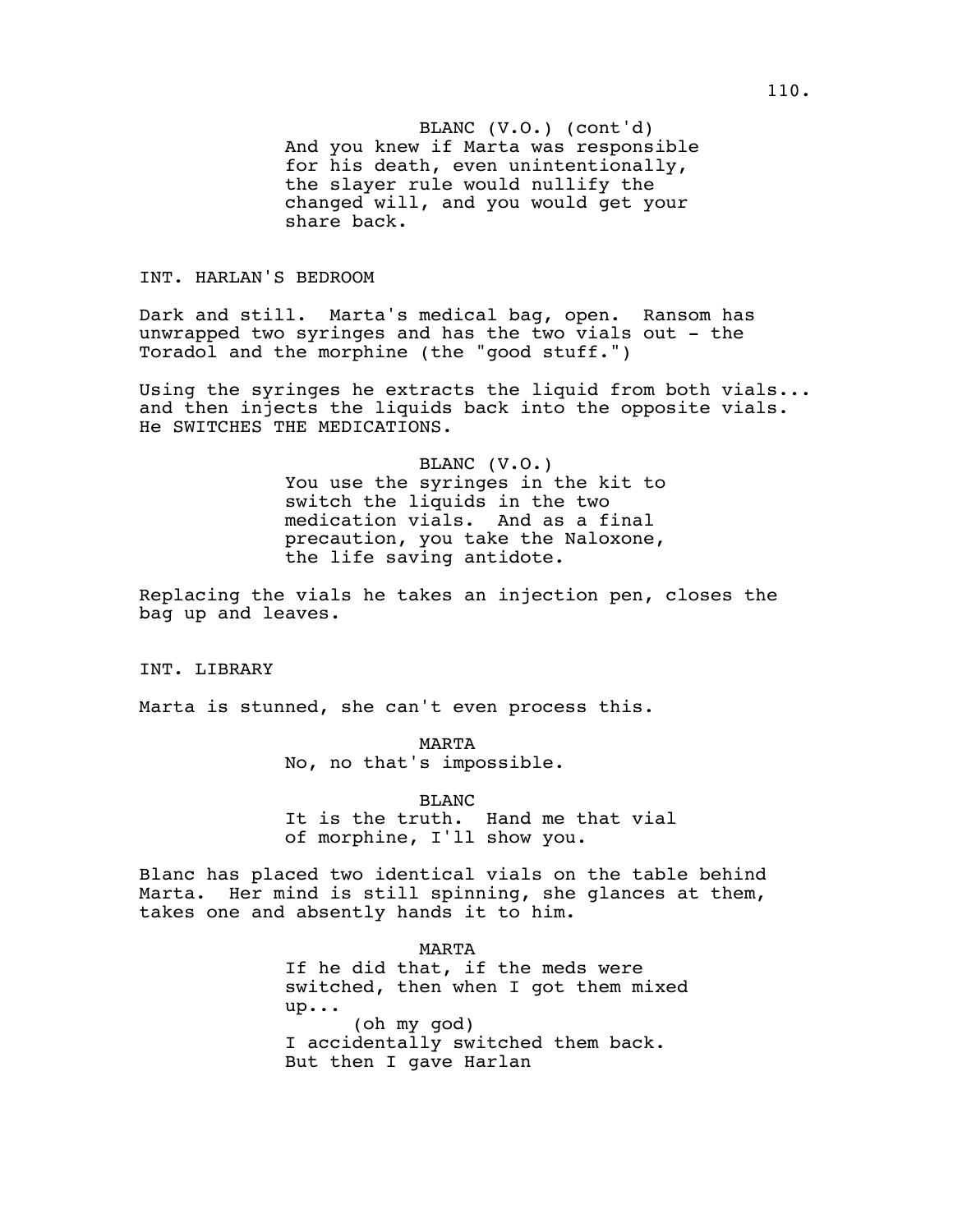The correct doses. Yes. But not accidentally. I taped over the labels of these two vials.

Blanc shows white tape over the one she just handed him. Picks up the other vial, shows the same.

> BLANC (cont'd) The vials themselves are identical. How did you know that this was the morphine?

#### MARTA

I... just knew

### BLANC

You knew because there is the slightest, almost imperceptible difference of tincture and viscosity between the liquids. You knew because you had done it a hundred times. You gave him the correct medication. Because you are a good nurse.

MARTA

Then Harlan was...

BLANC

I'm sorry Marta. But yes. Harlan was perfectly fine.

He unfolds the tox report and hands it to her.

BLANC (cont'd) His blood was normal. The cause of death was truly, solely suicide, and you are guilty of nothing but some damage to the trellis and a few amateur theatrics. In fact if he had listened to you, he would be alive today.

Marta is white as a ghost. She shudders, buckles over.

LIEUTENANT ELLIOTT

Hot damn.

BLANC A twisted web, and we are not finished untangling it. Not yet. (MORE)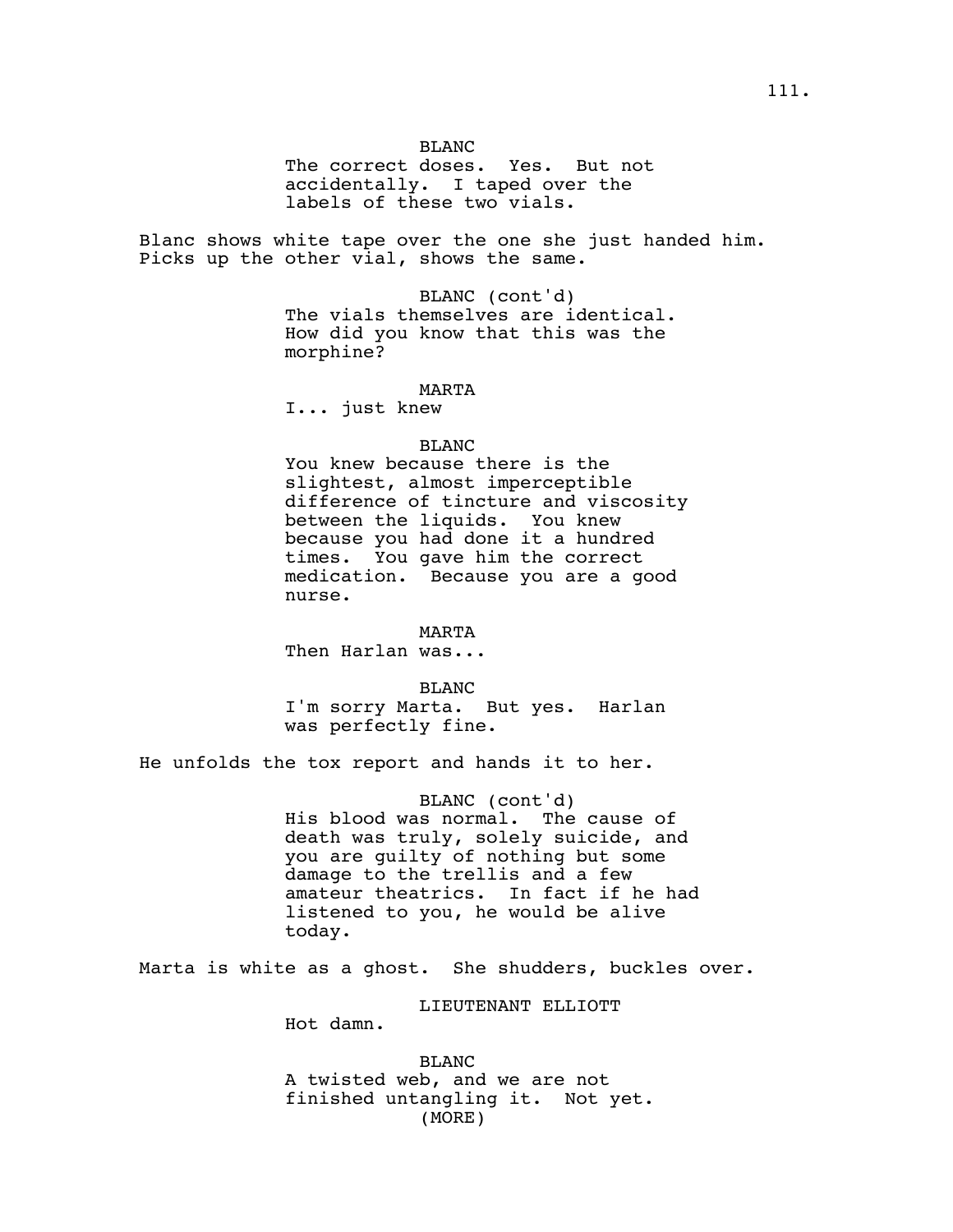Marta when Greatnana spotted you BLANC (cont'd) climbing down the trellis she said

EXT. THROMBEY ESTATE SIDE YARD - NIGHT OF PARTY

Marta facing Greatnana, who says:

GREATNANA Ransom? Are you back again already?

BLANC (V.O.) Are you back again already, because earlier that night -

CUT TO: the exact same scene but RANSOM hops down off the trellis, and is startled by Greatnana staring at him.

GREATNANA

Ransom, you're back!

He puts his finger to his lips - shhh, and blows a kiss as he walks off into the night.

INT. LIBRARY

Marta with her fingers on her temples, still unbelieving.

RANSOM

Marta c'mon. (to Blanc) This is stoopid with two o's and you don't have a shred of evidence, you're just spinning a fairy tale.

BLANC

Not a shred no, just as we have no real proof of Marta's mixing up the vials so it's your word against -

RANSOM You have her confession!

The sharpness of this makes Marta look at Ransom for the first time.

BLANC

Ah right, we do have that. If you'll indulge me, I'd like to spin a little further.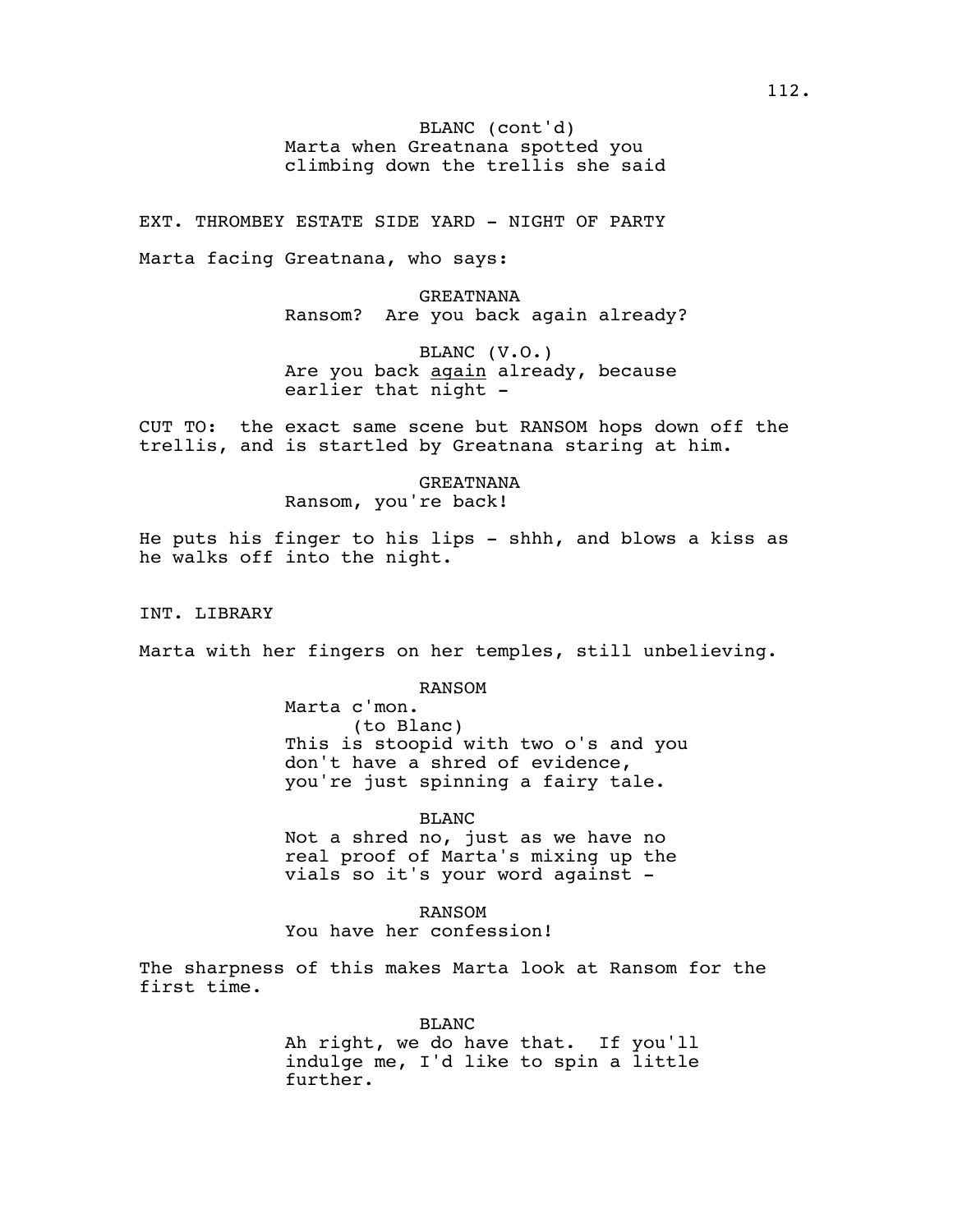EXT. THROMBEY ESTATE SIDE YARD - NIGHT OF PARTY - FLASHBACK Moonlit, silent.

# BLANC (V.O.)

Much later that night you would have to come back to the house, to break back in and retrieve the incriminating tampered vials.

A dark figure, Ransom, approaches the side gate. But when he opens it, the two dogs come bounding across the lawn, barking loudly.

> BLANC (V.O.) (cont'd) However, this time the dogs were outside. They barked. Waking Meg.

A light goes on upstairs. The dogs keep barking, paws on the gate. Ransom backs off.

> BLANC (V.O.) (cont'd) No matter. You'll get the vials tomorrow.

INT. LIBRARY

#### BLANC

But tomorrow brings news not of a medical error and guilty nurse, but of a slit throat and suicide!?

INT. RANSOM'S APARTMENT LIVING ROOM - DAY

A nervous Ransom tears a clipping from the local newspaper about Harlan's death, stuffs in it an envelope with a huge fold of cash, and addresses it to Blanc. The New Yorker profile open on the couch.

> BLANC (V.O.) Now the circumstances are perfect for the anonymous hiring of a me: you know a crime has been committed by Marta, you need her to be caught for it, you cannot reveal how you know.

INT. LIBRARY

BLANC Enter Benoit Blanc.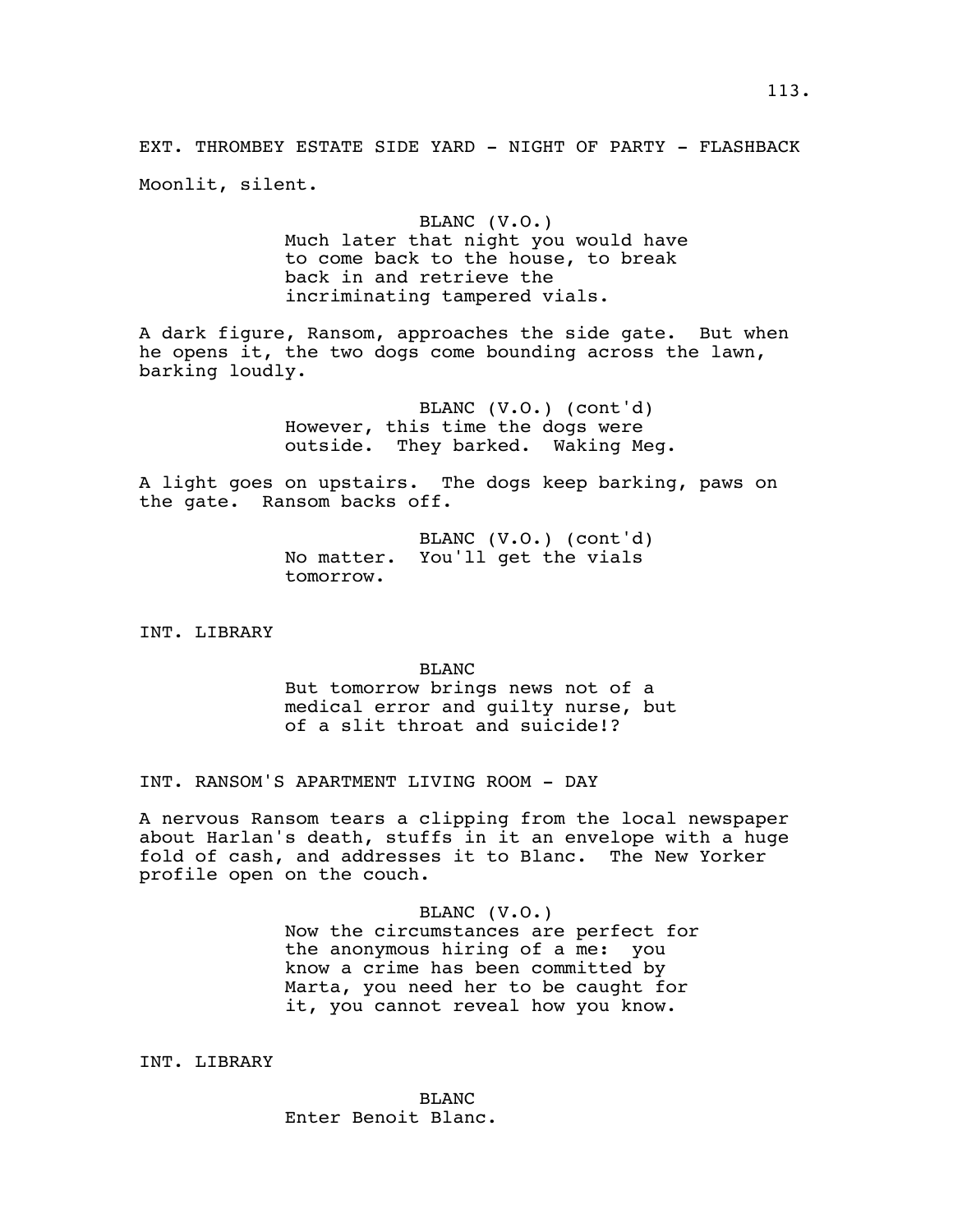LIEUTENANT ELLIOTT Benny look I hear what you are saying

Trooper Wagner quickly shushs Elliott, enthralled by every word Blanc says.

> BLANC The body was discovered early the next morning. The police, the medical examiners, the family, everyone swarms in, (to Ransom) and there is no possible way you can get to Marta's medical bag to remove the vials. You must wait for your moment, when the investigation is over and you know the house will be empty. And that is why you missed the funeral.

INT. THIRD FLOOR LANDING - AFTERNOON - FLASHBACK

Ransom bounds up the stairs, climbs under the POLICE TAPE blocking Harlan's study, and enters.

> BLANC (V.O.) there is no one home to wonder why you're going into Harlan's study. Or so you think.

Fran comes around the corner, spots Ransom and is about to say something, but doesn't.

> BLANC (V.O.) (cont'd) Poor Fran. She witnessed you tampering with Harlan's medication in the medical bag. She did not know what you were doing. But she knew you were up to no good. And so her mind begins to turn.

Ransom pockets the two incriminating vials from the medical bag and replaces the Naloxone pen. When he stands to go she retreats.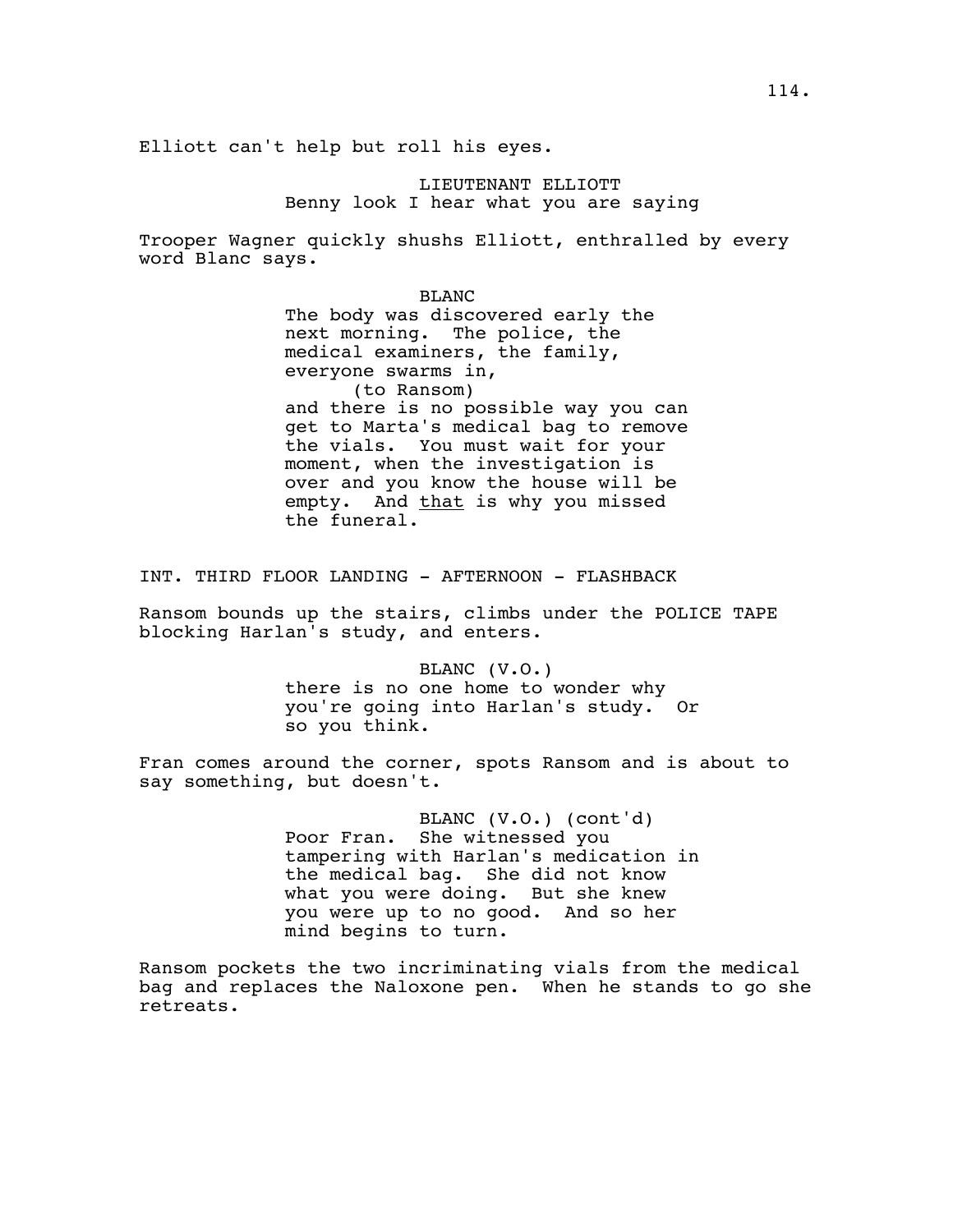#### MARTA

Oh god that movie she told me about, with Danica McKellar, that's what she was talking about -

TROOPER WAGNER Deadly by Surprise.

### BLANC

She loved Harlan. She hates Ransom. So the poor girl decides to test her theory and make this asshole pay. She gets a copy of the toxicology report, I will be honest I have no idea how

### MARTA

She has a cousin - she told me, she has a cousin who works as a receptionist at the examiners office!

BLANC

Well voila. The numbers mean nothing to her, but if Ransom is guilty its existence is a threat, so she photocopies the header and makes her blackmail note.

#### MARTA

So why did she send it to me?

BLANC She did not. She sent it to Ransom.

INT. RANSOM'S LIVING ROOM - DAY - FLASHBACK

Ransom walks in sorting mail - finds the blank envelope, reads the blackmail note inside, and slowly grins.

### BLANC (V.O.)

And when Ransom first gets it, what is his reaction? Elation! He still thinks Marta gave Harlan the tampered drugs! A blood tox report will prove Marta's guilt!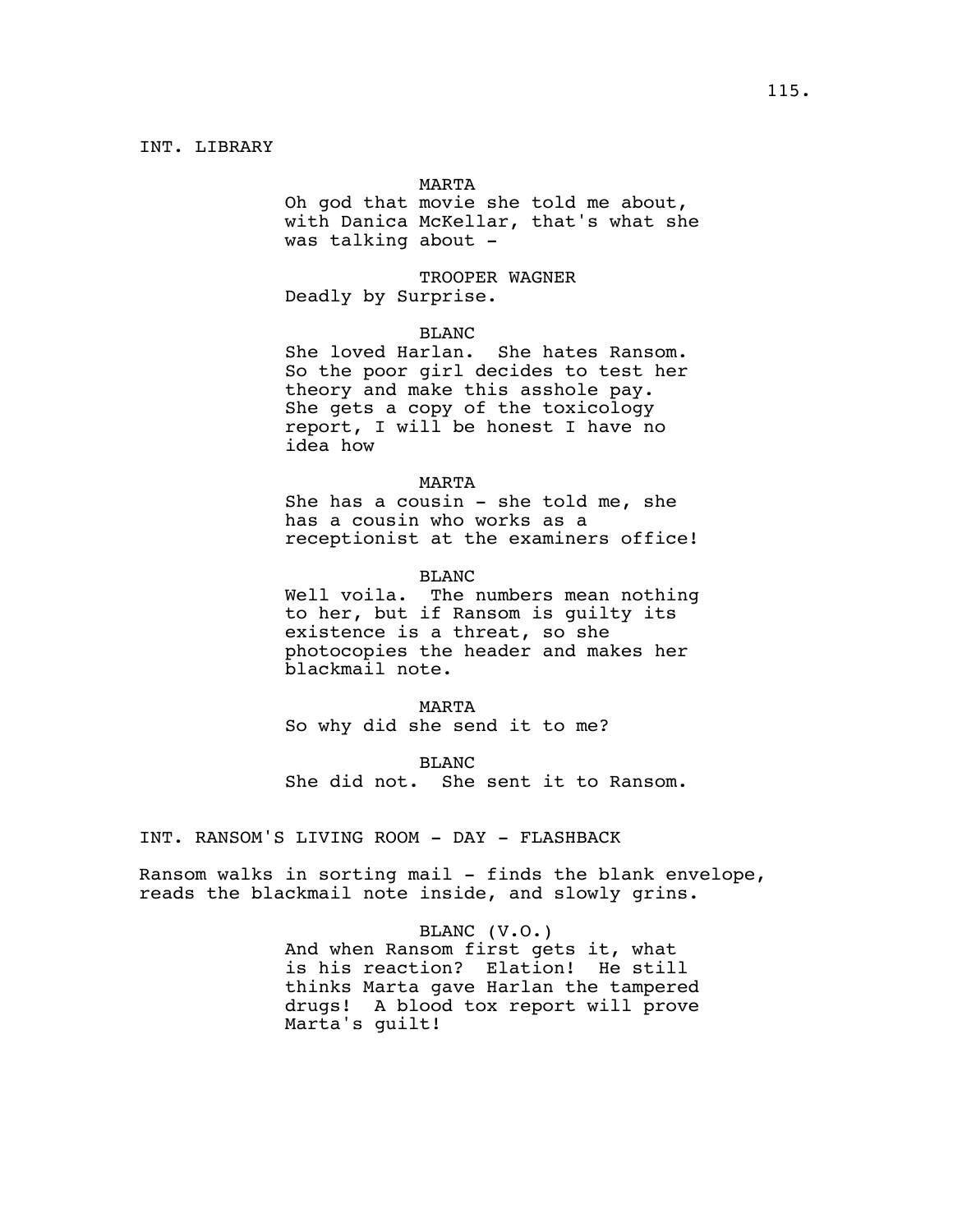INT. LIBRARY - DAY - FLASHBACK

The will reading, the family assembled. Ransom sits in back, a sly smile on his face as the will is read.

> BLANC (V.O.) He goes to the will reading in high spirits, ready to see the family tear themselves apart, secure in the knowledge that it will all be undone when the tox report comes to light. And then...

INT. RESTAURANT - NIGHT - FLASHBACK

Beers stacked up. Marta has just confessed. Ransom's face is unreadable.

> BLANC (V.O.) Marta's confession. And everything turns on its head. Now he realizes that Marta has committed no crime, and the tox report will prove her innocence. The changed will is going to stand. He has lost. Unless.

INT. LIBRARY

Blanc rounds on Ransom.

BLANC Unless you decide.

INT. RESTAURANT - NIGHT - FLASHBACK

Ransom giving Marta his pep talk -

RANSOM ...you're not going to give up the money.

INT. LIBRARY

BLANC You are not going to give up the money.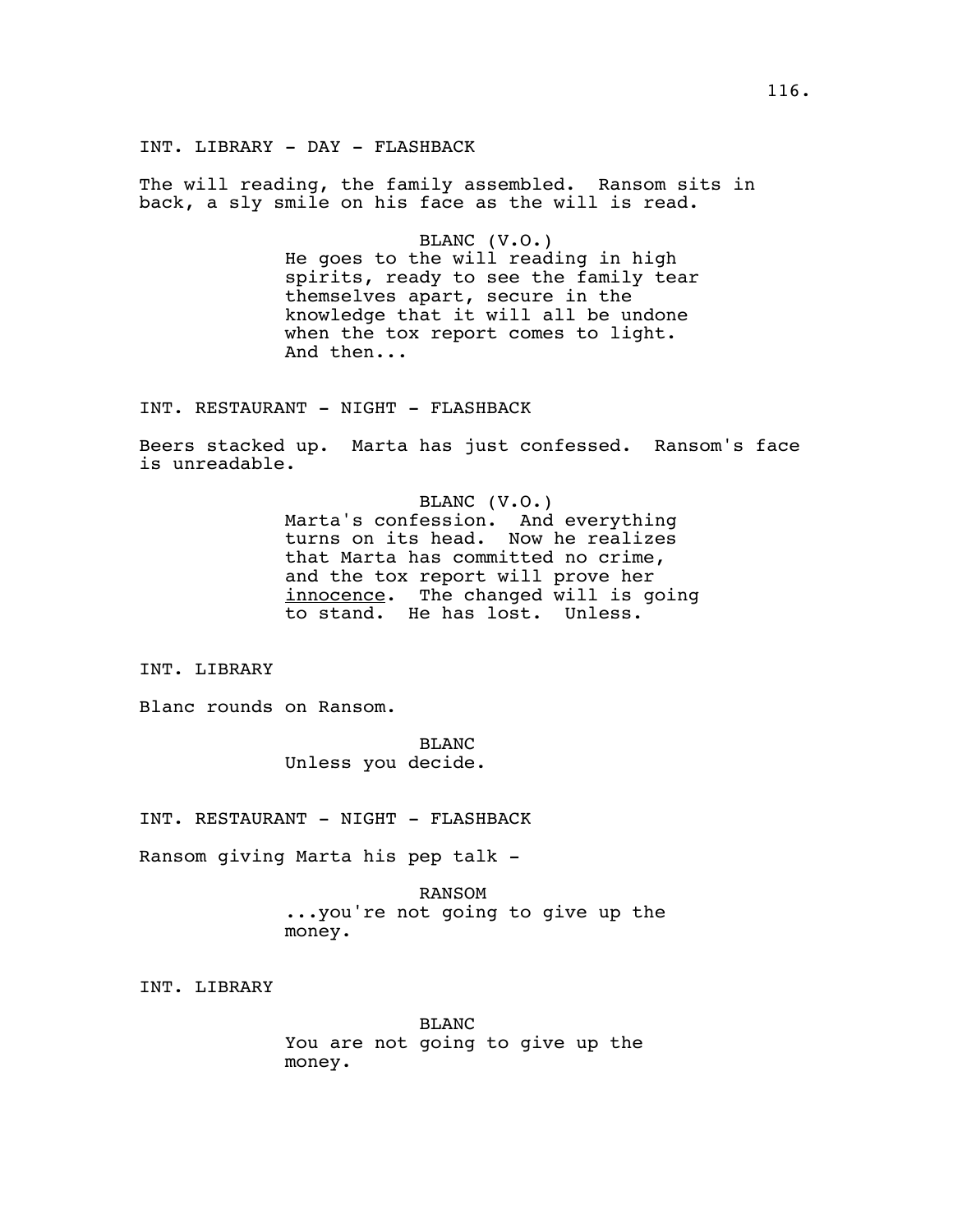INT. RESTAURANT - NIGHT - FLASHBACK

RANSOM You've come this far!

INT. LIBRARY

BLANC You have come this far. Just one step further. Just one last act, in for a penny, in for a pound. You decide. You are in.

CLOSE ON: A lighter ignites a rag stuffed in a tin gas can. THE CAN: Being thrown through a window in a brick wall.

INT. MEDICAL EXAMINERS OFFICE MORGUE - FLASHBACK

Empty, dark. The flaming can falls in slow motion from the high window. Hits the floor, ignites.

> BLANC (V.O.) Step one: destroy all evidence of Marta's innocence.

The flames dance in the reflection of a glass case of refrigerated BLOOD SAMPLES.

> BLANC (V.O.) (cont'd) Step two:

INT. RANSOM'S APARTMENT - LIVING ROOM - NIGHT / DAY?

CLOSE ON: The BLACKMAIL NOTE - at the bottom is written "**1209 COLUMBUS ROAD 8AM**" A hand TEARS this bottom part off, then puts the top half in an envelope.

> BLANC (V.O.) Send Marta the anonymous email with a late morning rendezvous time,

CLOSE ON: An email addressed to Marta being typed on a phone, "**1209 COLUMBUS ROAD 10AM**"

INT. APARTMENT BACK HALLWAY - NIGHT - FLASHBACK

Ransom creeps down the hall, slips the ENVELOPE into the letter slot of Marta's door.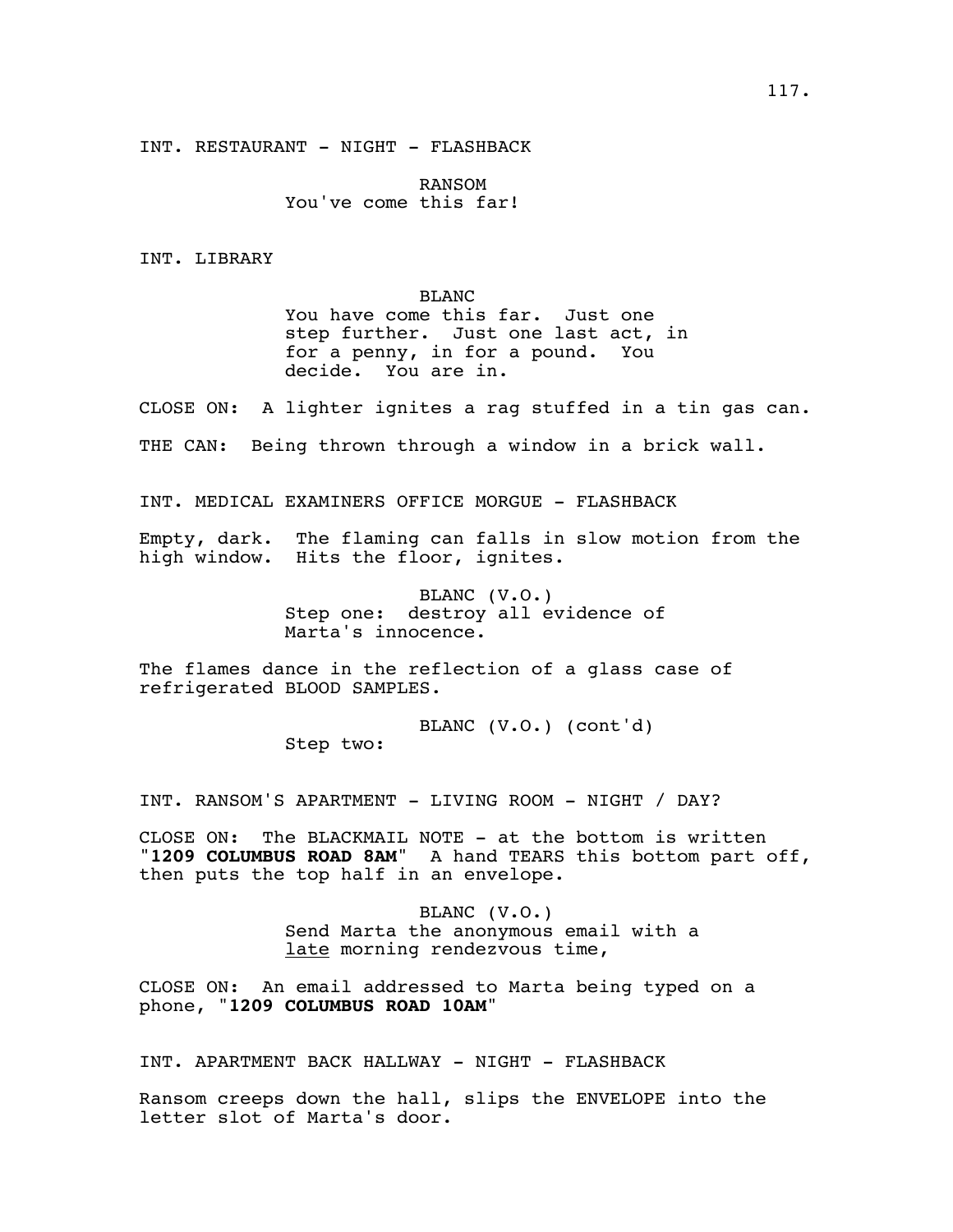# BLANC (V.O.) and deliver her the blackmail note.

EXT. 1209 COLUMBUS ROAD - MORNING - FLASHBACK

Ransom's Porsche pulls up. He gets out, pulling on gloves.

BLANC (V.O.) Step three: keep your appointment with Fran.

INT. 1209 COLUMBUS ROAD - 8AM - FLASHBACK

Fran standing in the middle of the room, nervous. She turns as Ransom walks in and strides towards her.

FRAN

I knew it. I knew you were a no good son of a bitch, I knew Harlan wouldn't have just killed himself.

RANSOM Yes, you were right Fran.

Ransom sees the medical bag on the floor, kneels and pulls something out of it.

FRAN

I knew you were guilty as shit. Now you're gonna pay for it don't come near me I'm warning you I -

But he's upon her, hand over her mouth, stifling her scream as he pushes the syringe into her neck and PUSHES THE PLUNGER.

MINUTES LATER - her inert body in the chair. He fishes through her pockets, finds the envelope, and takes the TOX REPORT from it, leaves the empty envelope in her hands.

On his way out: lights the tox report on fire, drops it burning next to Marta's bag. We stay with it as it burns away.

#### BLANC (V.O.)

Now the board is set. Marta will get the blackmail note. You will put the pieces together for her - the tox report, her one chance at getting away with it all. You'll guide her to the rendezvous. (MORE)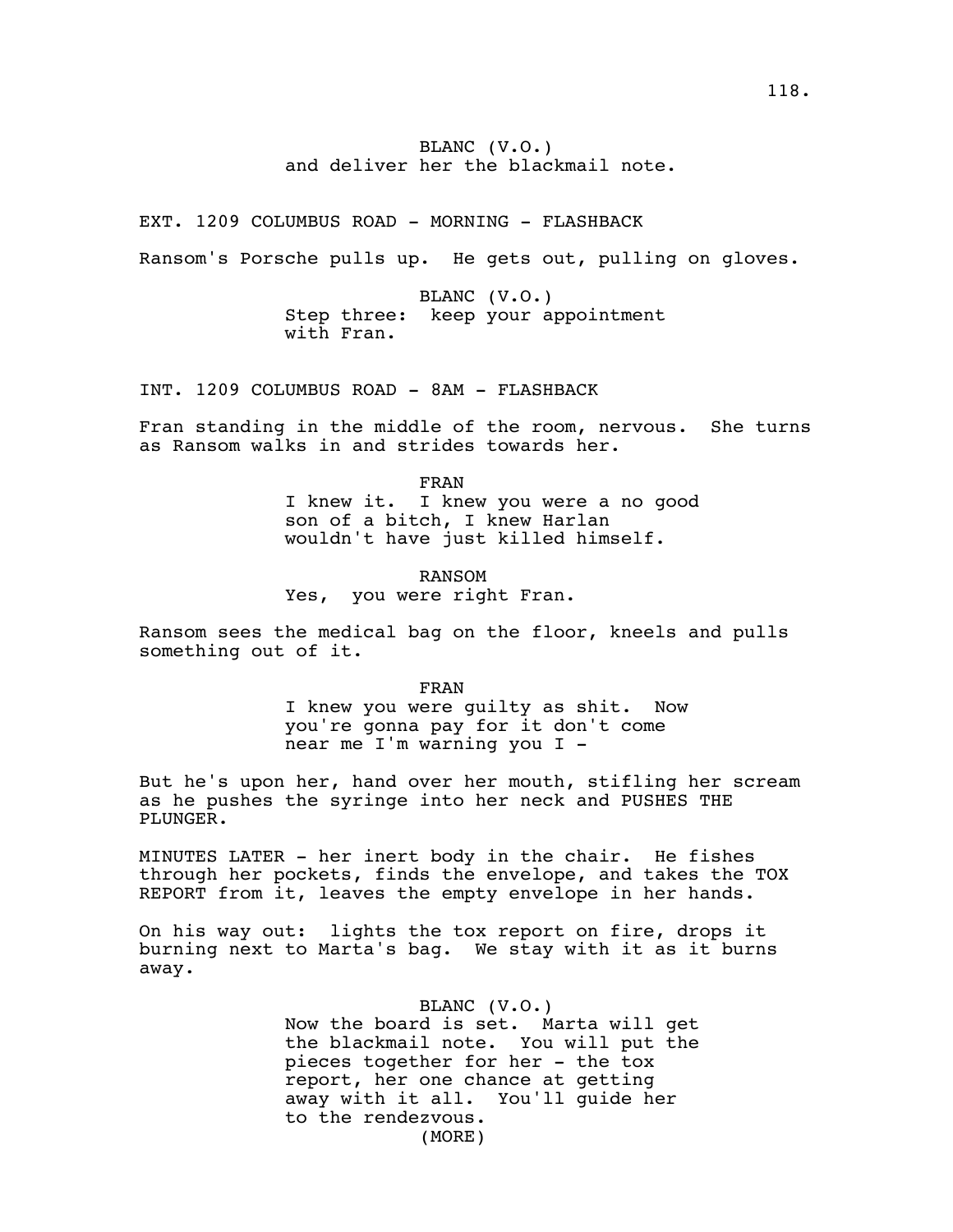You'll make an anonymous call to the BLANC (V.O.) (cont'd) police, they will catch her there with the body and the burned evidence. Marta will be arrested for killing Fran... and Harlan.

INT. LIBRARY

# MARTA

She said -

INT. 1209 COLUMBUS ROAD - FLASHBACK

Marta holding Fran on the floor, her dying words -

FRAN you... did this...

INT. LIBRARY

MARTA She didn't say "you did this," she wasn't talking about me, she said

INT. 1209 COLUMBUS ROAD - FLASHBACK

Exact same moment but this time we hear -

FRAN Hugh... did this...

INT. LIBRARY

MARTA

Hugh did this. Cause you made the help call you Hugh. Cause you're an asshole.

# BLANC

(to Ransom) It would have worked. If we hadn't brought you in for questioning, so you could not make your anonymous call. And if Fran had not stashed a safety copy of the tox report.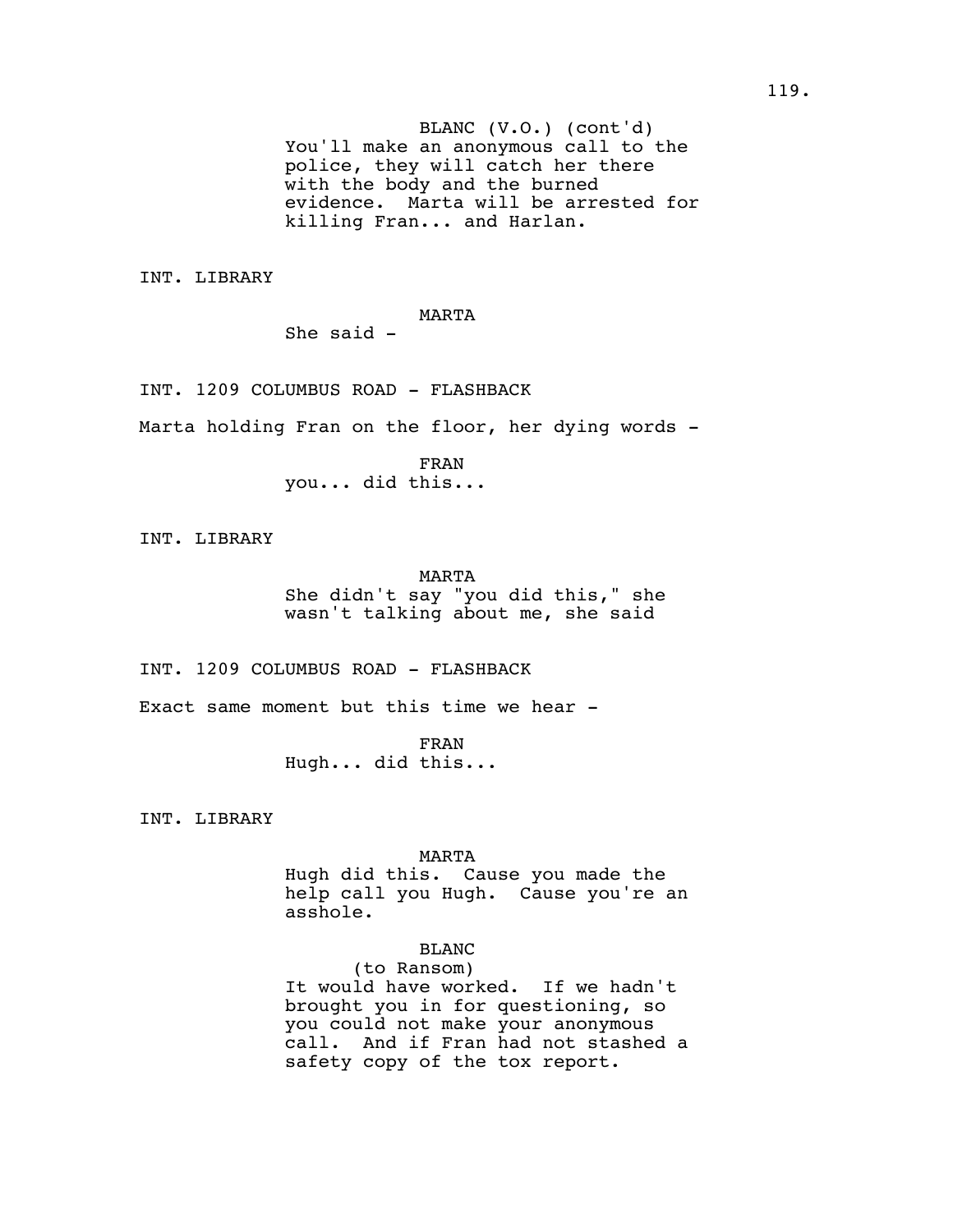INT. 1209 COLUMBUS ROAD - FLASHBACK

Marta turns away from the dying Fran.

BLANC (V.O.) And if Marta had not outplayed you once again.

Marta turns back, calls 911, gives mouth to mouth to Fran.

BLANC (V.O.) (cont'd) By having a kind heart. By saving Fran's life, though it meant her losing the inheritance and going to jail. She didn't play your game, she saved Fran's life.

INT. LIBRARY

For the first time, Ransom looks afraid.

RANSOM

Fran's alive?

Marta's phone starts to ring. They all see the caller id it's the hospital.

> BLANC (to Marta) Oh yes. Fran, who will confirm this fairy story or something close to it. (to Ransom) And will send you, Hugh, to jail.

She answers the call, puts the phone to her ear.

MARTA

Yes.

A long beat, then her face breaks in relief.

MARTA (cont'd) Yes. Thank you doctor, that's great news, we'll be there soon.

She hangs up. And smiles with radiant joy.

MARTA (cont'd) She's okay. (to Blanc) She's ready to talk.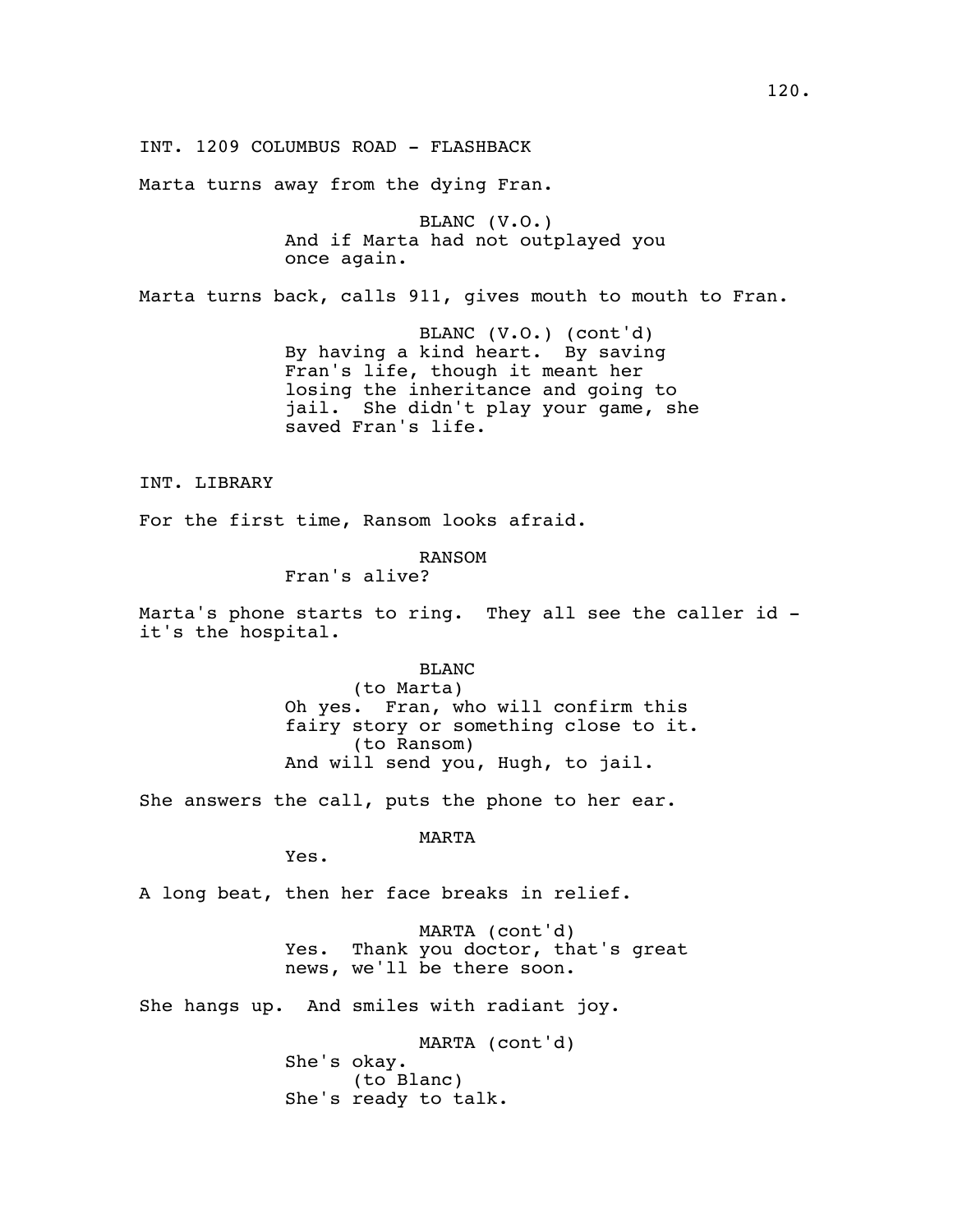BLANC Trooper Wagner, if you would keep Mr. Drysdale in custody while Lieutenant Elliott, Ms. Cabrera and myself go to the hospital to take Fran's statement.

Ransom stands. Steps to Marta, who's frozen, looking in his eyes. His poker face breaks. And he grins.

### RANSOM

I want to say this just to you, not to a courtroom of cameras, just to you because you know it's the truth: we allowed you into our home. We allowed you to take care of granddad, to be part of our family and now you think you can steal it from us? You think I'm not going to fight for our birthright, our home, our ancestral family home?

BLANC

Harlan bought this house in the eighties. From a Pakistani real estate baron.

#### RANSOM

Oh shut up Blanc, shut up! Shut up with that Kentucky fried fog horn rag-horn drawl. Yeah I killed Fran but I guess I didn't, so what do you have on me. Nothing What? attempted murder -(to Blanc) I get arson for the bombing, maybe a few other charges, with a good lawyer I'll be out before you know it.

Face to face, Ransom's face hateful, Marta's strong and set.

RANSOM (cont'd) (to Marta) And then you'll see just how much hell I can wreak on your life, you vicious little bitch.

But then... Marta's face starts to do things. Odd things. Convulses. Her jaw clenches. Her cheeks bulge.

And the PROJECTILE VOMITS into Ransom's face.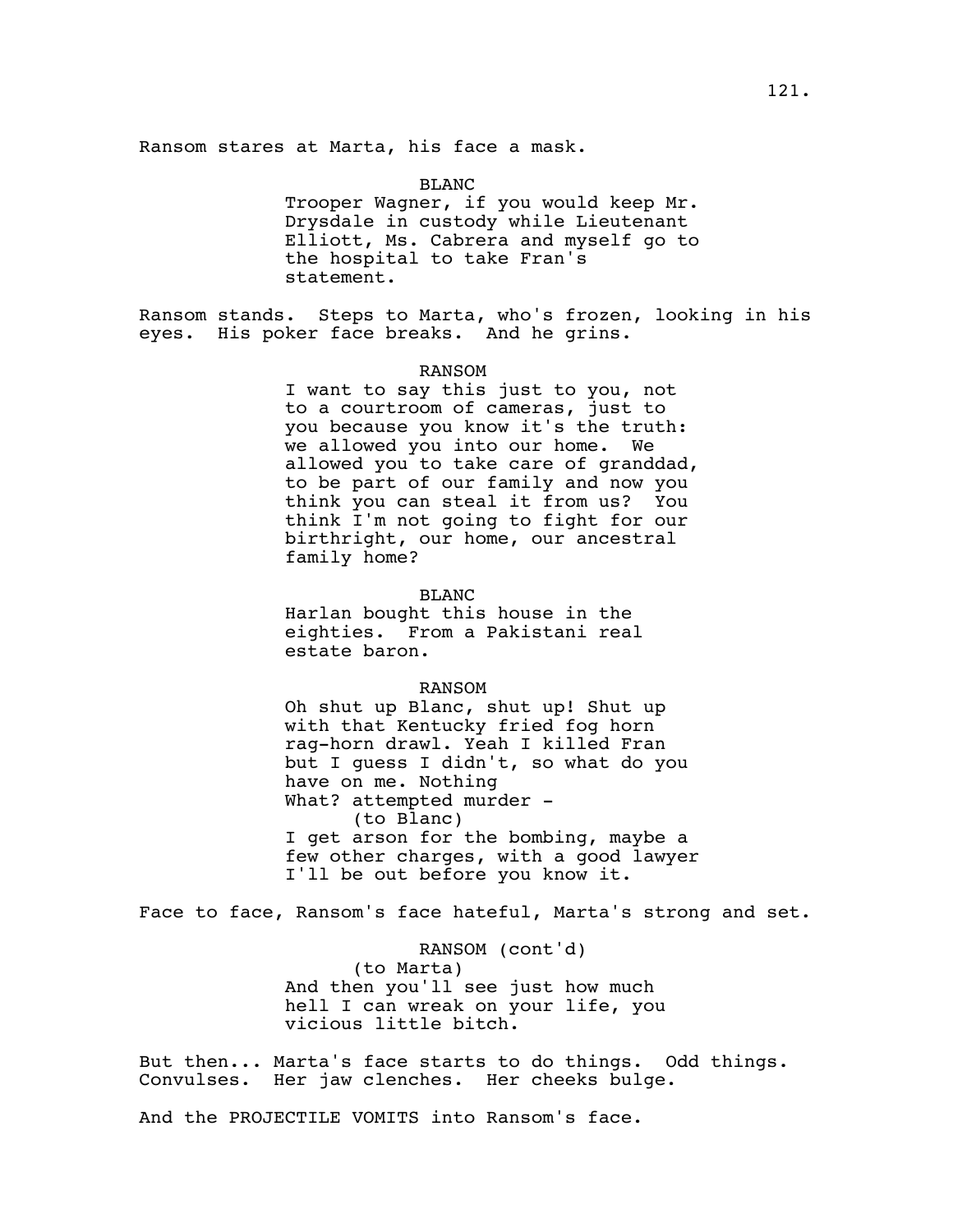He falls back cursing, she drops to her knees, spitting. Wagner, inappropriately excited:

> TROOPER WAGNER That means she was lying!

MARTA That's right, Fran's dead. (to Ransom) And you just confessed to her murder.

Ransom takes this in. Then he smirks.

RANSOM Well. In for a penny...

In one fluid motion he spins to the ornamental WALL OF KNIVES, grabs one -

BLANC

No!

and TACKLES MARTA...

Time slows as Blanc and Elliott lunge to stop him but it's too late -

Ransom and Marta fall together, his arm arcing down

And as the they hit the ground his arm comes down

PLUNGING THE KNIFE UP TO THE HILT IN HER CHEST.

They lie still, breathing hard. Her eyes wide with pain and horror. His cold and wild.

But then she blinks. Squints.

And he cocks his head. Realizing something.

Withdraws the knife from her chest.

Its fake blade had retracted into the handle. It's a theatrical prop.

He pumps it up and down a few times, the spring making a pathetic toy noise.

Ransom smirks.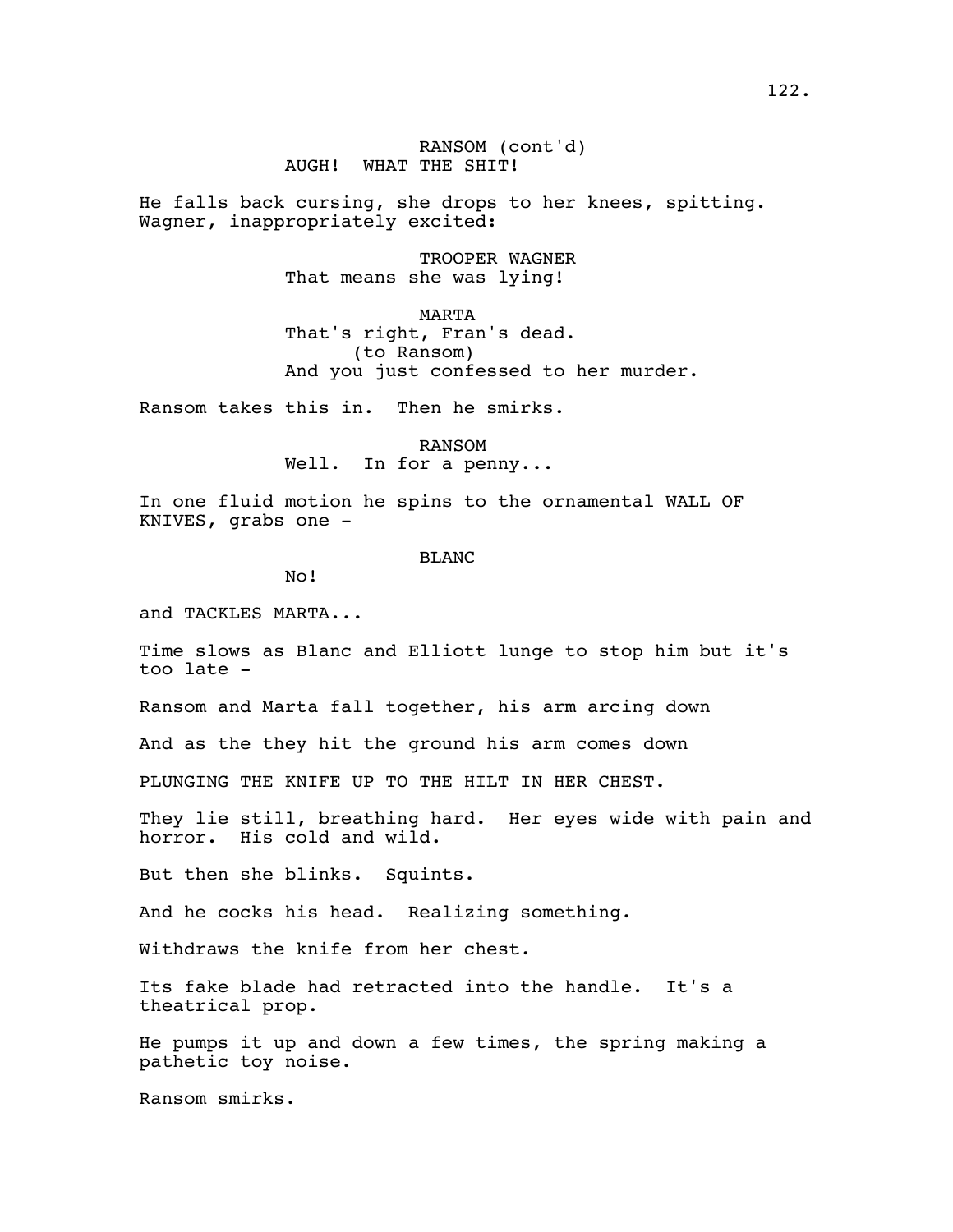#### RANSOM

# Shit

And is VIOLENTLY TACKLED out of frame by Trooper Wagner.

Leaving Marta lying on her back. Blanc shouting if she's alright, Elliott and Wagner wrestling Ransom into cuffs, it all fades into the background as she holds the knife and stares at the ceiling.

INT. SMALL STUDY

CLOSE ON: Harlan's old baseball being set carefully back in place.

By Linda. She's about to leave, but she notices the pink envelope on the desk. Picks it up, takes out the blank note. Seems to recognize it, and smiles sadly.

EXT. THROMBEY ESTATE FRONT DRIVE - LATER

Linda comes outside and joins the family.

Several more police cars, and an ambulance. Ransom is loaded into the cop car. His family are held at bay by officers, but they react in different ways -

Richard yelling at the cops. Walt sobbing, Donna collapsed against him, Jacob on his phone.

Joni staring into space, ruined. Meg talking to Lieutenant Elliott, crying. She's just learned about Fran.

Linda watches the circus, strangely disconnected, going to light a cigarette. With a strange smirk, she uses the flame to warm the blank note from the office, and HIDDEN WRITING starts to appear - a note from her father. Their secret communication. As the letters appear, her face changes.

INT. LIVING ROOM

Marta sits, a blanket over her shoulders. An officer who's just taken her statement walks away. Blanc approaches.

> MARTA Can I ask. At what point did you suspect I had something to do with Harlan's death?